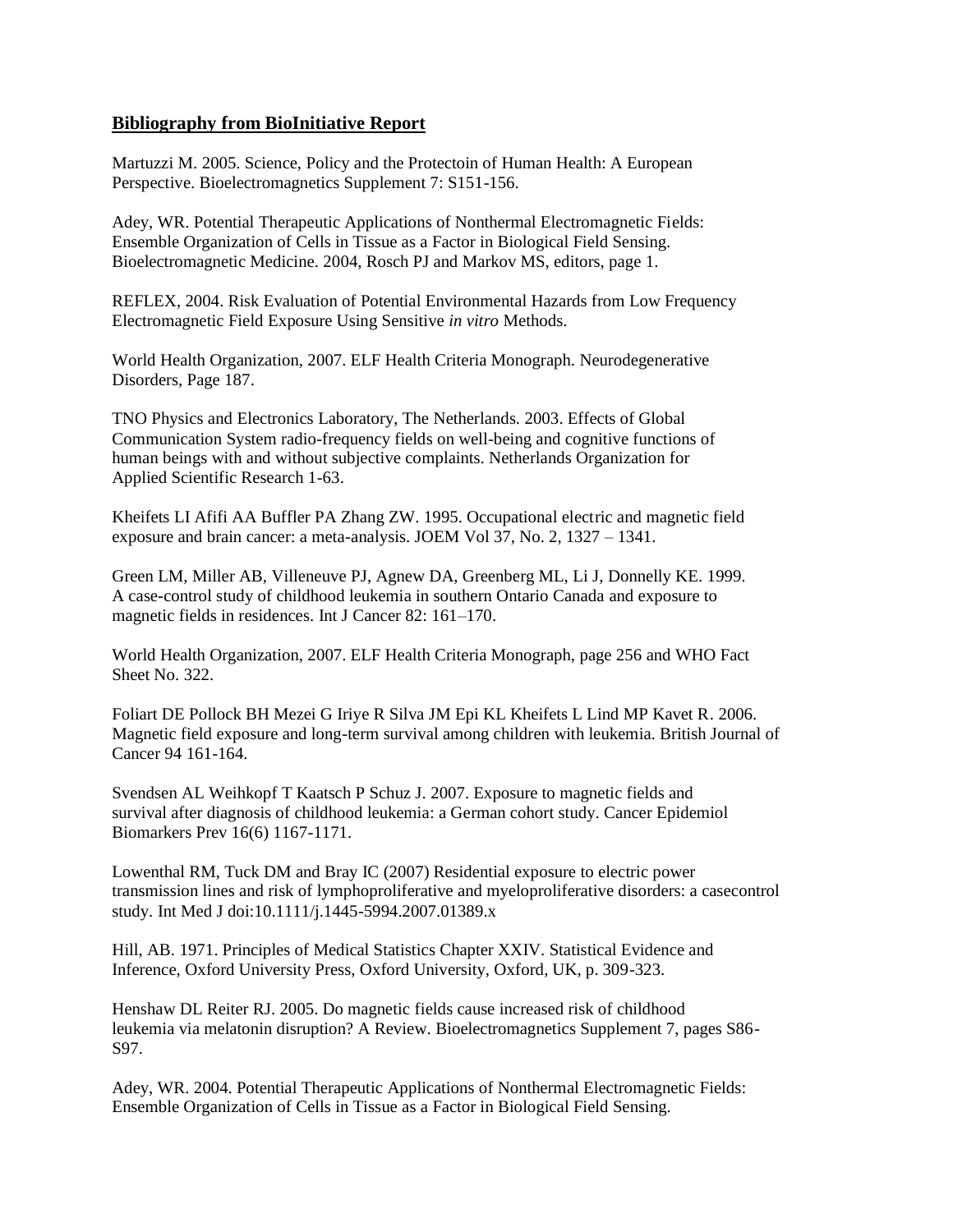Bioelectromagnetic Medicine. Rosch PJ and Markov MS, editors, page 1.

IEEE Std C95.1TM-2005 (Revision of IEEE Std C95.1-1991) IEEE Standard for Safety Levels with Respect to Human Exposure to Radio Frequency Electromagnetic Fields, 3 kHz to 300 GHz. I E E E 3 Park Avenue New York, NY10016-5997, USA Sponsored by the IEEE International Committee on Electromagnetic Safety (SCC39); 19 April 2006.

WHO - World Health Organization 2007. Extremely low frequency fields. Environmental Health Criteria, Vol. 238. Geneva, Switzerland.

International Commission on Non-Ionizing Radiation Protection. 1998. Guidelines for limiting exposure to time-varying electric, magnetic and electromagnetic fields (up to 300 GHz). Health Physics Vol 74:4 April, 1998.

Institute of Electrical and Electronics Engineers, Inc (IEEE) 1992. Section 4.2 of "IEEE Standard for Safety Levels with Respect to Human Exposure to Radio Frequency Electromagnetic Fields, 3 kHz to 300 GHz," ANSI/IEEE C95.1-1992. New York, NY 10017.

National Council on Radiation Protection and Measurements (NCRP), 1986. Biological Effects and Exposure Criteria for Radiofrequency Electromagnetic Fields, NCRP Report No. 86, Section 17.4.5. Bethesda, Maryland 20814.

OET 1997. Office of Engineering Technology, Federal Communications Commission Bulletin 65 97-01, August 1997.

Osepchuk JM Petersen RC. 2003. Historical Review of RF Exposure Standards and the International Committee on Electromagnetic Safety (ICES). Bioelectromagnetics Supplement 6:S7-16. Osepchuk is a former employee of Raytheon. Petersen is a former employee of Bell Labs and Lucent Technologies. Both are independent industry consultants in their retirement.

BioInitiative Working Group, 2007. Letter to the RFIAWG dated January 24, 2007 and signed by Martin Blank, David Carpenter, Zoreh Davanipour, Olle Johansson, Michael Kundi, Henry Lai, Cindy Sage, Eugene Sobel.

D"Andrea Adair ER de Lorge JO. 2003a. Behavioral and Cognitive Effects of Microwave Exposure Bioelectromagnetics Supplement 6:S7-S16.

D"Andrea Chou CK Johnston SA Adair ER. 2003b. Microwave Effects on the Nervous System Bioelectromagnetics Supplement 6: S107-S147

Elwood JM 2003. Epidemiological Studies of Radiofrequency Exposures and Human Cancer Bioelectromagnetics Supplement 6:S63-S73.

European Commission, 2002. European Treaty 174 at [http://www.law.harvard.edu/library/services/research/guides/international/eu/eu\\_legal\\_research\\_treaties.php](http://www.law.harvard.edu/library/services/research/guides/international/eu/eu_legal_research_treaties.php)

European Commission, Health and Consumer Protection, 2007. Scientific Committee on SCENIHR Report on Emerging and Newly Identified Health Risks – Possible Effects of Electromagnetic Fields (EMF) on Human Health.

European Union Treaty 174.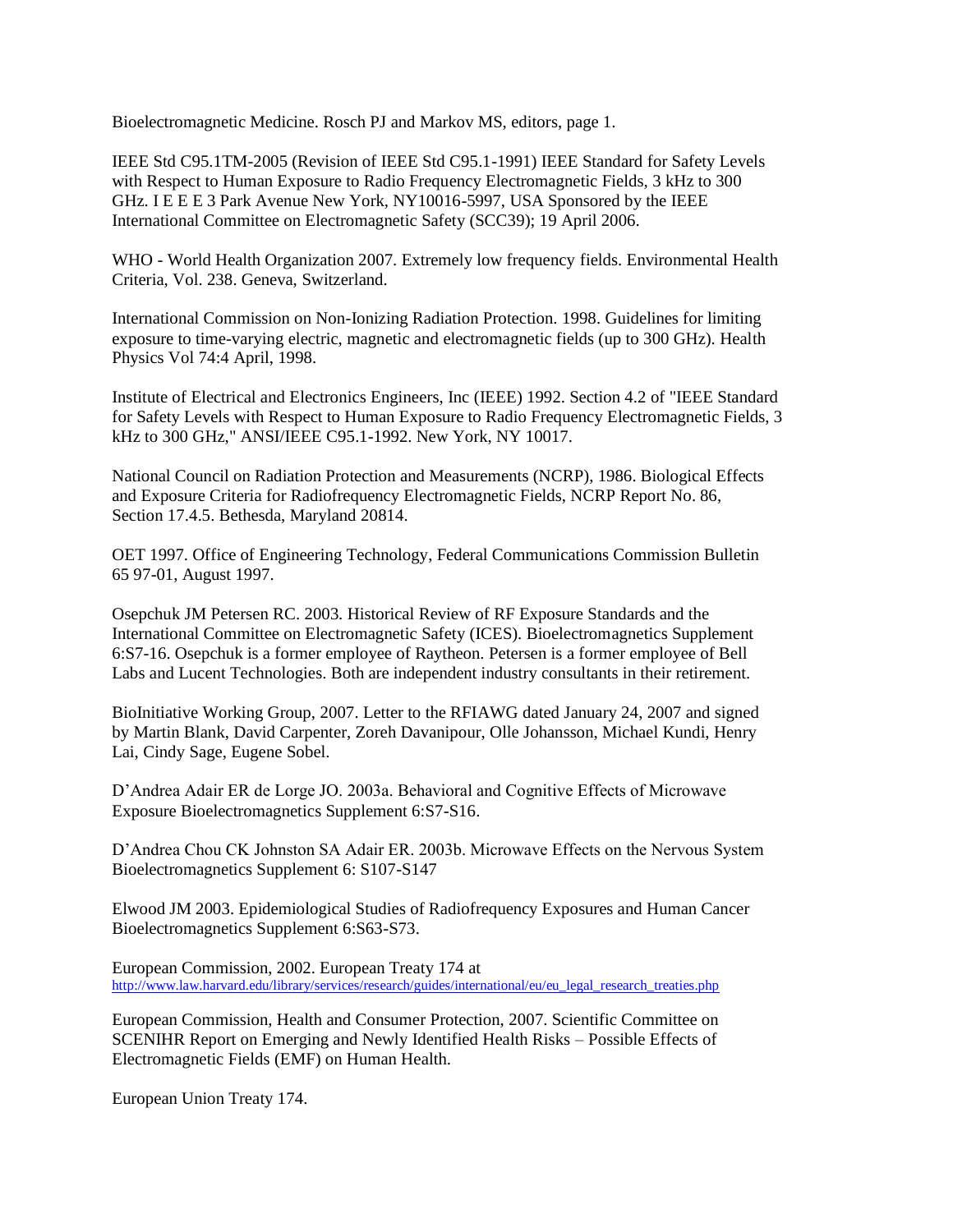http://www.law.harvard.edu/library/services/research/guides/international/eu/eu\_legal\_research\_t reaties.php

Food and Drug Administration, 2007. NAS RF Research Announcement. National Academy of Sciences Project: NRSB-O-06-02-A www.nationalacademies.org/headlines/2007 and <http://www.fda.gov/cellphones/index.html>

IEGMP - Stewart Report, 2000. United Kingdom Independent Expert Group on Mobile Phones, Health Protection Agency. www.iegmp.org.uk and [www.hpa.org.uk/hpa/news/nrpb\\_archive/response\\_statements/2000/response\\_statement\\_2\\_00.htm](http://www.hpa.org.uk/hpa/news/nrpb_archive/response_statements/2000/response_statement_2_00.htm)

International Commission on Non-Ionizing Radiation Protection. 1998. Guidelines for limiting exposure to time-varying electric, magnetic and electromagnetic fields (up to 300 GHz). Health Physics Vol 74:4 April, 1998. [http://www.icnirp.de](http://www.icnirp.de/)

Institute of Electrical and Electronics Engineers, Inc (IEEE) 1992. Section 4.2 of "IEEE Standard for Safety Levels with Respect to Human Exposure to Radio Frequency Electromagnetic Fields, 3 kHz to 300 GHz," ANSI/IEEE C95.1-1992. New York, NY 10017.

Lotz G. 1999. Letter from Greg Lotz, PhD, Chief Physical Agents Effects Branch, Division of Biomedical and Behavioral Science, National Institute of Occupational Safety and Health to Richard Tell, Chair, IEEE SCC28 (SC4) Risk Assessment Work Group dated June 17, 1999.

National Institutes for Health - National Toxicology Program, 2002[. www.fda.gov.us](http://www.fda.gov.us/)

National Academy of Sciences National Research Council 2002. An Assessment of Non-Lethal Weapons Science and Technology by the Naval Studies Board, Division of Engineering and Physical Sciences. National Academies Press.

NRPB, 2001. Power Frequency Electromagnetic Fields and the Risk of Cancer Doc. 12, No. 1

NRPB Response Statement to the IARC Classification of ELF as Possible Human Carcinogen. [http://www.hpa.org.uk/hpa/news/nrpb\\_archive/response\\_statements/2004/response\\_statement\\_5\\_04.htm](http://www.hpa.org.uk/hpa/news/nrpb_archive/response_statements/2004/response_statement_5_04.htm)

Osepchuk JM, Petersen, RC. 2003. Historical Review of RF Exposure Standards and the International Committee on Electromagnetic Safety (ICES), Bioelectromagnetics Supplement 6:S7-S16.

WHO September 1996 Press Release - Welcome to the International EMF Project. <http://www.who.int/peh-emf>

WHO EMF Program Framework for Developing EMF Standards, Draft, October 2003 at [www.who.int/peh-emf](http://www.who.int/peh-emf)

WHO 2002. Children"s Health and Environment: A Review of Evidence: A Joint Report from the European Environmental Agency and The World Health Organization. <http://www.who.int/peh-emf>

WHO 2003. WHO EMF Program Framework for Developing EMF Standards, Draft, October 2003. [www.who.int/peh-emf](http://www.who.int/peh-emf)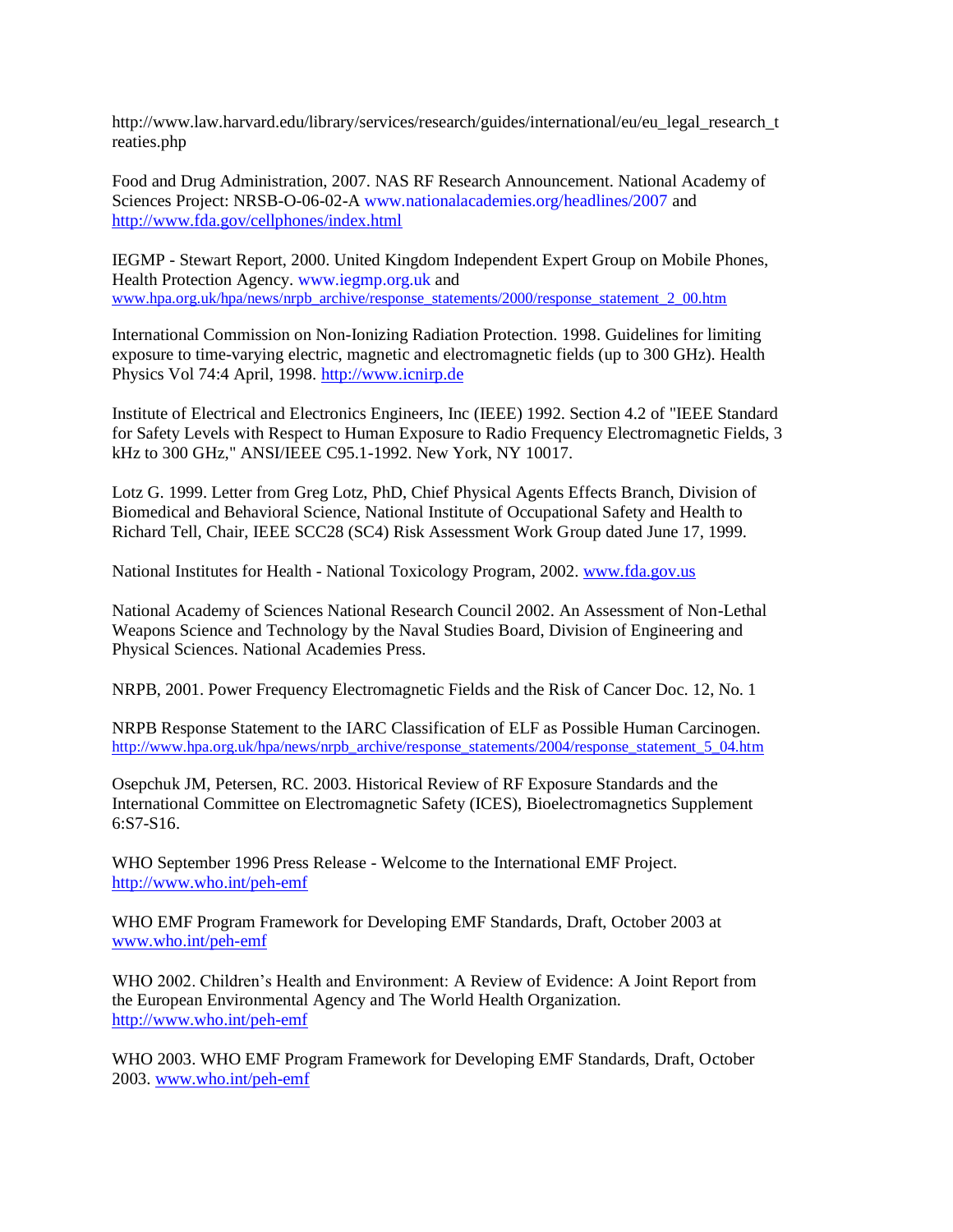WHO 2007. WHO Fact Sheet No. 322, www.who.int/peh-emf/project/en and [http://www.who.int/peh-emf/meetings/elf\\_emf\\_workshop\\_2007/en/index.html](http://www.who.int/peh-emf/meetings/elf_emf_workshop_2007/en/index.html)

WHO 2007. Extremely Low Frequency Fields Environmental Health Criteria Monograph 238. www.who.int/peh-emf/project/en and<http://www.who.int/>

Antonini RA, Benfante R, Gotti C, Moretti M, Kuster N, Schuderer J, Clementi F, Fornasari D. 2006. Extremely low-frequency electromagnetic field (ELF-EMF) does not affect the expression of alpha3, alpha5 and alpha7 nicotinic receptor subunit genes in SH-SY5Y neuroblastoma cell line. Toxicol Lett 164(3):268-77.

Balcer-Kubiczek EK, Harrison GH, Davis CC, Haas ML, Koffman BH. 2000. Expression analysis of human HL60 cells exposed to 60 Hz square- or sine-wave magnetic fields. Radiat Res 153(5 Pt 2):670-8.

Belyaev IY, Koch CB, Terenius O, Roxstrom-Lindquist K, Malmgren LO, W HS, Salford LG, Persson BR. 2006. Exposure of rat brain to 915 MHz GSM microwaves induces changes in gene expression but not double stranded DNA breaks or effects on chromatin conformation. Bioelectromagnetics 27(4):295-306.

Binninger DM, Ungvichian V. 1997. Effects of 60 Hz AC magnetic fields on gene expression following exposure over multiple cell generations using Saccharomyces cerevisiae. Bioelectrochem Bioenerg 43:83-89.

Feychting M, Ahlbom A, Kheifets L. 2005. EMF and health. Annu Rev Public Health 26:165-89. Goodman R, Blank M. 2002. Insights into electromagnetic interaction mechanisms. J Cell Physiol 192(1):16-22.

Gurisik E, Warton K, Martin DK, Valenzuela SM. 2006. An in vitro study of the effects of exposure to a GSM signal in two human cell lines: monocytic U937 and neuroblastoma SK-N-SH. Cell Biol Int 30(10):793-9.

Harvey C, French PW. 1999. Effects on protein kinase C and gene expression in a human mast cell line, HMC-1, following microwave exposure. Cell Biol Int 23(11):739-48.

Henderson B, Kind M, Boeck G, Helmberg A, Wick G. 2006. Gene expression profiling of human endothelial cells exposed to 50-Hz magnetic fields fails to produce regulated candidate genes. Cell Stress Chaperones 11(3):227-32.

Huang T, Lee MS, Bae Y, Park H, Park W, Seo J. 2006. Prediction of Exposure to 1763 MHz Radiofrequency Radiation Using Support Vector Machine Algorithm in Jurkat Cell Model System. Genomics & Informatics 4(2):71-76.

Lee S, Johnson D, Dunbar K, Dong H, Ge X, Kim YC, Wing C, Jayathilaka N, Emmanuel N, Zhou CQ and others. 2005. 2.45 GHz radiofrequency fields alter gene expression in cultured human cells. FEBS Lett 579(21):4829-36.

Leszczynski D, Joenvaara S, Reivinen J, Kuokka R. 2002. Non-thermal activation of the hsp27/p38MAPK stress pathway by mobile phone radiation in human endothelial cells: molecular mechanism for cancer- and blood-brain barrier-related effects. Differentiation 70(2-3):120-9.

Leszczynski D, Meltz ML. 2006. Questions and answers concerning applicability of proteomics and transcriptomics in EMF research. Proteomics 6(17):4674-7.

Leszczynski D, Nylund R, Joenvaara S, Reivinen J. 2004. Applicability of discovery science approach to determine biological effects of mobile phone radiation. Proteomics 4(2):426-31.

Li H, Zeng Q, Weng Y, Lu D, Jiang H, Xu Z. 2005. Effects of ELF magnetic fields on protein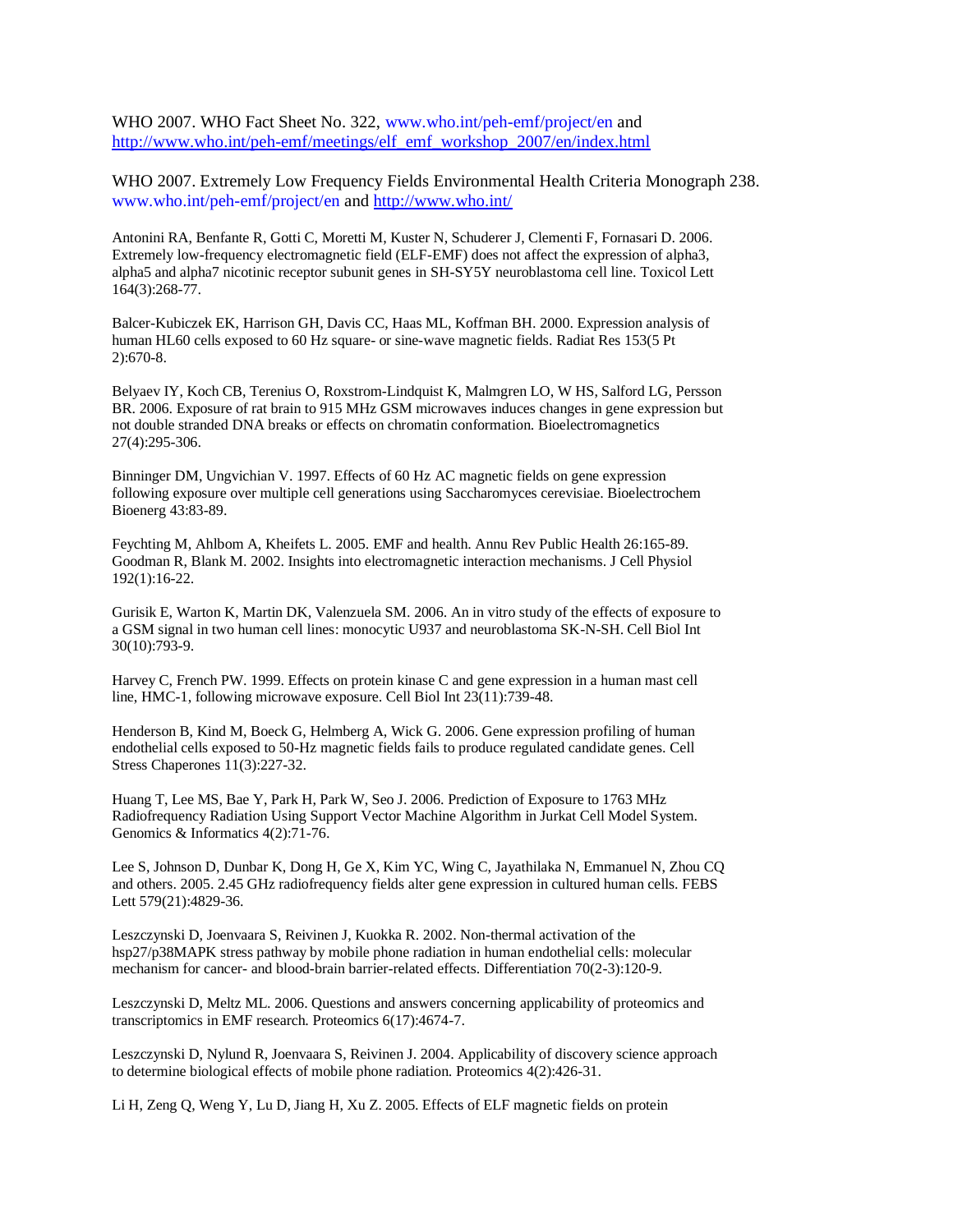expression profile of human breast cancer cell MCF7. Sci China C Life Sci 48(5):506-14.

Loberg LI, Engdahl WR, Gauger JR, McCormick DL. 2000. Expression of cancer-related genes in human cells exposed to 60 Hz magnetic fields. Radiat Res 153(5 Pt 2):679-84.

Luceri C, Filippo CD, Giovannelli L, Blangiardo M, Cavalieri D, Aglietti F, Pampaloni M, Andreuccetti D, Pieri L, Bambi F and others. 2005. Extremely low-frequency electromagnetic fields do not affect DNA damage and gene expression profiles of yeast and human lymphocytes. Radiat Res 164(3):277-85.

Lupke M, Frahm J, Lantow M, Maercker C, Remondini D, Bersani F, Simko M. 2006. Gene expression analysis of ELF-MF exposed human monocytes indicating the involvement of the alternative activation pathway. Biochim Biophys Acta 1763(4):402-12.

Nakasono S, Laramee C, Saiki H, McLeod KJ. 2003. Effect of power-frequency magnetic fields on genome-scale gene expression in Saccharomyces cerevisiae. Radiat Res 160(1):25-37.

Nakasono S, Saiki H. 2000. Effect of ELF magnetic fields on protein synthesis in Escherichia col i K12. Radiat Res 154(2):208-16.

Nylund R, Leszczynski D. 2004. Proteomics analysis of human endothelial cell line EA.hy926 after exposure to GSM 900 radiation. Proteomics 4(5):1359-65.

Nylund R, Leszczynski D. 2006. Mobile phone radiation causes changes in gene and protein expression in human endothelial cell lines and the response seems to be genome- and proteome-dependent. Proteomics 6(17):4769-80.

Olivares-Banuelos T, Navarro L, Gonzalez A, Drucker-Colin R. 2004. Differentiation of chromaffin cells elicited by ELF MF modifies gene expression pattern. Cell Biol Int 28(4):273-9.

Pacini S, Ruggiero M, Sardi I, Aterini S, Gulisano F, Gulisano M. 2002. Exposure to global system for mobile communication (GSM) cellular phone radiofrequency alters gene expression, proliferation, and morphology of human skin fibroblasts. Oncol Res 13(1):19-24.

Phillips JL, Haggren W, Thomas WJ, Ishida-Jones T, Adey WR. 1992. Magnetic field-induced changes in specific gene transcription. Biochim Biophys Acta 1132(2):140-4.

Qutob SS, Chauhan V, Bellier PV, Yauk CL, Douglas GR, Berndt L, Williams A, Gajda GB, Lemay E, Thansandote A and others. 2006. Microarray gene expression profiling of a human glioblastoma cell line exposed in vitro to a 1.9 GHz pulse-modulated radiofrequency field. Radiat Res 165(6):636-44.

Remondini D, Nylund R, Reivinen J, Poulletier de Gannes F, Veyret B, Lagroye I, Haro E, Trillo MA, Capri M, Franceschi C and others. 2006. Gene expression changes in human cells after exposure to mobile phone microwaves. Proteomics 6(17):4745-54.

Sinclair J, Weeks M, Butt A, Worthington JL, Akpan A, Jones N, Waterfield M, Allanand D, Timms JF. 2006. Proteomic response of Schizosaccharomyces pombe to static and oscillating extremely low-frequency electromagnetic fields. Proteomics 6(17):4755-64.

Wei LX, Goodman R, Henderson A. 1990. Changes in levels of c-myc and histone H2B following exposure of cells to low-frequency sinusoidal electromagnetic fields: evidence for a window effect. Bioelectromagnetics 11(4):269-72.

Whitehead TD, Moros EG, Brownstein BH, Roti Roti JL. 2006a. Gene expression does not change significantly in C3H 10T(1/2) cells after exposure to 847.74 CDMA or 835.62 FDMA radiofrequency radiation. Radiat Res 165(6):626-35.

Whitehead TD, Moros EG, Brownstein BH, Roti Roti JL. 2006b. The number of genes changing expression after chronic exposure to code division multiple access or frequency DMA radiofrequency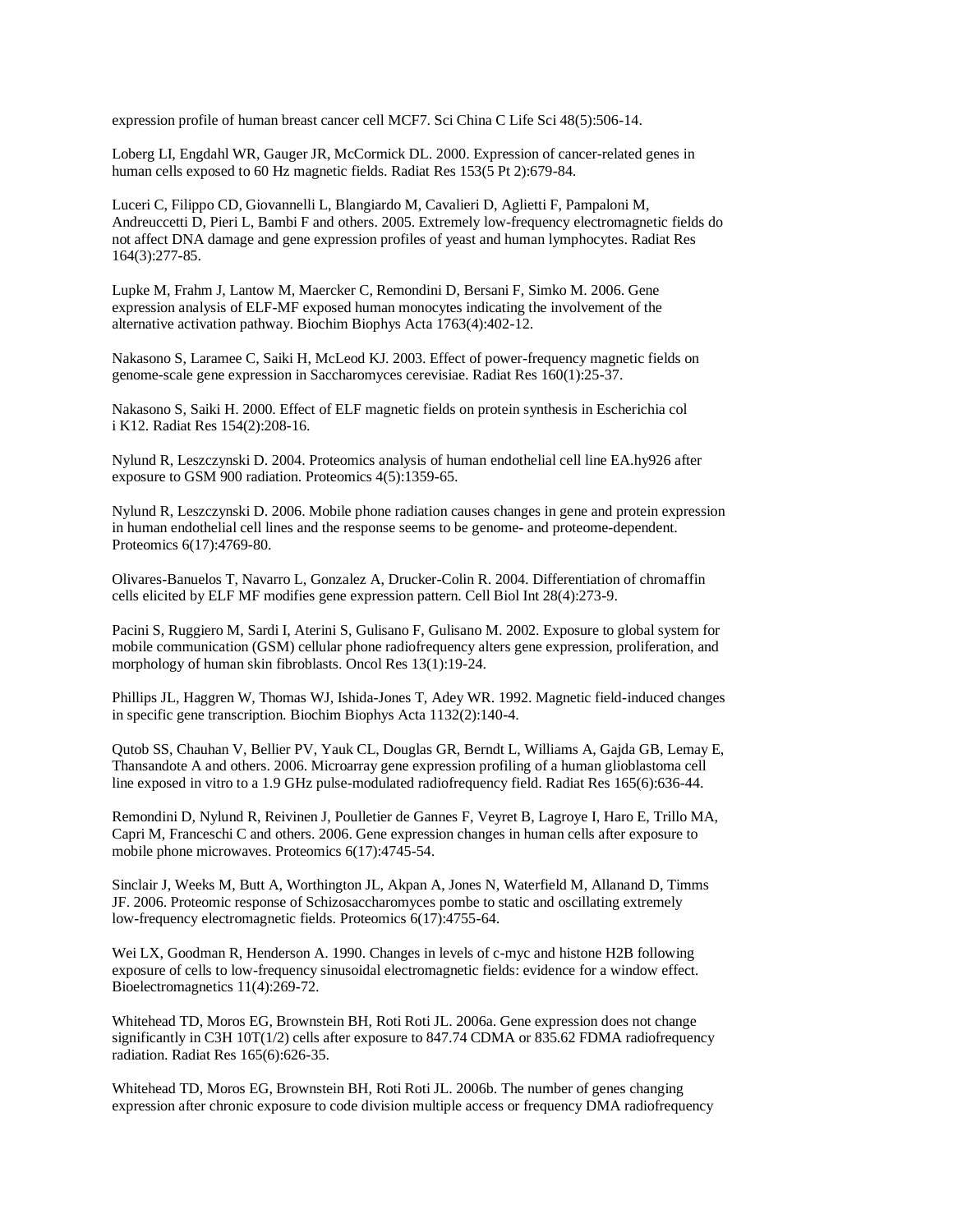radiation does not exceed the false-positive rate. Proteomics 6(17):4739-44.

Wu RY, Chiang H, Hu GL, Zeng QL, Bao JL. 2000. The effect of 50 Hz magnetic field on GCSmRNA expression in lymphoma B cell by mRNA differential display. J Cell Biochem 79(3):460-70.

Zeng Q, Chen G, Weng Y, Wang L, Chiang H, Lu D, Xu Z. 2006. Effects of global system for mobile communications 1800 MHz radiofrequency electromagnetic fields on gene and protein expression in MCF-7 cells. Proteomics 6(17):4732-8.

Zhao R, Zhang S, Xu Z, Ju L, Lu D, Yao G. 2007. Studying gene expression profile of rat neuron exposed to 1800MHz radiofrequency electromagnetic fields with cDNA microassay. Toxicology.

Aitken et al. [2005] exposed mice to 900-MHz RFR at a specific absorption rate (SAR) of 0.09 W/kg for 7 days at 12 h per day. DNA damage in caudal epididymal spermatozoa was assessed by quantitative PCR (QPCR) as well as alkaline and pulsed-field gel electrophoresis postexposure. Gel electrophoresis revealed no significant change in single- or double-DNA strand breakage in spermatozoa. However, QPCR revealed statistically significant damage to both the mitochondrial genome ( $p < 0.05$ ) and the nuclear -globin locus ( $p < 0.01$ ).

Diem et al [2005] exposed human fibroblasts and rat granulosa cells to mobile phone signal (1800 MHz; SAR 1.2 or 2 W/kg; different modulations; during 4, 16 and 24 h; intermittent 5 min on/10min off or continuous). RFR exposure induced DNA singleand double-strand breaks as measured by the comet assay. Effects occurred after 16 h exposure in both cell types and after different mobile-phone modulations. The intermittent exposure showed a stronger effect in the than continuous exposure.

Gandhi and Anita [2005] reported increases in DNA strand breaks and micronucleation in lymphocytes obtained from cell phone users.

Garaj-Vrhovac et al [1990] reported changes in DNA synthesis and structure in Chinese hamster cells after various durations of exposure to 7.7 GHz field at 30 mW/cm2.

Lai and Singh [1995; 1996; 1997a; 2005] and Lai et al. [1997] reported increases in single and double strand DNA breaks in brain cells of rats exposed for 2 hrs to 2450- MHz field at 0.6-1.2 W/kg.

Lixia et al. [2006] reported an increase in DNA damage in human lens epithelial cells at 0 and 30 min after 2 hrs of exposure to 1.8 GHz field at 3 W/kg. DNA Damage and Genotoxicity

Markova et al. [2005] reported that GSM signals affected chromatin conformation and gama-H2AX foci that colocalized in distinct foci with DNA double strand breaks in human lymphocytes.

Narasimhan and Huh [1991] reported changes in lambdaphage DNA suggesting single strand breaks and strand separation.

Nikolova et al. [2005] reported a low and transient increase in DNA double strand break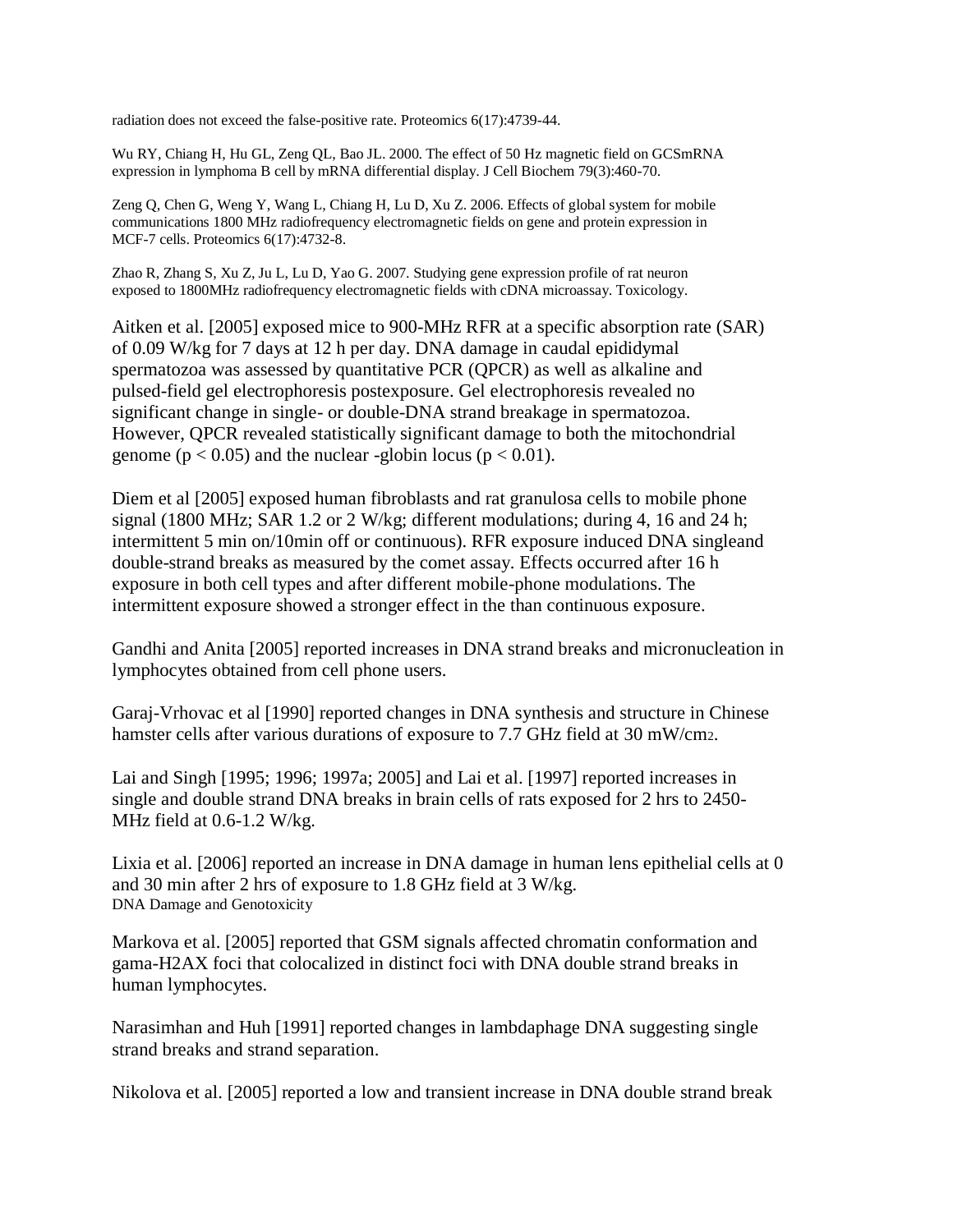in mouse embryonic stem cells after acute exposure to 1.7- GHz field.

Paulraj and Behari [2006] reported an increased in single strand breaks in brain cells of rats after 35 days of exposure to 2.45 and 16.5 GHz fields at 1 and 2.01 W/kg.

Phillips et al. [1998] found increase and decrease in DNA strand breaks in cells exposure to various forms of cell phone radiation.

Sun et al. [2006] reported an increase in DNA single strand breaks in human lens epithelial cells after 2 hrs of exposure to 1.8 GHz field at 3 and 4 W/kg. The DNA damages caused by 4 W/kg field were irreversible.

Zhang et al. [2002] reported that 2450-MHz field at 5 mW/cm2 did not induce DNA and chromosome damage in human blood cells after 2 hrs of exposure, but could increase DNA damage effect induced by mitomycin-C.

Zhang et al. [2006] reported that 1800-MHz field at 3.0 W/kg induced DNA damage in Chinese hamster lung cells after 24 hrs of exposure.

Belyaev et al. [I992] studied the effect of low intensity microwaves on the conformational state of the genome of X-irradiated E. coli cells by the method of viscosity anomalous time dependencies. A power density of 1 microW/cm2 is sufficient to suppress radiation-induced repair of the genome conformational state.

Belyaev et al. [1996] studied the effect of millimeter waves on the genome conformational state of E. coli AB1157 by the method of anomalous viscosity time dependencies in the frequency range of 51.64-51.85 GHz. Results indicate an electron-conformational interactions.

Belyaev et al. [2005] investigated response of lymphocytes from healthy subjects and from persons reporting hypersensitivity to microwaves from GSM mobile phone (915 MHz, specific absorption rate 37 mW/kg), and power frequency magnetic field (50 Hz, 15 microT peak value). Changes in chromatin conformation were measured with the method of anomalous viscosity time dependencies (AVTD). Exposure at room temperature to either 915 MHz or 50 Hz resulted in significant condensation of chromatin, shown as AVTD changes, which was similar to the effect of heat shock at 41 degrees C. No significant differences in responses between normal and hypersensitive subjects were detected.

Belyaev et al. [2006] investigated whether exposure of rat brain to microwaves of global system for mobile communication (GSM) induces DNA breaks, changes in chromatin conformation and in gene expression at a specific absorption rate (SAR) of 0.4 mW/g for 2 h. Data showed that GSM MWs at 915 MHz did not induce DNA double stranded breaks detectable by pulsed-field gel electrophoresis or changes in chromatin conformation, but affected expression of genes in rat brain cells.

Gadhia et al. [2003] reported a significant increase in dicentric chromosomes in blood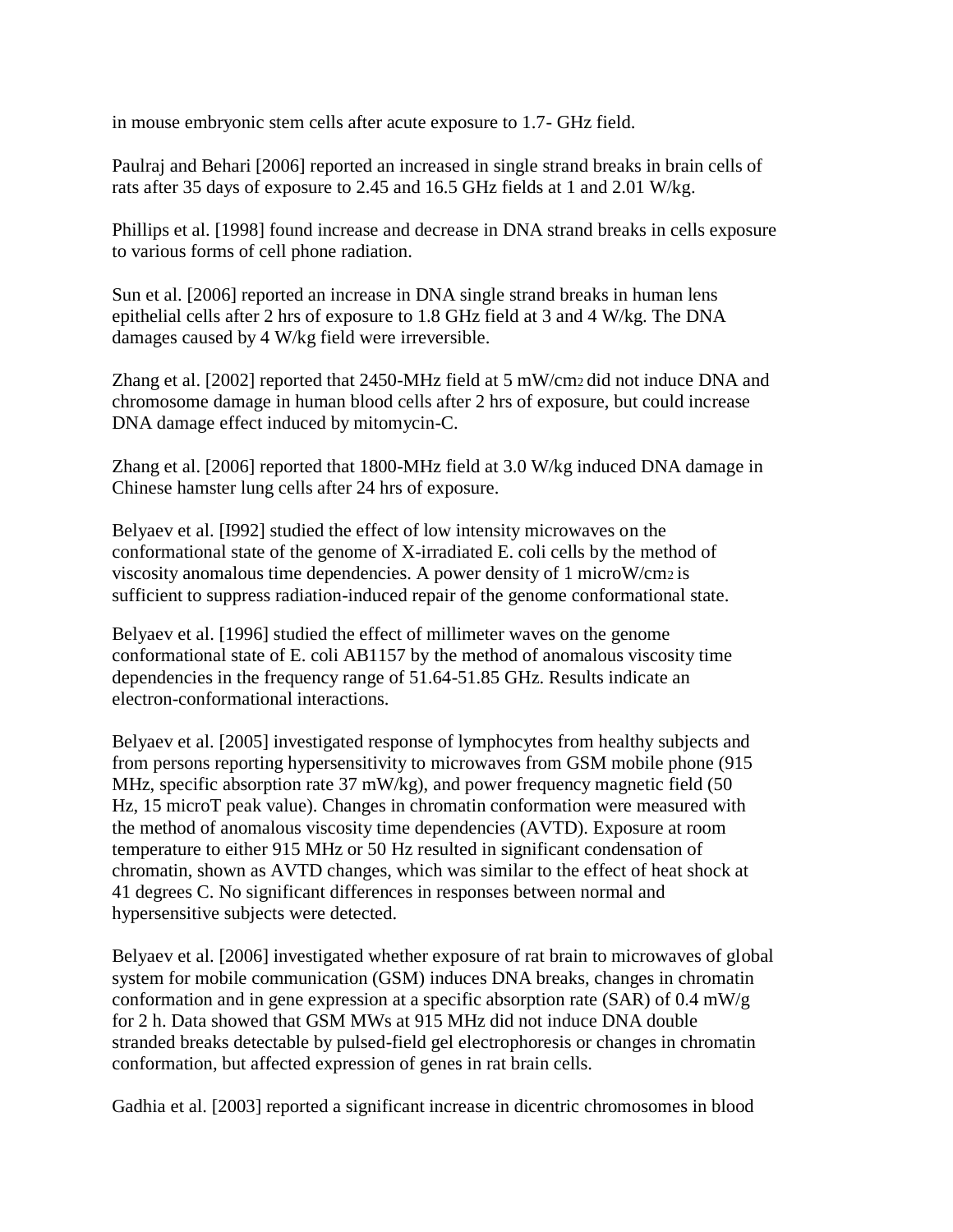cells among mobile users who were smoker–alcoholic as compared to nonsmoker– nonalcoholic; the same held true for controls of both types.

Garaj-Vrhovac et al. [1990] exposed V79 Chinese hamster cells to continuous-wave 7.7 GHz RFR at power density of 30 mW/cm2 for 15, 30, and 60 min. Results suggest that the radiation causes changes in the synthesis as well as in the structure of DNA molecules.

Garaj-Vrhovac et al. [1991] exposed V79 Chinese hamster fibroblast cells to continuous wave 7.7 GHz radiation at power density of 0.5 mW/cm2 for 15, 30 and 60 min. There was a significantly higher frequency of specific chromosome aberrations such as dicentric and ring chromosomes in irradiated cells.

Mashevich et al. [2003] found that human peripheral blood lymphocytes exposed to continuous 830-MHz electromagnetic fields (1.6-8.8 W/kg for 72 hr) showed a SARdependent chromosome aneuploidy, a major "somatic mutation leading to genomic instability and thereby to cancer. The aneuploidy was accompanied by an abnormal mode of replication of the chromosome 17 region engaged in segregation (repetitive DNA arrays associated with the centromere), suggesting that epigenetic alterations are involved in the SAR dependent genetic toxicity. The effects were non-thermal.

Ono et al. (2004) exposed pregnant mice intermittently at a whole-body averaged specific absorption rate of 0.71 W/kg (10 seconds on, 50 seconds off which is 4.3 W/kg during the 10 seconds exposure) for 16 hours a day, from the embryonic age of 0 to 15 days. At 10 weeks of age, mutation frequencies at the lacZ gene in spleen, liver, brain, and testis were examined. Quality of mutation assessed by sequencing the nucleotides of mutant DNAs revealed no appreciable difference between exposed and non-exposed samples.

Sarimov et al. [2004] reported that exposure to microwaves of 895-915 MHz at 5.4 mW/kg resulted in statistically significant changes in condensation of chromatin in human lymphocytes. Effects are similar to stress response, differ at various frequencies, and vary among donors.

Sarkar et al. [1994] exposed mice to 2450-MHz microwaves at a power density of 1 mW/cm2 for 2 h/day over a period of 120, 150 and 200 days. Rearrangement of DNA segments were observed in testis and brain of exposed animals.

Semin et al. [1995] exposed DNA samples at 18oC at 10 different microwave frequencies (4- to 8 GHz, 25 ms pulses, 0.4 to 0.7 mW/cm2 peak power, 1- to 6-Hz repetition rate, no heating). Irradiation at 3 or 4 Hz and 0.6 mW/cm2 peak power clearly increased the accumulated damage to the DNA secondary structure (P< .00001). However, changing the pulse repetition rate to 1, 5, 6 Hz, as well as changing the peak power to 0.4 or 0.7 mW/cm2 did not induce significant effect. Thus, the effect occurred only within narrow 'windows' of the peak intensities and modulation frequencies.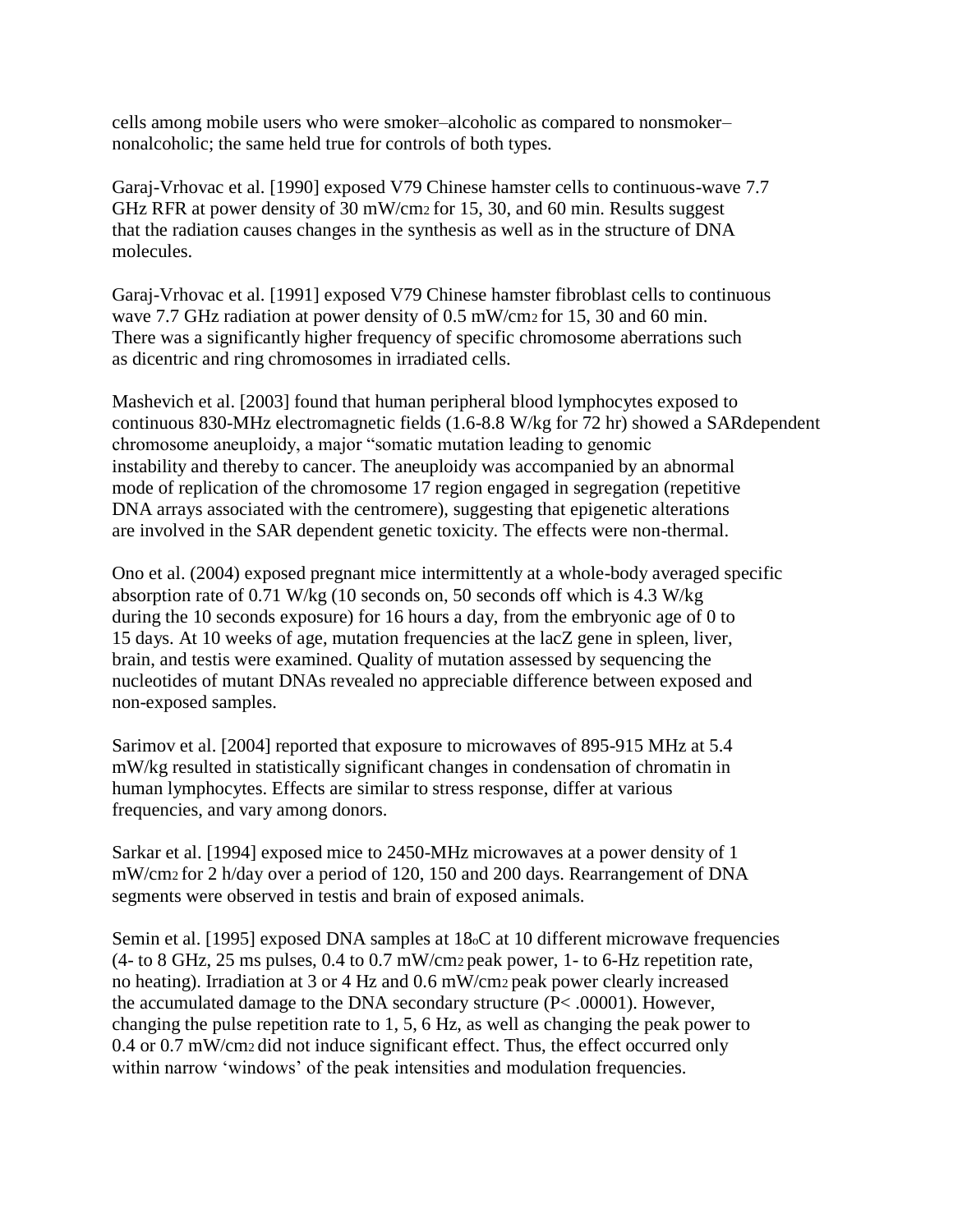Sykes et al. [2001] exposed mice daily for 30 min to plane-wave fields of 900 MHz with a pulse repetition frequency of 217 Hz and a pulse width of 0.6 ms for 1, 5 or 25 days. Three days after the last exposure, spleen sections were screened for DNA inversion events. There was no significant difference between the control and treated groups in the 1- and 5-day exposure groups, but there was a significant reduction in inversions below the spontaneous frequency in the 25-day exposure group. This observation suggests that exposure to RF radiation can lead to a perturbation in recombination frequency which may have implications for recombination repair of DNA.

Aitken RJ, Bennetts LE, Sawyer D, Wiklendt AM, King BV. Impact of radio frequency electromagnetic radiation on DNA integrity in the male germline. *Inter J Androl* 28:171- 179, 2005.

Anderson LE, Morris JE, Sasser LB, Löscher W. Effects of 50- or 60-hertz, 100 microT magnetic field exposure in the DMBA mammary cancer model in Sprague-Dawley rats: possible explanations for different results from two laboratories. *Environ Health Perspect.* 108(9):797-802, 2000.

Antonopoulos A, Eisenbrandt H, Obe G, Effects of high-frequency electromagnetic fields on human lymphocytes in vitro. *Mutat Res* 395(2-3): 209-214, 1997.

Balode, Z, Assessment of radio-frequency electromagnetic radiation by the micronucleus test in bovine peripheral erythrocytes. *Sci Total Environ* 180(1):81-85, 1996.

Belyaev IYa, Alipov YD, Shcheglov VS, Lystsov VN, Resonance effect of microwaves on the genome conformational state of E. coli cells. *Z Naturforsch [C]* 47(7-8):621-827, 1992.

Belyaev IY, Shcheglov VS, Alipov YD, Polunin VA, Resonance effect of millimeter waves in the power range from 10(-19) to 3 x 10(-3) W/cm2 on Escherichia coli cells at different concentrations. *Bioelectromagnetics* 17(4):312-321, 1996.

Belyaev IY, Hillert L, Protopopova M, Tamm C, Malmgren LO, Persson BR, Selivanova G, Harms-Ringdahl M. 915 MHz microwaves and 50 Hz magnetic field affect chromatin conformation and 53BP1 foci in human lymphocytes from hypersensitive and healthy persons. *Bioelectromagnetics.* 26(3):173-184, 2005.

Belyaev IY, Koch CB, Terenius O, Roxstrom-Lindquist K, Malmgren LO, H Sommer W, Salford LG, Persson BR. Exposure of rat brain to 915 MHz GSM microwaves induces changes in gene expression but not double stranded DNA breaks or effects on chromatin conformation. *Bioelectromagnetics.* 27:295-306, 2006.

Bisht KS, Moros EG, Straube WL, Baty JD, Roti Roti JL, The Effect of 835.62 MHz FDMA or 847.74 MHz CDMA Modulated Radiofrequency Radiation on the Induction of Micronuclei in C3H 10T½ Cells. *Radiat. Res.* 157, 506–515, 2002.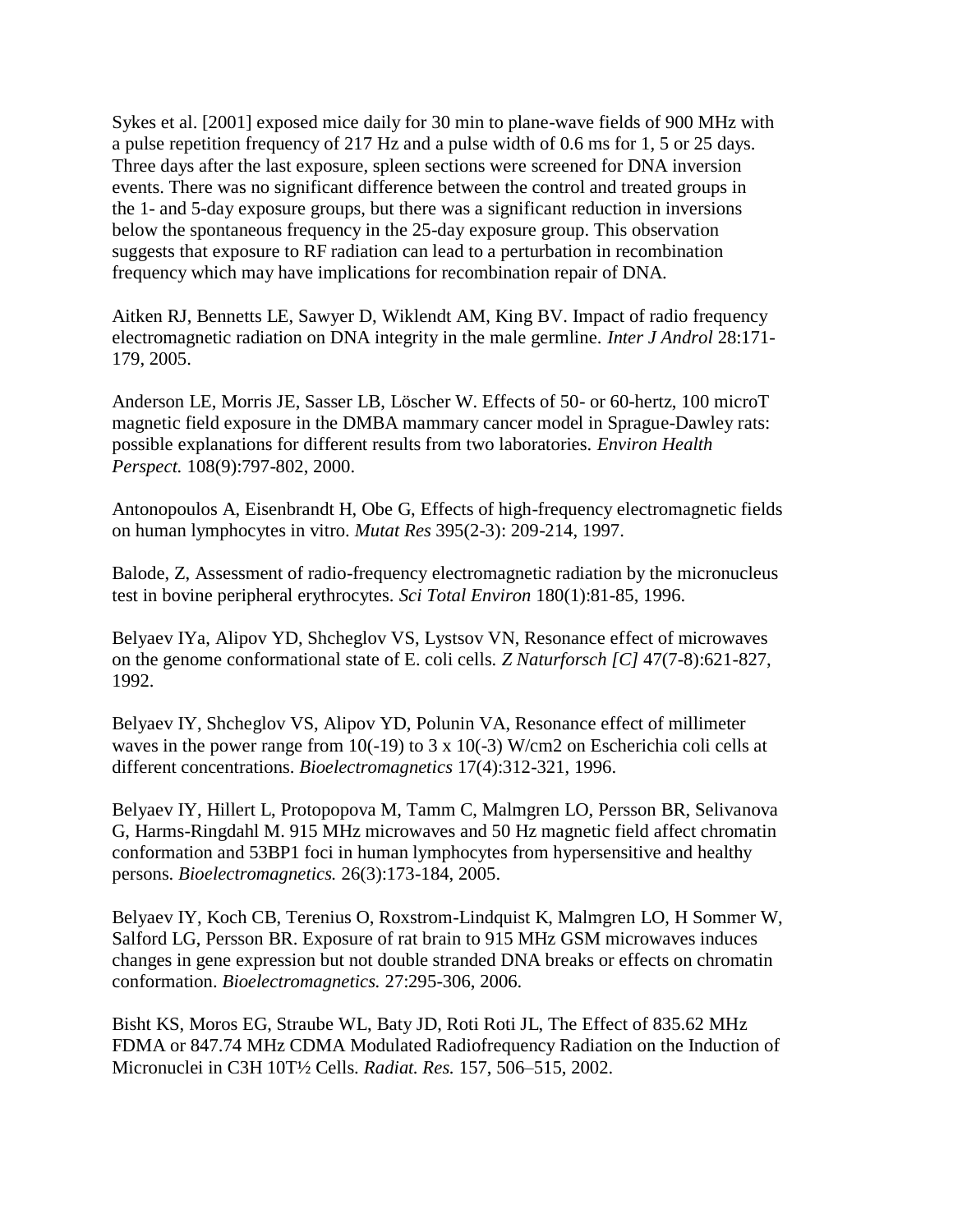Busljeta I, Trosic I, Milkovic-Kraus S. Erythropoietic changes in rats after 2.45 GJz nonthermal irradiation. *Int J Hyg Environ Health.* 207(6):549-554, 2004.

Chang SK, Choi JS, Gil HW, Yang JO, Lee EY, Jeon YS, Lee ZW, Lee M, Hong MY, Ho Son T, Hong SY. Genotoxicity evaluation of electromagnetic fields generated by 835- MHz mobile phone frequency band. *Eur J Cancer Prev.* 14(2):175-179, 2005.

Ciaravino V, Meltz ML, Erwin DN, Absence of a synergistic effect between moderatepower radio-frequency electromagnetic radiation and adriamycin on cell-cycle progression and sister-chromatid exchange. *Bioelectromagnetics* 12(5):289-298, 1991.

d'Ambrosio G, Massa R, Scarfi MR, Zeni O, Cytogenetic damage in human lymphocytes following GMSK phase modulated microwave exposure. *Bioelectromagnetics* 23:7-13, 2002.

Di Carlo AL, Litovitz TA. Is genetics the unrecognized confounding factor in bioelectromagnetics? Flock-dependence of field-induced anoxia protection in chick embryos. *Bioelectrochem Bioenerg.* 48(1):209-215, 1999.

Diem E, Schwarz C, Adlkofer F, Jahn O, Rudiger H. Non-thermal DNA breakage by mobile-phone radiation (1800MHz) in human fibroblasts and in transformed GFSH-R17 rat granulosa cells in vitro. *Mutat Res.* 583:178-183, 2005.

Ferreira AR, Knakievicz T, de Bittencourt Pasquali MA, Gelain DP, Dal-Pizzol F, Fernandez CE, de Almeida de Salles AA, Ferreira HB, Moreira JC. Ultra high frequencyelectromagnetic field irradiation during pregnancy leads to an increase in erythrocytes micronuclei incidence in rat offspring. *Life Sci.* 80:43-50, 2006.

Fucic A, Garaj-Vrhovac V, Skara M, Dimitrovic B, X-rays, microwaves and vinyl chloride monomer: their clastogenic and aneugenic activity, using the micronucleus assay on human lymphocytes. *Mutat Res* 282(4):265-271, 1992.

Gadhia PK, Shah T, Mistry A, Pithawala M, Tamakuwala D. A Preliminary Study to Assess Possible Chromosomal Damage Among Users of Digital Mobile Phones. *Electromag Biol Med* 22:149-159, 2003.

Gandhi G, Anita. Genetic damage in mobile phone users: some preliminary findings. *Ind J Hum Genet* 11(2): 99-104, 2005.

Gandhi G, Singh P. Cytogenetic damage in mobile phone users: preliminary data. *Int J Hum Genet* 5(4):259-265, 2005.

Garaj-Vrhovac V, Horvat D, Koren Z, The effect of microwave radiation on the cell genome. *Mutat Res* 243(2):87-93, 1990.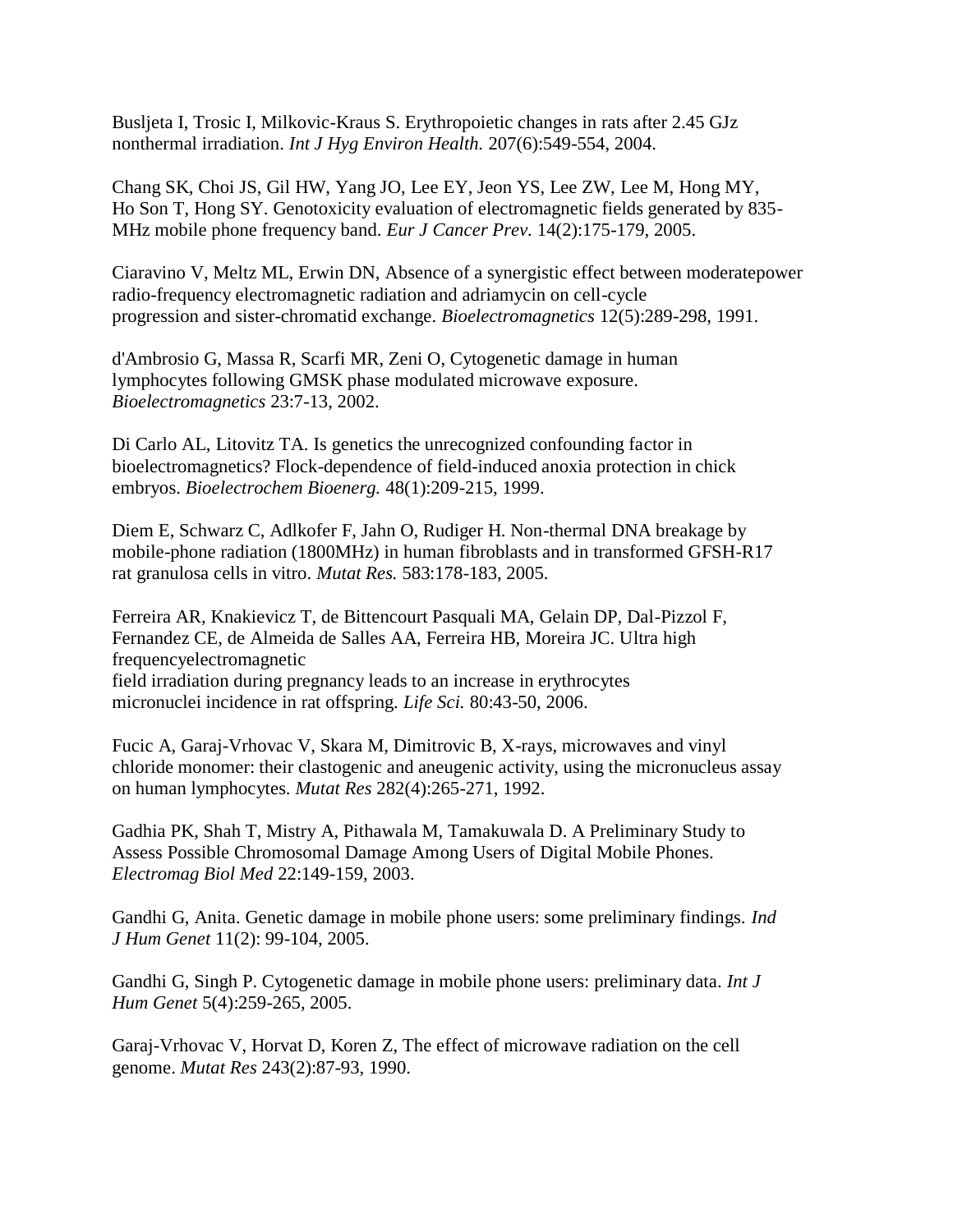Garaj-Vrhovac V, Horvat D, Koren Z, The relationship between colony-forming ability, chromosome aberrations and incidence of micronuclei in V79 Chinese hamster cells exposed to microwave radiation. *Mutat Res* 263(3):143-149, 1991.

Garaj-Vrhovac V, Fucic A, Horvat D, The correlation between the frequency of micronuclei and specific chromosome aberrations in human lymphocytes exposed to microwave radiation in vitro. *Mutat Res* 281(3):181-186, 1992.

Garaj-Vrhovac, V, Micronucleus assay and lymphocyte mitotic activity in risk assessment of occupational exposure to microwave radiation. *Chemosphere* 39(13):2301- 2312, 1999.

Garson OM, McRobert TL, Campbell LJ, Hocking BA, Gordon I. A chromosomal study of workers with long-term exposure to radio-frequency radiation. *Med J Aust* 155(5):289- 292, 1991.

Gos P, Eicher B, Kohli J, Heyer WD, No mutagenic or recombinogenic effects of mobile phone fields at 900 MHz detected in the yeast saccharomyces cerevisiae. *Bioelectromagnetics* 21(7):515-523, 2000.

Haider T, Knasmueller S, Kundi M, Haider M, Clastogenic effects of radiofrequency radiations on chromosomes of Tradescantia. *Mutat Res* 324(1-2):65-68, 1994.

Hook GJ, Zhang P, Lagroye I, Li L, Higashikubo R, Moros EG, Straube WL, Pickard WF, Baty JD, Roti Roti JL. Measurement of DNA damage and apoptosis in molt-4 cells after in vitro exposure to radiofrequency radiation. *Radiat Res.* 161(2): 193-200, 2004.

Höytö A, Juutilainen J, Naarala J. Ornithine decarboxylase activity is affected in primary astrocytes but not in secondary cell lines exposed to 872 MHz RF radiation. *Int J Radiat Biol.* 83(6):367-374, 2007.

Huss A, Egger M, Hug K, Huwiler-Müntener K, Röösli M. Source of funding and results of studies of health effects of mobile phone use: systematic review of experimental studies. *Environ Health Perspect.* 115(1):1-4, 2007.

Juutilainen J, Heikkinen P, Soikkeli H, Mäki-Paakkanen J. Micronucleus frequency in erythrocytes of mice after long-term exposure to radiofrequency radiation. *Int J Radiat Biol.* 83(4):213-220, 2007.

Kerbacher JJ, Meltz ML, Erwin DN, Influence of radiofrequency radiation on chromosome aberrations in CHO cells and its interaction with DNA-damaging agents. *Radiat Res* 123(3):311-319, 1990.

Komatsubara Y, Hirose H, Sakurai T, Koyama S, Suzuki Y, Taki M, Miyakoshi J. Effect of high-frequency electromagnetic fields with a wide range of SARs on chromosomal aberrations in murine m5S cells. *Mutat Res.* 587(1-2):114-119, 2005.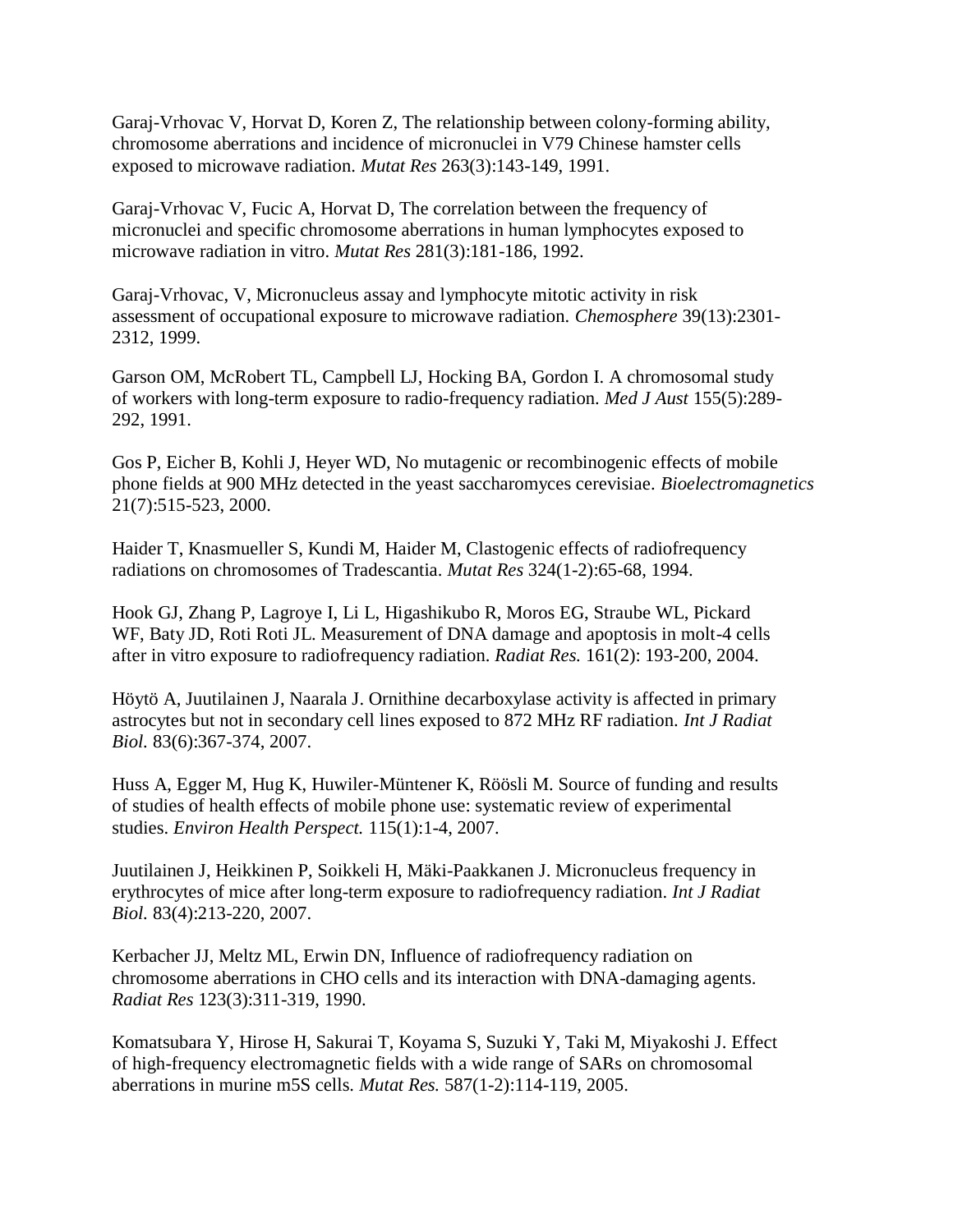Koyama S, Isozumi Y, Suzuki Y, Taki M, Miyakoshi J. Effects of 2.45-GHz electromagnetic fields with a wide range of SARs on micronucleus formation in CHO-K1 cells. *ScientificWorldJournal* 4 Suppl 2:29-40, 2004.

Lagroye I, Anane R, Wettring BA, Moros EG, Straube WL, Laregina M, Niehoff M, Pickard WF, Baty J, Roti JL. Measurement of DNA damage after acute exposure to pulsed-wave 2450 MHz microwaves in rat brain cells by two alkaline comet assay methods. *Int J Radiat Biol.* 80(1):11-20, 2004a.

Lagroye I, Hook GJ, Wettring BA, Baty JD, Moros EG, Straube WL, Roti Roti JL. Measurements of Alkali-Labile DNA Damage and Protein-DNA Crosslinks after 2450 MHz Microwave and Low-Dose Gamma Irradiation In Vitro. *Radiat Res*. 161(2): 201- 214, 2004b.

Lai H, Singh NP, Acute low-intensity microwave exposure increases DNA single-strand breaks in rat brain cells. *Bioelectromagnetics* 16(3):207-210, 1995.

Lai H, Singh NP, Single- and double-strand DNA breaks in rat brain cells after acute exposure to radiofrequency electromagnetic radiation. *Int J Radiat Biol* 69(4):513-521, 1996.

Lai, H, Singh, NP, Melatonin and a spin-trap compound block radiofrequency electromagnetic radiation-induced DNA strand breaks in rat brain cells. *Bioelectromagnetics* 18(6):446-454, 1997a.

Lai H, Singh NP. Melatonin and N-tert-butyl-alpha-phenylnitrone block 60-Hz magnetic field-induced DNA single and double strand breaks in rat brain cells. *J Pineal Res.* 22(3):152-162, 1997b.

Lai H, Carino MA, Singh NP, Naltrexone blocks RFR-induced DNA double strand breaks in rat brain cells. *Wireless Networks* 3:471-476, 1997.

Lai H, Singh NP Magnetic-field-induced DNA strand breaks in brain cells of the rat. *Environ Health Perspect.* 112(6):687-694, 2004.

Lai H, Singh NP, Interaction of microwaves and a temporally incoherent magnetic field on single and double DNA strand breaks in rat brain cells. *Electromag Biol Med* 24:23- 29, 2005.

Li L, Bisht KS, LaGroye I, Zhang P, Straube WL, Moros EG, Roti Roti JL. Measurement of DNA damage in mammalian cells exposed in vitro to radiofrequency fields at sars of 3-5 w/kg. *Radiat Res* 156:328-332, 2001.

Lixia S, Yao K, Kaijun W, Deqiang L, Huajun H, Xiangwei G, Baohong W, Wei Z, Jianling L, Wei W. Effects of 1.8GHz radiofrequency field on DNA damage and expression of heat shock protein 70 in human lens epithelial cells. *Mutat Res.* 602:135- 142, 2006.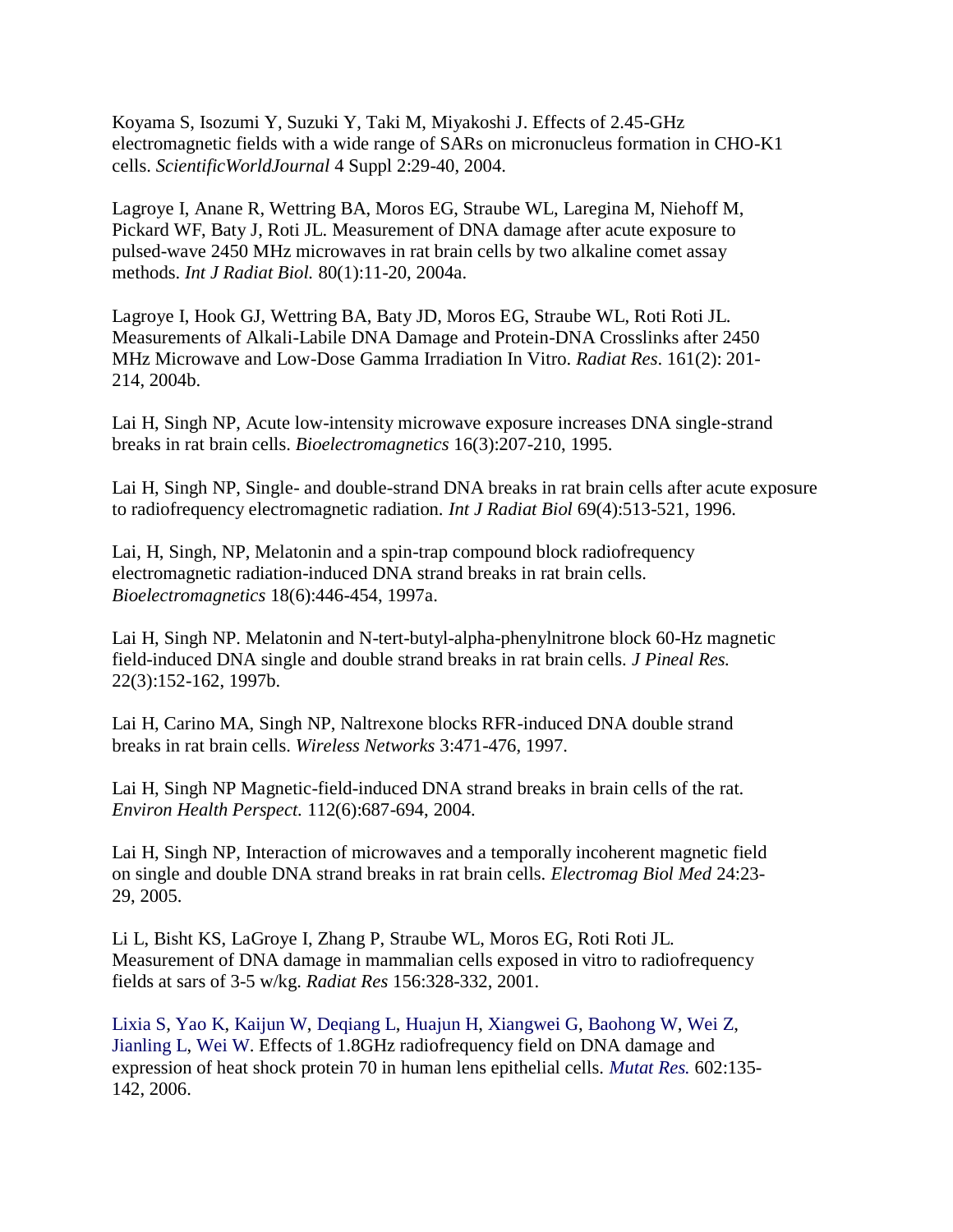Maes A, Verschaeve L, Arroyo A, De Wagter C, Vercruyssen L, In vitro cytogenetic effects of 2450 MHz waves on human peripheral blood lymphocytes. *Bioelectromagnetics* 14(6):495-501, 1993.

Maes A, Collier M, Slaets D, Verschaeve L, 954 MHz microwaves enhance the mutagenic properties of mitomycin C. *Environ Mol Mutagen* 28(1):26-30, 1996.

Maes A, Collier M, Van Gorp U, Vandoninck S, Verschaeve L, Cytogenetic effects of 935.2-MHz (GSM) microwaves alone and in combination with mitomycin C. *Mutat Res* 393(1-2):151-156, 1997.

Maes A, Collier M, Verschaeve L Cytogenetic investigations on microwaves emitted by a 455.7 MHz car phone. *Folia Biol (Praha)* 46(5):175-180, 2000.

Maes A, Collier M, Verschaeve L Cytogenetic effects of 900 MHz (GSM) microwaves on human lymphocytes. *Bioelectromagnetics* 22(2):91-96, 2001.

Maes A, Van Gorp U, Verschaeve L. Cytogenetic investigation of subjects professionally exposed to radiofrequency radiation. *Mutagenesis.* 21:139-142, 2006.

Malyapa RS, Ahern EW, Straube WL, Moros EG, Pickard WF, Roti Roti JL, Measurement of DNA damage after exposure to 2450 MHz electromagnetic radiation. *Radiat Res* 148(6):608-617, 1997a.

Malyapa RS, Ahern EW, Straube WL, Moros EG, Pickard WF, Roti Roti JL, Measurement of DNA damage after exposure to electromagnetic radiation in the cellular phone communication frequency band (835.62 and 847.74 MHz). *Radiat Res* 148(6):618- 627, 1997b.

Malyapa RS, Ahern EW, Bi C, Straube WL, LaRegina M, Pickard WF, Roti Roti JL, DNA damage in rat brain cells after in vivo exposure to 2450 MHz electromagnetic radiation and various methods of euthanasia. *Radiat Res* 149(6):637-645, 1998.

Malyapa RS, Bi C, Ahern EW, Roti Roti JL Detection of DNA damage by the alkaline comet assay after exposure to low-dose gamma radiation. *Radiat Res.* 149(4):396-400, 1998.

Markova E, Hillert L, Malmgren L, Persson BR, Belyaev IY. Microwaves from GSM Mobile Telephones Affect 53BP1 and gamma-H2AX Foci in Human Lymphocytes from Hypersensitive and Healthy Persons. *Environ Health Perspect.* 113(9):1172-1177, 2005.

Mashevich M, Folkman D, Kesar A, Barbul A, Korenstein R, Jerby E, Avivi L. Exposure of human peripheral blood lymphocytes to electromagnetic fields associated with cellular phones leads to chromosomal instability. *Bioelectromagnetics* 24:82-90, 2003.

McNamee JP, Bellier PV, Gajda GB, Miller SM, Lemay EP, Lavallee BF, Marro L,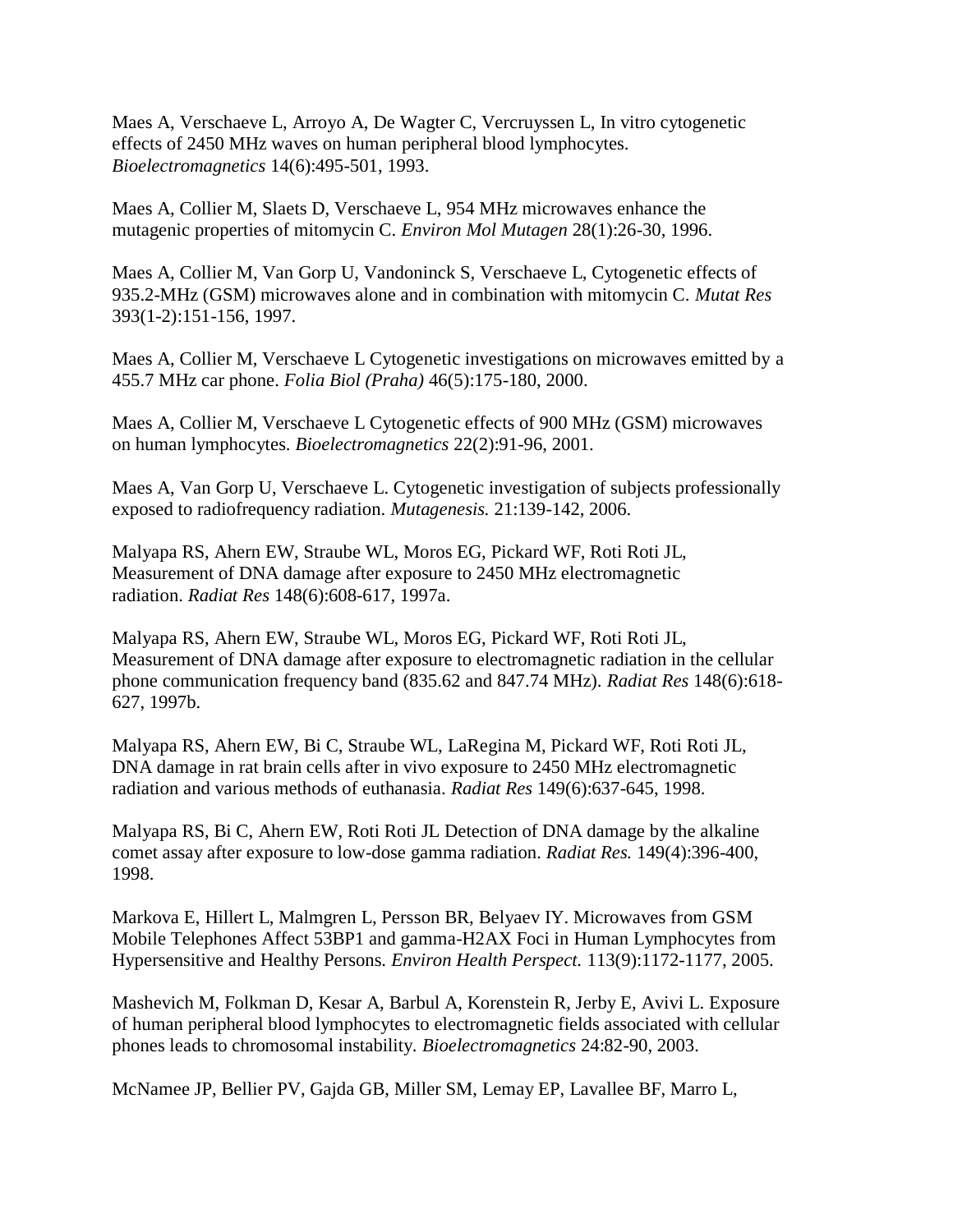Thansandote A. DNA Damage and Micronucleus Induction in Human Leukocytes after Acute In Vitro Exposure to a 1.9 GHz Continuous-Wave Radiofrequency Field. *Radiat Res* 158(4):523-533, 2002a.

McNamee JP, Bellier PV, Gajda GB, Lavallee BF, Lemay EP, Marro L, Thansandote A. DNA Damage in Human Leukocytes after Acute In Vitro Exposure to a 1.9 GHz Pulse-Modulated Radiofrequency Field. *Radiat Res* 158(4):534-537, 2002b.

McNamee JP, Bellier PV, Gajda GB, Lavallee BF, Marro L, Lemay E, Thansandote A. No Evidence for Genotoxic Effects from 24 h Exposure of Human Leukocytes to 1.9 GHz Radiofrequency Fields. *Radiat Res* 159(5):693-697, 2003.

Meltz ML, Eagan P, Erwin DN, Proflavin and microwave radiation: absence of a mutagenic interaction. *Bioelectromagnetics* 11(2):149-157, 1990.

Narasimhan V, Huh WK, Altered restriction patterns of microwave irradiated lambdaphage DNA. *Biochem Int* 25(2):363-370, 1991.

Nikolova T, Czyz J, Rolletschek A, Blyszczuk P, Fuchs J, Jovtchev G, Schuderer J, Kuster N, Wobus AM. Electromagnetic fields affect transcript levels of apoptosis-related genes in embryonic stem cell-derived neural progenitor cells. *ASEB J.* 19(12):1686-1688, 2005.

Ono T, Saito Y, Komura J, Ikehata H, Tarusawa Y, Nojima T, Goukon K, Ohba Y, Wang J, Fujiwara O, Sato R. Absence of mutagenic effects of 2.45 GHz radiofrequency exposure in spleen, liver, brain, and testis of lacZ-transgenic mouse exposed in utero. *Tohoku J Exp Med.* 202(2):93-103, 2004.

Oral B, Guney M, Ozguner F, Karahan N, Mungan T, Comlekci S, Cesur G. Endometrial apoptosis induced by a 900-MHz mobile phone: preventive effects of vitamins E and C. *Adv Ther.* 23(6):957-973, 2006

Paulraj R, Behari J. Single strand DNA breaks in rat brain cells exposed to microwave radiation. *Mutat Res*. 596:76-80, 2006.

Phillips, J.L., Ivaschuk, O., Ishida-Jones, T., Jones, R.A., Campbell-Beachler, M. and Haggren, W. DNA damage in Molt-4 T- lymphoblastoid cells exposed to cellular telephone radiofrequency fields in vitro. *Bioelectrochem. Bioenerg.* 45:103-110, 1998.

Port M, Abend M, Romer B, Van Beuningen D. Influence of high-frequency electromagnetic fields on different modes of cell death and gene expression. *Int J Radiat Biol.* 79(9):701-708, 2003

Roti Roti JL , Malyapa RS, Bisht KS, Ahern EW, Moros EG, Pickard WF, Straube WL, Neoplastic Transformation in C3H 10T(1/2) Cells after Exposure to 835.62 MHz FDMA and 847.74 MHz CDMA Radiations. *Radiat Res* 155(1):239-247, 2001.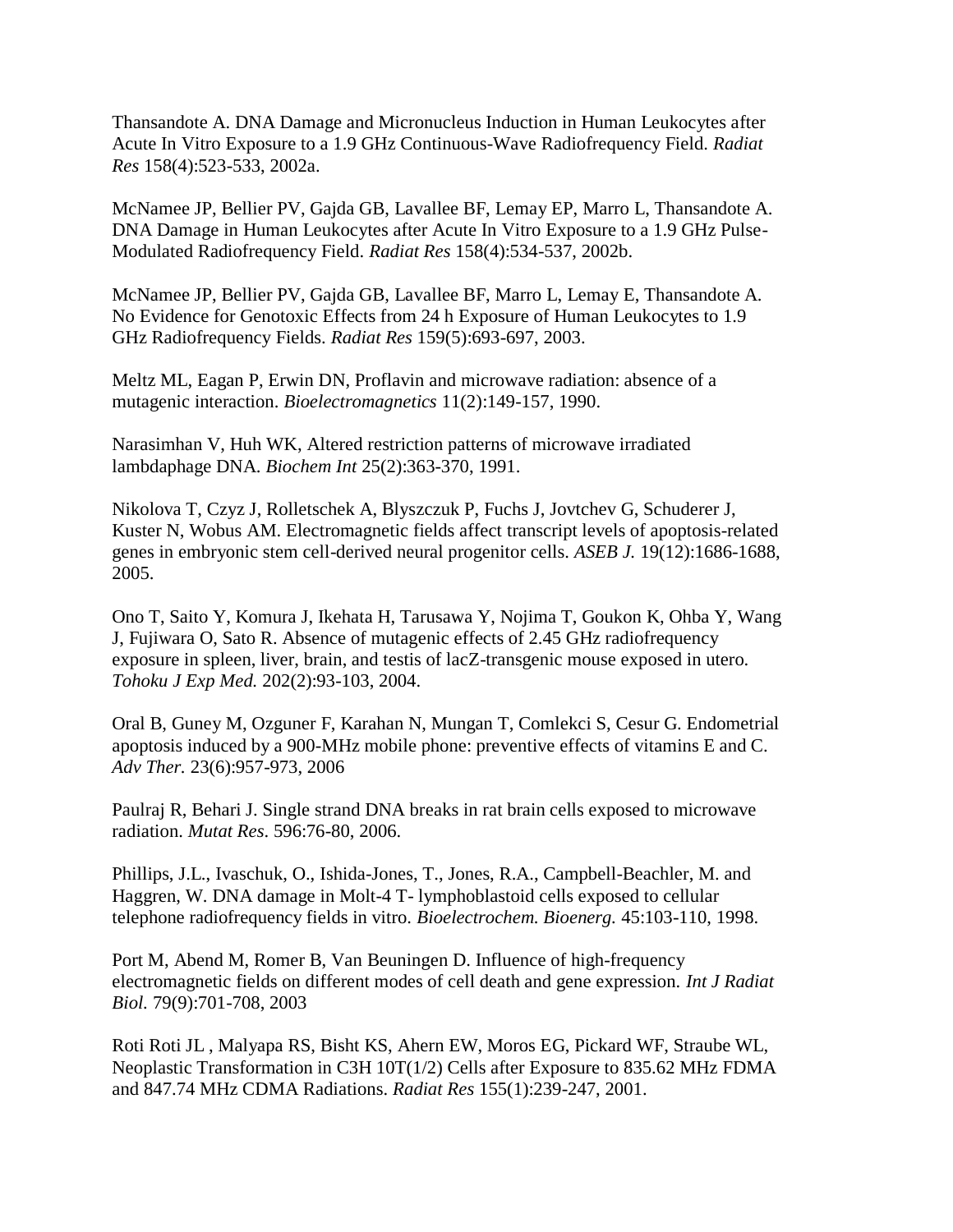Sakuma N, Komatsubara Y, Takeda H, Hirose H, Sekijima M, Nojima T, Miyakoshi J.DNA strand breaks are not induced in human cells exposed to 2.1425 GHz band CW and W-CDMA modulated radiofrequency fields allocated to mobile radio base stations. *Bioelectromagnetics.* 27:51-57, 2006.

Sarimov R, Malmgren L.O.G., Markova, E., Persson, B.R.R.. Belyaev, I.Y. Nonthermal GSM microwaves affect chromatin conformation in human lymphocytes similar to heat shock. *IEEE Trans Plasma Sci* 32:1600-1608, 2004.

Sarkar S, Ali S, Behari J, Effect of low power microwave on the mouse genome: a direct DNA analysis. *Mutat Res* 320(1-2):141-147, 1994.

Scarfi MR, Fresegna AM, Villani P, Pinto R, Marino C, Sarti M, Altavista P, Sannino A, Lovisolo GA. Exposure to radiofrequency radiation (900 MHz, GSM signal) does not affect micronucleus frequency and cell proliferation in human peripheral blood lymphocytes: an interlaboratory study. *Radiat Res. 165(6):655-663, 2006.*

Semin IuA, Shvartsburg LK, Dubovik BV. [Changes in the secondary structure of DNA under the influence of external low-intensity electromagnetic field] *Radiats Biol Radioecol* 35(1):36-41, 1995.

Simkó M Cell type specific redox status is responsible for diverse electromagnetic field effects. *Curr Med Chem.* 14(10):1141-1152, 2007.

Stronati L, Testa A, Moquet J, Edwards A, Cordelli E, Villani P, Marino C, Fresegna AM, Appolloni M, Lloyd D. 935 MHz cellular phone radiation. An in vitro study of genotoxicity in human lymphocytes. *Int J Radiat Biol.* 82(5):339-346, 2006.

Sun LX, Yao K, He JL, Lu DQ, Wang KJ, Li HW. [Effect of acute exposure to microwave from mobile phone on DNA damage and repair of cultured human lens epithelial cells in vitro.] *Zhonghua Lao Dong Wei Sheng Zhi Ye Bing Za Zhi.* 24(8):465- 467, 2006.

Sykes PJ, McCallum BD, Bangay MJ, Hooker AM, Morley AA. Effect of Exposure to 900 MHz Radiofrequency Radiation on Intrachromosomal Recombination in pKZ1 Mice. *Radiat Res* 156(5):495-502, 2001.

Takahashi S, Inaguma S, Cho Y-M, Imaida K, Wang J, Fujiwara O, Shirai T, Lack of Mutation Induction with Exposure to 1.5 GHz Electromagnetic Near Fields Used for Cellular Phones in Brains of Big Blue Mice. *Cancer Res* 62:1956-1960, 2002.

Tice RR, Hook GG, Donner M, McRee DI, Guy AW. Genotoxicity of radiofrequency signals. I. Investigation of DNA damage and micronuclei induction in cultured human blood cells. *Bioelectromagnetics* 23:113-126, 2002.

Trosic I. Multinucleated giant cell appearance after whole body microwave irradiation of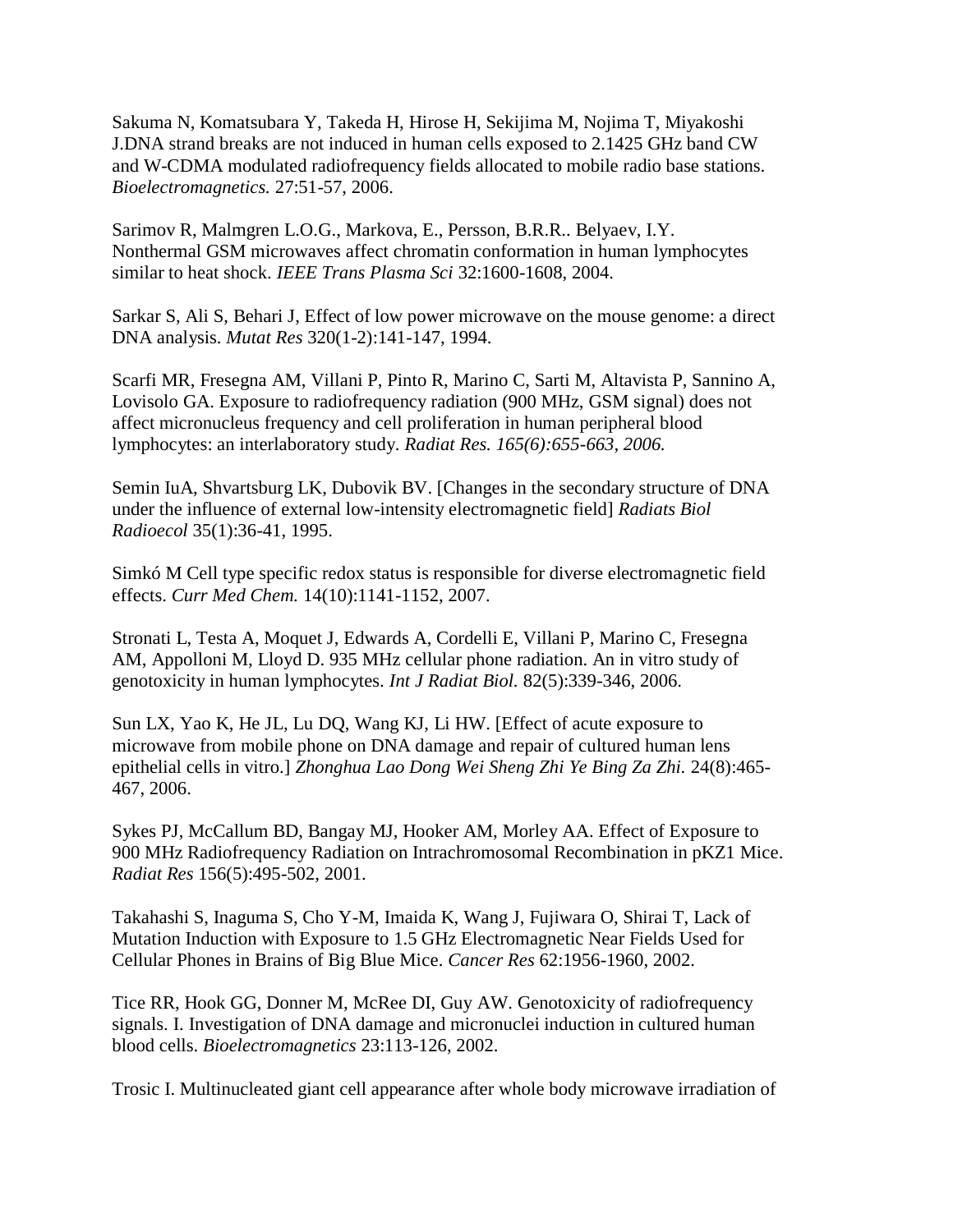rats. *Int J Hyg Environ Health.* 204(2-3):133-138, 2001.

Trosic I, Busljeta I, Kasuba V, Rozgaj R. Micronucleus induction after whole-body microwave irradiation of rats. *Mutat Res* 521(1-2):73-79, 2002.

Trosic I, Busljeta I, Modlic B. Investigation of the genotoxic effect of microwave irradiation in rat bone marrow cells: in vivo exposure. *Mutagenesis*. 19(5):361-364, 2004.

Trosic I, Busljeta I. Erythropoietic dynamic equilibrium in rats maintained after microwave irradiation. *Exp Toxicol Pathol.* 57(3):247-251, 2006.

Verschaeve, L., Heikkinen, P., Verheyen, G., Van Gorp, U., Boonen, F., Vander Plaetse, F., Maes, A., Kumlin, T., Maki-Paakkanen, J., Puranen, L. and Juutilainen, J. Investigation of Co-genotoxic Effects of Radiofrequency Electromagnetic Fields In Vivo. *Radiat. Res.* 165, 598-607, 2006.

Vijayalaxmi, Mohan, N, Meltz, ML, Wittler, MA, Proliferation and cytogenetic studies in human blood lymphocytes exposed in vitro to 2450 MHz radiofrequency radiation. *Int J Radiat Biol* 72(6):751-757, 1997a.

Vijayalaxmi, Frei, MR, Dusch, SJ, Guel, V, Meltz, ML, Jauchem, JR, Frequency of micronuclei in the peripheral blood and bone marrow of cancer-prone mice chronically exposed to 2450 MHz radiofrequency radiation. *Radiat Res* 147(4):495-500, 1997b.

Vijayalaxmi, Seaman RL, Belt ML, Doyle JM, Mathur SP, Prihoda TJ., Frequency of micronuclei in the blood and bone marrow cells of mice exposed to ultra-wideband electromagnetic radiation. *Int J Radiat Biol.* 75(1):115-120, 1999.

Vijayalaxmi, Leal BZ, Szilagyi M, Prihoda TJ, Meltz ML, Primary DNA Damage in Human Blood Lymphocytes Exposed In Vitro to 2450 MHz Radiofrequency Radiation. *Radiat Res* 153(4):479-486, 2000.

Vijayalaxmi, Pickard WF, Bisht KS, Prihoda TJ, Meltz ML, LaRegina MC, Roti Roti JL, Straube WL, Moros EG. Micronuclei in the peripheral blood and bone marrow cells of rats exposed to 2450 MHz radiofrequency

Vijayalaxmi , Leal BZ, Meltz ML, Pickard WF, Bisht KS, Roti Roti JL , Straube WL, Moros EG, Cytogenetic Studies in Human Blood Lymphocytes Exposed In Vitro to Radiofrequency Radiation at a Cellular Telephone Frequency (835.62 MHz, FDMA). *Radiat Res* 155(1):113-121, 2001b.

Vijayalaxmi, Bisht KS, Pickard WF, Meltz ML, Roti Roti JL, Moros EG. Chromosome damage and micronucleus formation in human blood lymphocytes exposed in vitro to radiofrequency radiation at a cellular telephone frequency (847.74 MHz, CDMA). *Radiat Res* 156(4):430-432, 2001c.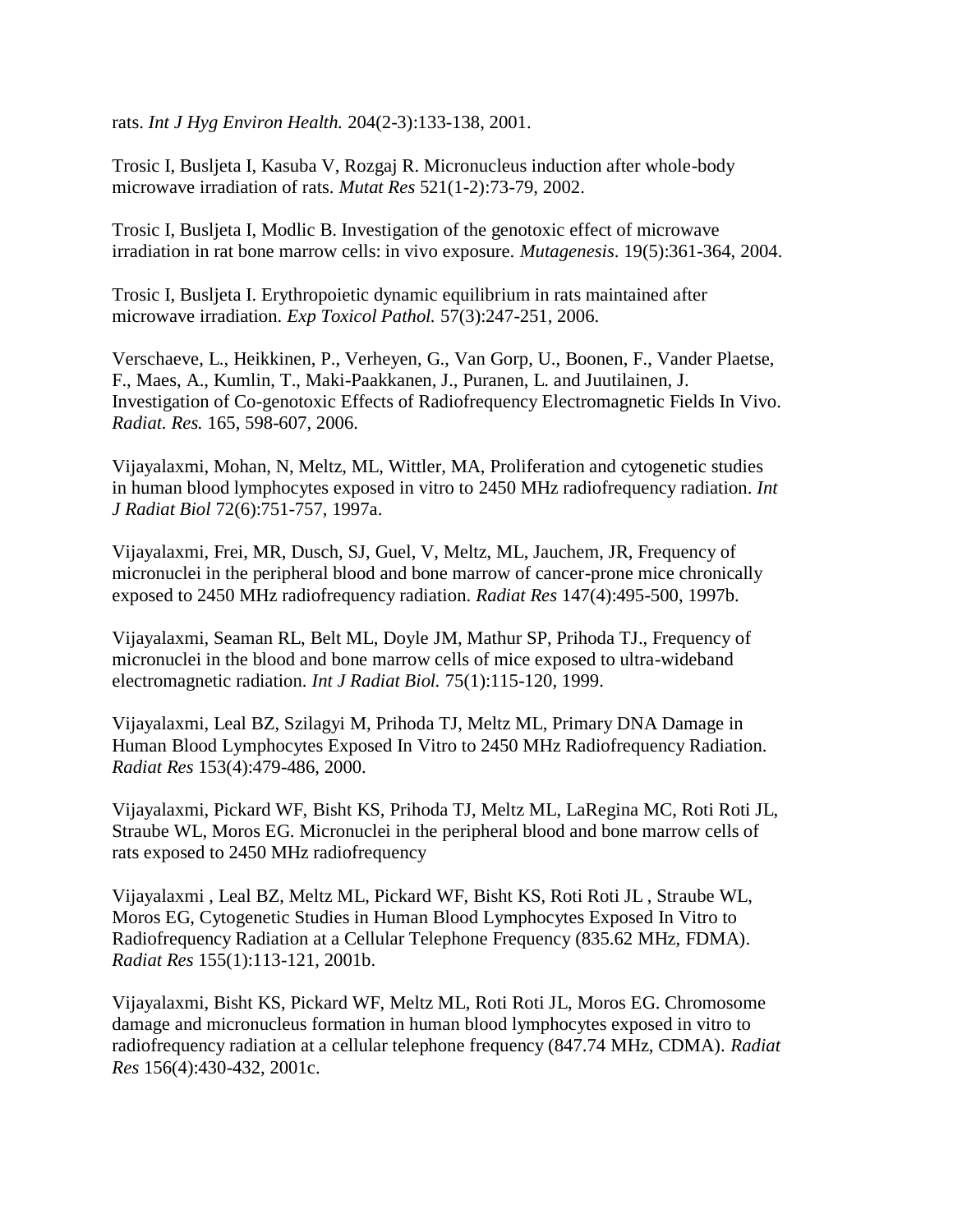Vijayalaxmi, Sasser LB, Morris JE, Wilson BW, Anderson LE. Genotoxic Potential of 1.6 GHz Wireless Communication Signal: In Vivo Two-Year Bioassay. *Radiat Res* 159(4):558-564, 2003.

Zeni, O., Schiavoni, A. S., Sannino, A., Antolini, A., Forigo, D., Bersani, F. and Scarfi, M. R. Lack of Genotoxic Effects (Micronucleus Induction) in Human Lymphocytes Exposed In Vitro to 900 MHz Electromagnetic Fields. *Radiat. Res.* 160, 152-158, 2003.

Zeni O, Romano M, Perrotta A, Lioi MB, Barbieri R, d'Ambrosio G, Massa R, Scarfi MR. Evaluation of genotoxic effects in human peripheral blood leukocytes following an acute in vitro exposure to 900 MHz radiofrequency fields. *Bioelectromagnetics.* 26(4):258-265, 2005.

Zhang DY, Xu ZP, Chiang H, Lu DQ, Zeng QL. [Effects of GSM 1800 MHz radiofrequency electromagnetic fields on DNA damage in Chinese hamster lung cells.] *Zhonghua Yu Fang Yi Xue Za Zhi.* 40(3):149-152, 2006.

Zhang MB, He JL, Jin LF, Lu DQ. Study of low-intensity 2450-MHz microwave exposure enhancing the genotoxic effects of mitomycin C using micronucleus test and comet assay in vitro. *Biomed Environ Sci* 15(4):283-290, 2002.

Zotti-Martelli L, Peccatori M, Scarpato R, Migliore L, Induction of micronuclei in human lymphocytes exposed in vitro to microwave radiation. *Mutat Res* 472(1-2):51-58, 2000.

Zotti-Martelli L, Peccatori M, Maggini V, Ballardin M, Barale R. Individual responsiveness to induction of micronuclei in human lymphocytes after exposure in vitro to 1800-MHz microwave radiation. *Mutat Res.* 582(1-2):42-52, 2005.

Ahlbom H, Day N, Feychting M, Roman E, Skinner J, Dockerty J, Linet M, McBride M,Michaelis J, Olsen JH, Tynes T, Verkasalo PK. 2000. A pooled analysis of magneticfields and childhood leukemia," Brit J Cancer 83:692-698.

Balcer-Kubicek EK, Harrison GH, Davis CC, Haas ML, Koffman BH. 2000. Expression analysisof human HL60 cells to 60Hz square or sine wave magnetic fields. Radiation Res153:670-678.

BEMS Supplement 6 .2003. Reviews of Effects of RF Energy on Human Health. Bioelectromagnetics 24:S1-S213.

BEMS Supplement 7 .2005. Sensitivity of Children to EMF Exposure. Bioelectromagnetics 26:S1-S160.

Blank M. 1994. Protein Aggregation Reactions: Surface Free Energy Model. J Theoret Biol 169: 323-326.

Blank M. 1995. Electric Stimulation of Protein Synthesis in Muscle. Adv Chem 250:143-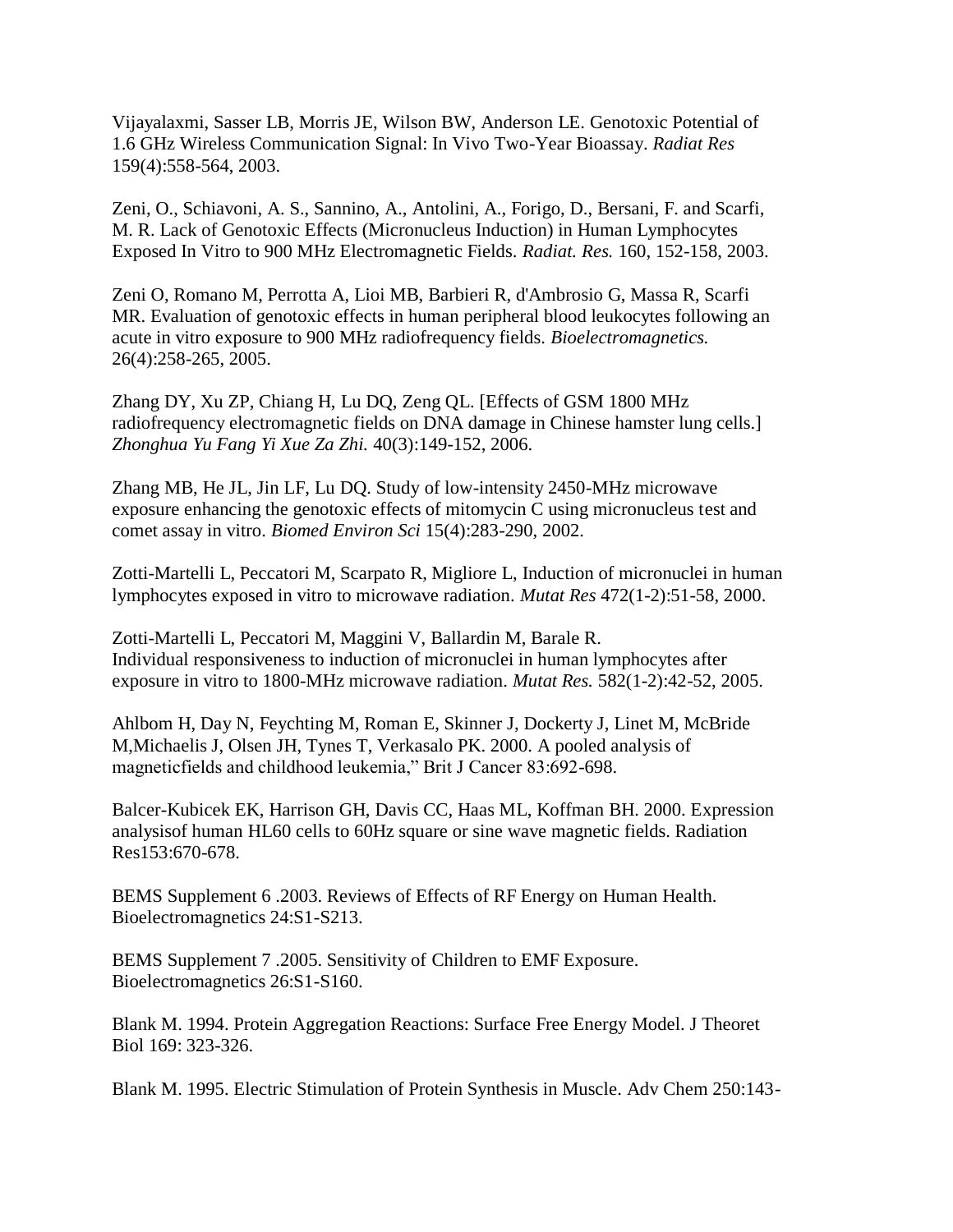153.

Blank M. 2005. Do electromagnetic fields interact with electrons in the Na,KATPase? Bioelectromagnetics 26: 677-683.

Blank M. 2006. The Precautionary Principle Must Be Guided by EMF Research.Electromagnetic Biology and Medicine 25: 203-208.

Blank M, Khorkova O, Goodman R. 1994. Changes in polypeptide distribution stimulated by different levels of EM and thermal stress. Bioelectrochem Bioenerg 33:109-114.

Blank M, Goodman R. 2002. Electromagnetic initiation of transcription at specific DNA sites. J Cell Biochem 81: 689-692.

Blank M, Goodman R. 2004. Initial Interactions in Electromagnetic Field-Induced Biosynthesis.J Cellular Physiology 199: 359-363.

Blank M, Goodman R. 2004. A Biological Guide for Electromagnetic Safety: The StressResponse Electromagnetic initiation of transcription at specific DNA sites. Bioelectromagnetics 25: 642-646.

Blank M, Goodman R. 2006. BEMS, WHO, and the Precautionary Principle.Bioelectromagnetics, DOI 10.1002/bem.20261.

Blank M, Soo L. 1987. Surface Free Energy as the Potential in Oligomeric Equilibria: Prediction of Hemoglobin Disaggregation Constant. Bioelectrochem Bioenerg17:349- 360.

Blank M, Soo L. 1996. The threshold for Na,K-ATPase stimulation by electromagnetic fields.Bioelectrochem Bioenerg 40:63-65.

Blank M, Soo L. 1997. Frequency dependence of Na,K-ATPase function in magnetic fields. Bioelectrochem Bioenerg 42:231-234.

Blank M, Soo M. 1998. Enhancement of cytochrome oxidase activity in 60Hz magnetic fields.Bioelectrochem Bioenerg 45:253-259.

Blank M, Soo L. 2001a. Optimal frequencies for magnetic acceleration of cytochrome oxidase and Na,K-ATPase reactions. Bioelectrochem 53:171-174.

Blank M, Soo L. 2001b. Electromagnetic acceleration of electron transfer reactions. J Cell Biochem 81:278-283.

Blank M, Soo L. 2003. Electromagnetic acceleration of the Belousov-Zhabotinski reaction. Bioelectrochem 61:93-97.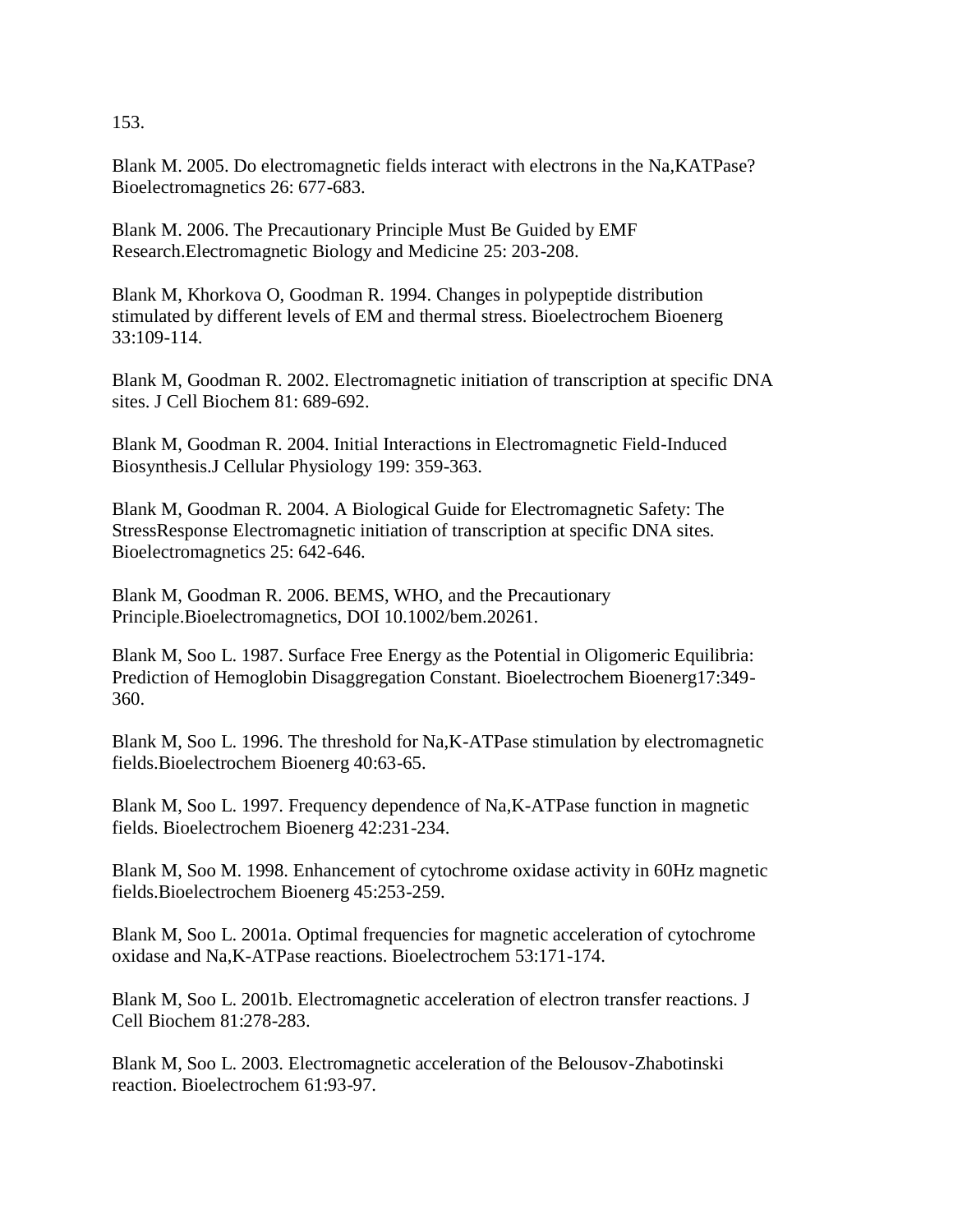Blank M, Soo L, Lin H, Henderson AS, Goodman R. 1992. Changes in Transcription in HL-60 Cells Following Exposure to AC Electric Fields. Bioelectrochem Bioenerg 28: 301-309.

Bohr H, Bohr J. 2000. Microwave enhanced kinetics observed in ORD studies of protein. Bioelectromagnetics. 21:68-72.

Capri M, Scarcella E, Bianchi E, Fumelli C, Mesirca P, Agostini C, Remondini D, Schuderer J, Kuster N, Franceschi C, Bersani F. 2004. 1800 MHz radiofrequency (mobile phones, different Global System for Mobile communication modulations) does not affect apoptosis and heat shock protein 70 level in peripheral blood mononuclear cells from young and old donors. Int J Radiat Biol. 80:389-397.

Caraglia M, Marra M, Mancinelli F, D'Ambrosio G, Massa R, Giordano A, Budillon A, Abbruzzese A, Bismuto E. 2005. Electromagnetic fields at mobile phone frequency induce apoptosis and inactivation of the multi-chaperone complex in human epidermoid cancer cells. J Cell Physiol. 204:539-548.

Chauhan V, Mariampillai A, Bellier PV, Qutob SS, Gajda GB, Lemay E, Thansandote A, McNamee JP. 2006. Gene Expression Analysis of a Human Lymphoblastoma Cell Line Exposed In Vitro to an Intermittent 1.9 GHz Pulse-Modulated Radiofrequency Field. Radiat Res 165:424-429, 2006.

Chauhan V, Mariampillai A, Gajda GB, Thansandote A, McNamee JP. 2006. Analysis of proto-oncogene and heat-shock protein gene expression in human derived cell-lines exposed in vitro to an intermittent 1.9 GHz pulse-modulated radiofrequency field. Int J Radiat Biol. 82:347-354.

Chow K, Tung WL. 2000. Magnetic field exposure enhances DNA repair through the induction of DnaK/J synthesis. FEBS Letters 748:133-136.

Cleary SF, Cao G, Liu LM, Egle PM, Shelton KR. 1997. Stress proteins are not induced in mammalian cells exposed to radiofrequency or microwave radiation. Bioelectromagnetics 18:499-505, 1997.

Cotgreave IA. 2005. Biological stress responses to radio frequency electromagnetic radiation: are mobile phones really so (heat) shocking? Arch Biochem Biophys 435: 227- 240.

Czyz J , Guan K, Zeng Q, Nikolova T, Meister A, Schönborn F, Schuderer J, Kuster N, Wobus AM. 2004. High frequency electromagnetic fields (GSM signals) affect gene expression levels in tumor suppressor p53-deficient embryonic stem cells. Bioelectromagnetics 25:296-307, 2004.

Daniells, C, Duce, I, Thomas, D, Sewell, P, Tattersall, J, de Pomerai, D. 1998. Transgenic nematodes as biomonitors of microwave-induced stress. Mutat Res 399:55- 64.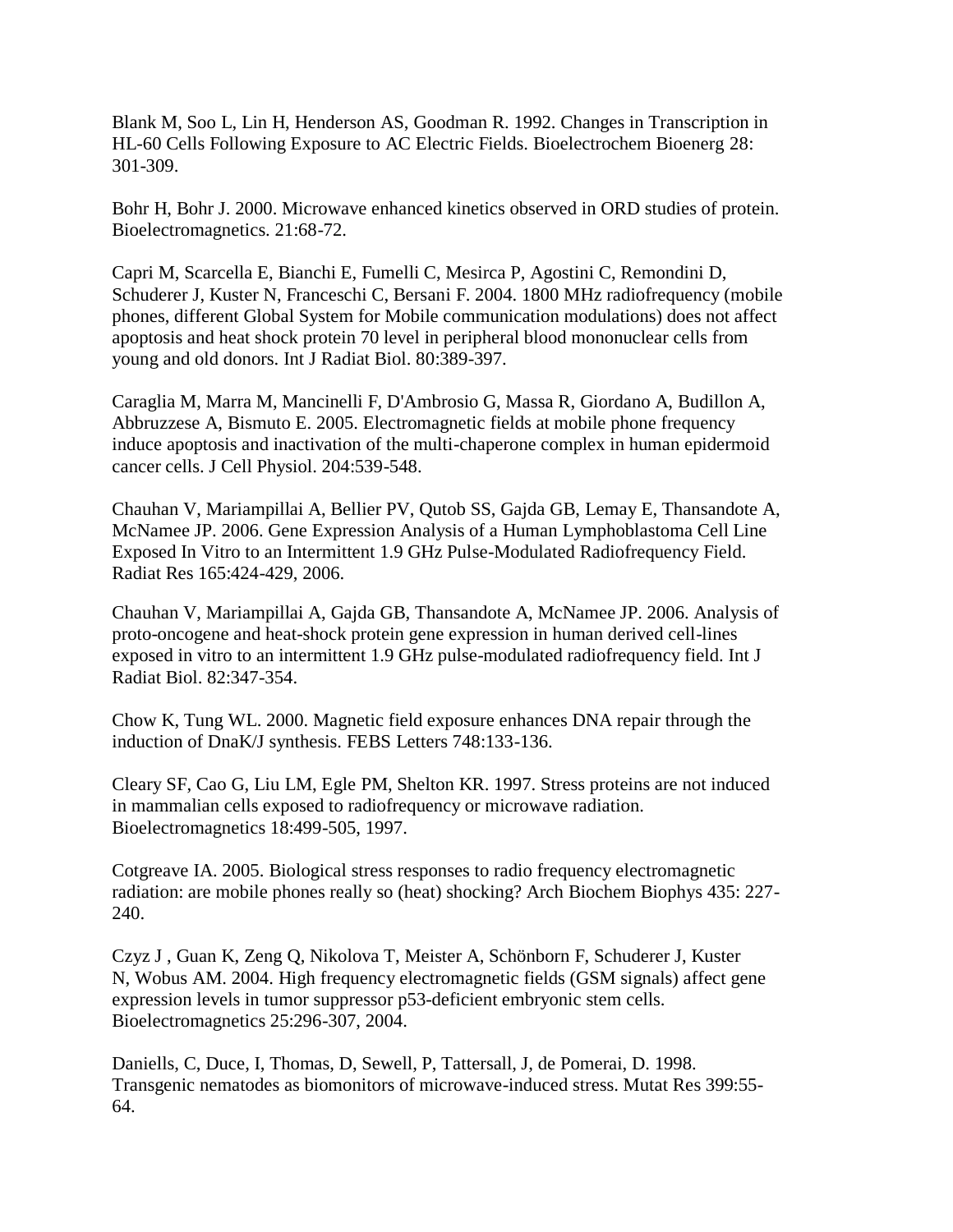Dawe AS, Smith B, Thomas DW, Greedy S, Vasic N, Gregory A, Loader B, de Pomerai DI. 2005. A small temperature rise may contribute towards the apparent induction by microwaves of heat-shock gene expression in the nematode Caenorhabditis Elegans. Bioelectromagnetics. 2005 Dec 8; [Epub]

de Pomerai DI, Smith B, Dawe A, North K, Smith T, Archer DB, Duce IR, Jones D, Candido EP.2003. Microwave radiation can alter protein conformation without bulk heating. FEBS Lett 22;543(1-3):93-97.

Di Carlo A, Farrell JM, Litovitz T. 1998. A simple experiment to study electromagnetic field effects: protection induced by short-term exposures to 60Hz magnetic fields. Bioelectromagnetics 19:498-500.

Di Carlo A, White N, Guo F, Garrett P, Litovitz T. 2002. Chronic electromagnetic field exposure decreases HSP70 levels and lowers cytoprotection. J. Cell. Biochem. 84: 447- 454.

Diem E, Schwarz C, Adlkofer F, Jahn O, Rudiger H. 2005. Non-thermal DNA breakage by mobile-phone radiation (1800MHz) in human fibroblasts and in transformed GFSH-R-17 granulosa cells in vitro. Mutation Res. 583: 178-183.

Fecko CJ, Eaves JD, Loparo JJ, Tokmakoff A, Geissler PL. 2003. Ultrafast hydrogenbond dynamics in infrared spectroscopy of water. Science 301: 1698-1701.

Fritze K, Wiessner C, Kuster N, Sommer C, Gass P, Hermann DM, Kiessling M, Hossmann KA.1997. Effect of global system for mobile communication microwave exposure on the genomic response of the rat brain. Neuroscience 81:627-639.

Giese B, Spichty M. 2000. Long distance charge transport through DNA: Quantification and extension of the hopping model. Chem Phys Chem 1: 195-198.

Goodman R, Bassett CAL, Henderson A. 1983. Pulsing electromagnetic fields induce cellular transcription. Science 220: 1283-1285.

Goodman R, Blank M, Lin H, Khorkova O, Soo L, Weisbrot D, Henderson AS. 1994.Increased levels of hsp70 transcripts are induced when cells are exposed to lowfrequencyelectromagnetic fields. Bioelectrochem Bioenerg 33:115-120.

Goodman R, Blank M. 1998. Magnetic field stress induces expression of hsp70. Cell Stress and Chaperones 3:79-88.

Goodman R, Blank M. 2002. Insights into Electromagnetic Interaction Mechanisms. J Cell Physiol 192:16-22.

Goodman R, Henderson A. 1988. Exposure of salivary gland cells to low frequencyelectromagnetic fields alters polypeptide synthesis. PNAS 85: 3928-3932.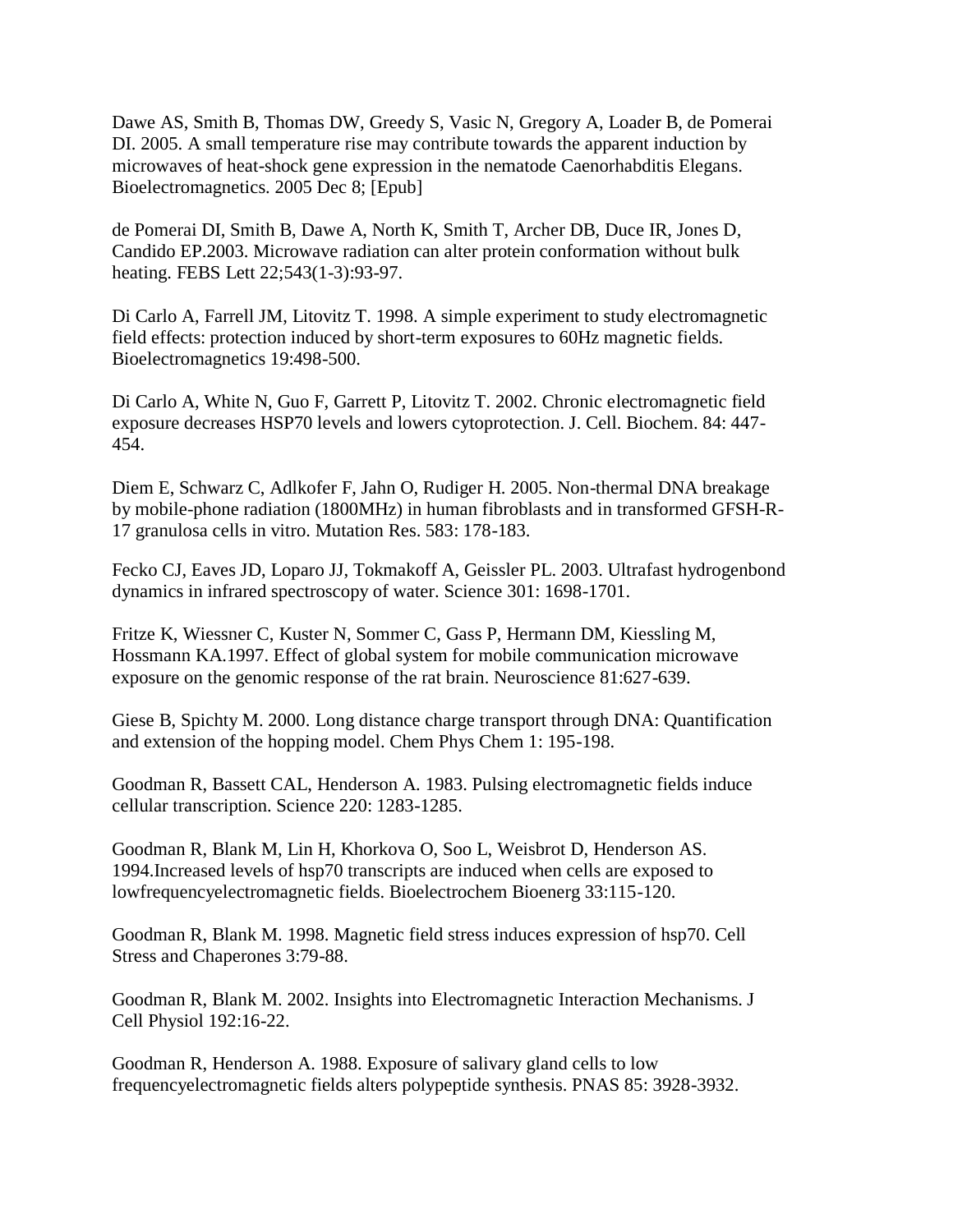Goodman R, Shirley-Henderson A 1991. Transcription and translation in cells exposed to extremely low frequency electromagnetic fields. Bioelectrochem Bioenerg 25: 335-355.

Gray HB, Winkler JR. 2003. Electron tunneling through proteins. Quart Rev Biophys 36:341-372

Greenland S, Sheppard AR, Kaune WT, Poole C, Kelsh MA. 2000. A Pooled Analysis ofMagnetic Fields, Wire Codes, and Childhood Leukemia. Epidemiology 11:624-634.

Hardell L, Walker MJ, Wahljalt B, Friedman LS, Richter ED. 2006. Secret Ties to Industry andConflicting Interests in Cancer Research. Am J Ind Med (published on line) DOI 10.1002/ajim20357.

Harvey C, French PW. 2000. Effects on protein kinase C and gene expression in a human mast cell line, HMC-1, following microwave exposure. Cell Biol Int 23:739-748.

Hirose H, Sakuma N, Kaji N, Suhara T, Sekijima M, Nojima T, Miyakoshi J. 2006a.

Phosphorylation and gene expression of p53 are not affected in human cells exposed to2.1425 GHz band CW or W-CDMA modulated radiation allocated to mobile radio base stations. Bioelectromagnetics. 2006 May 19; [Epub]

Hirose H, Sakuma N, Kaji N, Nakayama K, Inoue K, Sekijima M, Nojima T, Miyakoshi J.2006b. Mobile phone base station-emitted radiation does not induce phosphorylation ofHsp27. Bioelectromagnetics. 2006 Sep 26; [Epub]

Huss A, Egger M, Hug K, Huwiler-Muntener K, Roosli M. 2007. Source of Funding and Results of Studies of Health Effects of Mobile Phone Use: Systematic Review of Experimental Studies. Environ Health Perspect 115:1-4.

Ivancsits S, Pilger A, Diem E, Jahn O, Rudiger H. 2005. Cell type-specific genotoxic effects of intermittent extremely low-frequency electromagnetic fields. Mutation Res 583: 184-188.

Jin M, Lin H, Han L, Opler M, Maurer S, Blank M, Goodman R. 1997. Biological and technical variables in MYC expression in HL60 cells exposed to 60Hz electromagnetic fields.Bioelectrochem Bioenerg 44: 111-120.

Kennedy D. 2006. Breakthrough of the year. Science 314:1841.

Kultz D. 2005. Molecular and Evolutionary Basis of the Cellular Stress Response. Ann Rev Physiol 67: 225-257.

Kwee S, Raskmark P, Velizarov S. 2001. Changes in cellular proteins due to environmental non-ionizing radiation. I. Heat-shock proteins. Electro- and Magnetobiology 20: 141-152.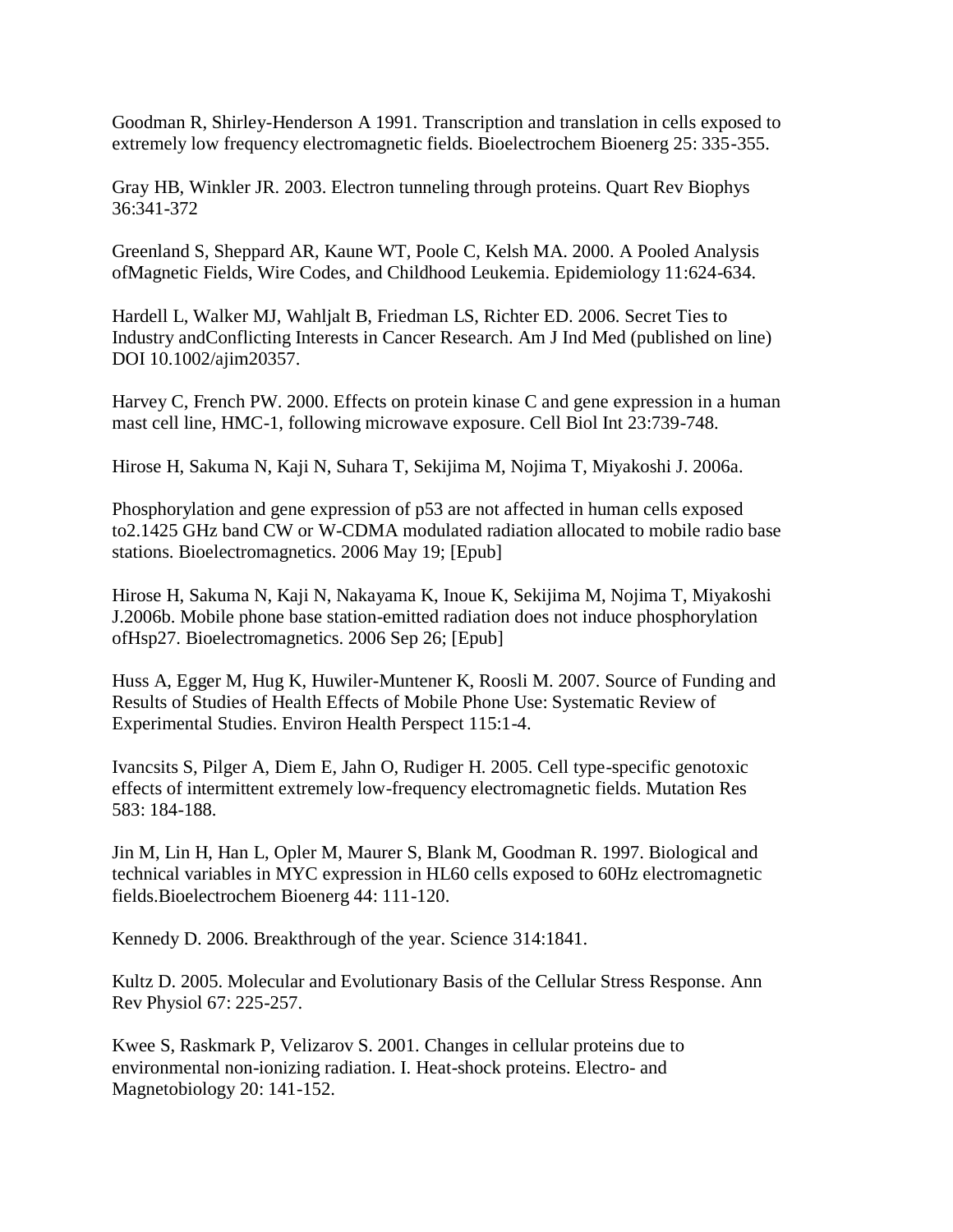Lacy-Hulbert A, Wilkins R, Hesketh TR, Metcalfe JC. 1995. No effect of 60Hz electromagnetic fields on MYC or β-actin expression in human leukemic cells. Radiation Res 144: 9-17.

Lai H, Singh NP. 1997a. Acute Exposure to a 60Hz Magnetic field Increases DNA Strand Breaks in Rat Brain Cells. Bioelectromagnetics 18:156-165.

Lai, H, Singh, NP. 1997b. Melatonin and a spin-trap compound block radiofrequencyelectromagnetic radiation-induced DNA strand breaks in rat brain cells. Bioelectromagnetics 18:446-454.

Lai H, Singh NP. 2005. Interaction of Microwaves and a Temporally Incoherent Magnetic Field on Single and Double DNA Strand Breaks in Rat Brain Cells. Electromag Biol Med 24:23-29.

Lantow M, Schuderer J, Hartwig C, Simko M. 2006a. Free Radical Release and HSP70Expression in Two Human Immune-Relevant Cell Lines after Exposure to 1800 MhzRadiofrequency Radiation. Radiat Res. 165:88-94.

Lantow M, Lupke M, Frahm J, Mattsson MO, Kuster N, Simko M. 2006b. ROS release and Hsp70 expression after exposure to 1,800 MHz radiofrequency electromagnetic fields in primary human monocytes and lymphocytes. Radiat Environ Biophys. 2006 Mar 22.

Lantow M, Viergutz T, Weiss DG, Simko M. 2006c. Comparative study of cell cycle kinetics and induction of apoptosis or necrosis after exposure of human mono mac 6 cells to radiofrequency radiation. Radiat Res. 166539-543.

Laszlo A, Moros EG, Davidson T, Bradbury M, Straube W, Roti Roti J. 2005. The Heat-Shock Factor is not Activated in Mammalian Cells Exposed to Cellular Phone FrequencyMicrowaves. Radiat. Res. 164: 163-172.

Laubitz D, Jankowska A, Sikora A, Wolinski J, Zabielski R, Grzesiuk E. 2006. Gutmyoelectrical activity induces heat shock response in E coli and Caco-2 cells.Experimental Physiol 91: 867-875.

Lee JS, Huang TQ, Lee JJ, Pack JK, Jang JJ, Seo JS. 2005. Subchronic exposure of hsp70.1-deficient mice to radiofrequency radiation. Int J Radiat Biol. 81:781-792.

Lee S, Johnson D, Dunbar K, Dong H, Ge X, Kim YC, Wing C, Jayathilaka N, Emmanuel N, Zhou CQ, Gerber HL, Tseng CC, Wang SM. 2005. 2.45GHz radiofrequency fields alter gene expression in cultured human cells. FEBS Lett. 579:4829-4836.

Leszczynski D, Joenvaara S, Reivinen J, Kuokka R. 2002. Non-thermal activation of the hsp27/ p38MAPK stress pathway by mobile phone radiation in human endothelial cells:Molecular mechanism for cancer-and blood-brain barrier-related effects.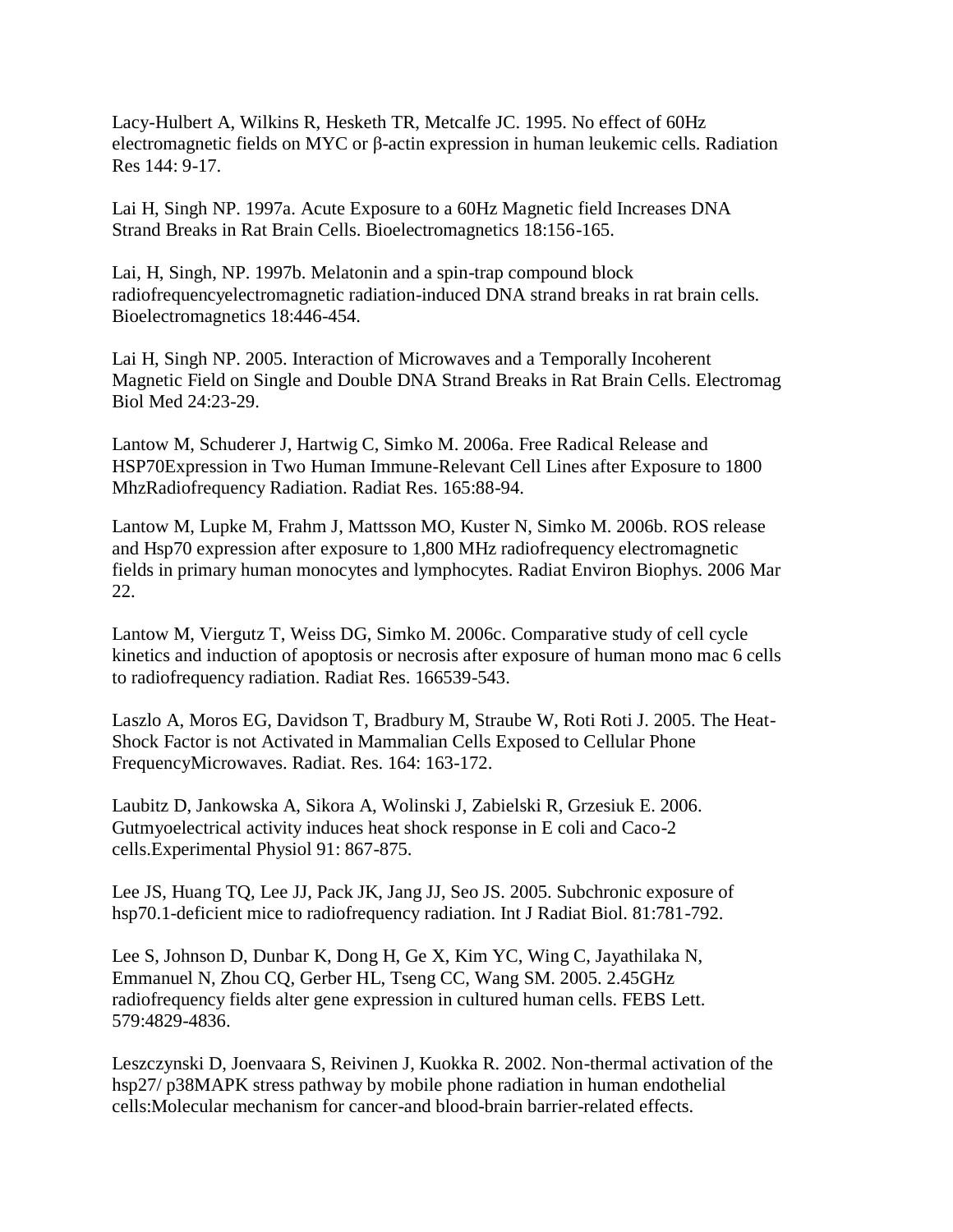Differentiation70: 120-129

. Leszczinski D, Nylund R, Joevaara S, Reivinen J. 2004. Applicability of discovery science approach to determine biological effects of mobile phone radiation. Proteomics 4:426-431.

Liburdy RP, Sloma TR, Sokolic R, Yaswen P. 1993. ELF magnetic fieklds, breast cancer, and melatonin: 60Hz fields block melatonin"s oncostatic action on ER+ breast cancer cell proliferation. J Pineal Res 14:89-97.

Liburdy R. 2003. Electromagnetic Fields and Control of Cell Growth. Drugs, Hormones, and Human Tumor Cells: A Summary of Replication Studies at Five Laboratories. In McLean MJ, Engstrom S, Holcomb RR (eds) Magnetotherapy: Potential Therapeutic Benefits and Adverse Effects. New York, TGF Press. pp.57-88.

Lim HB, Cook GG, Barker AT, Coulton LA. 2005. Effect of 900 MHz Electromagnetic Fields on Nonthermal Induction of Heat-Shock Proteins in Human Leukocytes. Radiat Res 163:45-52.

Lin H, Blank M, Jin M, Lam H, Goodman R. 1996. Electromagnetic field stimulation of biosynthesis: changes in c-myc transcript levels during continuous and intermittent exposures. Bioelectrochem Bioenerg 39:215-220.

Lin H, Blank M, Goodman R. 1999. A magnetic field responsive domain in the human HSP70 promoter. J Cell Biochem 75:170-176.

Lin H, Blank M, Rossol-Haseroth K, Goodman R. 2001. Regulating genes with electromagnetic response elements. J Cell Biochem 81:143-148.

Lin H, Head M, Blank M, Jin M, Goodman R. 1998. Myc-mediated transactivation of HSP70 expression following exposure to magnetic fields J Cell Biochem 69: 181-188.

Lin H, Goodman R, Henderson A. 1994. Specific region of the c-myc promoter is responsive to electric and magnetic fields. J Cell Biochem 55: 1-8.

Lin H, Opler M, Head M, Blank M, Goodman R. 1997. Electromagnetic field exposure induces rapid transitory heat shock factor activation in human cells. J Cell Biochem 66: 482-488.

Jokela K, Puranen L, Sihvonen AP 2004. Assessment of the magnetic field exposure due to the battery current of digital mobile phones. Health Phys. 86(1):56-66.

Litovitz TA, Kraus D, Mullins JM. 1991. Effect of Coherence Time of the Applied Magnetic Field on Ornithine Decarboxylase Activity. Biochem Biophys Res Comm 178: 862-865.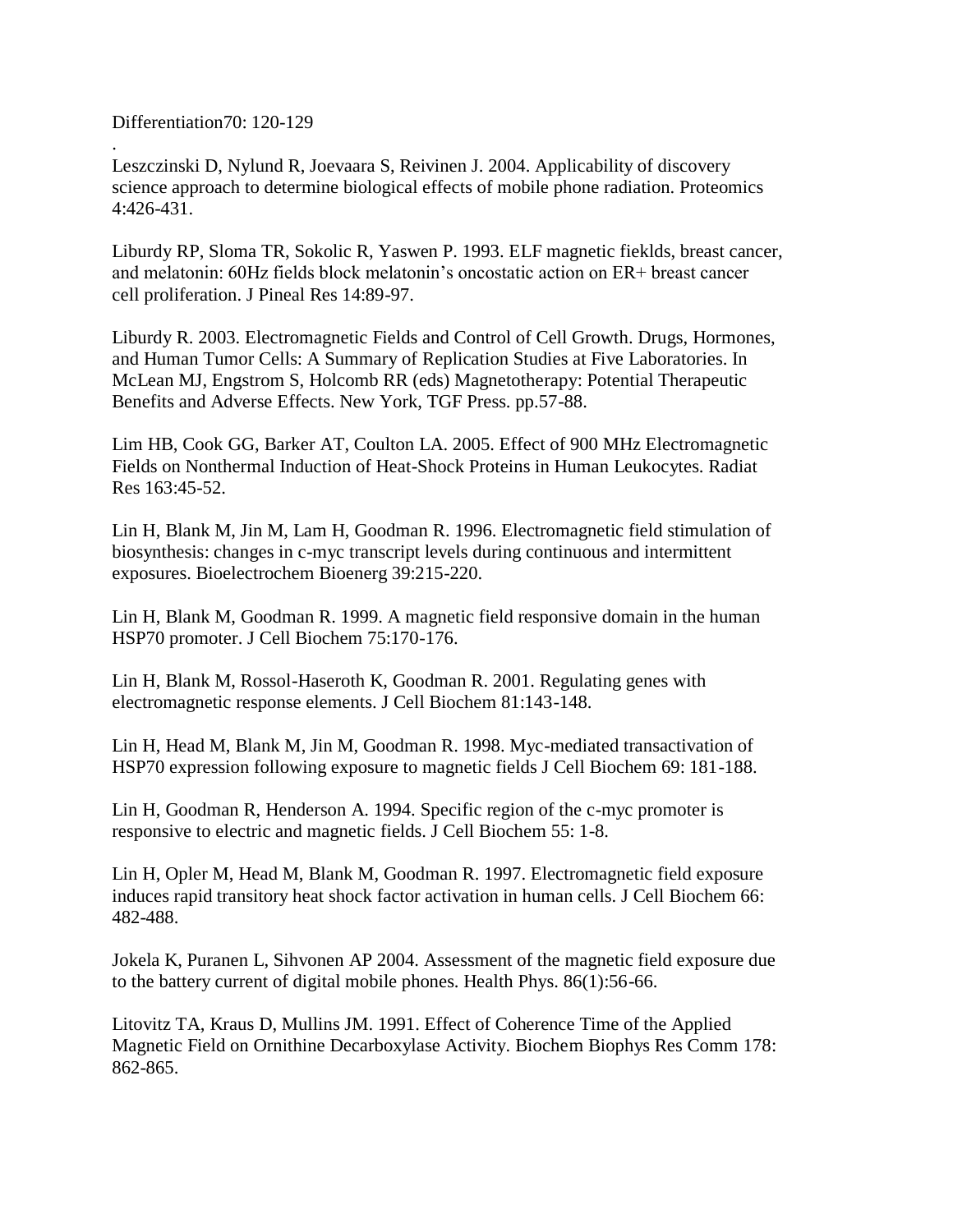Litovitz TA, Kraus D, Penafiel M, Elson EC, Mullins JM. 1993. The Role of Coherence Time in the Effect of Microwaves on Ornithine Decarboxylase Activity. Bioelectromagnetics 14: 395-403.

Litovitz TA, Penafiel LM, Farrel JM, Krause D, Meister R, Mullins JM. 1997. Bioeffectsinduced by exposure to microwaves are mitigated by superposition of ELF noise.Bioelectromagnetics 18:422-430.

Lixia S, Yao K, Kaijun W, Deqiang L, Huajun H, Xiangwei G, Baohong W, Wei Z, Jianling L, Wei W. 2006. Effects of 1.8GHz radiofrequency field on DNA damage and expression of heat shock protein 70 in human lens epithelial cells. Mutat Res. 2006 Sep 29; [Epub]

Linde T, Mild KH. 1997. Measurement of low frequency magnetic fields from digital cellular telephones. Bioelectromagnetics 18: 184-186.

Loberg L, Gauger JR, Buthod JI, Engdahl WR, McCormick DI. 1999. Gene expression in human breast epithelial cells exposed to 60Hz magnetic fields. Carcinogenesis 20:1633- 1636.

Malagoli D, Lusvardi M, Gobba F, Ottaviani E. 2004. 50Hz electromagnetic fields activate mussel immunocyte p38 MAP kinase and induce hsp70 and 90. Comp Biochem Physiol A Toxicol Pharmacol 137:75-79.

Maes A, Van Gorp U, Verschaeve L. 2006. Cytogenetic investigation of subjects professionally exposed to radiofrequency radiation. Mutagenesis. 2006 Feb 15; [Epub]

Mashevich M, Folkman D, Kesar A, Barbul A, Korenstein R, Jerby E, Avivi L. 2003.

Exposure of Human Peripheral Blood Lymphocytes to Electromagnetic Fields Associated with Cellular Phones Leads to Chromosomal Instability. Bioelectromagnetics 24: 82-90.

McNamee JP, Bellier PV, Gajda GB, Miller SM, Lemay EP, Lavallee BF, Marro L, Thansandote A. 2002. DNA Damage and Micronucleus Induction in Human Leukocytes after Acute In Vitro Exposure to a 1.9 GHz Continuous-Wave Radiofrequency Field. Radiat Res 158:523-533.

Miyakawa T, Yamada S, Harada S, Ishimori T, Yamamoto H, Hosono R. 2001. Exposure of C elegans to extremely low frequency high magnetic fields induces stress responses. Bioelectromagnetics 22:333-339.

Mullins JM, Litovitz TA, Penafiel M, Desta A, Krause A. 1998. Intermittent noise affects EMF-induced ODC activity. Bioelectrochem Bioenerg 44: 237-242.

Mullins JM, Penafiel LM, Juutilainen J. Litovitz TA. 1999. Dose-response of electromagnetic field-induced ornithine decarboxylase activity. Bioelectrochem Bioenerg 48: 193-199.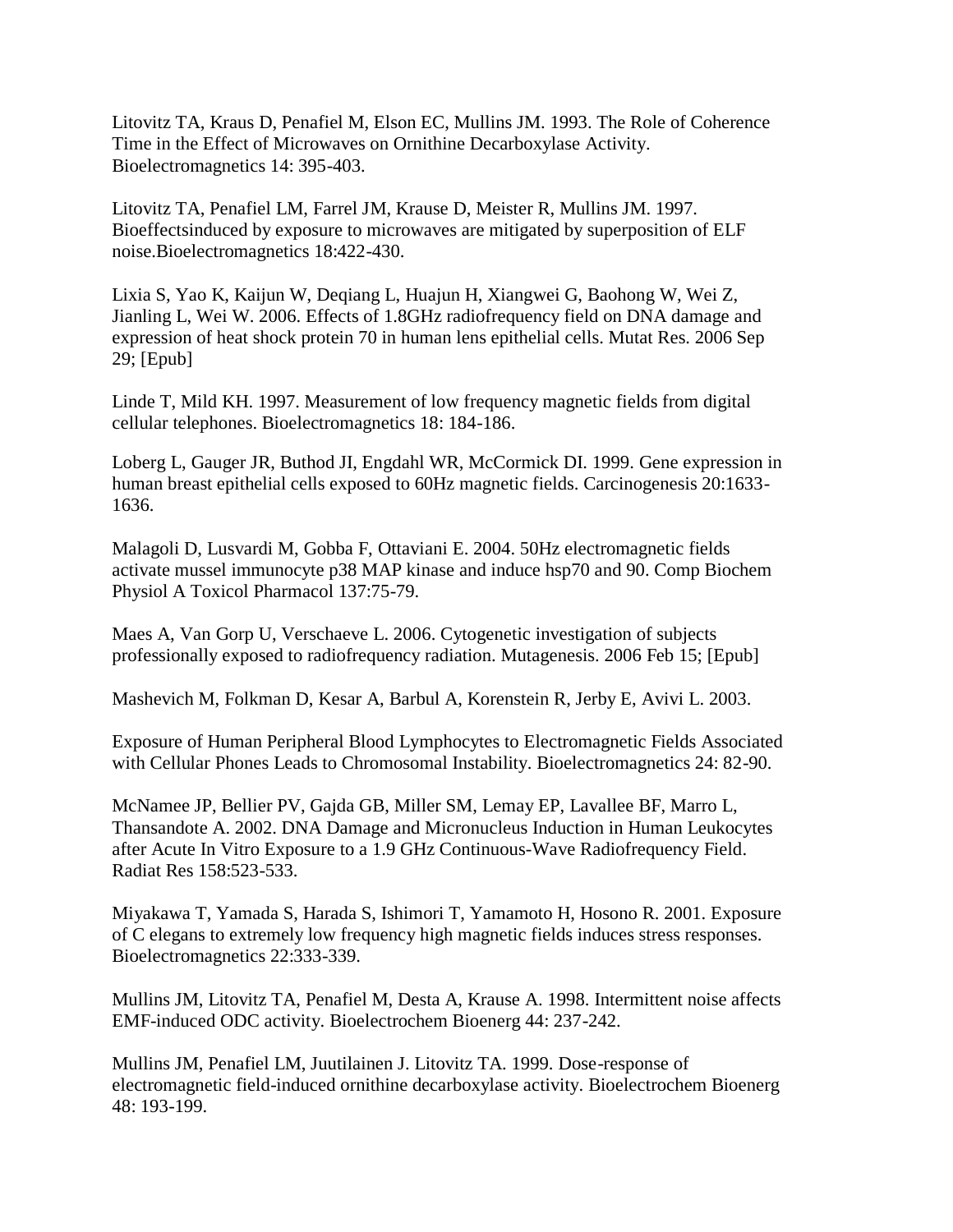Nylund R, Leszczynski D. 2004. Proteomics analysis of human endothelial cell line EA.hy926after exposure to GSM 900 radiation. Proteomics 4:1359-1365.

Nylund R, Leszczynski D. 2006. Mobile phone radiation causes changes in gene and protein expression in human endothelial cell lines and the response seems to be genomeand proteome-dependent. Proteomics. 2006 Jul 28; [Epub]

Oktem F, Ozguner F, Mollaoglu H, Koyu A, Uz E. 2005. Oxidative Damage in the Kidney Induced by 900-MHz-Emitted Mobile Phone: Protection by Melatonin. Arch Med Res.36:350-355.

Ozguner F, Altinbas A, Ozaydin M, Dogan A, Vural H, Kisioglu AN, Cesur G, Yildirim NG. 2005. Mobile phone-induced myocardial oxidative stress: protection by a novelantioxidant agent caffeic acid phenethyl ester. Toxicol Ind Health. 21:223-230

Penafiel LM, Litovitz T, Krause D, Desta A, Mullins JM. 1997. Role of modulation on the effect of microwaves on ornithine decarboxylase activity in L929 cells. Bioelectromagnetics 18:132-141.

Pette D, Vrbova G. 1992. Adaptation of Mammalian Skeletal Muscle Fibers to ChronicElectrical Stimulation. Rev Physiol Biochem Physiol 120: 115-202.

Phillips JL, Haggren W, Thomas W, Ishida-Jones T, Adey WR. 1993. Biochim Biophys Acta 1132:140-144.

Phillips JL, Ivaschuk O, Ishida-Jones T, Jones RA, Campbell-Beachler M, Haggren W. 1998.DNA damage in Molt-4 T- lymphoblastoid cells exposed to cellular telephoneradiofrequency fields in vitro. Bioelectrochem Bioenerg 45:103-110.

Popper K. 1959. The Logic of Scientific Discovery. Basic Books, New York Porath D, Bezryadin A, deVries S, Dekker C. 2000. Direct measurement of electrical transportthrough DNA molecules. Nature 403: 635-638.

Rao S, Henderson AS. 1996. Regulation of c-fos is affected by electromagnetic fields. J Cell Biochem 63: 358-365.

Ratner M. 1999. Electronic motion in DNA. Nature 397: 480-481. REFLEX Project Report. 2004. A summary of the final report can be found at http://www.verumfoundation.de/www2004/html/pdf/euprojekte01/REFLEX\_ProgressSu mmary\_231104.pdf

Repacholi M, Basten A, Gebski V, Noonan D, Finnie J, Harris AW. 1997. Lymphomas in Εμ-Pim 1 Transgenic Mice Exposed to Pulsed 900 MHz Electromagnetic Fields. Radiation Res 147:6318-640.

Ritossa FM. 1962. A new puffing pattern induced by a temperature shock and DNP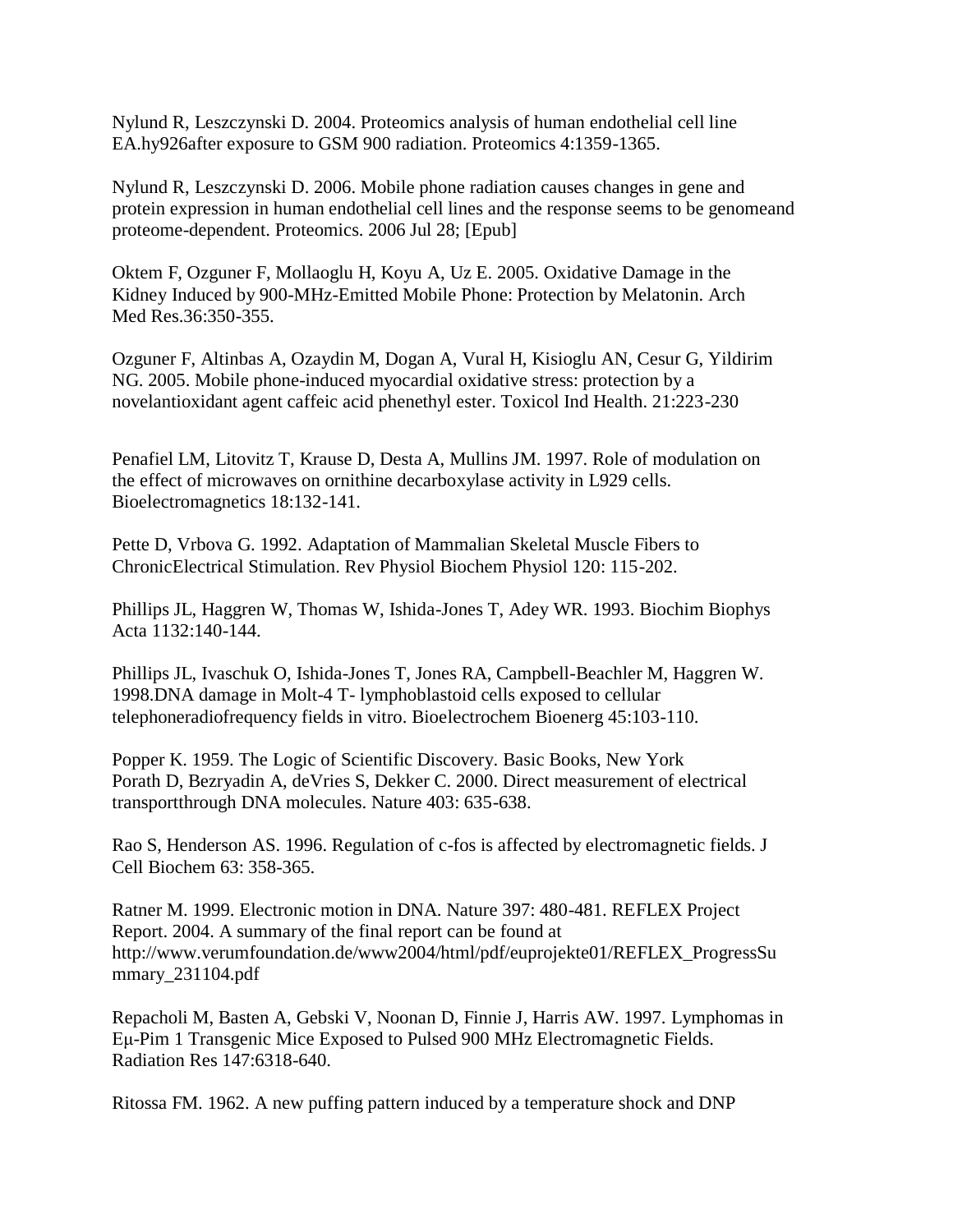inDrosophila. Experientia Basel 18:571-573.

Saffer JD, Thurston SJ. 1995. Short exposures to 60Hz magnetic fields do not alter MYCexpression in HL60 cells or Daudi cells. Radiation Res 144:18-25.

Sage C Johansson O Sage SA. 2007. Personal digital assistant (PDA) cell phone units produce elevated extremely-low frequency electromagnetic field emissions. Bioelectromagnetics 28: 386-392.

Sanchez S, Milochau A, Ruffie G, Poulletier de Gannes F, Lagroye I, Haro E, Surleve-Bazeille JE, Billaudel B, Lassegues M, Veyret B. 2006. Human skin cell stress response to GSM-900 mobile phone signals. FEBS J. 2006 Nov 9; [Epub]Sarimov R, Malmgran LOG, Markova E, Persson BRR, Belyaev IY. 2004. Nonthermal GSM Microwaves affect chromatin conformation in human lymphocytes similar to heat shock. IEEE Trans on Plasma Science 32: 1600-1607.

Shallom JM, DiCarlo AL, Ko D, Penafiel LM, Nakai A. 2002. Microwave exposure induces hsp70 and confers protection against hypoxia in chick embryos. J Cell Biochem 86:490-496.

Shao F, Augustyn K, Barton JK. 2005. Sequence dependence of charge transport through DNA domains. J Am Chem Soc. 127: 17445-52.

Shi B, Farboud B, Nuccitelli R, Isseroff RR. 2003. Power line frequency electromagnetic fields do not induce changes in phosphorylation, localization or expressionof the 27 kilodalton heat shock protein in human keratinocytes. Environ health Perspect 111:281- 288.

Simko M, Hartwig C, Lantow M, Lupke M, Mattsson MO, Rahman Q, Rollwitz J. 2006. Hsp70 expression and free radical release after exposure to non-thermal radio-frequency electromagnetic fields and ultrafine particles in human Mono Mac 6 cells. Toxicol Lett. 161:73-82.

Sontag W. 2006. Low Frequency Electromagnetic Fields and the Belousov-ZhabotinskyReaction. Bioelectromagnetics 27:314-319.

Utteridge TD, Gebski V, Finnie JW, Vernon-Roberts B, Kuchel TR. 2002. Long-Term Exposure of Eμ-Pim1 Transgenic Mice to 898.4 MHz Microwaves does not Increase Lymphoma Incidence. Radiat Res 158:357-364, 2002.

Vanderwaal RP, Cha B, Moros EG, Roti Roti JL. 2006. HSP27 phosphorylation increases after 45 degrees C or 41 degrees C heat shocks but not after non-thermal TDMA or GSMexposures. Int J Hyperthermia. 22:507-519.

Velizarov S, Raskmark P, Kwee S. 1999. The effects of radiofrequency fields on cellproliferation are non-thermal. Bioelectrochem Bioenerg 48:177-180.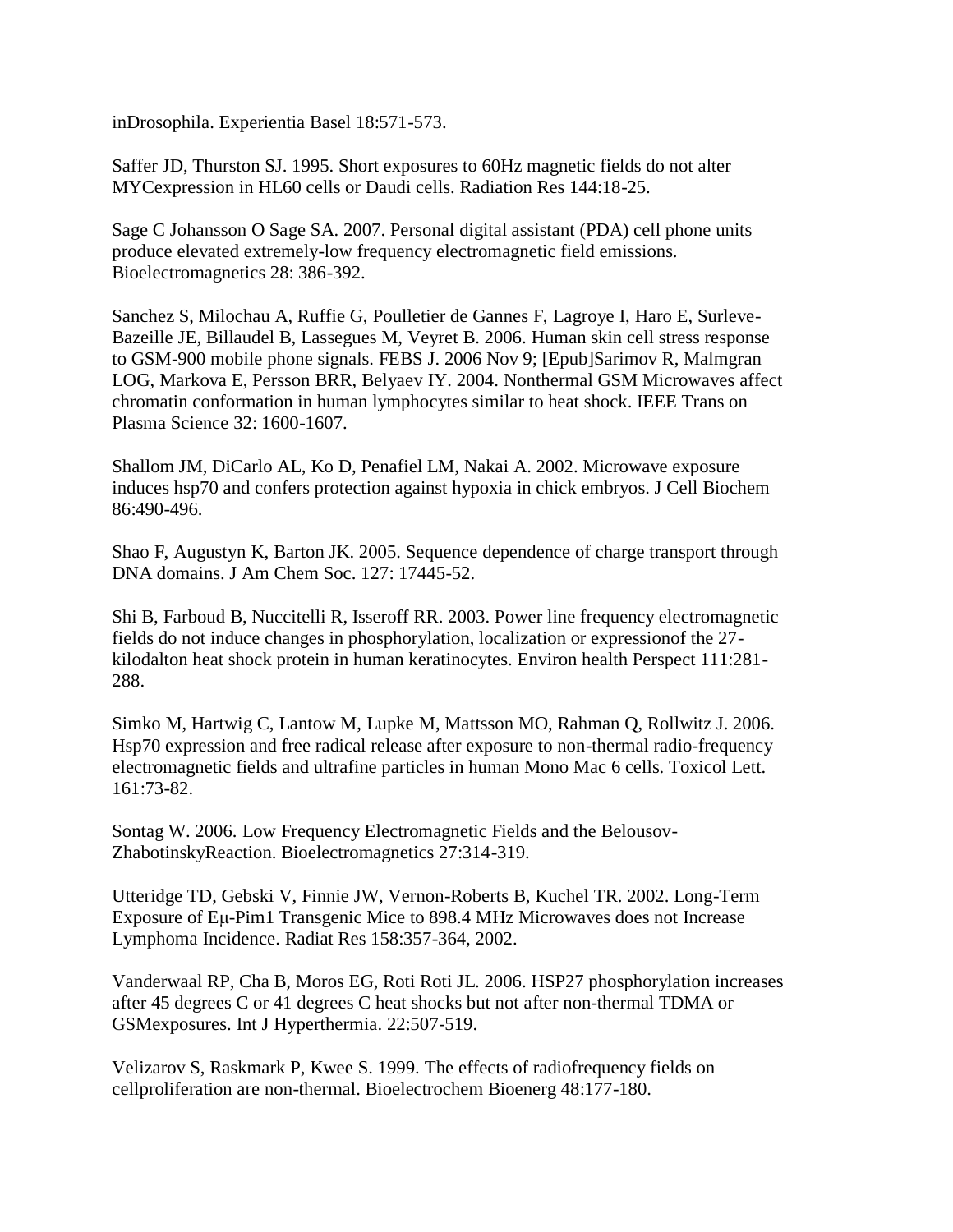Wan C, Fiebig T, Kelley SO, Treadway CR, Barton JK. 1999. Femtosecond dynamics of DNA-mediated electron transfer. Proc Nat Acad Sci USA 96:6014-6019.

Wan C, Fiebig T, Schiemann O, Barton JK, Zewail AH. 2000. Femtosecond direct observation of charge transfer between bases in DNA. Proc Natl Acad Sci USA 97: 14052-14055.

Wang J, Koyama S, Komatsubara Y, Suzuki Y, Taki M, Miyakoshi J. Effects of a 2450 MHz high-frequency electromagnetic field with a wide range of SARs on the induction of heat-shock proteins in A172 cells. Bioelectromagnetics. 2006 Apr 18; [Epub]

Weisbrot D, Lin H, Ye L, Blank M, Goodman R. 2003. Effects of mobile phone radiation on growth and development in Drosophila melanogaster. J Cell Biochem 89:48-55. Winker R, Ivanscits S, Pilger A, Adlkofer F, Roediger HW. 2005. Chromosomal damage in human diploid fibroblasts by intermittent exposure to extrememly low-frequency electromagnetic fields. Mutation Res 585: 43-49.

Xing H, Wilkerson DC, Mayhew CN, Lubert EJ, Skaggs HS, Goodson ML, Hong Y, Park-Sarge OK, Sarge KD. 2005. Mechanism of hsp70i Gene Bookmarking. Science 307: 421-423.

Anane R, Geffard M, Taxile M, Bodet D, Billaudel B, Dulou PE, Veyret B.2 003. Effects of GSM-900 microwaves on the experimental allergic encephalomyelitis (EAE) rat model of multiple sclerosis. *Bioelectromagnetics* 24(3):211-213.

Bergqvist U Vogel E, editors. 1997. Possible health implications of subjective symptoms and electromagnetic fields. A report by a European group of experts for the European Commission, DG V. Solna (Sweden): National Institute for Working Life (Arbete och Halsa 1997:19).

Boscol P, Di Sciascio MB, D'Ostilio S, Del Signore A, Reale M, Conti P, Bavazzano P, Paganelli R, Di Gioacchino M. 2001. Effects of electromagnetic fields produced by radiotelevision broadcasting stations on the immune system of women. *Sci Total Environ* 273(1-3):1-10.

Chagnaud JL, Veyret B 1999. In vivo exposure of rats to GSM-modulated microwaves: flow cytometry analysis of lymphocyte subpopulations and of mitogen stimulation. *Int J Radiat Biol* 75(1):111-113.

Cleary SF, Liu LM, Merchant RE 1990. In vitro lymphocyte proliferation induced by radio-frequency electromagnetic radiation under isothermal conditions. *Bioelectromagnetics* 11(1):47-56.

Cleary, SF, Du, Z, Cao, G, Liu, LM, McCrady, C 1996. Effect of isothermal radiofrequency radiation on cytolytic T lymphocytes. *FASEB J* 10(8):913-919 Cox R. 2004.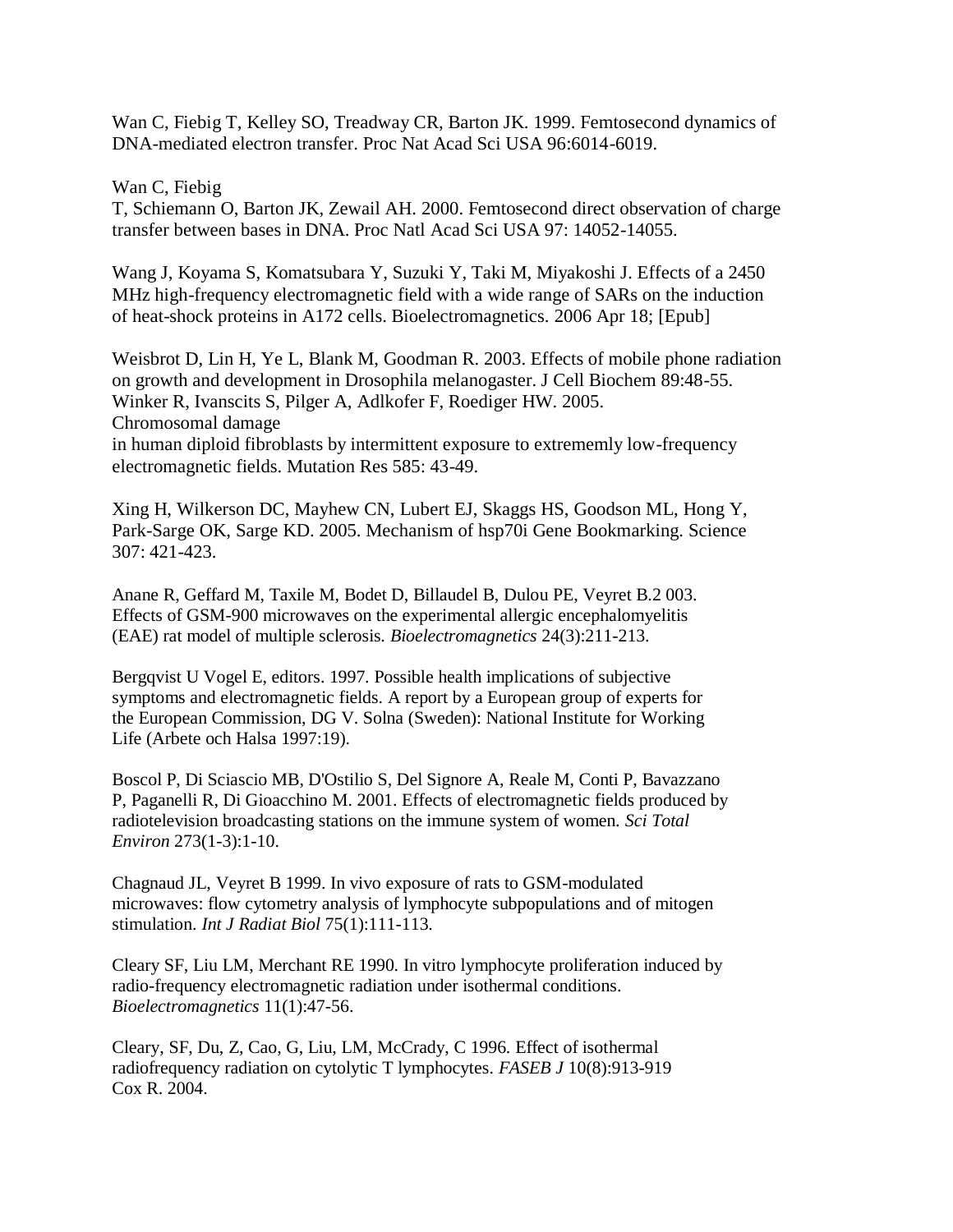Electrical Hypersensitivity – Human Studies in the UK. Conference Presentation WHO International Workshop on Electrical Hypersensitivity, October 25-26, Prague, Czech Republic.

Czerska EM, Elson EC, Davis CC 1992. Swicord ML, Czerski P, Effects of continuous and pulsed 2450-MHz radiation on spontaneous lymphoblastoid transformation of human lymphocytes in vitro. *Bioelectromagnetics* 13(4):247-259.

Dabrowski MP, Stankiewicz W, Kubacki R, Sobiczewska E, Szmigielski S. 2003.Immunotropic effects in cultured human blood mononuclear cells pre-exposed to low-level 1300 MHz pulse-modulated microwave field, *Electromag. Biol. Med.* 22:1-13.

Del Signore A, Boscolo P, Kouri S, Di Martino G, Giuliano G. 2000. Combined effects of traffic and electromagnetic fields on the immune system of fertile atopic women. *Ind Health* 38(3):294-300.

Dmoch A, Moszczynski P 1998. [Levels of immunoglobulin and subpopulations of T lymphocytes and NK cells in men occupationally exposed to microwave radiation in frequencies of 6-12 GHz] [Article in Polish]. *Med Pr* 49(1):45-49.

Stankiewicz W, Dąbrowski MP, Kubacki R, Sobiczewska E, Szmigielski S 2006.

Immunotropic Influence of 900 MHz Microwave GSM Signal on Human Blood Immune Cells Activated in Vitro. Electromagnetic Biology and Medicine 25(1) 45- 51.

Dabrowski MP, Stankiewicz W, Sobiczewska E, Szmigielski S. 2001. [Immunotropic effects of electromagnetic fields in the range of radio- and microwave frequencies] *Pol Merkur Lekarski* Nov; 11(65): 447-51.

Elekes, E, Thuroczy, G, Szabo, LD 1996. Effect on the immune system of mice exposed chronically to 50 Hz amplitude-modulated 2.45 GHz microwaves. *Bioelectromagnetics* 17(3):246-248.

Fesenko EE, Novoselova EG, Semiletova NV, Agafonova TA, Sadovnikov VB 1999a.[Stimulation of murine natural killer cells by weak electromagnetic waves in the centimeter range] [Article in Russian]. *Biofizika* 44(4):737-741.

Fesenko, EE, Makar, VR, Novoselova, EG, Sadovnikov, VB 1999b . Microwaves and cellular immunity. I. Effect of whole body microwave irradiation on tumor necrosis factor production in mouse cells. *Bioelectrochem Bioenerg* 49(1):29-35.

Fox E. 2004. Electrosensitivity symptoms associated with electromagnetic field exposure. Conference Presentation WHO International Workshop on Electrical Hypersensitivity, October 25-27, 2004, Prague, Czech Republic.

Gapeev AB, Safronova VG, Chemeris NK, Fesenko EE 1996. [Modification of the activity of murine peritoneal neutrophils upon exposure to millimeter waves at close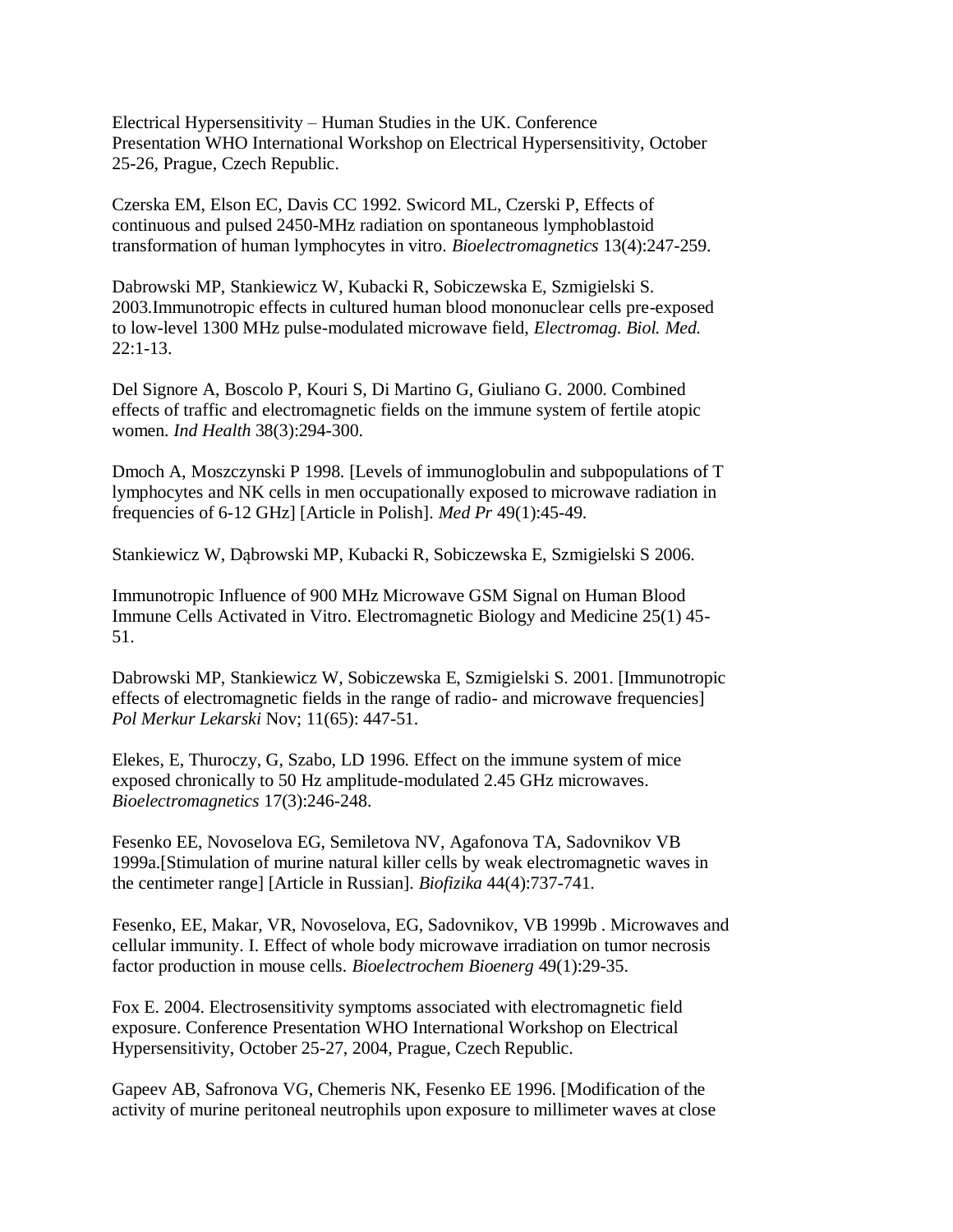and far distances from the emitter] [Article in Russian]. *Biofizika* 41(1): 205-219.

Fews, A.P., Henshaw, D.L., Keitch, P.A., Close, J.J., Wilding, R.J 1999a. Increased exposure to pollutant aerosols under high voltage power lines. Int J Radiat Biol 75: 1505-1521.

Fews, A.P., Henshaw, D.L., Wilding, R.J., Keitch, P.A. 1999b. Corona ions from powerlines and increased exposure to pollutant aerosols. Int J Radiat Biol 75: 1523- 1531.

Gangi, S., Johansson, O. 1997. Skin changes in "screen dermatitis" versus classical UV- and ionizing irradiation-related damage--similarities and differences. Two neuroscientists' speculative review. Exp Dermatol 6: 283-291.

Gangi, S., Johansson, O. 2000. A theoretical model based upon mast cells and histamine to explain the recently proclaimed sensitivity to electric and/or magnetic fields in humans. Med Hypotheses 54: 663-671.

Gatta L, Pinto R, Ubaldi V, Pace L, Galloni P, Lovisolo GA, Marino C, Pioli C. 2003. Effects of in vivo exposure to GSM-modulated 900 MHz radiation on mouse peripheral lymphocytes. *Radiat Res.* 160(5):600-605.

Hallberg, Ö., Johansson, O. 2002. Melanoma incidence and frequency modulation (FM) broadcasting. Arch Environ Health 57: 32-40

Hallberg, Ö., Johansson, O. 2004. Malignant melanoma of the skin - not a sunshine story! Med Sci Monit 10: CR336-340.

Hallberg, Ö., Johansson, O. 2005. FM broadcasting exposure time and malignant melanoma incidence. Electromag Biol Med 24: 1-8.

Hardell, L., Näsman, Å., Påhlson, A., Hallquist, A., Hansson Mild, K. 1999. Use of cellular telephones and the risk for brain tumours: A case-control study. Int J Oncol 15: 113-116.

Hardell, L., Mild, K.H., Carlberg, M., Hallquist, A. 2004. Cellular and cordless telephone use and the association with brain tumors in different age groups. Arch Environ Health 59: 132-137.

Hardell, L., Carlberg, M., Mild, K.H. 2005. Case-control study on cellular and cordless telephones and the risk for acoustic neuroma or meningioma in patients diagnosed 2000-2003. Neuroepidemiology 25: 120-128.

Hillert L. 2004. Cognitive therapy for patients who report electromagnetic hypersensitivity. Conference Presentation WHO International Workshop on Electrical Hypersensitivity, October 25-27, 2004, Prague, Czech Republic.

Hilliges, M., Wang, L., Johansson, O. 1995. Ultrastructural evidence for nerve fibers within all vital layers of the human epidermis. J Invest Dermatol 104: 134-137.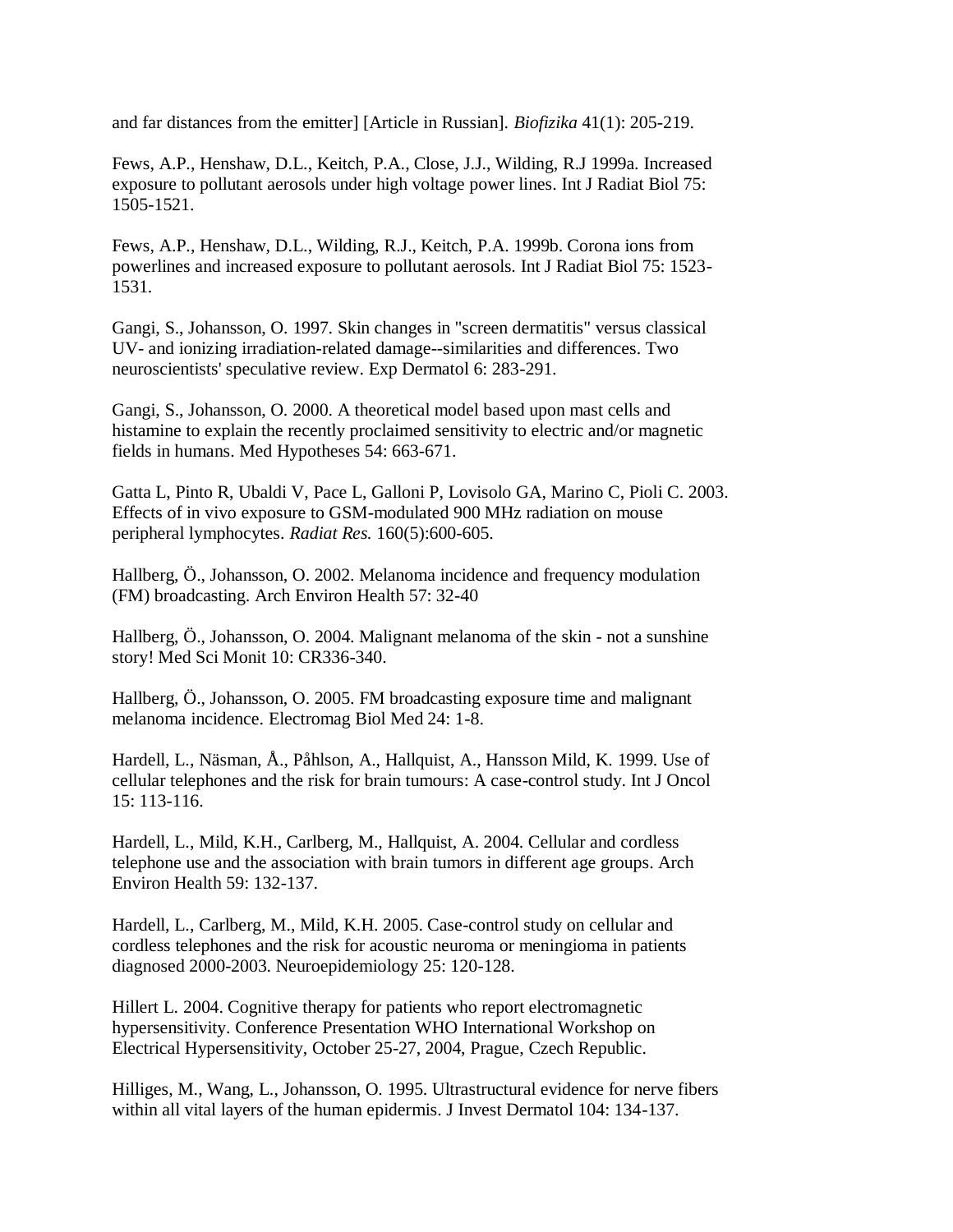Holmboe, G., Johansson, O. 2005. Symptombeskrivning samt förekomst av IgE och positiv Phadiatop Combi hos personer med funktionsnedsättningen elöverkänslighet, (=Description of symptoms as well as occurrence of IgE and positive Phadiatop Combi in persons with the physical impairment electrohypersensitivity, in Swedish). Medicinsk Access 1: 58-63.

IDEA, The Irish Doctors' Environmental Association 2004. IDEA position on electromagnetic radiation. [http://www.ideaireland.org/emr.htm.](http://www.ideaireland.org/emr.htm)

Johansson, O., Liu, P.-Y. 1995. "Electrosensitivity", "electrosupersensitivity" and "screen dermatitis": preliminary observations from on-going studies in the human skin. In Simunic, D., ed. Proceedings of the COST 244: Biomedical Effects of Electromagnetic Fields - Workshop on Electromagnetic Hypersensitivity. Brussels/Graz: EU/EC (DG XIII), pp 52-57.

Johansson, O., Hilliges, M., Björnhagen, V., Hall, K. 1994. Skin changes in patients claiming to suffer from "screen dermatitis": a two-case open-field provocation study. Exp Dermatol 3: 234-238.

Johansson, O., Hilliges, M., Han, S.W. 1996. A screening of skin changes, with special emphasis on neurochemical marker antibody evaluation, in patients claiming to suffer from screen dermatitis as compared to normal healthy controls. Exp Dermatol 5: 279-285.

Johansson, O., Wang, L., Hilliges, M., Liang, Y. 1999. Intraepidermal nerves in human skin: PGP 9.5 immunohistochemistry with special reference to the nerve density in skin from different body regions. J Peripher Nerv Syst 4: 43-52.

Johansson, O., Gangi, S., Liang, Y., Yoshimura, K., Jing, C., Liu, P.-Y. 2001.

Cutaneous mast cells are altered in normal healthy volunteers sitting in front of ordinary TVs/PCs - results from open-field provocation experiments. J Cutan Pathol 28: 513-519.

Jokela K, Puranen L, Sihvonen AP 2004. Assessment of the magnetic field exposure due to the battery current of digital mobile phones. Health Phys*.* 86(1): 56-66.

Kolomytseva MP, Gapeev AB, Sadovnikov VB, Chemeris NK 2002. [Suppression of nonspecific resistance of the body under the effect of extremely high frequency electromagnetic radiation of low intensity] [Article in Russian]. Biofizika. 47(1):71-7.

Lonn, S., Ahlbom, A., Hall, P., Feychting, M. 2004. Mobile phone use and the risk of acoustic neuroma. Epidemiology 15: 653-659.

Lushnikov KV, Gapeev AB, Sadovnikov VB, Cheremis NK. 2001. [Effect of extremely high frequency electromagnetic radiation of low intensity on parameters of humoral immunity in healthy mice.] [Article in Russian]. *Biofizika* 46(4):753-760.

Magras IN, Xenos TD, 1997. RF radiation-induced changes in the prenatal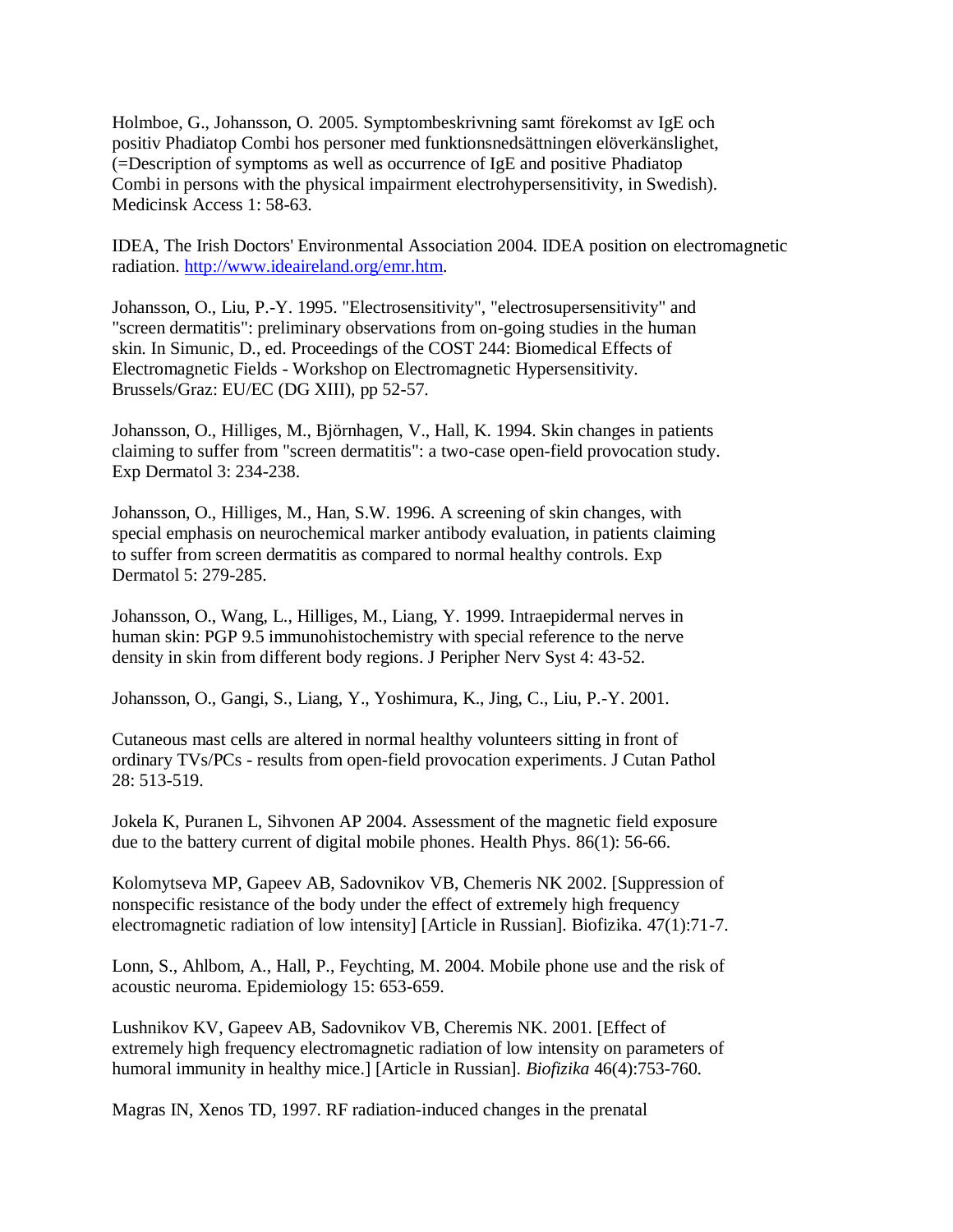development of mice, *Bioelectromagnetics* 18:455-461.

Moszczynski P, Lisiewicz J, Dmoch A, Zabinski Z, Bergier L, Rucinska M, Sasiadek U 1999. [The effect of various occupational exposures to microwave radiation on the concentrations of immunoglobulins and T lymphocyte subsets] [Article in Polish]. *Wiad Lek* 52(1-2):30-34.

Nageswari KS, Sarma KR, Rajvanshi VS, Sharan R, Sharma M, Barathwal V, Singh V 1991. Effect of chronic microwave radiation on T cell-mediated immunity in the rabbit. *Int J Biometeorol* 35(2):92-97.

Nakamura, H, Seto, T, Nagase, H, Yoshida, M, Dan, S, Ogino, K,1997. Effects of exposure to microwaves on cellular immunity and placental steroids in pregnant rats. *Occup Environ Med* 54(9):676-80.

Nakamura, H, Seto, T, Hatta, K, Matsuzaki, I, Nagase, H, Yoshida, M, Ogino, K 1998. Natural killer cell activity reduced by microwave exposure during pregnancy is mediated by opioid systems. *Environ Res* 79(2):106-13.

Nakamura H, Nagase H, Ogino K, Hatta K, Matsuzaki I, 2000. Uteroplacental circulatory disturbance mediated by prostaglandin F(2alpha) in rats exposed to microwaves. *Reprod Toxicol* 14(3):235-240.

Nasta F, Prisco MG, Pinto R, Lovisolo GA, Marino C, Pioli C. 2006. Effects of GSMmodulated radiofrequency electromagnetic fields on B-cell peripheral differentiation and antibody production. Radiat Res. 165(6):664-670.

Nordström, G. 2004. The Invisible Disease - The Dangers of Environmental Illnesses caused by Electromagnetic Fields and Chemical Emissions. Hants and New York: O Books. ISBN 1-903816-71-8.

Novoselova ET, Fesenko EE, 1998. Stimulation of production of tumor necrosis factor by murine macrophages when exposed in vio and in vitro to weak electromagnetic waves in the centimeter range. [Article in Russian]. *Biofizika* 43(6):1132-1333.

Novoselova, EG, Fesenko, EE, Makar, VR, Sadovnikov, VB 1999. Microwaves and cellular immunity. II. Immunostimulating effects of microwaves and naturally occurring antioxidant nutrients. *Bioelectrochem Bioenerg* 49(1):37-41.

Obukhan KI, 1998. The effect of ultrahigh-frequency radiation on adaptation thresholds and the damages to blood system cells. [Article in Ukrainian]. *Lik Sprava* (7):71-73.

Persson BRR, Salford LG, Brun A 1997. "Blood-brain barrier permeability in rats exposed to electromagnetic fields used in wireless communication", Wireless Networks 3: 455-461.

Rajkovic, V., Matavulj, M., Johansson, O. 2005a. Histological characteristics of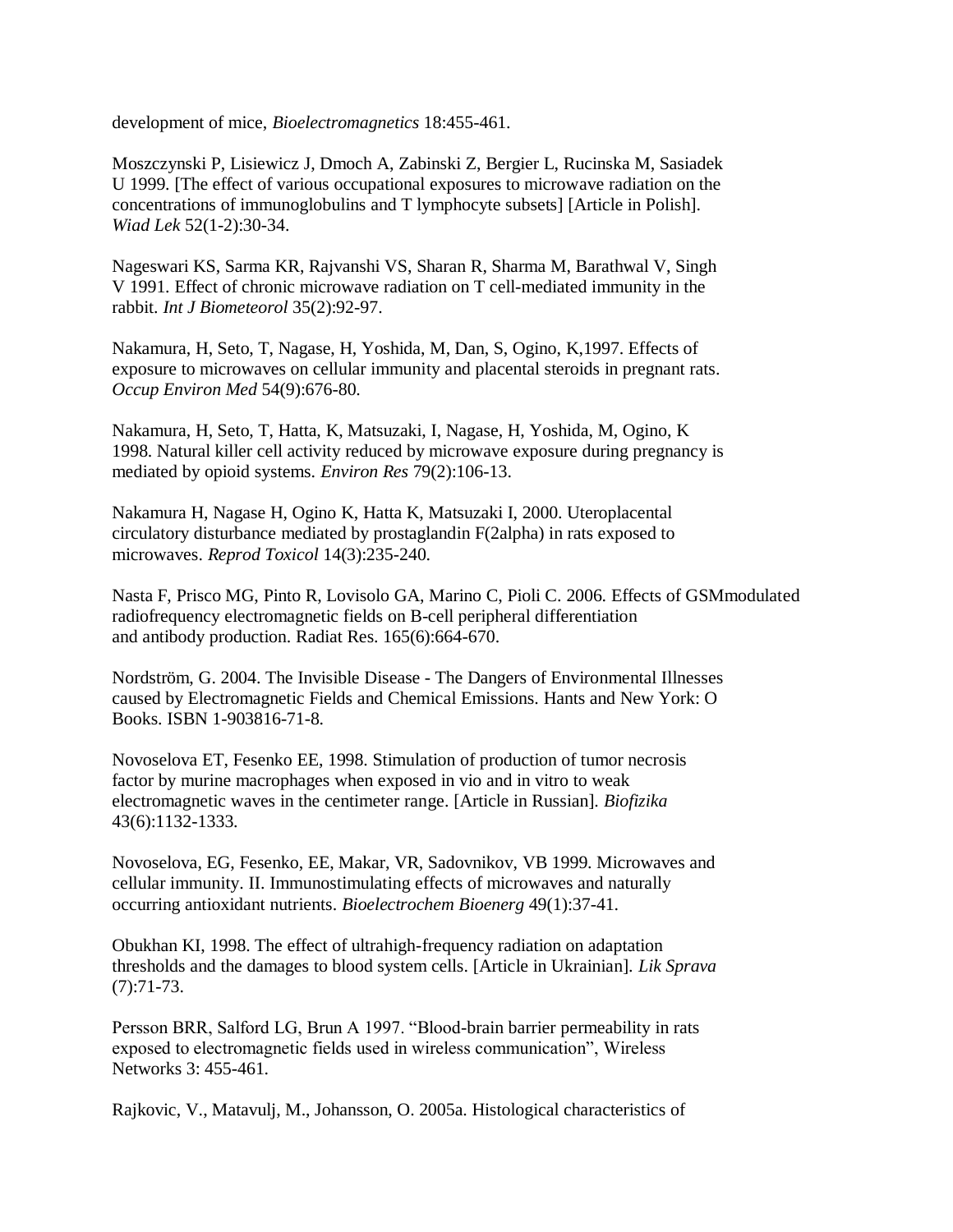cutaneous and thyroid mast cell populations in male rats exposed to power-frequency electromagnetic fields. Int J Radiat Biol 81: 491-499.

Rajkovic, V., Matavulj, M., Johansson, O. 2005b. The effect of extremely lowfrequency electromagnetic fields on skin and thyroid amine- and peptide-containing cells in rats: An immunohistochemical and morphometrical study. Environ Res 99: 369-377.

Rajkovic, V., Matavulj, M., Johansson, O. (2006). Light and electron microscopic study of the thyroid gland in rats exposed to power-frequency electromagnetic fields. J Exp Biol 209: 3322-3328

Roosli M, Moser M, Baldinini Y, Meier M, Braun-Fahrlander C. 2004a. Symptoms of ill health ascribed to electromagnetic field exposure – a questionnaire survey. Int J Hyg Environ Health. 207:141-50.

Roosli M. 2004b. Conference Poster, WHO Workshop on Electrical Hypersensitivity, Prague, Czech Republic, October 25-27, 2004 as reported in Rapporteur"s Report by KH Mild.

Sage C Johansson O Sage SA. 2007. Personal Digital Assistant (PDA) Cell Phone Units Produce Elevated Extra-Low Frequency Electromagnetic Field Emissions. Bioelectromagnetics 28:5, 386-392.

Salford LG, Brun AE, Eberhardt JL, Malmgren L, Persson BR 2003. Nerve cell damage in mammalian brain after exposure to microwaves from GSM mobile phones. Environ Health Perspect; 111: 881-883.

Seishima M, Oyama Z, Oda M. Cellular phone dermatitis with chromate allergy. *Dermatology.* 207(1):48-50, 2003.

Stenberg B Eriksson N Hansson Mild K Hoog J Sandstrom M Sundell J Wall S. 1995. Facial skin symptoms in visual display terminal (VDT) workers. A casereferent study of personal, psychosocial, building- and VDT-related risk indicators. Int J Epidemiol, 24:796-803.

Stronati L, Testa A, Moquet J, Edwards A, Cordelli E, Villani P, Marino C 2006.

Fresegna AM, Appolloni M, Lloyd D, 935 MHz cellular phone radiation. An in vitro study of genotoxicity in human lymphocytes, Int J Radiat Biol. 82(5): 339-46

Tuschl, H, Neubauer, G, Garn, H, Duftschmid, K, Winker, N, Brusl, H 1999.

Occupational exposure to high frequency electromagnetic fields and its effect on human immune parameters. *Int J Occup Med Environ Health*;12(3):239-251.

Tuschl H, Novak W, Molla-Djafari H. 2006. In vitro effects of GSM modulated radiofrequency fields on human immune cells. Bioelectromagnetics27(3):188-96.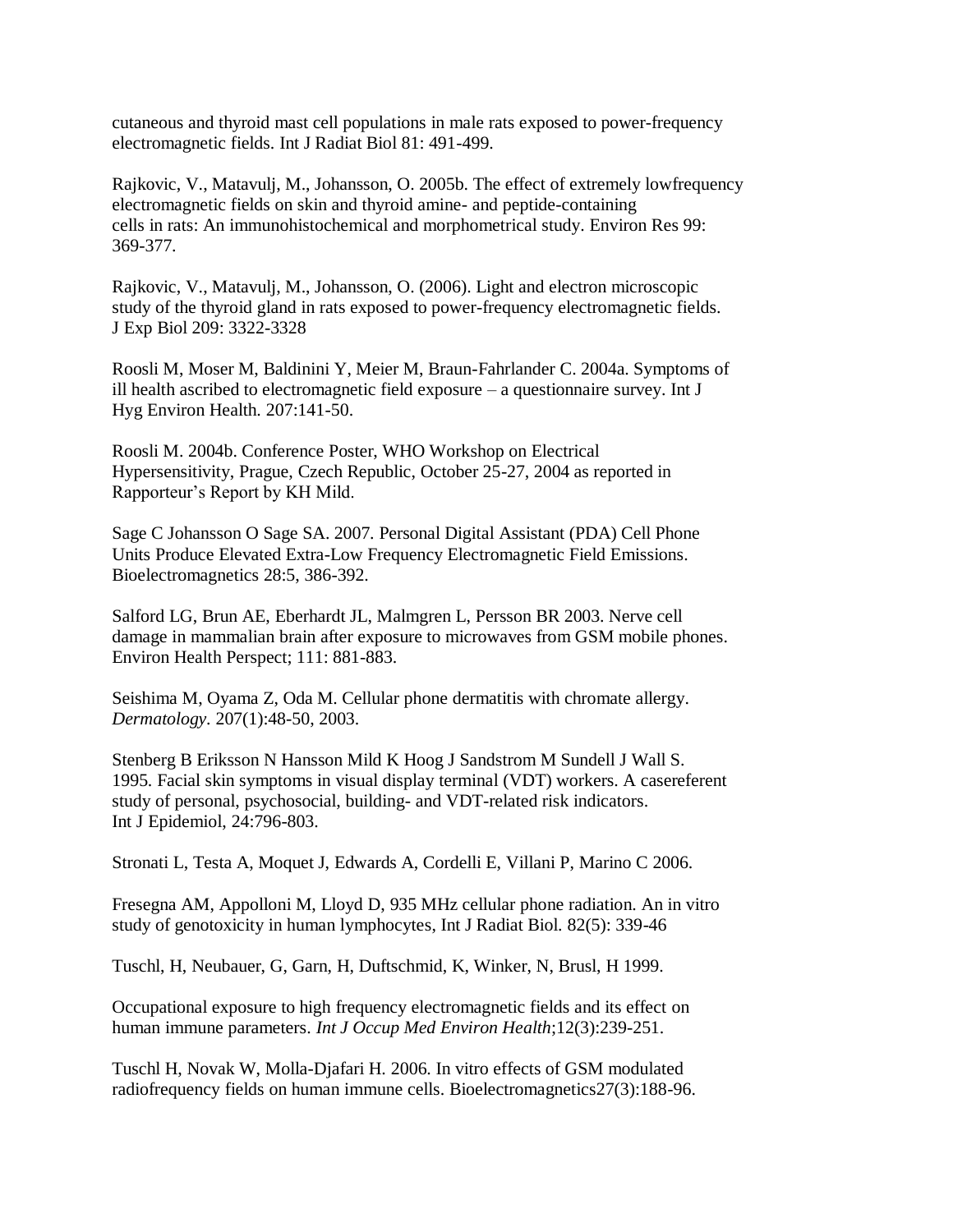Veyret B, Bouthet C, Deschaux P, de Seze R, Geffard M, Joussot-Dubien J, le Diraison M, Moreau JM, Caristan A 1991. Antibody responses of mice exposed to low-power microwaves under combined, pulse-and-amplitude modulation. *Bioelectromagnetics* 12(1):47-56.

Wang, L., Hilliges, M., Jernberg, T., Wiegleb-Edstrom, D., Johansson, O. 1990. Protein gene product 9.5-immunoreactive nerve fibres and cells in human skin. Cell Tissue Res 261: 25-33.

Wertheimer, N., Leeper, E. 1979. Electrical wiring configurations and childhood cancer. Am J Epidemiol 109: 273-284.

Yoshimura, K., Liang, Y., Kobayashi, K., Johansson, O. 2006. Alteration of the Merkel cell number in the facial skin of electrohypersensitive persons - a morphological study. To be submitted.

Von Klitzing et al. [1995] were the first to report that cell phone radiation affected EEG alpha activity during and after exposure to cell phone radiation.

Mann and Roschke [1996] reported that cell phone radiation modified REM sleep EEG and shortened sleep onset latency.

Rosche et al. [1997] found no significant change in spectral power of EEG in subjected exposure to cell phone radiation for 3.5 minutes.

Eulitz et al. [1998] reported that cell phone radiation affected brain activity when subjects were processing task-relevant target stimuli and not for irrelevant standard stimuli.

Freude et al. [1998] found that preparatory slow brain potential was significantly affected by cellular phone radiation in certain regions of the brain when the subjects were performing a cognitive complex visual task. The same effects were not observed when subjects were perfoming a simple task.

Urban et al. [1998] reported no significant change in visual evoked potentials after 5 minutes of exposure to cell phone radiation.

Wagner et al. [1998, 2000] reported that cell phone radiation had no significant effect on sleep EEG.

Borbely et al. [1999] reported that the exposure induced sleep and also modified sleep EEG during the non-rapid eye movement (NREM) stage.

Hladky et al. [1999] reported that cell phone use did not affect visual evoked potential.

Freude et al. [2000] confirmed their previous report that cellular phone radiation affected slow brain potentials when subjects are performing a complex task. However, they also reported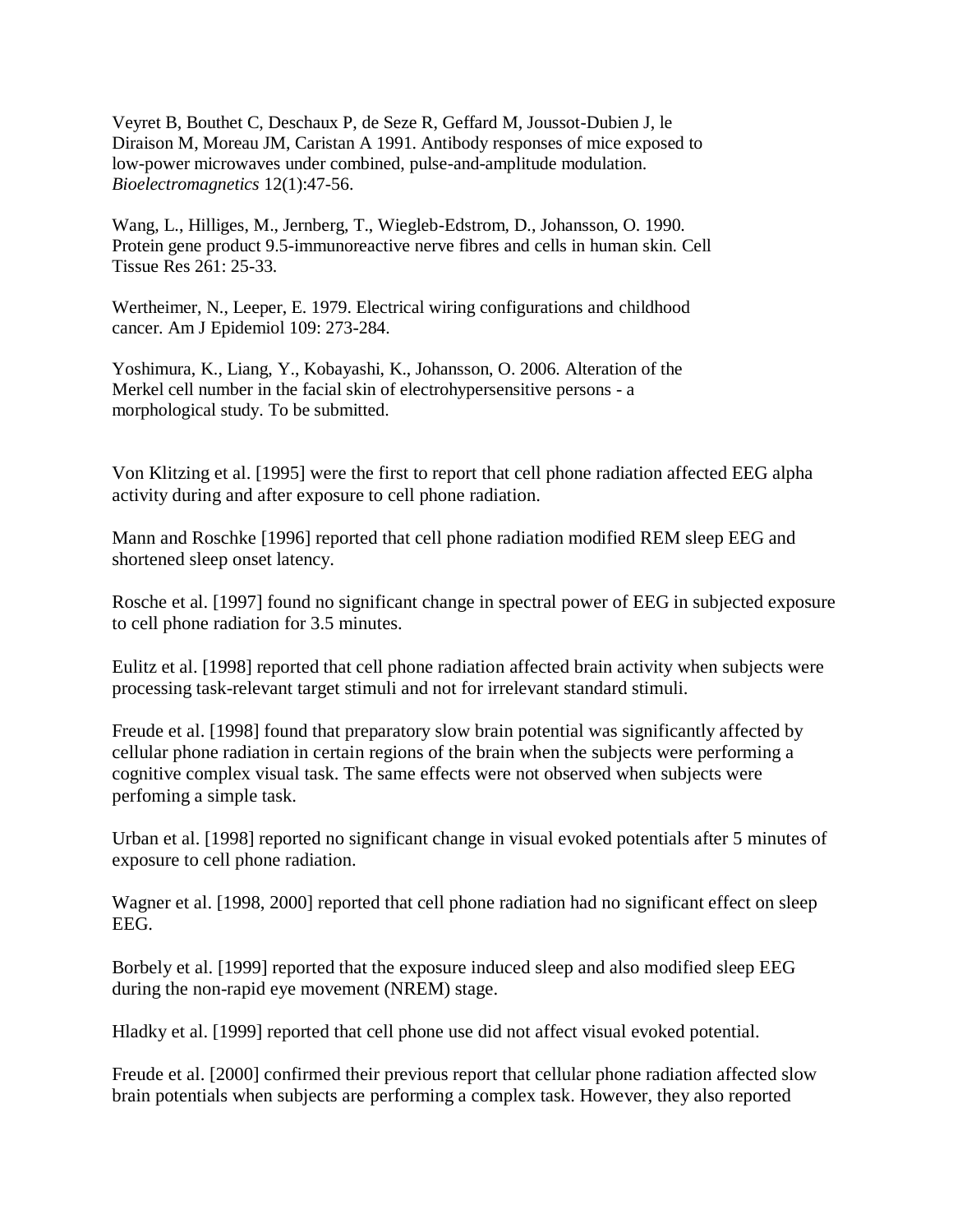that the exposure did not significantly affect the subjects in performing the behavioral task.

Huber et al. [2000] reported that exposure for 30 minutes to a 900-MHz field at 1 W/kg peak SAR during waking modified EEG during subsequent sleep.

Hietanen et al. [2000] found no abnormal EEG effect, except at the delta band, in subjects exposed for 30 minutes to 900- and 1800-MHz fields under awake, closed-eye condition.

Krause et al. [2000a] reported that cell phone radiation did not affect resting EEG but modified brain activity in subjects performing an auditory memory task.

Krause et al. [2000b] reported that cell phone radiation affected EEG oscillatory activity during a cognitive test. The visual memory task had three different working memory load conditions. The effect was found to be dependent on memory load.

Lebedeva et al. [2000] reported that cell phone radiation affected EEG. Jech et al. [2001] reported that exposure to cell phone radiation affected visual event-related potentials in narcolepsy patient performing a visual task.

Lebedeva et al. [2001] reported that cell phone radiation affected sleep EEG.

Huber et al [2002] reported that exposure to pulsed modulated RFR prior to sleep affected EEG during sleep. However, effect was not seen with unmodulated field. They also found that the pulsed field altered regional blood flow in the brain of awake subjects.

Croft et al. [2002] reported that radiation from cellular phone altered resting EEG and induced changes differentially at different spectral frequencies as a function of exposure duration.

D'Costa et al. [2003] found EEG effect affected by the radiation within the alpha and beta bands of EEG spectrum.

Huber et al. [2003] reported EEG effect during NREM sleep and the effect was not dependent on the side of the head irradiated. They concluded that the effect involves subcortical areas of the brain that project to both sides of the brain. Dosimetry study shows that the SAR in those area during cell phone use is relatively very low, e.g., 0.1 W/kg at the thalamus

Aalta et al. [2006], using PET scan imaging, reported a local decrease in regional cerebral blood flow under the antenna in the inferior temporal cortex, but an increase was found in the prefrontal cortex.

Kramarenko et al. [2003] reported abnormal EEG slow waves in awake subjects exposed to cell phone radiation.

Marino et al. [2003] reported an increased randomness of EEG in rabbits.

Hamblin et al. [2004] reported changes in event-related auditory evoked potential in subjects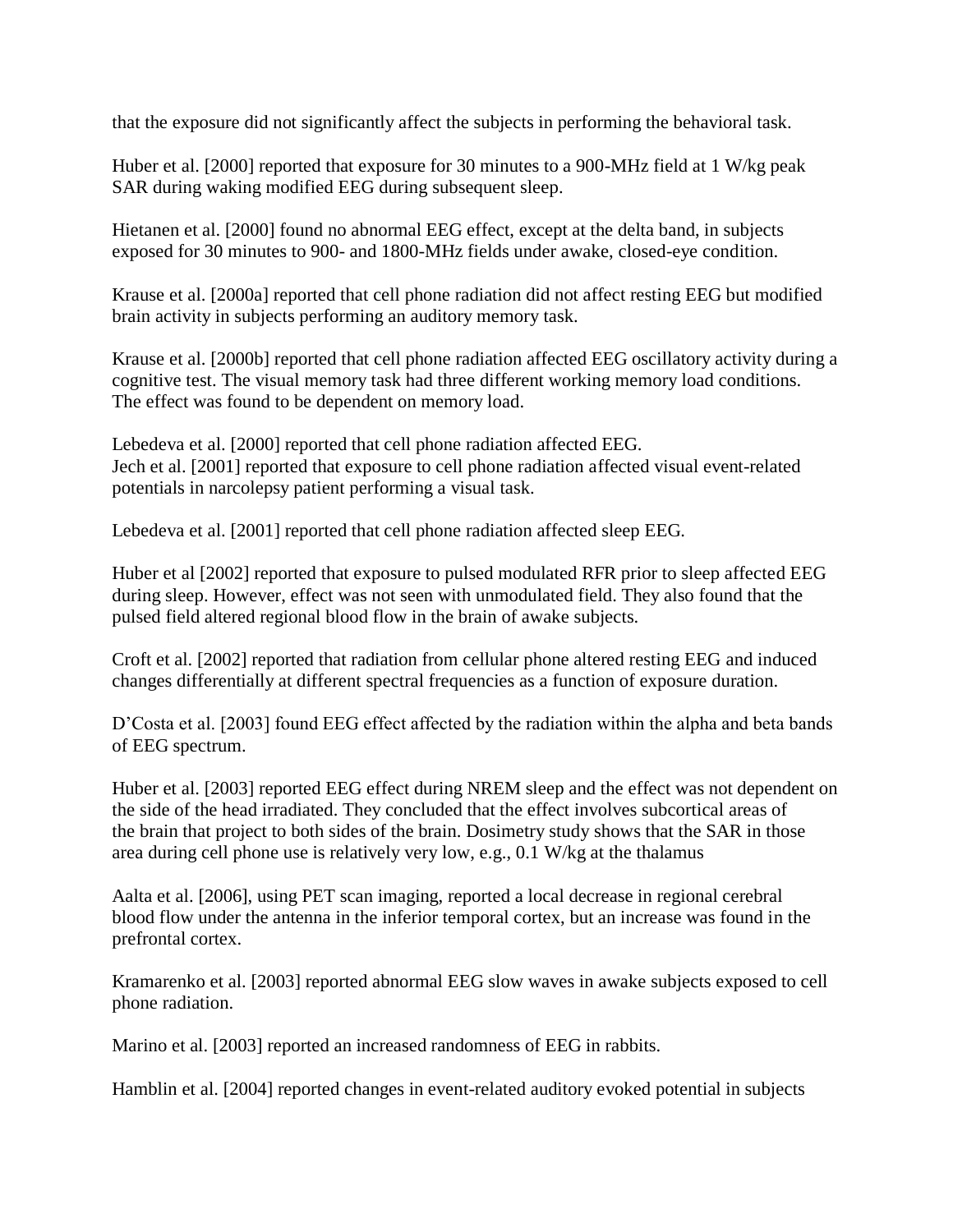exposed to cellular phone radiation when performing an auditory task. They also found an increase in reaction time in the subjects, but no change in accuracy in the performance.

Hinrich and Heinze [2004] reported a change in early task-specific component of event-related magnetic field in the brain of exposed subjects during a verbal memory encoding task.

Krause et al. [2004] repeated the experiment with auditory memory task [Krause et al., 2000b] and found different effects.

Papageorgiou et al. [2004] reported that cell phone radiation affected male and female EEG differently.

Vorobyov et al. [2004] reported that repeated exposure to modulated microwaves affected baseline and scopolamine-modified EEG in freely moving rats.

Curcio et al. [2005] reported that EEG spectral power affected in the alpha band and the effect was greater when the field was on during EEG recording than when applied before recording.

Hamblin et al. [2005] stated that they could not replicate their previous results on auditory evoked potentials.

Huber et al. [2005] found altered cerebral blood flow in humans exposed to pulsed modulated cell phone radiation. They concluded that, "This finding supports our previous observation that pulse modulation of RF EMF is necessary to induce changes in the waking and sleep EEG, and substantiates the notion that pulse modulation is crucial for RF EMF-induced alterations in brain physiology.

Loughran et al. [2005] reported that exposure to cell phone radiation prior to sleep promoted REM sleep and modified sleep in the first NREM sleep period.

Ferreri et al. [2006] tested excitability of each brain hemisphere by transcranial magnetic stimulation and found that, after 45 minutes of exposure to cellular phone radiation, intracortical excitability was significantly modified with a reduction of inhibition and enhancement in facilitation.

Krause et al. [2006] reported that cell phone radiation affected brain oscillatory activity in children doing an auditory memory task.

Papageorgiou et al. [2006] reported that the radiation emitted by cell phone affects pre-attentive working memory information processing as reflected by changes in P50 evoked potential.

Yuasa et al. [2006] reported no significant effect of cell phone radiation on human somatosensory evoked potentials after 30 minutes of exposure.

Krause et al. [2007] reported effects on brain oscillatory responses during memory task performance. But, they concluded that "The effects on the EEG were, however, varying,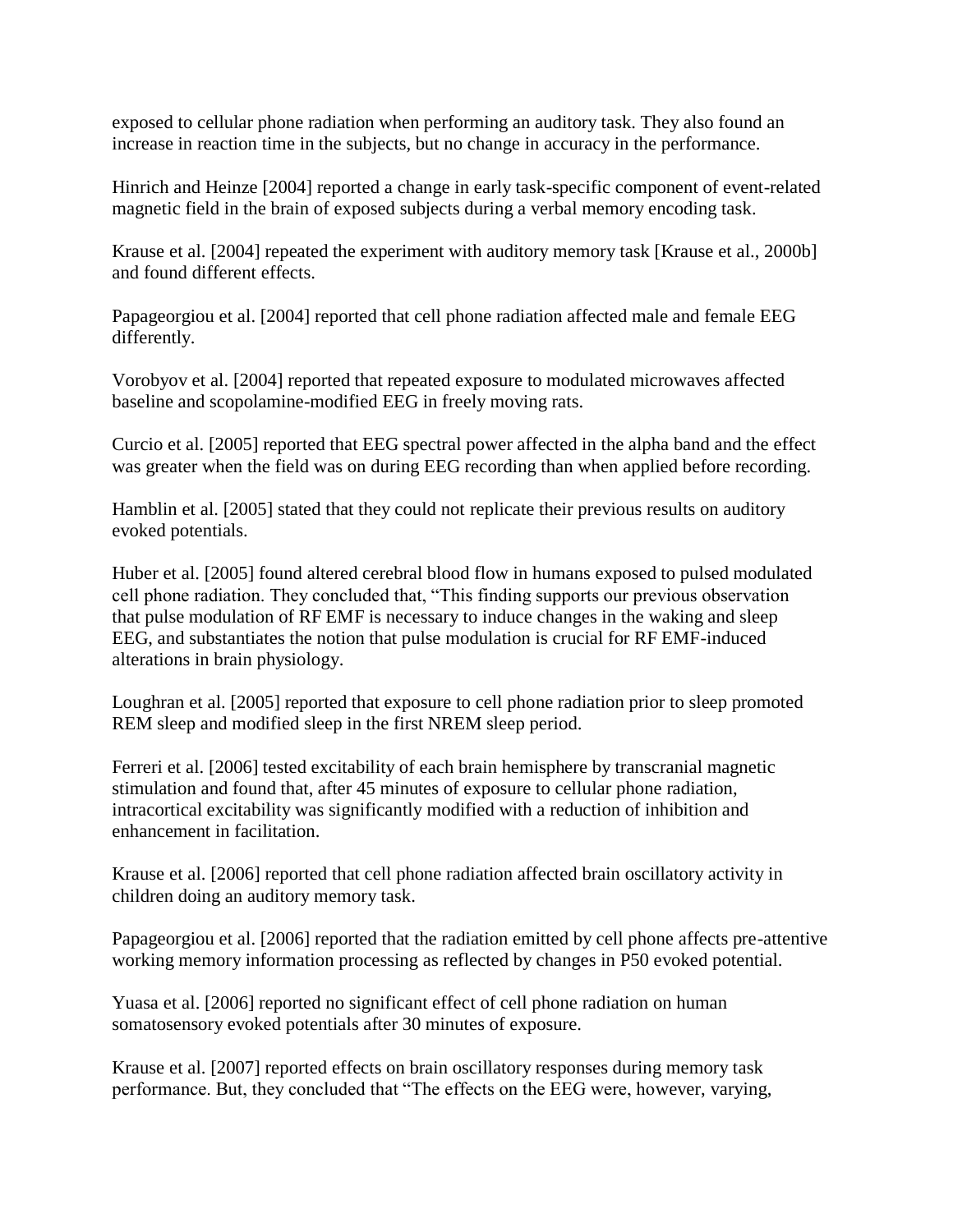unsystematic and inconsistent with previous reports. We conclude that the effects of EMF on brain oscillatory responses may be subtle, variable and difficult to replicate for unknown reasons.

Vecchio et al. [2007] reported that exposure to GSM signal for 45 min modified interhemispheric EEG coherence in cerebral cortical areas.

Hung et al. [2007] reported that after 30 min of exposure to talk-mode mobile phone radiation, sleep latency was markedly and significantly delayed beyond listen and sham modes in healthy human subjects. This condition effect over time was also quite evident in 1-4Hz EEG Preece et al. [1999] were the first to report an increase in responsiveness, strongly in the analogue and less in the digital cell phone signal, in choice reaction time.

Cao et al. [2000] showed that the average reaction time in cell phone users was significantly longer than that in control group in psychological tests. The time of use was negatively associated with corrected reaction number.

Koivisto et al. [2000a, b] reported a facilitation of reaction in reaction time tasks during cell phone radiation exposure. In a working memory test, exposure speeded up response times when the memory load was three items but no significant effect was observed with lower loads.

Jech et al. [2001] reported that cell phone radiation may suppress the excessive sleepiness and improve performance while solving a monotonous cognitive task requiring sustained attention and vigilance in narcolepsy patients.

Lee et al. [2001] reported a facilitation effect of cell phone radiation in attention functions.

Edelstyn and Oldershaw [2002] found in subjects given 6 psychological tests a significant difference in three tests after 5 min of exposure. In all cases, performance was facilitated following cell phone radiation exposure.

Haarala et al. [2003] found no significant effect of cell phone radiation on the reaction time and response accuracy of subjects performed in 9 cognitive tasks.

Lee et al. [2003] reported that the facilitation effect of cell phone radiation on attention functions is dose (exposure duration)-dependent.

Smythe and Costall [2003] using a word learning task, found that male subjects made significantly less error than unexposed subject. However, the effect was not found in female subjects. (Papageorgiou et al. [2004] also reported that cell phone radiation affected male and female EEG differently.)

Curcio et al. [2004] found in subjects tested on four performance tasks, an improvement of both simple- and choice-reaction times. Performance needed a minimum of 25 min of EMF exposure to show significant changes.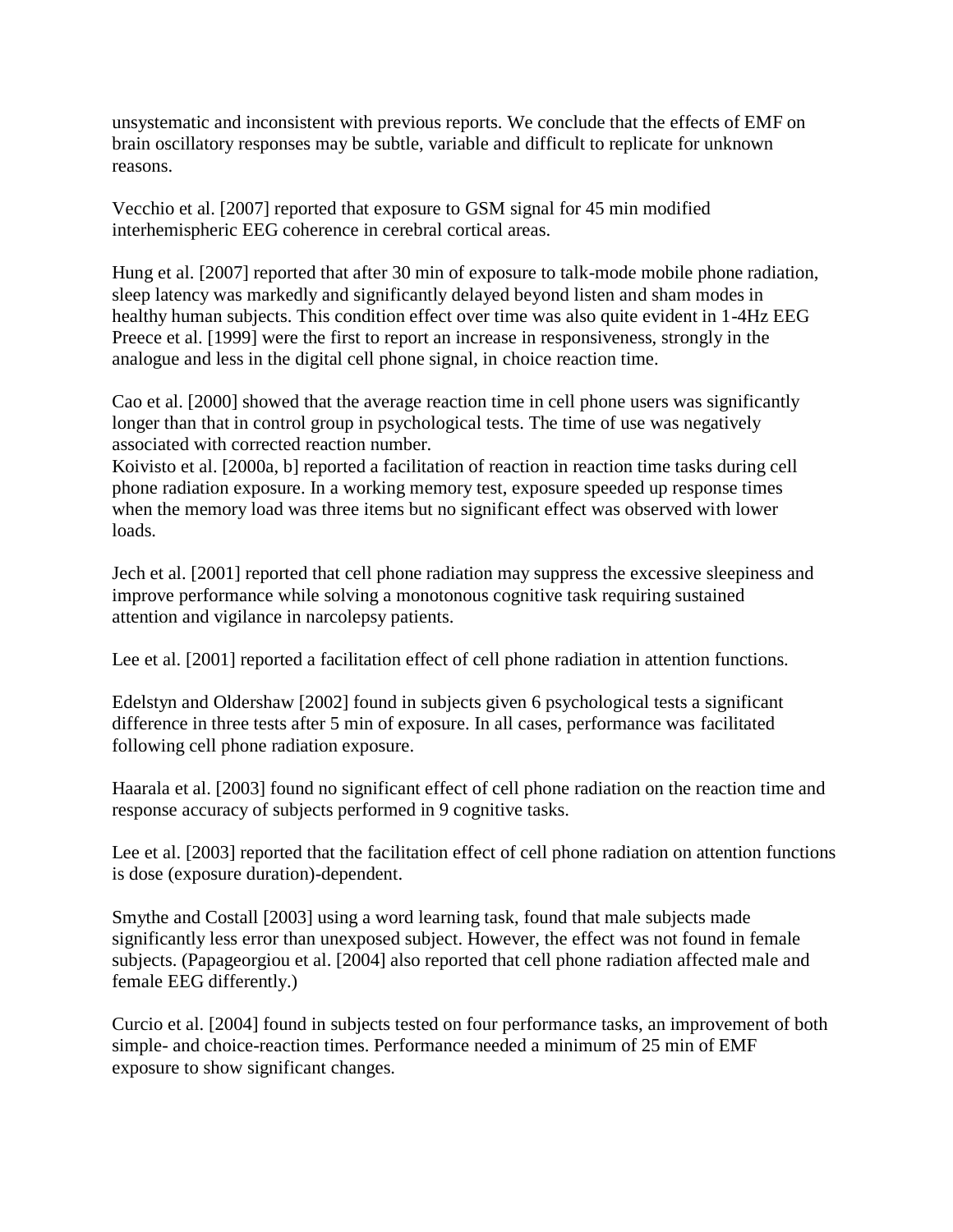Haarala et al. [2004] reported that they could not replicate their previous results [Koivisto ret al., 2000a] on the effect of cell phone radiation on short-term memory.

Maier et al. [2004] found that subjects exposed to GSM signal showed worse results in their auditory discrimination performance as compared with control conditions.

Basset et al. [2005] reported no significant effect of daily cell phone use on a battery of neuropsychological tests screening: information processing, attention capacity, memory function, and executive function. The authors concluded that "…our results indicate that daily MP use has no effect on cognitive function after a 13-h rest period."

Haarala et al [2005] reported that 10-14 year old children"s cognitive functions were not affected by cell phone radiation exposure.

Preece et al. [2005] concluded that, "this study on 18 children did not replicate our earlier finding in adults that exposure to microwave radiation was associated with a reduction in reaction time." They speculated that the reason for the failure to replicate was because a less powerful signal was used in this study.

Schmid et al. [2005] reported no significant effect of cell phone radiation on visual perception.

Eliyaku et al. [2006] reported in subjects given 4 cognitive tasks that exposure of the left side of the brain slowed down the left-hand response time in three of the four tasks.

Keetley et al. [2006] tested 120 subjects on 8 neuropsychological tests and concluded that cell phone emissions "improve the speed of processing of information held in working memory."

Russo et al. [2006] reported that GSM or CW signal did not significantly affect a series of cognitive tasks including a simple reaction task, a vigilance task, and a subtraction task.

Terao et al. [2006] found no significant effect of cell phone use on the performance of visuomoto reaction time task in subjects after 30 minutes of exposure.

Haarala et al. [2007] concluded that "the current results indicate that normal mobile phones have no discernible effect on human cognitive function as measured by behavioral tests."

Terao et al. [2007] reported no significant effect of a 30-min exposure to mobile phone radiation on the performance of various saccade tasks (visually-guided, gap, and memory-guide), suggesting that the cortical processing for saccades and attention is not affected by the exposure.

Cinel et al. [2007] reported that acute exposure to mobile phone RF EMF did not affect performance in the order threshold task.

Abdel-Rassoul G, El-Fateh OA, Salem MA, Michael A, Farahat F, El-Batanouny M, Salem E. Neurobehavioral effects among inhabitants around mobile phone base stations. Neurotoxicology. 28:434-440, 2007.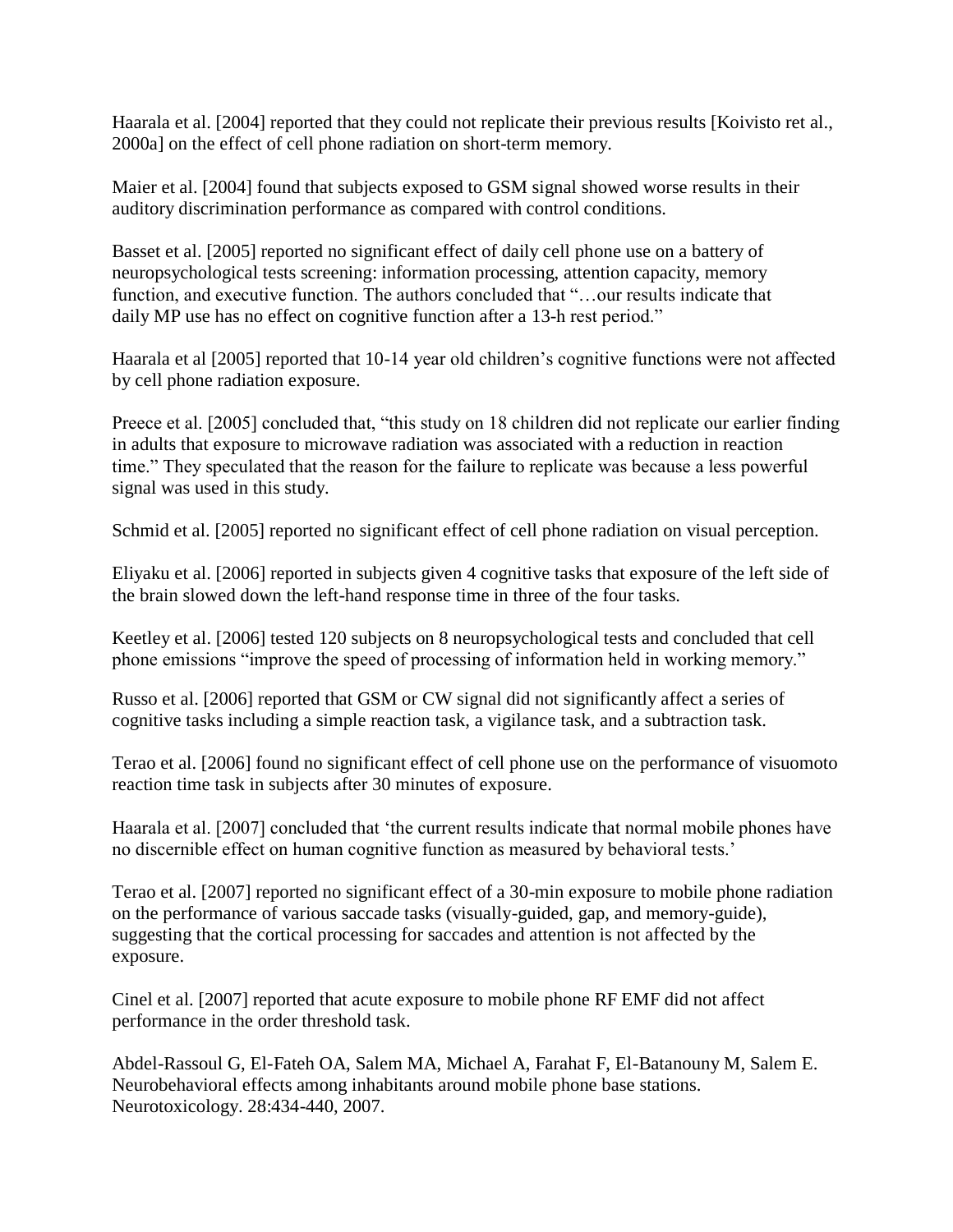Al-Khlaiwi T, Meo SA. Association of mobile phone radiation with fatigue, headache, dizziness, tension and sleep disturbance in Saudi population. Saudi Med J. 25(6):732-736, 2004.

Balik HH, Turgut-Balik D, Balikci K, Ozcan IC. Some ocular symptoms and sensations experienced by long term users of mobile phones. Pathol Biol (Paris). 53(2):88-91, 2005.

Balikci K, Cem Ozcan I, Turgut-Balik D, Balik HH. A survey study on some neurological symptoms and sensations experienced by long term users of mobile phones. Pathol Biol (Paris). 53(1):30-34, 2005.

Bergamaschi A, Magrini A, Ales G, Coppetta L, Somma G. Are thyroid dysfunctions related to stress or microwave exposure (900 MHz)? Int J Immunopathol Pharmacol. 17(2 Suppl):31- 36, 2004.

Chia SE, Chia HP, Tan JS, Prevalence of headache among handheld cellular telephone users in singapore: A community study. Environ Health Perspect 108(11):1059-1062, 2000.

Koivisto M, Haarala C, Krause CM, Revonsuo A, Laine M, Hamalainen H, GSM phone signal does not produce subjective symptoms. Bioelectromagnetics 22(3):212- 215, 2001.

Meo SA, Al-Drees AM. Mobile phone related-hazards and subjective hearing and vision symptoms in the Saudi population. Int J Occup Med Environ Health. 18(1):53-57, 2005.

Oftedal G, Wilen J, Sandstrom M, Mild KH, Symptoms experienced in connection with mobile phone use. Occup Med (Lond) 50(4):237-245, 2000.

Oftedal G, Straume A, Johnsson A, Stovner L. Mobile phone headache: a double blind, shamcontrolled provocation study. Cephalalgia. 27:447-455, 2007.

Regel SJ, Negovetic S, Roosli M, Berdinas V, Schuderer J, Huss A, Lott U, Kuster N, Achermann P. UMTS Base Station-like Exposure, Well-Being, and Cognitive Performance. Environ Health Perspect. 114(8):1270-1275, 2006.

Sandstrom M, Wilen J, Oftedal G, Hansson Mild K, Mobile phone use and subjective symptoms. Comparison of symptoms experienced by users of analogue and digital mobile phones. Occup Med (Lond) 51(1):25-35, 2001.

Santini R, Seigne M, Bonhomme-Faivre L, Bouffet S, Defrasne E, Sage M. Symptoms experienced by users of digital cellular phones: a pilot study in a French engineering school. Pathol Biol (Paris) 49(3):222-226, 2001.

Santini R, Santini P, Danze JM, Le Ruz P, Seigne M. Study of the health of people living in the vicinity of mobile phone base stations: I. Influence of distance and sex. Pathol Biol (Paris) 50(6):369-373, 2002.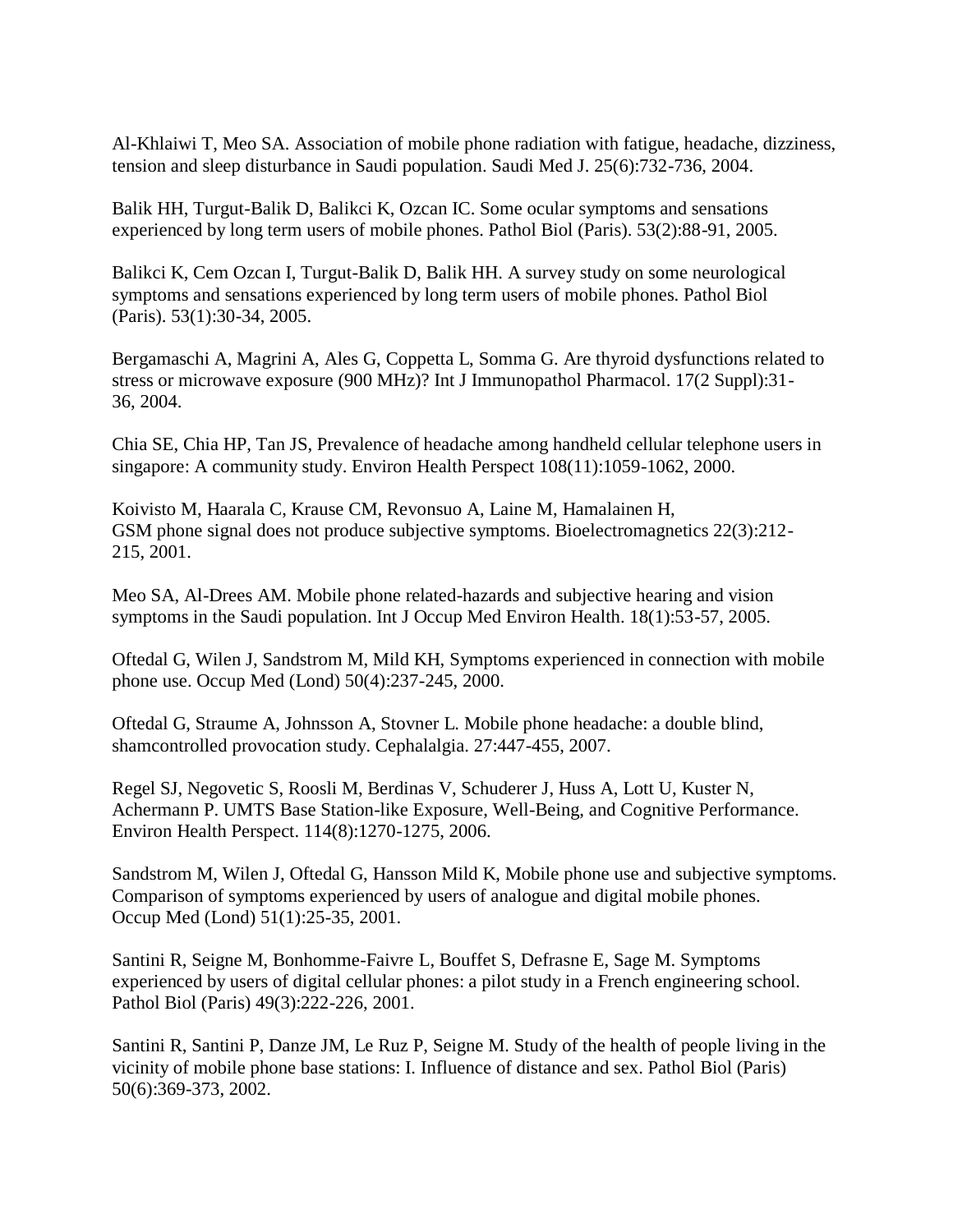Wilen J, Sandstrom M, Hansson Mild K. Subjective symptoms among mobile phone users-A consequence of absorption of radiofrequency fields? Bioelectromagnetics 24(3):152-159, 2003.

Wilen J, Johansson A, Kalezic N, Lyskov E, Sandstrom M. Psychophysiological tests and provocation of subjects with mobile phone related symptoms. Bioelectromagnetics 27:204- 214, 2006.

Aalto S, Haarala C, Bruck A, Sipila H, Hamalainen H, Rinne JO. Mobile phone affects cerebral blood flow in humans. J Cereb Blood Flow Metab. 26(7):885-890, 2006.

Abdel-Rassoul G, El-Fateh OA, Salem MA, Michael A, Farahat F, El-Batanouny M, Salem E. Neurobehavioral effects among inhabitants around mobile phone base stations. Neurotoxicology. 28:434-440, 2007.

Al-Khlaiwi T, Meo SA. Association of mobile phone radiation with fatigue, headache, dizziness, tension and sleep disturbance in Saudi population. Saudi Med J. 25(6):732-736, 2004.

Arai N, Enomoto H, Okabe S, Yuasa K, Kamimura Y, Ugawa Y. Thirty minutes mobile phone use has no short-term adverse effects on central auditory pathways. Clin Neurophysiol. 114(8):1390-394, 2003.

Aran JM, Carrere N, Chalan Y, Dulou PE, Larrieu S, Letenneur L, Veyret B, Dulon D. Effects of exposure of the ear to GSM microwaves: in vivo and in vitro experimental studies. Int J Audiol. 43(9):545-554, 2004.

Balik HH, Turgut-Balik D, Balikci K, Ozcan IC. Some ocular symptoms and sensations experienced by long term users of mobile phones. Pathol Biol (Paris). 53(2):88-91, 2005.

Balikci K, Cem Ozcan I, Turgut-Balik D, Balik HH. A survey study on some neurological symptoms and sensations experienced by long term users of mobile phones. Pathol Biol (Paris). 53(1):30-34, 2005.

Barteri M, Pala A, Rotella S. Structural and kinetic effects of mobile phone microwaves on acetylcholinesterase activity. Biophys Chem. 113(3):245-253, 2005.

Beason RC, Semm P. Responses of neurons to an amplitude modulated microwave stimulus. Neurosci Lett 333(3):175-178, 2002.

Bergamaschi A, Magrini A, Ales G, Coppetta L, Somma G. Are thyroid dysfunctions related to stress or microwave exposure (900 MHz)? Int J Immunopathol Pharmacol. 17(2 Suppl):31-36, 2004.

Besset A, Espa F, Dauvilliers Y, Billiard M, de Seze R. No effect on cognitive function from daily mobile phone use. Bioelectromagnetics. 26(2):102-108, 2005.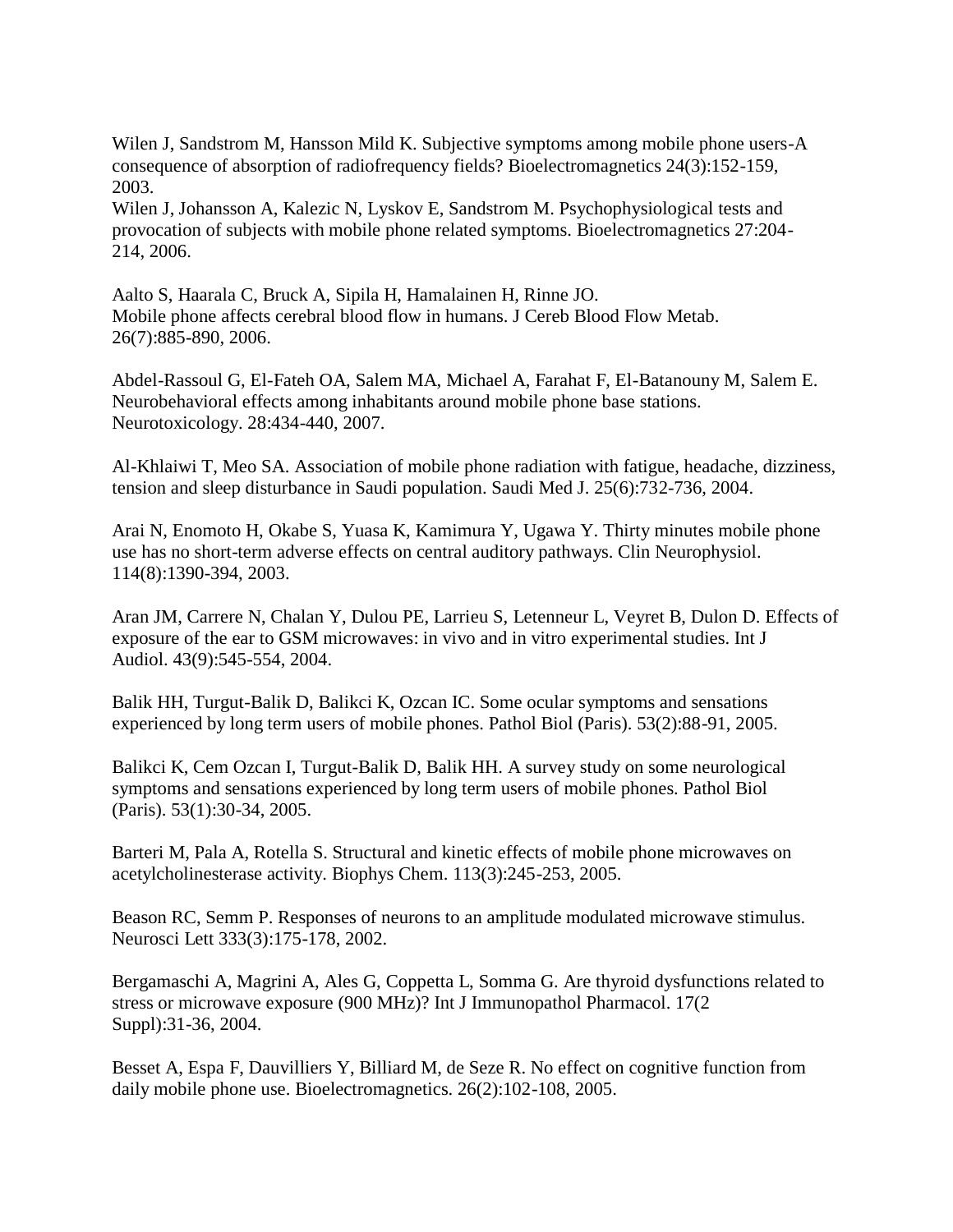Borbely, AA, Huber, R, Graf, T, Fuchs, B, Gallmann, E, Achermann, P, Pulsed high-frequency electromagnetic field affects human sleep and sleep electroencephalogram. Neurosci Lett 275(3):207-210, 1999.

Bornhausen M, Scheingraber H, Prenatal exposure to 900 MHz, cell-phone electromagnetic fields had no effect on operant-behavior performances of adult rats. Bioelectromagnetics 21(8):566-574, 2000.

Cao Z, Liu J, Li S, Zhao X. [Effects of electromagnetic radiation from handsets of cellular telephone on neurobehavioral function] Wei Sheng Yan Jiu 29(2):102-103, 2000.

Chia SE, Chia HP, Tan JS, Prevalence of headache among handheld cellular telephone users in Singapore: A community study. Environ Health Perspect 108(11):1059-1062, 2000.

Chou CK, Guy AW, McDougall J, Lai H, 1985, Specific absorption rate in rats exposed to 2450- MHz microwaves under seven exposure conditions, Bioelectromagnetics 6:73-88.

Cinel C, Boldini A, Russo R, Fox E. Effects of mobile phone electromagnetic fields on an auditory order threshold task. Bioelectromagnetics. 2007 May 10; [Epub ahead of print]

Cox R. Electrical Hypersensitivity – Human Studies in the UK. Conference Presentation WHO International Workshop on Electrical Hypersensitivity, October 25-27, 2004, Prague, Czech Republic.

Croft R, Chandler J, Burgess A, Barry R, Williams J, Clarke A. Acute mobile phone operation affects neural function in humans. Clin Neurophysiol 113(10):1623, 2002.

Crouzier D, Debouzy JC, Bourbon F, Collin A, Perrin A, Testylier G. Neurophysiologic effects at low level 1.8 GHz radiofrequency field exposure: a multiparametric approach on freely moving rats. Pathol Biol (Paris). 55:134-142, 2007.

Curcio G, Ferrara M, De Gennaro L, Cristiani R, D'Inzeo G, Bertini M. Time-course of electromagnetic field effects on human performance and tympanic temperature. Neuroreport. 15(1):161-164, 2004.

Curcio G, Ferrara M, Moroni F, D'Inzeo G, Bertini M, De Gennaro L. Is the brain influenced by a phone call? An EEG study of resting wakefulness. Neurosci Res. 53:265-270, 2005.

Davidson HC, Lutman ME. Survey of mobile phone use and their chronic effects on the hearing of a student population. Int J Audiol. 46(3):113-118, 2007.

D'Costa H, Trueman G, Tang L, Abdel-rahman U, Abdel-rahman W, Ong K, Cosic I. Human brain wave activity during exposure to radiofrequency field emissions from mobile phones. Australas Phys Eng Sci Med. 26(4):162-167, 2003.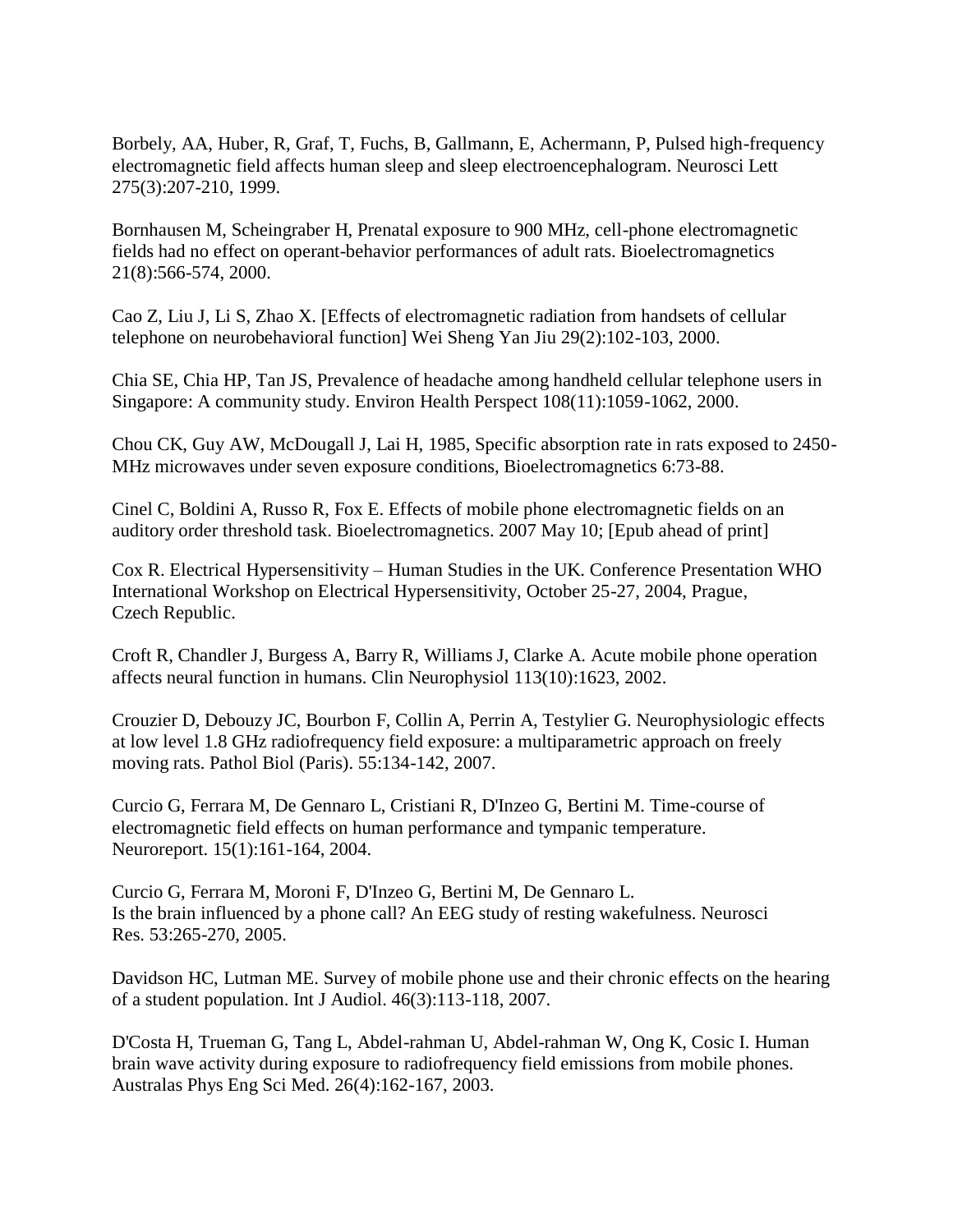Dubreuil D, Jay T, Edeline JM. Does head-only exposure to GSM-900 electromagnetic fields affect the performance of rats in spatial learning tasks? Behav Brain Res 129(1-2):203-210, 2002.

Dubreuil D, Jay T, Edeline JM.Head-only exposure to GSM 900-MHz electromagnetic fields does not alter rat's memory in spatial and non-spatial tasks. Behav Brain Res. 145(1-2):51- 61, 2003.

Edelstyn N, Oldershaw A. The acute effects of exposure to the electromagnetic field emitted by mobile phones on human attention. Neuroreport 13(1):119-121, 2002.

Eliyahu I, Luria R, Hareuveny R, Margaliot M, Meiran N, Shani G. Effects of radiofrequency radiation emitted by cellular telephones on the cognitive functions of humans. Bioelectromagnetics. 27:119-126, 2006.

Eulitz, C, Ullsperger, P, Freude, G, Elbert ,T, Mobile phones modulate response patterns of human brain activity. Neuroreport 9(14):3229-3232, 1998.

Ferreri F, Curcio G, Pasqualetti P, De Gennaro L, Fini R, Rossini PM. Mobile phone emissions and human brain excitability. Ann Neurol. 60:188-196, 2006.

Fox E. Electrosensitivity symptoms associated with electromagnetic field exposure. Conference Presentation WHO International Workshop on Electrical Hypersensitivity, October 25-27, 2004, Prague, Czech Republic.

Freude, G, Ullsperger, P, Eggert, S, Ruppe, I, Effects of microwaves emitted by cellular phones on human slow brain potentials. Bioelectromagnetics 19(6):384-387, 1998

Freude, G, Ullsperger, P, Eggert, S, Ruppe, I, Microwaves emitted by cellular telephones affect human slow brain potentials. Eur J Appl Physiol 81(1-2):18-27, 2000.

.

Galloni P, Lovisolo GA, Mancini S, Parazzini M, Pinto R, Piscitelli M, Ravazzani P, Marino C. Effects of 900 MHz electromagnetic fields exposure on cochlear cells' functionality in rats: Evaluation of distortion product otoacoustic emissions. Bioelectromagnetics. 26:536-547, 2005a.

Galloni P, Parazzini M, Piscitelli M, Pinto R, Lovisolo GA, Tognola G, Marino C, Ravazzani P. Electromagnetic Fields from Mobile Phones do not Affect the Inner Auditory System of Sprague-Dawley Rats. Radiat Res. 164(6):798-804, 2005b.

Garcia Callejo FJ, Garcia Callejo F, Pena Santamaria J, Alonso Castaneira I, Sebastian Gil E, Marco Algarra J. [Hearing level and intensive use of mobile phones] Acta Otorrinolaringol Esp. 56(5):187-191, 2005.

Grisanti G, Parlapiano C, Tamburello CC, Tine G, Zanforlin L. Cellular phone effects on otoacoustic emissions. IEEE MTT-S Digest 2: 771-774, 1998.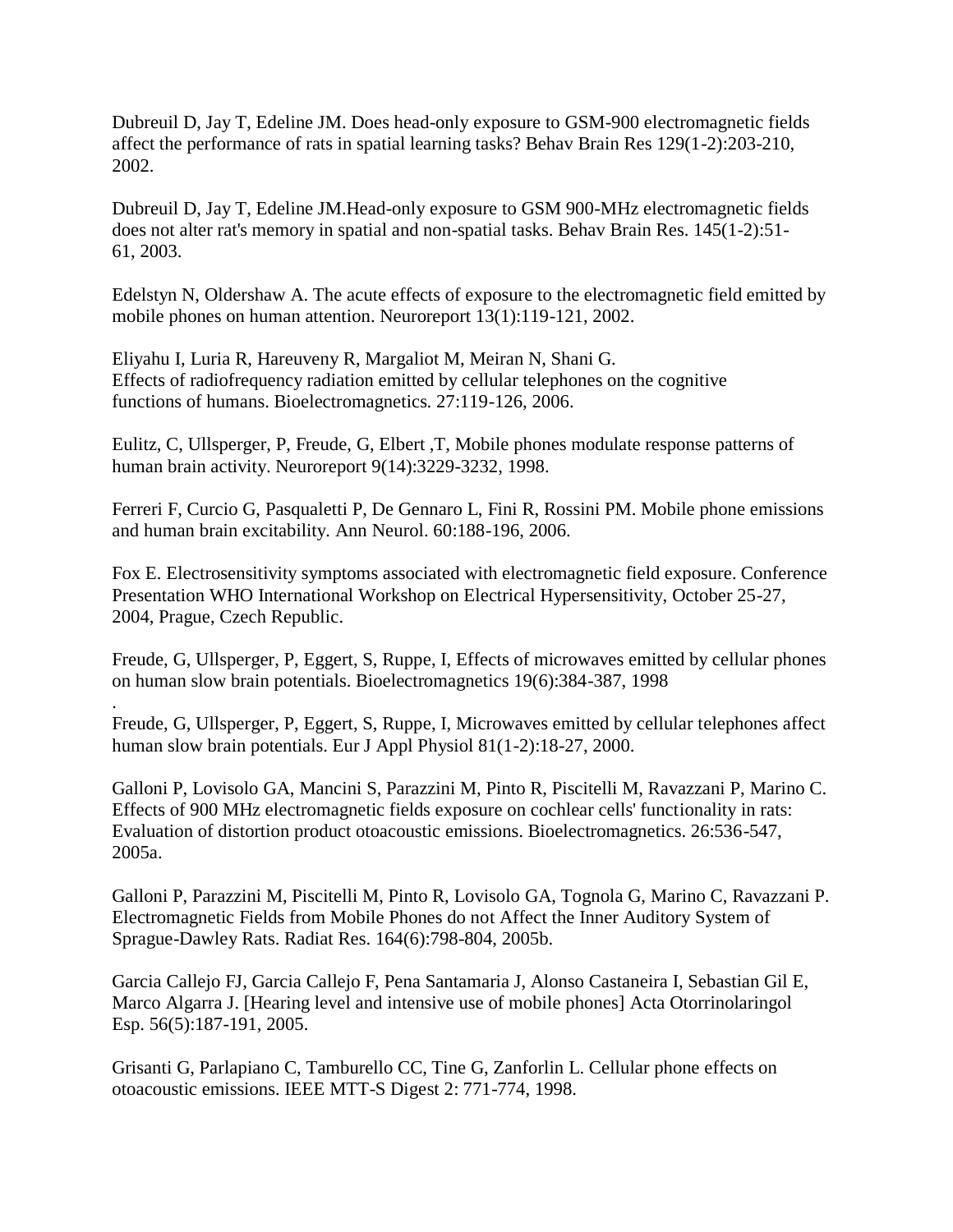Haarala C, Bjornberg L, Ek M, Laine M, Revonsuo A, Koivisto M, Hamalainen H. Effect of a 902 MHz electromagnetic field emitted by mobile phones on human cognitive function: A replication study. Bioelectromagnetics 24(4):283-288, 2003.

Haarala C, Ek M, Bjornberg L, Laine M, Revonsuo A, Koivisto M, Hamalainen H. 902 MHz mobile phone does not affect short term memory in humans. Bioelectromagnetics. 25(6):452-456, 2004.

Haarala C, Bergman M, Laine M, Revonsuo A, Koivisto M, Hamalainen H. Electromagnetic field emitted by 902 MHz mobile phones shows no effects on children's cognitive function. Bioelectromagnetics. Suppl 7:S144-150, 2005.

Haarala C, Takio F, Rintee T, Laine M, Koivisto M, Revonsuo A, Hamalainen H. Pulsed and continuous wave mobile phone exposure over left versus right hemisphere: Effects on human cognitive function. Bioelectromagnetics. 28:289-295, 2007. Hamblin DL, Wood AW, Croft RJ, Stough C. Examining the effects of electromagnetic fields emitted by GSM mobile phones on human event-related potentials and performance during an auditory task. Clin Neurophysiol. 115(1):171-178, 2004.

Hamblin DL, Croft RJ, Wood AW, Stough C, Spong J. The sensitivity of human event-related potentials and reaction time to mobile phone emitted electromagnetic fields. Bioelectromagnetics. 27:265-273, 2006.

Hietanen M, Kovala T, Hamalainen AM, Human brain activity during exposure to radiofrequency fields emitted by cellular phones. Scand J Work Environ Health 26(2):87- 92, 2000.

Hietanen M, Hämäläinen A-M, Husman T. Hypersensitivity symptoms associated with exposure to cellular telephones: No causal link. Bioelectromagnetics 23:264-270, 2002.

Hinrichs H, Heinze HJ.Effects of GSM electromagnetic field on the MEG during an encodingretrieval task. Neuroreport. 15(7):1191-1194, 2004.

Hladky, A, Musil, J, Roth, Z, Urban, P, Blazkova, V, Acute effects of using a mobile phone on CNS functions. Cent Eur J Public Health 7(4):165-167. 1999.

Hocking, B, Preliminary report: symptoms associated with mobile phone use. Occup Med (Lond);48(6):357-360, 1998.

Holmboe, G., Johansson, O, Symptombeskrivning samt förekomst av IgE och positiv Phadiatop Combi hos personer med funktionsnedsättningen elöverkänslighet. (Description of symptoms as well as occurrence of IgE and positive Phadiatop Combi in persons with the physical impairment electrohypersensitivity, in Swedish). Medicinsk Access 1:58–63, 2005.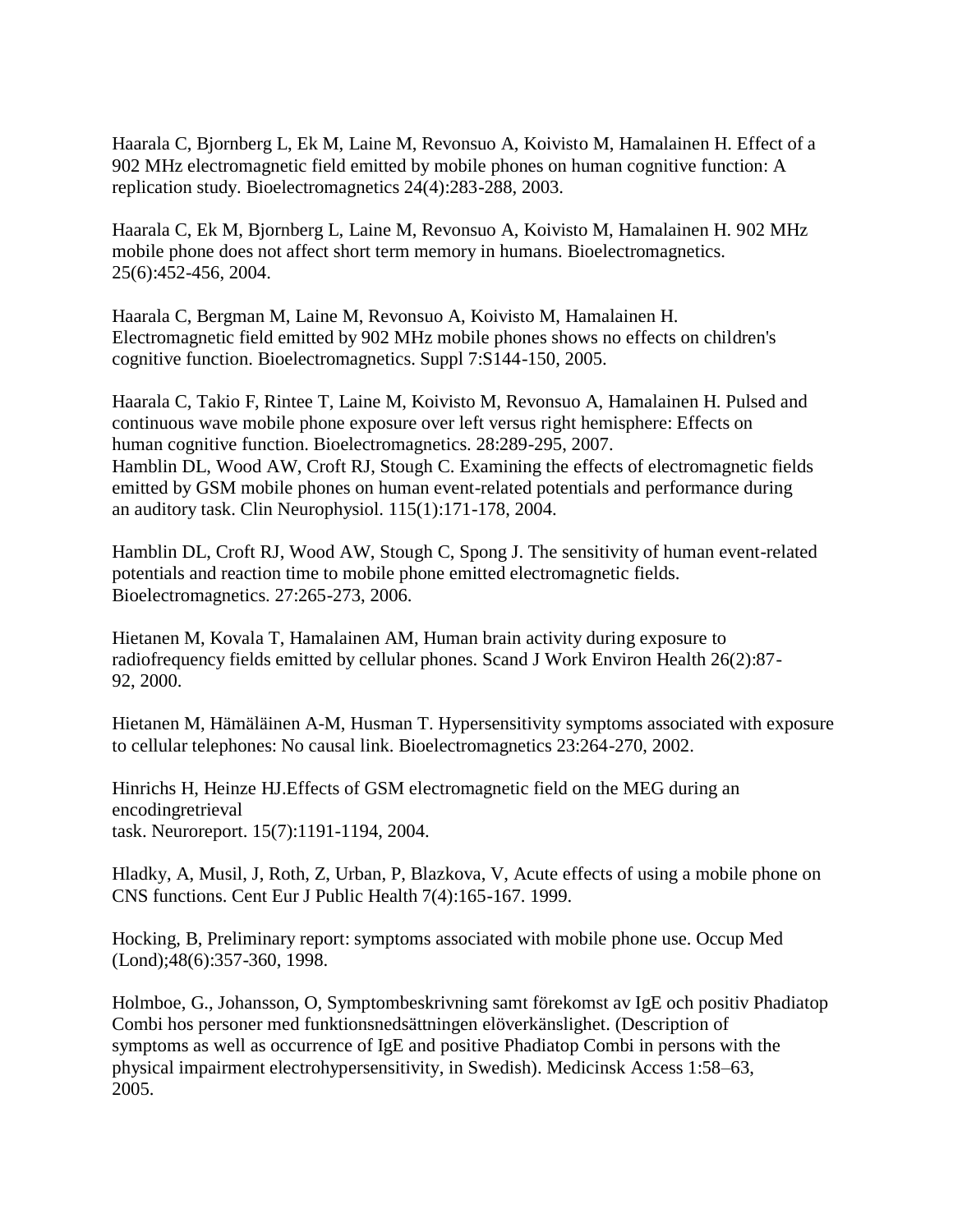Huber R, Graf T, Cote KA, Wittmann L, Gallmann E, Matter D, Schuderer J, Kuster N, Borbely AA, Achermann P, Exposure to pulsed high-frequency electromagnetic field during waking affects human sleep EEG. Neuroreport 11(15):3321-3325, 2000.

Huber R, Treyer V, Borbély AA, Schuderer J, Gottselig JM, Landolt H-P, Werth E, Berthold T, Kuster N, Buck A, Achermann P, Electromagnetic fields, such as those from mobile phones, alter regional cerebral blood flow and sleep and waking EEG. J Sleep Res 11: 289-295, 2002.

Huber R, Schuderer J, Graf T, Jutz K, Borbely AA, Kuster N, Achermann P. Radio frequency electromagnetic field exposure in humans: Estimation of SAR distribution in the brain, effects on sleep and heart rate. Bioelectromagnetics 24(4):262-276, 2003.

Huber R, Treyer V, Schuderer J, Berthold T, Buck A, Kuster N, Landolt HP, Achermann P. Exposure to pulse-modulated radio frequency electromagnetic fields affects regional cerebral blood flow. Eur J Neurosci. 21(4):1000-1006, 2005.

Hung CS, Anderson C, Horne JA, McEvoy P. Mobile phone 'talk-mode' signal delays EEGdetermined sleep onset. Neurosci Lett. 2007 May 24; [Epub ahead of print]

Janssen T, Boege P, von Mikusch-Buchberg J, Raczek J. Investigation of potential effects of cellular phones on human auditory function by means of distortion product otoacoustic emissions. J Acoust Soc Am. 117(3 Pt 1):1241-1247, 2005.

Jech R, Sonka K, Ruzicka E, Nebuzelsky A, Bohm J, Juklickova M, Nevsimalova S. Electromagnetic field of mobile phones affects visual event related potential in patients with narcolepsy. Bioelectromagnetics 22(7):519-528, 2001.

Joubert V, Leveque P, Rametti A, Collin A, Bourthoumieu S, Yardin C. Microwave exposure of neuronal cells in vitro: Study of apoptosis. Int J Radiat Biol. 82(4):267-275, 2006.

Joubert V, Leveque P, Cueille M, Bourthoumieu S, Yardin C. No apoptosis is induced in rat cortical neurons exposed to GSM phone fields. Bioelectromagnetics. 28:115-121, 2007.

Keetley V, Wood AW, Spong J, Stough C. Neuropsychological sequelae of digital mobile phone exposure in humans. Neuropsychologia. 44:1843-1848, 2006.

Kellenyi, L, Thuroczy, G, Faludy, B, Lenard, L, Effects of mobile GSM radiotelephone exposure on the auditory brainstem response (ABR). Neurobiology 7:79-81, 1999.

Kerekhanjanarong V, Supiyaphun P, Naratricoon J, Laungpitackchumpon P. The effect of mobile phone to audiologic system. J Med Assoc Thai. 88 Suppl 4:S231-234, 2005.

Kizilay A, Ozturan O, Erdem T, Tayyar Kalcioglu M, Cem Miman M. Effects of chronic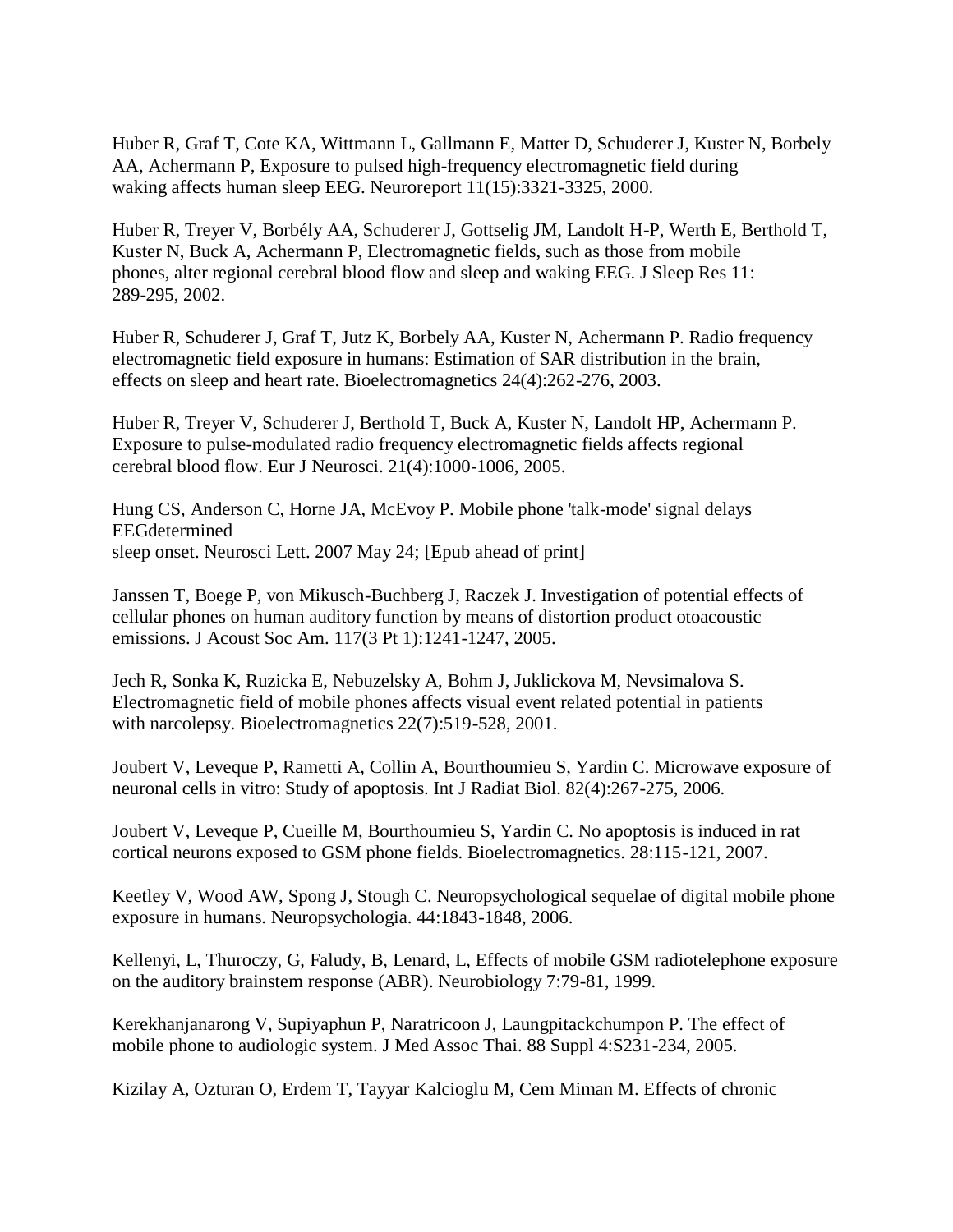exposure of electromagnetic fields from mobile phones on hearing in rats. Auris Nasus Larynx. 30(3):239-245, 2003.

Koivisto, M, Revonsuo, A, Krause, C, Haarala, C, Sillanmaki, L, Laine, M, Hamalainen, H, Effects of 902 MHz electromagnetic field emitted by cellular telephones on response times in humans. Neuroreport 11(2):413-415, 2000a.

Koivisto M, Krause CM, Revonsuo A, Laine M, Hamalainen H, The effects of electromagnetic field emitted by GSM phones on working memory. Neuroreport 11(8):1641-1643, 2000b.

Koivisto M, Haarala C, Krause CM, Revonsuo A, Laine M, Hamalainen H, GSM phone signal does not produce subjective symptoms. Bioelectromagnetics 22(3):212- 215, 2001.

Kramarenko AV, Tan U. Effects of high-frequency electromagnetic fields on human EEG: a brain mapping study. Int J Neurosci. 113(7):1007-1019, 2003. Krause CM, Sillanmaki L, Koivisto M, Haggqvist A, Saarela C, Revonsuo A, Laine M, Hamalainen H, Effects of electromagnetic field emitted by cellular phones on the EEG during a memory task. Neuroreport 11(4):761-764, 2000.

Krause CM, Sillanmaki L, Koivisto M, Haggqvist A, Saarela C, Revonsuo A, Laine M, Hamalainen H, Effects of electromagnetic fields emitted by cellular phones on the electroencephalogram during a visual working memory task. Int J Radiat Biol 76(12):1659-1667, 2000.

Krause CM, Haarala C, Sillanmaki L, Koivisto M, Alanko K, Revonsuo A, Laine M, Hamalainen H. Effects of electromagnetic field emitted by cellular phones on the EEG during an auditory memory task: a double blind replication study. Bioelectromagnetics. 25(1): 33-40, 2004.

Krause CM, Bjornberg CH, Pesonen M, Hulten A, Liesivuori T, Koivisto M, Revonsuo A, Laine M, Hamalainen H. Mobile phone effects on children's event-related oscillatory EEG during an auditory memory task. Int J Radiat Biol. 82(6):443-450, 2006.

Krause CM, Pesonen M, Haarala Bjornberg C, Hamalainen H. Effects of pulsed and continuous wave 902 MHz mobile phone exposure on brain oscillatory activity during cognitive processing. Bioelectromagnetics. 28:296-308, 2007.

Lebedeva NN, Sulimov AV, Sulimova OP, Kotrovskaya TI, Gailus T, Cellular phone electromagnetic field effects on bioelectric activity of human brain. Crit Rev Biomed Eng 28(1-2):323-337, 2000.

Lebedeva NN, Sulimov AV, Sulimova OP, Korotkovskaya TI, Gailus T, Investigation of brain potentials in sleeping humans exposed to the electromagnetic field of mobile phones. Crit Rev Biomed Eng 29(1):125-133, 2001.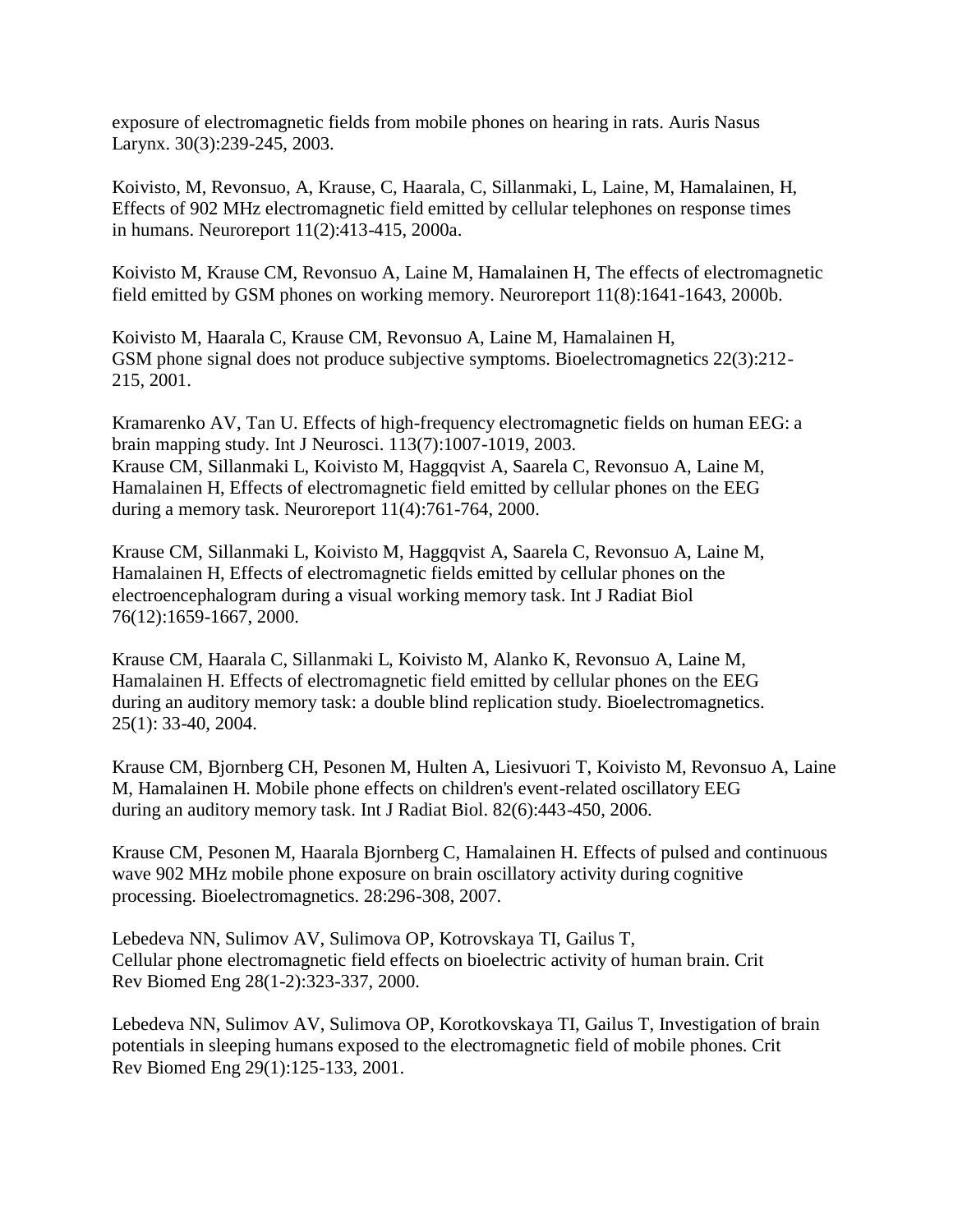Lee TMC, Ho SMY, Tsang LYH, Yang SYC, LiLSW, Chan CCH, Effect on human attention of exposure to the electromagnetic field emitted by mobile phones. Neuroreport 12:729-731, 2001.

Lee TM, Lam PK, Yee LT, Chan CC. The effect of the duration of exposure to the electromagnetic field emitted by mobile phones on human attention. Neuroreport. 14(10):1361-1364, 2003.

Lopez-Martin E, Relova-Quinteiro JL, Gallego-Gomez R, Peleteiro-Fernandez M, Jorge-Barreiro FJ, Ares-Pena FJ. GSM radiation triggers seizures and increases cerebral c-Fos positivity in rats pretreated with subconvulsive doses of picrotoxin. Neurosci Lett. 398:139-144, 2006.

Loughran SP, Wood AW, Barton JM, Croft RJ, Thompson B, Stough C. The effect of electromagnetic fields emitted by mobile phones on human sleep. Neuroreport. 16(17):1973-1976, 2005.

Maby E, Le Bouquin Jeannes R, Liegeois-Chauvel C, Gourevitch B, Faucon G. Analysis of auditory evoked potential parameters in the presence of radiofrequency fields using a support vector machines method. Med Biol Eng Comput. 42(4):562-568, 2004.

Maby E, Jeannes RL, Faucon G, Liegeois-Chauvel C, De Seze R. Effects of GSM signals on auditory evoked responses. Bioelectromagnetics. 26:341-350, 2005.

Maby E, Jeannes Rle B, Faucon G. Scalp localization of human auditory cortical activity modified by GSM electromagnetic fields. Int J Radiat Biol. 82(7):465-472, 2006. Maier R, Greter SE, Maier N. Effects of pulsed electromagnetic fields on cognitive processes - a pilot study on pulsed field interference with cognitive regeneration. Acta Neurol Scand. 110(1):46-52, 2004.

Mann, K, Roschke, J, Effects of pulsed high-frequency electromagnetic fields on human sleep. Neuropsychobiology 33(1):41-47, 1996.

Mann, K, Roschke, J, Connemann, B, Beta, H, No effects of pulsed high-frequency electromagnetic fields on heart rate variability during human sleep. Neuropsychobiology 38(4):251-256, 1998.

Marino AA, Nilsen E, Frilot C. Nonlinear changes in brain electrical activity due to cell phone radiation. Bioelectromagnetics 24(5):339-346, 2003.

Marino C, Cristalli G, Galloni P, Pasqualetti P, Piscitelli M, Lovisolo GA , Effects of microwaves (900 MHz) on the cochlear receptor: exposure systems and preliminary results. Radiat Environ Biophys 39(2):131-136, 2000.

Mausset A, de Seze R, Montpeyroux F, Privat A. Effects of radiofrequency exposure on the GABAergic system in the rat cerebellum: clues from semi-quantitative immunohistochemistry. Brain Res 912(1):33-46, 2001.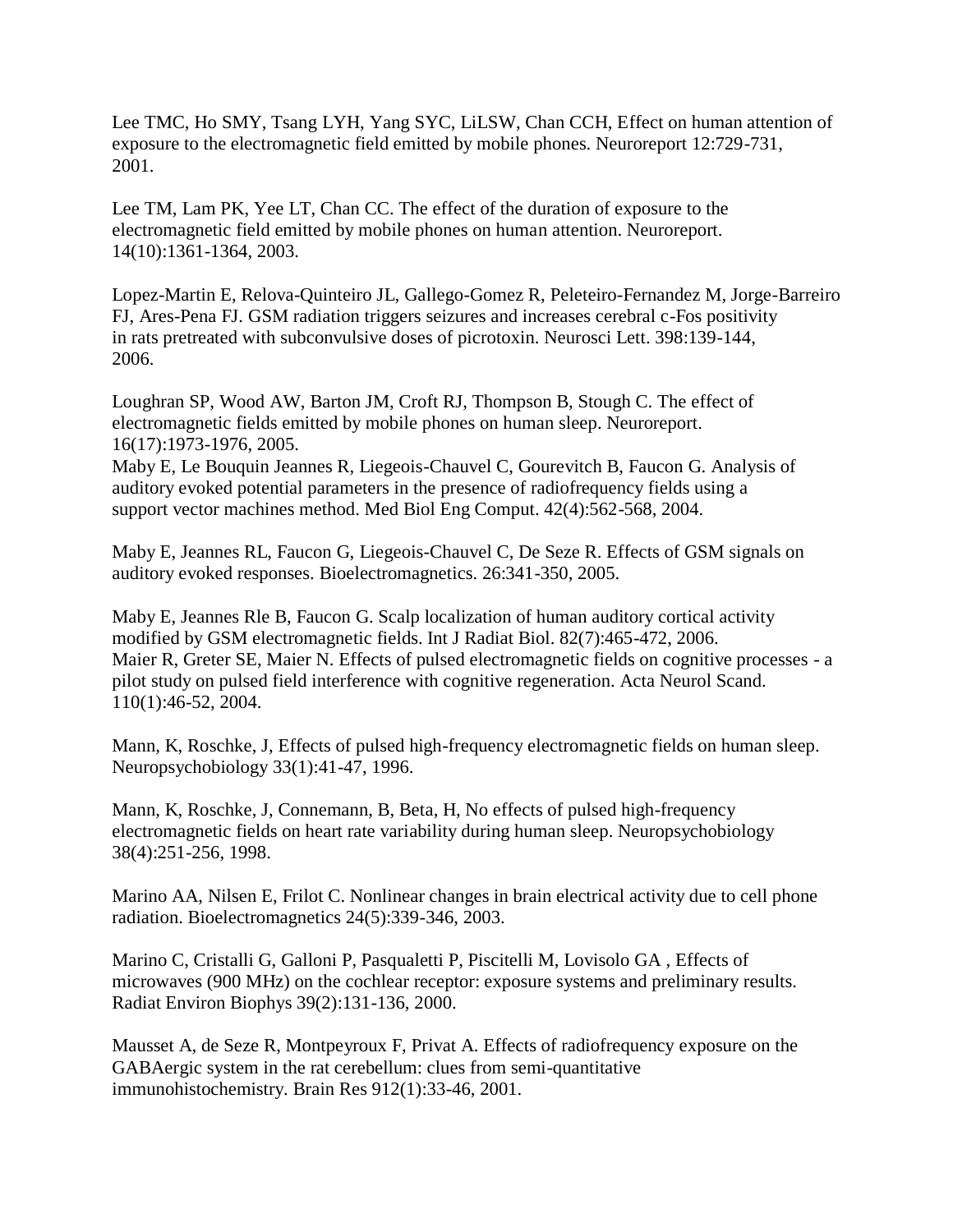Mausset-Bonnefont AL, Hirbec H, Bonnefont X, Privat A, Vignon J, de Seze R.Acute exposure to GSM 900-MHz electromagnetic fields induces glial reactivity and biochemical modifications in the rat brain. Neurobiol Dis. 17(3):445-454, 2004.

Meo SA, Al-Drees AM. Mobile phone related-hazards and subjective hearing and vision symptoms in the Saudi population. Int J Occup Med Environ Health. 18(1):53-57, 2005. Monnery PM, Srouji EI, Bartlett J. Is cochlear outer hair cell function affected by mobile telephone radiation? Clin Otolaryngol 29(6):747-749, 2004.

Mora R, Crippa B, Mora F, Dellepiane M. A study of the effects of cellular telephone microwave radiation on the auditory system in healthy men. Ear Nose Throat J. 85(3):160, 162-163, 2006.

Oftedal G, Wilen J, Sandstrom M, Mild KH, Symptoms experienced in connection with mobile phone use. Occup Med (Lond) 50(4):237-245, 2000. Oftedal G, Straume A, Johnsson A, Stovner L. Mobile phone headache: a double blind, shamcontrolled provocation study. Cephalalgia. 27:447-455, 2007.

Oktay MF, Dasdag S. Effects of intensive and moderate cellular phone use on hearing function. Electromagn Biol Med. 25(1):13-21, 2006.

Ozturan O, Erdem T, Miman MC, Kalcioglu MT, Oncel S. Effects of the electromagnetic field of mobile telephones on hearing. Acta Otolaryngol. 122(3):289-293, 2002.

Papageorgiou CC, Nanou ED, Tsiafakis VG, Capsalis CN, Rabavilas AD. Gender related differences on the EEG during a simulated mobile phone signal. Neuroreport. 15(16):2557-2560, 2004.

Papageorgiou CC, Nanou ED, Tsiafakis VG, Kapareliotis E, Kontoangelos KA, Capsalis CN, Rabavilas AD, Soldatos CR. Acute mobile phone effects on pre-attentive operation. Neurosci Lett. 397:99-103, 2006.

Parazzini M, Bell S, Thuroczy G, Molnar F, Tognola G, Lutman ME, Ravazzani P. Influence on the mechanisms of generation of distortion product otoacoustic emissions of mobile phone exposure. Hear Res. 208:68-78, 2005.

Pau HW, Sievert U, Eggert S, Wild W. Can electromagnetic fields emitted by mobile phones stimulate the vestibular organ? Otolaryngol Head Neck Surg. 132(1):43-49, 2005.

Preece, AW, Iwi, G, Davies-Smith, A, Wesnes, K, Butler, S, Lim, E, Varey, A, Effect of a 915- MHz simulated mobile phone signal on cognitive function in man. Int J Radiat Biol 75(4):447-456, 1999.

Preece AW, Goodfellow S, Wright MG, Butler SR, Dunn EJ, Johnson Y, Manktelow TC, Wesnes K. Effect of 902 MHz mobile phone transmission on cognitive function in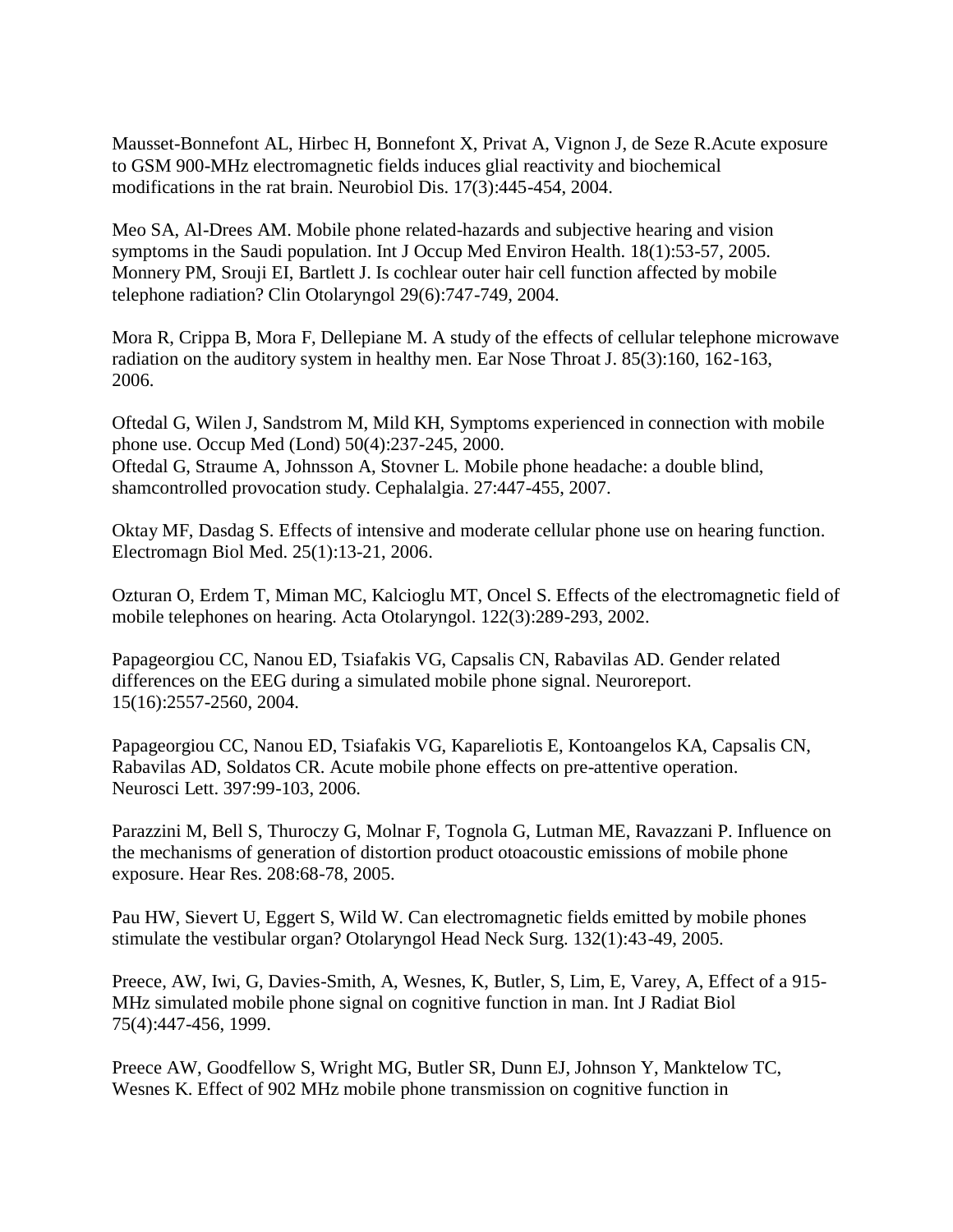children. Bioelectromagnetics. Suppl 7:s138-143, 2005.

Regel SJ, Negovetic S, Roosli M, Berdinas V, Schuderer J, Huss A, Lott U, Kuster N, Achermann P. UMTS Base Station-like Exposure, Well-Being, and Cognitive Performance. Environ Health Perspect. 114(8):1270-1275, 2006.

Roschke, J, Mann, K, No short-term effects of digital mobile radio telephone on the awake human electroencephalogram. Bioelectromagnetics 18(2):172-176, 1997.

Russo R, Fox E, Cinel C, Boldini A, Defeyter MA, Mirshekar-Syahkal D, Mehta A. Does acute exposure to mobile phones affect human attention? Bioelectromagnetics. 27:215-220, 2006.

Salford LG, Brun AR, Eberhardt JL, Malmgren L, Persson BRR, Nerve cell damage in mammalian brain after exposure to microwaves from GSM mobile phones. Environ Health Persp 111:881-883, 2003.

Sandstrom M, Wilen J, Oftedal G, Hansson Mild K, Mobile phone use and subjective symptoms. Comparison of symptoms experienced by users of analogue and digital mobile phones. Occup Med (Lond) 51(1):25-35, 2001.

Santini R, Seigne M, Bonhomme-Faivre L, Bouffet S, Defrasne E, Sage M. Symptoms experienced by users of digital cellular phones: a pilot study in a French engineering school. Pathol Biol (Paris) 49(3):222-226, 2001.

Santini R, Santini P, Danze JM, Le Ruz P, Seigne M.Study of the health of people living in the vicinity of mobile phone base stations: I. Influence of distance and sex. Pathol Biol (Paris) 50(6):369-373, 2002.

Schmid G, Sauter C, Stepansky R, Lobentanz IS, Zeitlhofer J. No influence on selected parameters of human visual perception of 1970 MHz UMTS-like exposure. Bioelectromagnetics. 26(4):243-250, 2005.

Sienkiewicz ZJ, Blackwell RP, Haylock RG, Saunders RD, Cobb BL, Low-level exposure to pulsed 900 MHz microwave radiation does not cause deficits in the performance of a spatial learning task in mice. Bioelectromagnetics 21(3):151-158, 2000.

Sievert U, Eggert S, Pau HW. Can mobile phone emissions affect auditory functions of cochlea or brain stem? Otolaryngol Head Neck Surg. 132(3):451-455, 2005.

Smythe JW, Costall B. Mobile phone use facilitates memory in male, but not female, subjects. Neuroreport 14(2):243-246, 2003.

Terao Y, Okano T, Furubayashi T, Ugawa Y. Effects of thirty-minute mobile phone use on visuo-motor reaction time. Clin Neurophysiol. 117:2504-2511, 2006.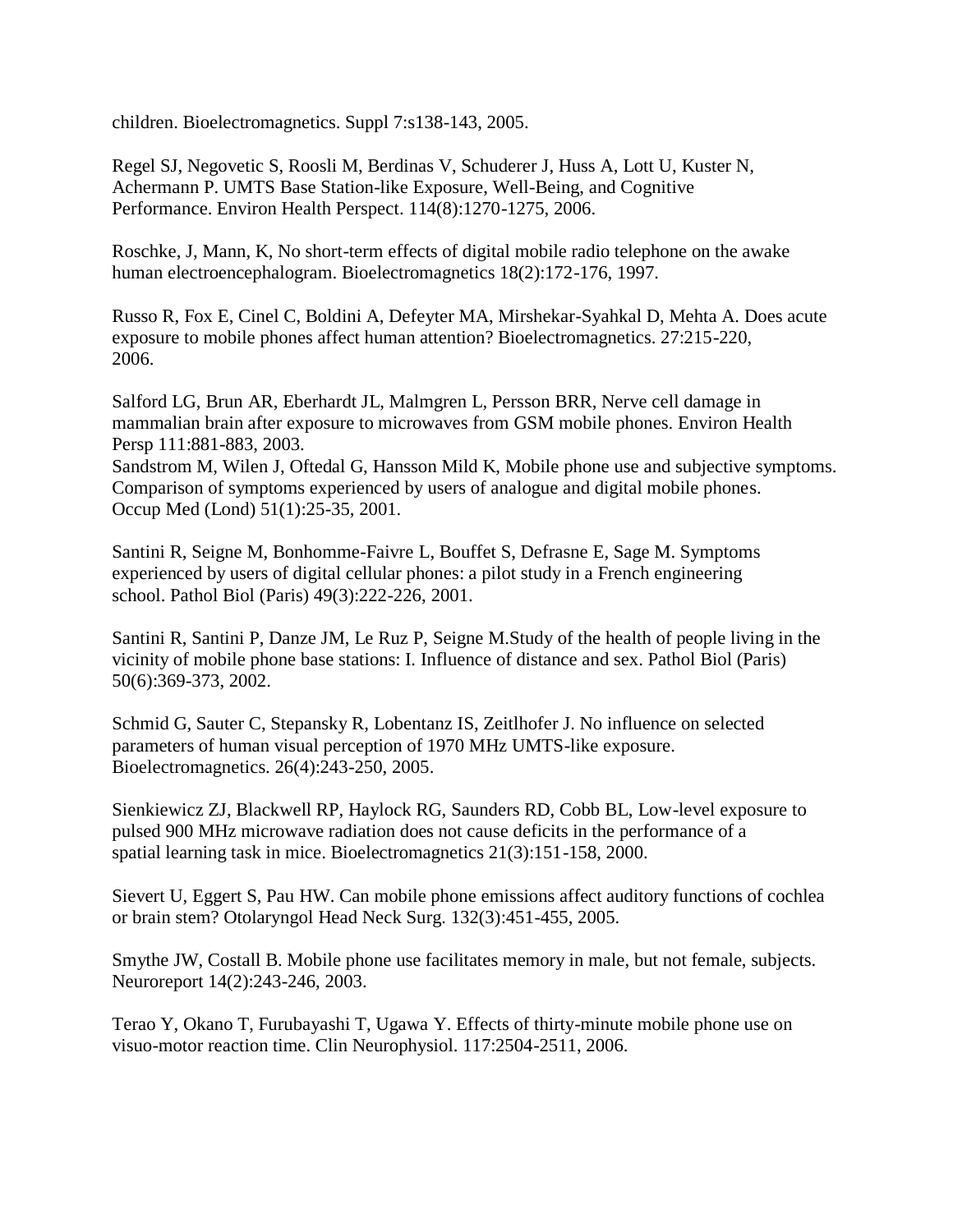Terao Y, Okano T, Furubayashi T, Yugeta A, Inomata-Terada S, Ugawa Y. Effects of thirtyminute mobile phone exposure on saccades. Clin Neurophysiol. 118:1545-1556, 2007.

Testylier G , Tonduli L, Malabiau R, Debouzy JC. Effects of exposure to low level radiofrequency fields on acetylcholine release in hippocampus of freely moving rats. Bioelectromagnetics 23:249-255, 2002.

Tsurita G, Nagawa H, Ueno S, Watanabe S, Taki M, Biological and morphological effects on the brain after exposure of rats to a 1439 MHz TDMA field. Bioelectromagnetics 21(5):364- 371, 2000.

Uloziene I, Uloza V, Gradauskiene E, Saferis V. Assessment of potential effects of the electromagnetic fields of mobile phones on hearing. BMC Public Health. 5(1):39, 2005.

Urban, P, Lukas, E, Roth, Z, Does acute exposure to the electromagnetic field emitted by a mobile phone influence visual evoked potentials? A pilot study. Cent Eur J Public Health 6(4):288-290, 1998.

Vecchio F, Babiloni C, Ferreri F, Curcio G, Fini R, Del Percio C, Rossini PM. Mobile phone emission modulates interhemispheric functional coupling of EEG alpha rhythms. Eur J Neurosci. 25(6):1908-1913, 2007.

Von Klitzing, L, Low-frequency pulsed electromagnetic fields influence EEG of man. Phys. Medica 11:77-80, 1995.

Vorobyov V, Pesic V, Janac B, Prolic Z. Repeated exposure to low-level extremely low frequency-modulated microwaves affects baseline and scopolamine-modified electroencephalograms in freely moving rats. Int J Radiat Biol. 80(9):691-698, 2004.

Wagner, P, Roschke, J, Mann, K, Hiller, W, Frank, C, Human sleep under the influence of pulsed radiofrequency electromagnetic fields: a polysomnographic study using standardized conditions. Bioelectromagnetics 19(3):199-202, 1998.

Wagner P, Roschke J, Mann K, Fell J, Hiller W, Frank C, Grozinger M, Human sleep EEG under the influence of pulsed radio frequency electromagnetic fields. results from polysomnographies using submaximal high power flux densities. Neuropsychobiology 42(4):207-212, 2000.

Wang B, Lai H. Acute exposure to pulsed 2450-MHz microwaves affects water-maze performance of rats. Bioelectromagnetics. 21(1):52-56, 2000.

Wang Q, Cao ZJ, Bai XT. [Effect of 900 MHz electromagnetic fields on the expression of GABA receptor of cerebral cortical neurons in postnatal rats] Wei Sheng Yan Jiu. 34(5):546-548, 2005.

Wilen J, Sandstrom M, Hansson Mild K. Subjective symptoms among mobile phone users-A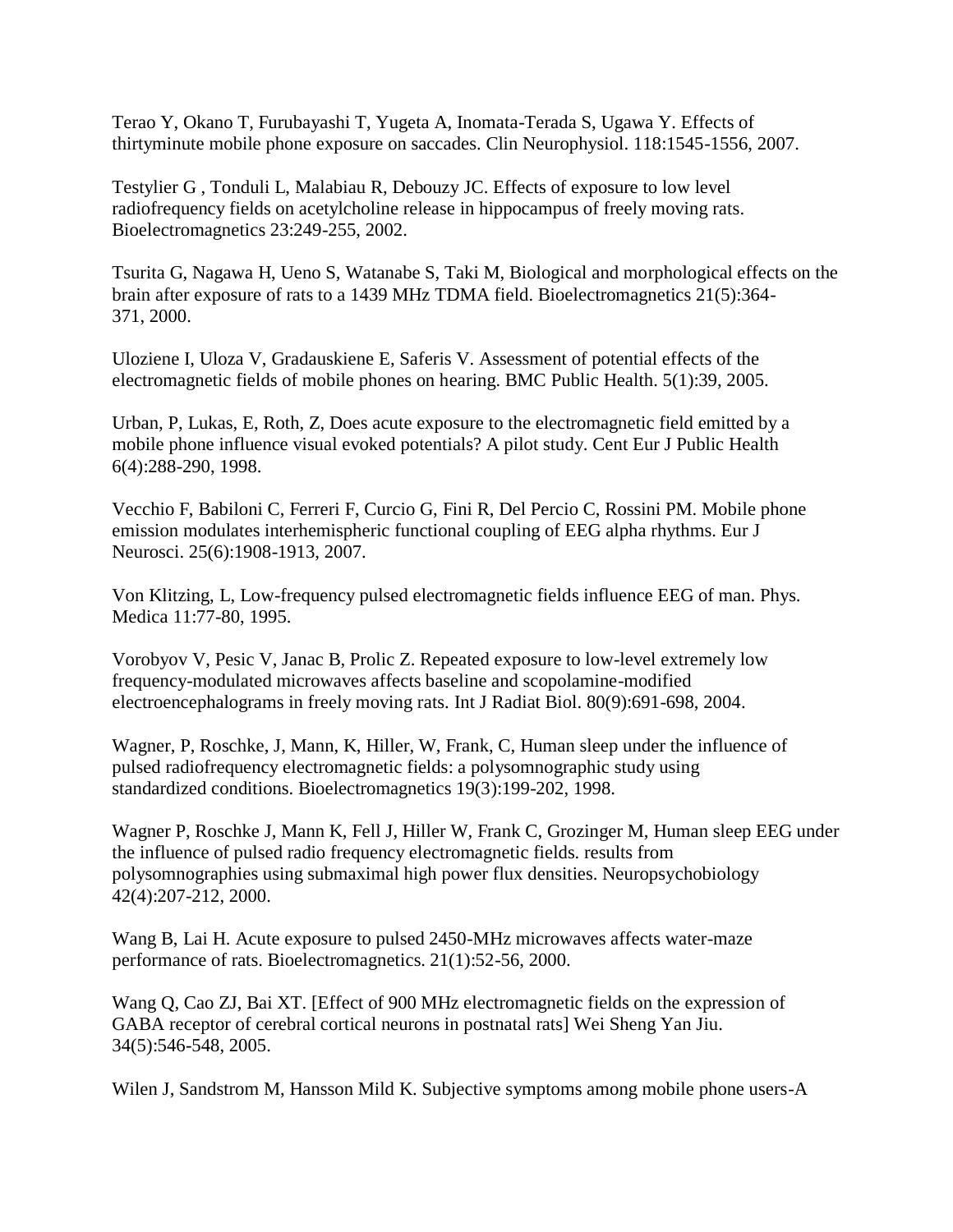consequence of absorption of radiofrequency fields? Bioelectromagnetics 24(3):152-159, 2003.

Wilen J, Johansson A, Kalezic N, Lyskov E, Sandstrom M. Psychophysiological tests and provocation of subjects with mobile phone related symptoms. Bioelectromagnetics. 27:204-214, 2006.

Xu S, Ning W, Xu Z, Zhou S, Chiang H, Luo J. Chronic exposure to GSM 1800-MHz microwaves reduces excitatory synaptic activity in cultured hippocampal neurons. Neurosci Lett. 398:253-257, 2006.

Yamaguchi H, Tsurita G, Ueno S, Watanabe S, Wake K, Taki M, Nagawa H. 1439 MHz pulsed TDMA fields affect performance of rats in a T-maze task only when body temperature is elevated. Bioelectromagnetics 24(4):223-230, 2003.

Yuasa K, Arai N, Okabe S, Tarusawa Y, Nojima T, Hanajima R, Terao Y, Ugawa Y. Effects of thirty minutes mobile phone use on the human sensory cortex. Clin Neurophysiol. 117:900-905, 2006.

Adair, E.R., 1983, "Microwaves and Thermoregulation," Academic Press, New York, NY. Adey, W.R., 1988,

The cellular microenvironment and signalling through cell membrane, *in*: "Electromagnetic fields and Neurobehavioral Functions," M.E. O'Connor and R.H. Lovely, eds., *Prog Clin Biol Res* 257:265- 288.

Adey, W.R., Bawin, S.M. and Lawrence, A.F., 1982, Effects of weak amplitude-modulated microwave fields on calcium efflux from awake cat cerebral cortex, *Bioelectromagnetics* 3:295-307.

Neurological and Behavioral Evidence Dr. Lai 67

Akyel, Y., Hunt, E.L., Gambrill, C., Varga, Jr. C., 1991, Immediate postexposure effects of highpeak-power

microwave pulses on operant behavior of Wistar rats, *Bioelectromagnetics* 12:183-195.

Albert, E.N., 1977, Light and electron microscopic observations on the blood-brain barrier after microwave

irradiation, *in*: "Symposium on Biological Effects and Measurement of Radio Frequency Microwaves," D.G.

Hazzard, ed., HEW Publication (FDA) 77-8026, Rockville, MD.

Albert, E.N., 1979a, Reversibility of microwave induced blood-brain barrier permeability, *Radio Sci* 14:323-327.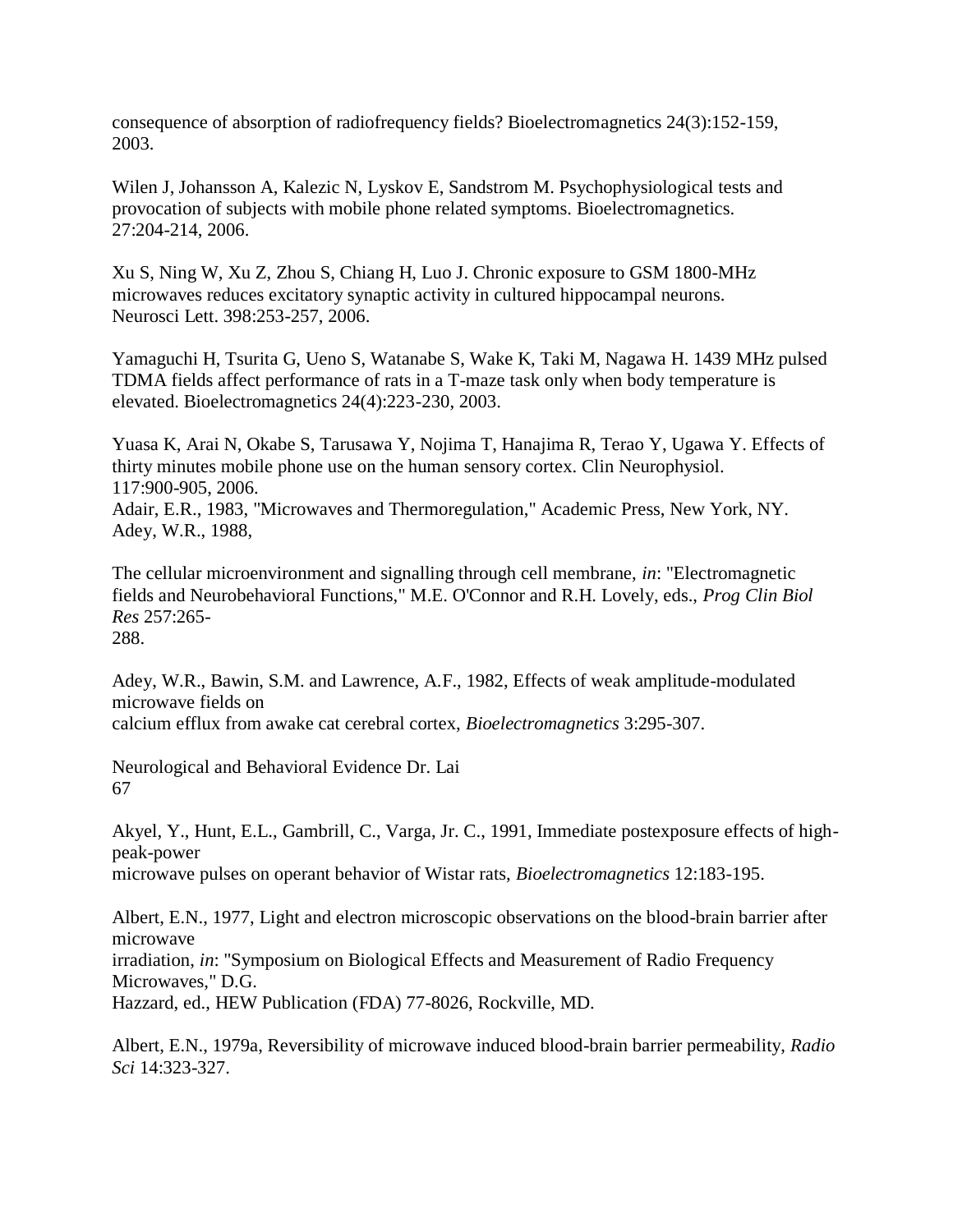Albert, E.N., 1979b, Current status of microwave effects on the blood-brain barrier, *J Microwave Power* 14:281-285.

Albert, E.N., and DeSantis, M., 1975, Do microwaves alter nervous system structure? *Ann NY Acad Sci* 247:87-108.

Albert, E.N., and DeSantis, M., 1976, Histological observations on central nervous system, *in*: "Biological Effects of

Electromagnetic Waves," vol. 1, C.C. Johnson and M.C. Shore, eds., HEW Publication (FDA) 77-8010,

Rockville, MD. Albert, E.N., and Kerns, J.M., 1981, Reversible microwave effects on the blood-brain barrier, *Brain Res* 230:153- 164.

Albert, E.N., and Sherif, M., 1988, Morphological changes in cerebellum of neonatal rats exposed to 2.45 GHz microwaves, *in*: "Electromagnetic Fields and Neurobehavioral Functions," M.E. O'Connor and R.H. Lovely, eds., *Prog Clin Biol Res* 257: 135-151.

Albert, E.N., Sherif, M.F., and Papadopoulos, N-J., 1981a, Effects of non-ionizing radiation on the Purkinje cells of the uvula in squirrel monkey cerebellum, *Bioelectromagnetics* 2:241-246.

Albert, E.N., Sherif, M.F., Papadopoulos, N.J., Slaby, F.J., and Monahan, J., 1981b, Effect of nonionizing radiation on the Purkinje cells of the rat cerebellum, *Bioelectromagnetics* 2:247-257.

Altman, J., 1975, Effects of interference with cerebellar maturation on the development of locomotion: an experimental model of neurobehavioral retardation, *in*: "Brain Mechanisms in Mental Retardation,"

N.A. Buchwald and M.A.B. Brazier, eds., Academic Press, New York, NY. Amir, S., Brown, Z.W., and Amit, Z., 1980, The role of endorphins in stress: evidence and speculations, *Neurosci Biobehav Rev* 4:77-86.

Arber, S.L., and Lin, J.C., 1985, Microwave-induced changes in nerve cells: effects of modulation and temperature, *Bioelectromagnetics* 6:257-270.

Ashani, Y., Henry, F.H., and Catravas, G.N., 1980, Combined effects of anticholinesterase drugs and low-level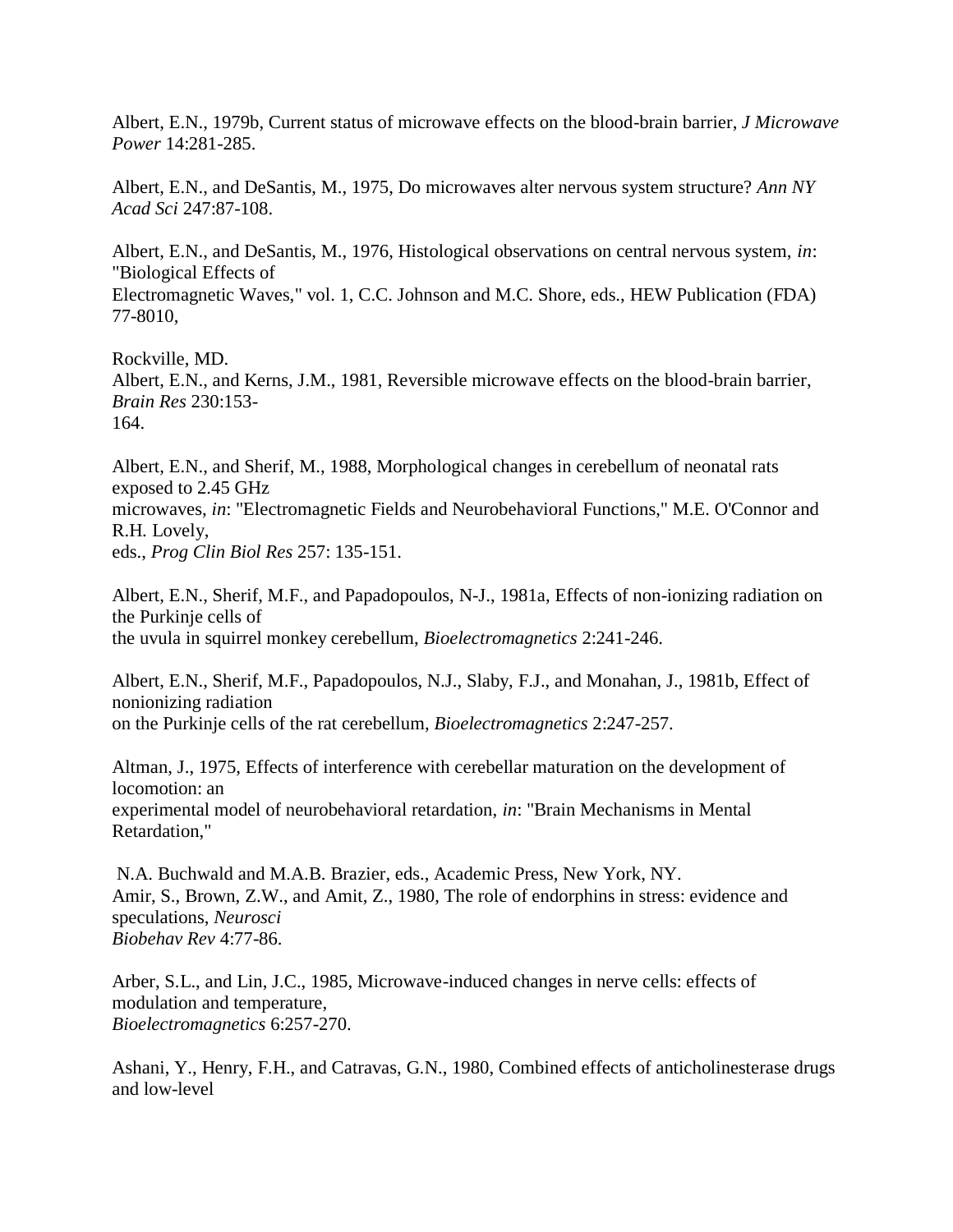microwave radiation, *Radiat Res* 84:469-503.

Atweh, S., Simon, J.R., and Kuhar, M.J., 1975, Utilization of the sodium-dependent high-affinity choline uptake in vitro as a measure of activity of cholinergic neurons in vivo, *Life Sci* 17:1534-1544.

Baranski, S., 1972, Histological and histochemical effects of microwave irradiation on the central nervous system of rabbits and guinea pigs, *Am J Physiol Med* 51:182-190.

Baranski, S., and Edelwejn, Z., 1968, Studies on the combined effects of microwaves and some drugs on bioelectric activity of the rabbit central nervous system, *Acta Physiol Polon*, 19:37-50.

Baranski, S., and Edelwejn, Z., 1974, Pharmacological analysis of microwave effects on the central nervous system in experimental animals, *in*: "Biological Effects and Health Hazards of Microwave Radiation: Proceedings of an International Symposium,"

P. Czerski, et al., eds., Polish Medical Publishers, Warsaw. Bawin, S.M., Gavalas-Medici, R.J., and Adey, W.R., 1973, Effects of modulated very high frequency fields on specific brain rhythms in cats, *Brain Res* 58:365-384.

Bawin, S.M., Kaczmarek, L.K., and Adey, W.R., 1975, Effects of modulated VHF fields on the central nervous system, *Annals NY Acad Sci* 247:74-81.

Bawin, S.M., Adey, W.R., and Sabbot, I.M., 1978, Ionic factors in release of 45Ca2+ from chicken cerebral tissue by electromagnetic fields, *Proc Nat'l Acad Sci USA* 75:6314-6318.

Benson, E.B., Lange, D.G., Fujimoto, J.M., and Ishi, T.K., 1983, Effects of acute microwave irradiation on phenobarbital sleep and disposition to brain in mice, *J Toxicol Environ Health* 11:261-274.

Bermant, R.I., Reeves, D.L., Levinson, D.M., and Justesen, D.R., 1979, Classical conditioning of microwaveinduced hyperthermia in rat, *Radio Sci* 14(6):201-207.

Blackman, C.F., Elder, J.A., Weil, C.M., Benane, S.G., Eichinger, D.C., and House, D.E., 1979, Induction of calcium-ion efflux from brain tissue by radio-frequency radiation: effects of modulation frequency and field strength, *Radio Sci* 14:93-98.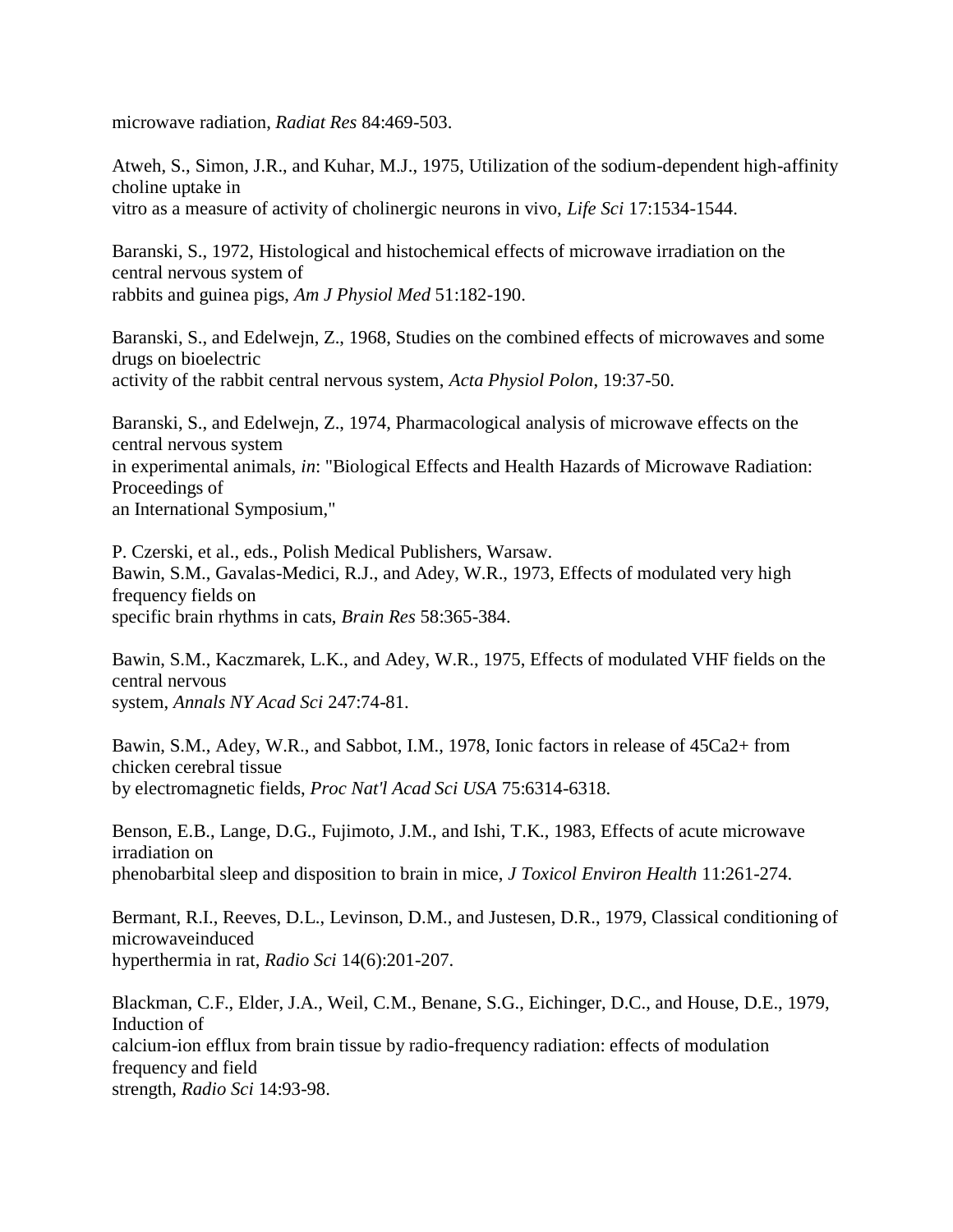Blackman, C.F., Benane, S.G., Elder, J.A., House, D.E., Lampe, J.A., and Faulk, J.M., 1980a, Induction of calcium ion efflux from brain tissue by radiofrequency radiation: effect of sample number and modulation frequency on the power-density window, *Bioelectromagnetics* 1:35-43.

Blackman, C.F., Benane, S.G., Joines, W.T., Hollis, M.A., and House, D. E., 1980b, Calcium ion efflux from brain tissue: power density versus internal field-intensity dependencies at 50-MHz RF radiation, *Bioelectromagnetics* 1:277-283.

Blackman, C.F., Benane, S.G., House, D.E., and Joines, W.T., 1985, Effects of ELF (1-120 Hz) and modulated (50

Hz) RF field on the efflux of calcium ions from brain tissue, in vitro, *Bioelectromagnetics* 6:1- 11.

Blackman, C.F., Benane, S.G., Elliot, D.J., House, D.E., and Pollock, M.M., 1988, Influence of electromagnetic

fields on the efflux of calcium ions from brain tissue, in vivo: a three-model analysis consistent with the

frequency response up to 510 Hz, *Bioelectromagnetics* 9:215-227.

Blackman, C.F., Kinney, L.S., House, D.E., and Joines, W.T., 1989, Multiple power density windows and their possible origin, *Bioelectromagnetics* 10:115-128.

Blackman, C.F., Benane, S.G., and House, D.E., 1991, The influence of temperature during electric and magneticfield

induced alteration of calcium-ion release from in vitro brain tissue, *Bioelectromagnetics* 12:173- 182.

Blackwell, R.P., 1980, Effects of microwave exposure on anesthesia in the mouse, *in*: "Proceeding on the International Symposium on the Biological Effects of Electromagnetic Waves," UNSI, CNFRS, Jouy en Josas, France.

Blasberg, R.G., 1979, Problems of quantifying effects of microwave irradiation on the bloodbrain barrier, *Radio Sci* 14(6):335-344.

Bolwig, T.G., 1988, Blood-brain barrier studies with special reference to epileptic seizure, *Acta Psychiatr Scand* 78(345):15-20.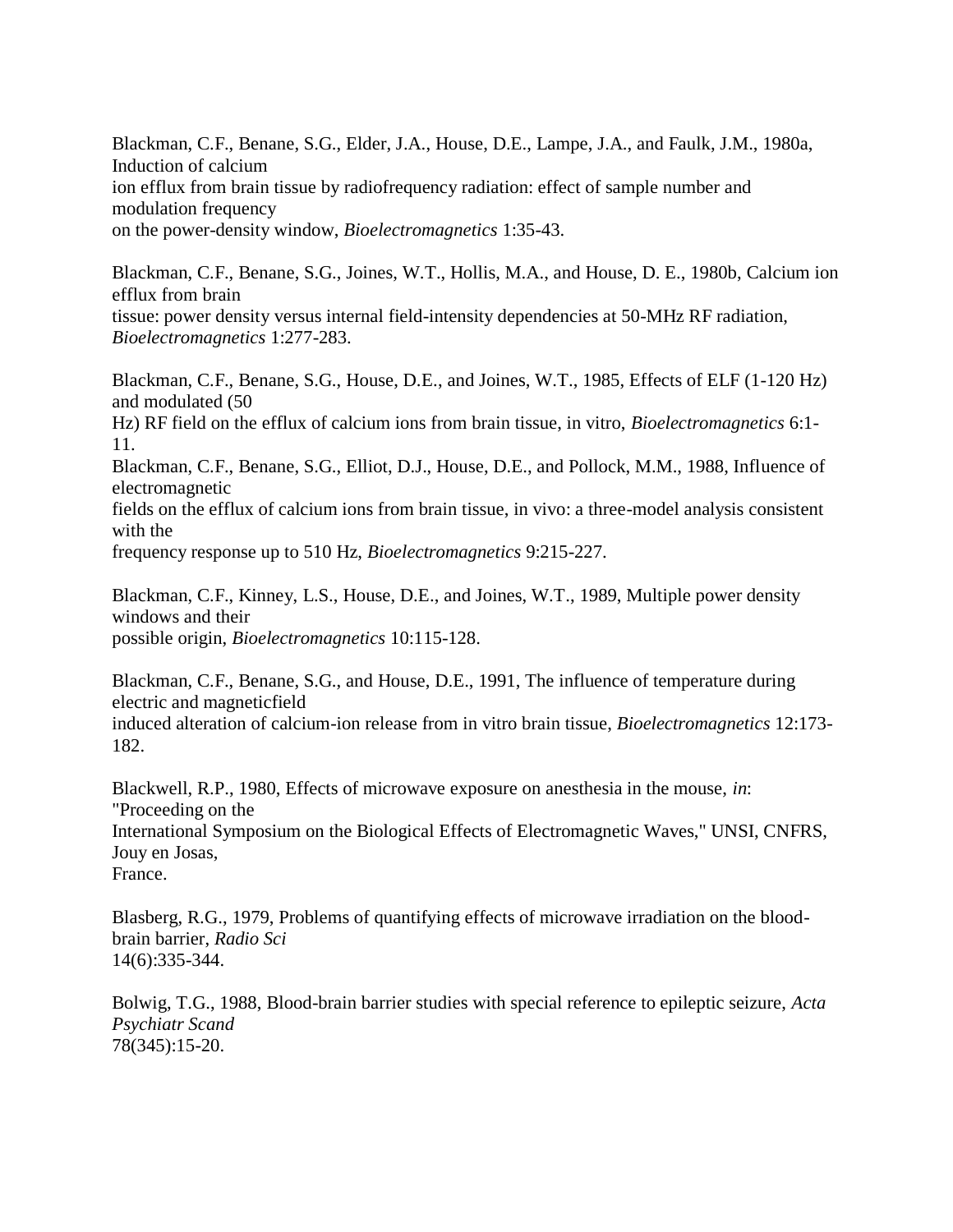Braestrup, C., and Squires, R.F. , 1978, Pharmacological characterization of benzodiazepine receptors in the brain, *Eur J Pharmac* 48:263-270.

Braestrup, C., Neilsen, M., Neilsen, E.B., and Lyon, M., 1979, Benzodiazepine receptors in the brain as affected by different experimental stresses: the changes are small and not unidirectional, *Psychopharmacology* 65:273- 277.

Bruce-Wolfe, V., and Justesen, D.R., 1985, Microwaves retard the anesthetic action of pentobarbital, *Abstr Ann Meeting Bioelectromagnetics Soc* 7:47.

Carroll, D.R., Levinson, D.M., Justesen, D.R., and Clarke, R.L., 1980, Failure of rats to escape from a potentially lethal microwave field, *Bioelectromagnetics* 1:101:115. Catravas, C.N., Katz, J.B., Takenaga, J., and Abbott, J.R., 1976, Biochemical changes in the brain of rats exposed to microwaves of low power density (symposium summary), *J Microwave Power* 11:147-148.

Chamness, A.F., Scholes, H.R., Sexauer, S.W., and Frazer, J.W., 1976, Metal ion content of specific areas of the rat brain after 1600-MHz radiofrequency irradiation, *J Microwave power* 11:333-337.

Chang, B.K., Huang, A.T., Joines, W.T., and Kramer, R.S., 1982, The effect of microwave radiation (1.0 GHz) on the blood-brain barrier, *Radio Sci* 17:165-168.

Chizhenkova, R.A., 1988, Slow potentials and spike unit activity of the cerebral cortex of rabbits exposed to microwaves, *Bioelectromagnetics* 9:337-345.

Chou, C.K. and Galambos, S.R., 1979, Middle ear structures contribute little to auditory perception of microwaves, *J Microwave Power* 14:321-326.

Chou, C.K. and Guy, A.W., 1978, Effects of electromagnetic fields on isolated nerve and muscle preparation, *IEEE Trans Microwave Th Tech* MTT-26:141-147.

Chou, C.K., and Guy, A.W., 1979a, Carbon-loaded Teflon electrodes for chronic EEG recordings in microwave research, *J Microwave Power* 14:399-404. Chou, C.K. and Guy, A.W., 1979b, Microwave-induced auditory responses in guinea pigs: relationship of threshold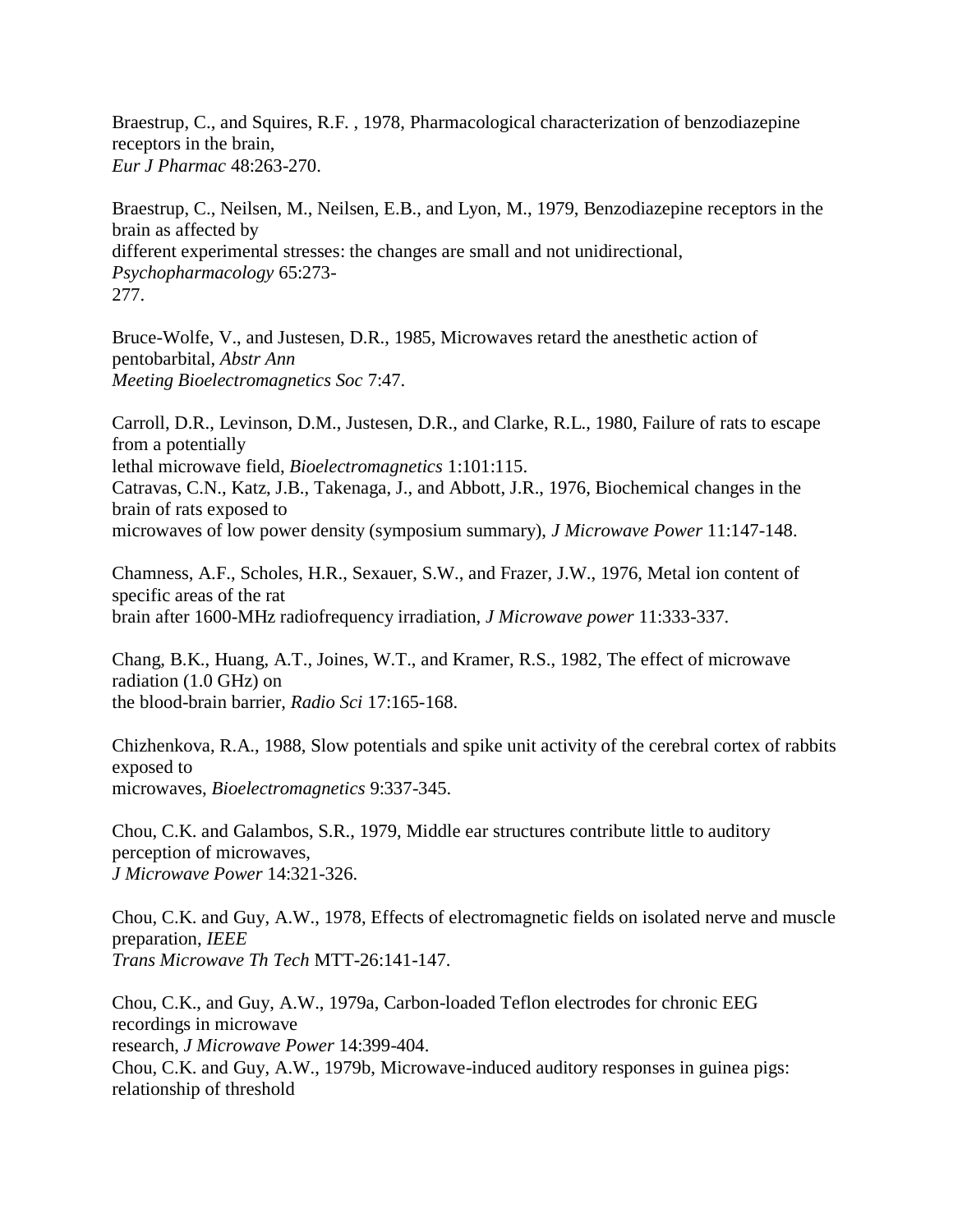and microwave-pulse duration, *Radio Sci* 14(6):193-197.

Chou, C.K., Galambos, R., Guy, A.W., and Lovely, R.H., 1975, Cochlear microphonics generated by microwave pulses, *J Microwave Power* 10:361-367.

Chou, C.K., Guy, A.W., and Galambos, R., 1982a, Auditory perception of radiofrequency electromagnetic fields, *J Acoust Soc Am* 71:1321-1334.

Chou, C.K., Guy, A.W., McDougall, J.B., and Han, L.F., 1982b, Effects of continuous and pulsed chronic microwave exposure on rabbits, *Radio Sci* 17:185-193.

Chou, C.K., Guy, A.W., and Johnson, R.B., 1984, SAR in rats exposed in 2450-MHz circularly polarized waveguide, *Bioelectromagnetics* 5:389-398. Chou, C.K., Guy, A.W., McDougall, J., and Lai, H., 1985a, Specific absorption rate in rats exposed to 2450-MHz

microwaves under seven exposure conditions, *Bioelectromagnetics* 6:73-88.

Chou, C.K., Yee, K.C., and Guy, A.W., 1985b, Auditory response in rats exposed to 2450-MHz electromagnetic fields in a circularly polarized waveguide, *Bioelectromagnetics* 6:323-326.

Cotman, C.W., Brinton, R.E., Jalaburda, A., McEwen, B., and Schneider, D.M., eds., 1987, "The Neuro-Immune-Endocrine Connection," Raven Press, New York, NY.

Cunningham, C.L., Crabbe, J.C., and Rigter, H., 1984, Pavlovian conditioning of drug-induced changes in body temperature, *Pharmac Ther* 23:365-391.

Czerski, P., Ostrowski, K., Shore, M.L., Silverman, C.H., Sues, M.J., and Waldeskog, B., eds., 1974, "Biological Effects and Health Hazard of Microwave Radiation: Proceedings of an International Symposium,"

P. Czerski, et al., eds., Polish Medical Publisher, Warsaw. D'Andrea, J.A., Gandhi, O.P., and Kesner, R.P., 1976, Behavioral effects of resonant electromagnetic power absorption in rats, *in*: "Biological Effects of Electromagnetic Waves," vol 1, C.C. Johnson and M.L. Shore, eds., HEW Publication (FDA) 77-8010, Rockville, MD.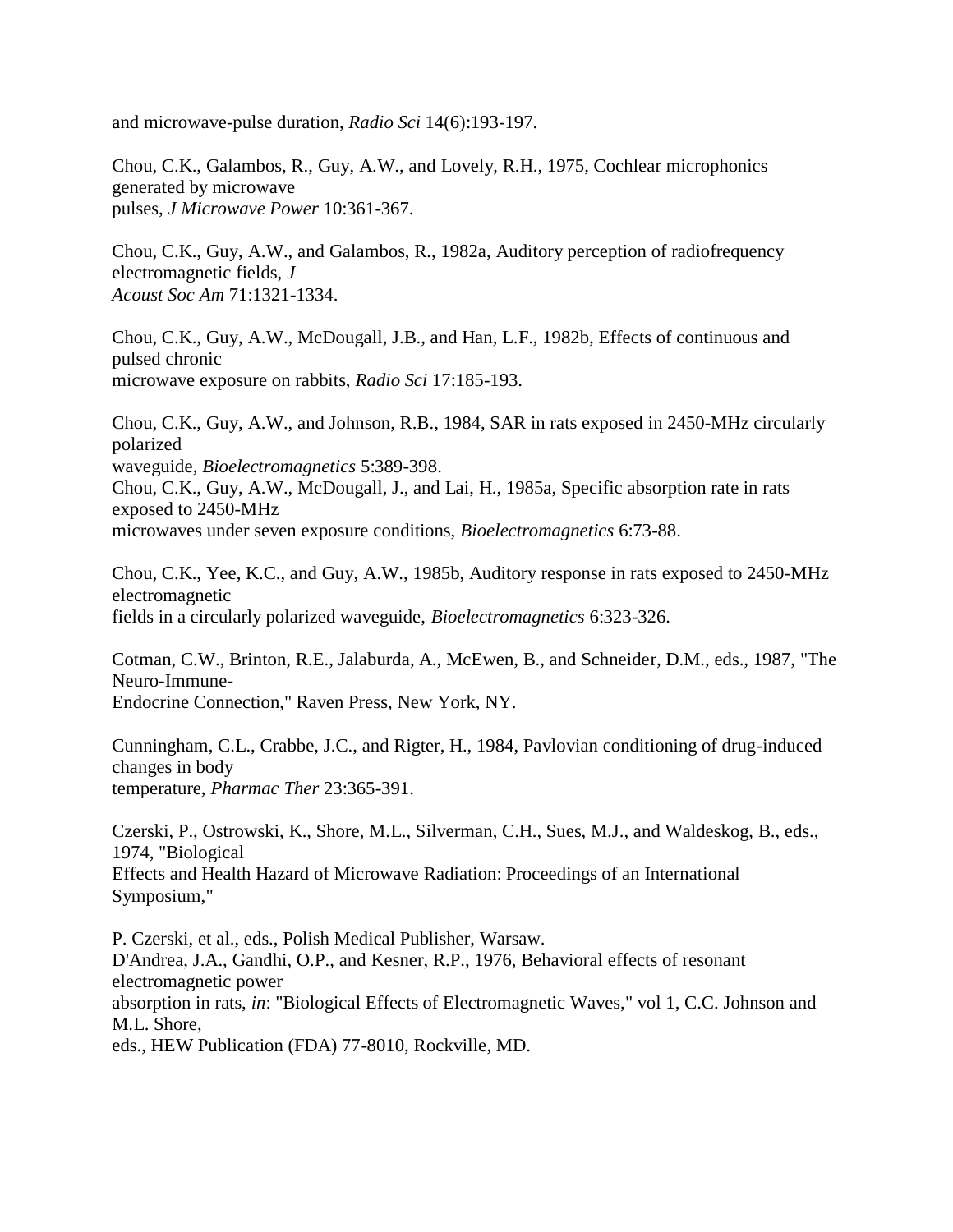D'Andrea, J.A., Gandhi, O.P., and Lords J.L., 1977, Behavioral and thermal effects of microwave radiation at resonant and nonresonant wavelengths, *Radio Sci* 12:251-256.

D'Andrea, J.A., Gandhi, O.P., Lords, J.L., Durney, C.H., Johnson, C.C., and Astle, L., 1979, Physiological and behavioral effects of chronic exposure to 2450-MHz microwaves, *J Microwave Power* 14:351- 362.

D'Andrea, J.A., Gandhi, O.P., Lords. J.L., Durney, C.H., Astle, L., Stensaas, L.J., and Schoenberg, A.A., 1980, Physiological and behavioral effects of prolonged exposure to 915 MHz microwaves, *J Microwave Power* 15(2):123-135.

D'Andrea, J.A., DeWitt, J.R., Gandhi, O. P., Stensaas, S., Lords, J.L., and Nielson, H.C., 1986a, Behavioral and physiological effects of chronic 2450-MHz microwave irradiation of the rat at 0.5 mW/cm2, *Bioelectromagnetics* 7:45-56.

D'Andrea, J.A., DeWitt, J.R., Emmerson, R.Y., Bailey, C., Stensaas, S., and Gandhi, O. P., 1986b, Intermittent exposure of rat to 2450-MHz microwaves at 2.5 mW/cm2: behavioral and physiological effects, *Bioelectromagnetics* 7:315-328.

D'Andrea, J.A., Emmerson, R.Y., Dewitt, J.R., and Gandhi, O.P., 1987, Absorption of microwave radiation by the anesthetized rat: electromagnetic and thermal hotspots in body and tail, *Bioelectromagnetics*  8:385-396.

D'Andrea, J.A., Cobb, B.L., and de Lorge, J., 1989, Lack of behavioral effects in the rhesus monkey to high peak power microwave pulses at 1.3 GHz, *Bioelectromagnetics* 10:65-76.

da Silva, F.L., 1991, EEG analysis: theory and practice, *in*: "Electroencephalography: Basic Principles, Clinical Applications, and Related Fields," E. Niedermeyer and F.L. da Silva, eds., Urban and Schwargenberg, Baltimore, MD.

Dekker, A.J.A.M., Conner, D.J., and Thal, L.J., 1991, The role of cholinergic projections from the nucleus basalis in memory, *Neurosci Biobehav Rev* 15:299-317.

de Lorge, J.O., 1976, The effects of microwave radiation on behavior and temperature in rhesus monkeys, *in*: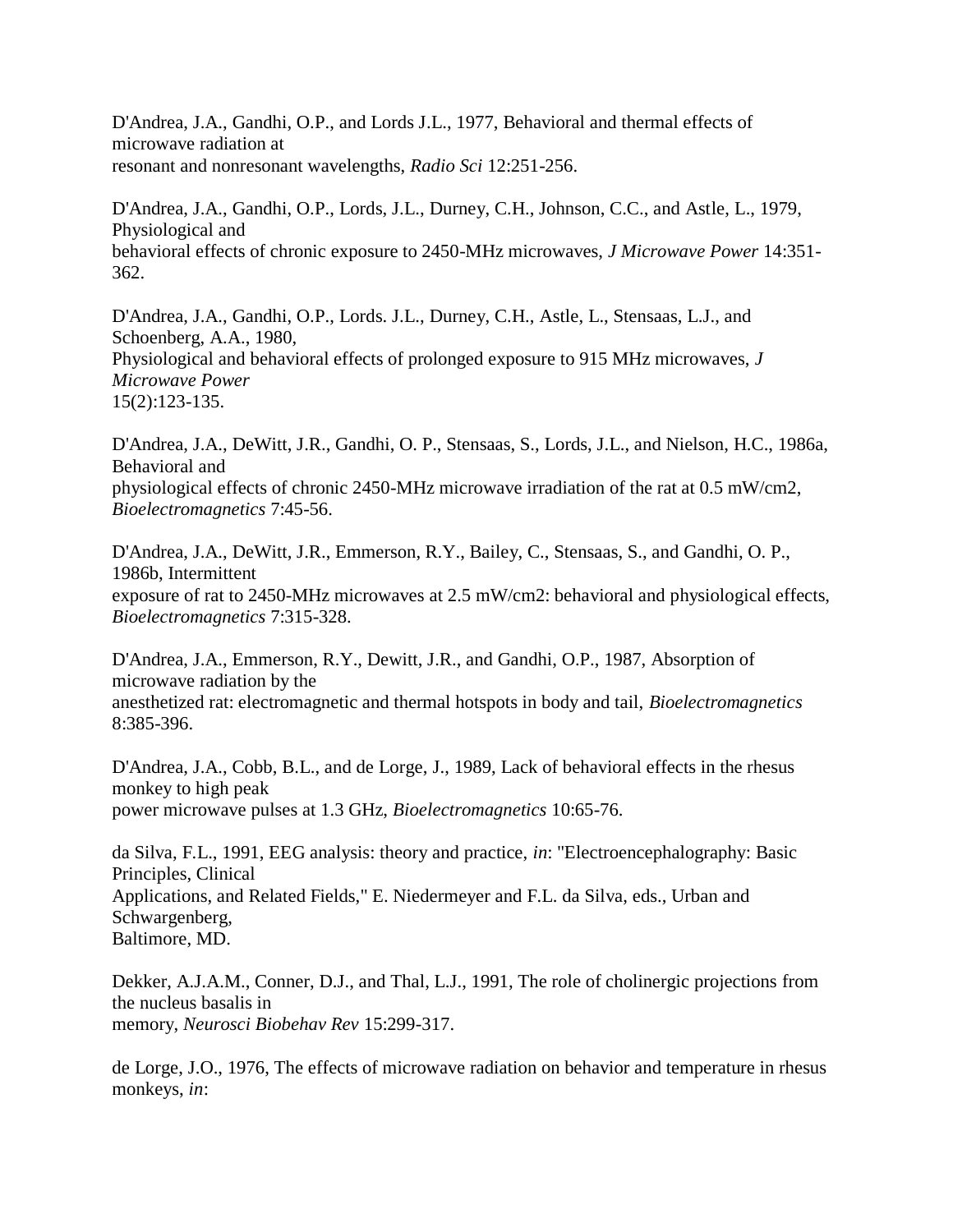"Biological Effects of Electromagnetic Waves," vol. 1, C.C. Johnson and M.L. Shore, eds., HEW Publication (FDA) 77-8010, Rockville, MD.

de Lorge, J.O., 1979, Operant behavior and rectal temperature of squirrel monkeys during 2.45- GHz microwave irradiation, *Radio Sci* 14(6):217-225.

de Lorge, J.O., 1985, Effects of microwaves on schedule-controlled behavior, *in*: "Behavioral Effects of Microwave Radiation Absorption," J.C. Monahan, and J.A. D'Andrea, eds., HHS Publication, FDA 85-8238, U.S.

Government Printing Office, Washington, DC.

de Lorge, J., and Ezell, C.S., 1980, Observing-re sponses of rats exposed to 1.28- and 5.62-GHz microwaves, *Bioelectromagnetics* 1:183-198. D'Inzeo, G., Bernardi, P., Eusebi, F., Grassi, F., Tamburello, C., and Zani, B.M., 1988, Microwave effects on acetylcholine-induced channels in cultured chick myotubes, *Bioelectromagnetics* 9:363-372.

Dumansky, J.D., and Shandala, M.G., 1974, The biologic action and hygienic significance of electromagnetic fields of super high and ultra high frequencies in densely populated areas, *in*: "Biologic Effects and Health Hazard of Microwave Radiation: Proceedings of an International Symposium," P. Czerski, et al., eds., Polish Medical Publishers, Warsaw.

Dunn, A.J., 1989, Psychoneuroimmunology for the psychoneuroendocrinologist: a review of animal studies of nervous system-immune system interactions, *Psychoneuroendocrinology* 14:251-274.

Dutta, S.K., Subramoniam, A., Ghosh, B., and Parshad, R., 1984, Microwave radiation-induced calcium ion efflux

from human neuroblastoma cells in culture, *Bioelectromagnetics* 5:71-78.

Dutta, S.K., Ghosh, B., and Blackman, C.F., 1989, Radiofrequency radiation-induced calcium ion efflux

enhancement from human and other neuroblastoma cells in culture, *Bioelectromagnetics* 10:197- 202.

Dutta, S.K., Das, K., Ghosh, B., and Blackman, C.F., 1992, Dose dependence of acetylcholinesterase activity in neuroblastoma cells exposed to modulated radio-frequency electromagnetic radiation,

*Bioelectromagnetics*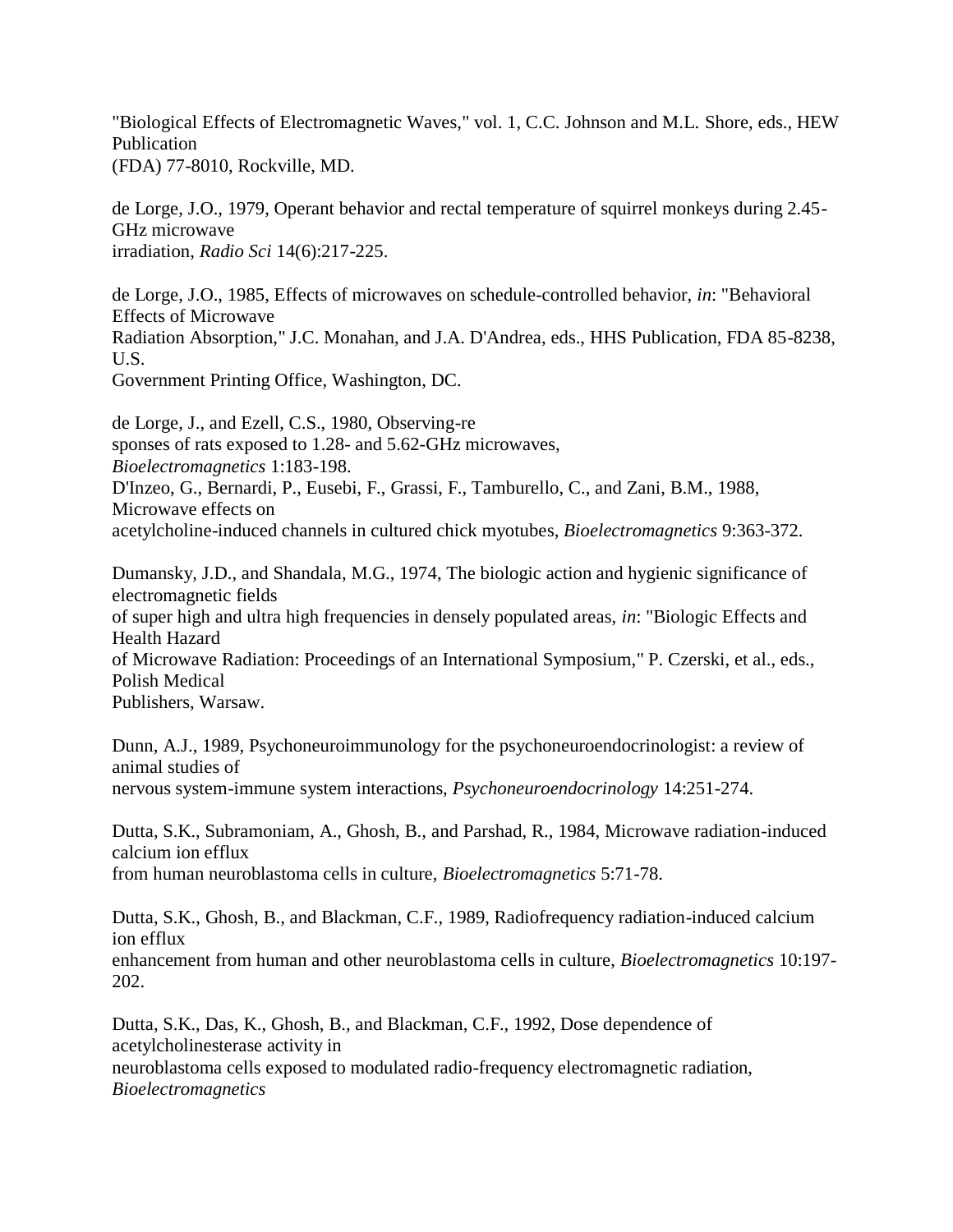(In press).

Eikelboom, R., and Stewart, J., 1982, Conditioning of drug-induced physiological responses, *Psychol Rev* 89:507- 528.

Estevez, E.E., Jernsalinsky, D., Medina, J.H., and DeRobertis, E., 1984, Cholinergic muscarinic receptors in rat cerebral cortex, basal ganglia, and cerebellum undergo rapid and reversible changes after acute stress, *Neurosci* 13:1353-1357.

Finkelstein, Y., Koffler, B., Rabey, J.M., and Gilad, G.M., 1985, Dynamics of cholinergic synaptic mechanisms in rat hippocampus after stress, *Brain Res* 343:314-319.

Fisher, L.A., 1989, Corticotropin-releasing factor: endocrine and automatic integration of responses to stress, *Trends Pharmac Sci* 10:189-193.

Frei, M.R., Jauchem, J.R., Padilla, J.M., and Merritt, J.H., 1989a, Thermal and physiological responses of rats exposed to 2.45-GHz radiofrequency radiation: a comparison of E and H orientations, *Radiat Envir Biophys* 28:235-246.

Frei, M.R., Jauchem, J.R., and Padilla, J.M., 1989b, Thermal and physiological changes in rats exposed to CW and pulsed 2.8 GHz radiofrequency radiation in E and H orientations, *Int J Radiat Biol* 56:1033- 1044.

Frey, A.H., 1961, Auditory system response to radio frequency energy, *Aerospace Med* 32:1140- 1142.

Frey, A.H., 1977, Behavioral effects of electromagnetic energy, *in*: "Symposium on Biological Effects and

Measurement of Radio Frequency Microwaves," D.J. Hazzard, ed., HEW Publication (FDA), 77- 8026,

Rockville, MD.

Frey, A.H., and Feld, S.R., 1975, Avoidance by rats of illumination with low power nonionizing electromagnetic energy, *J Comp Physiol Psychol* 89:183-188.

Frey, A.H., and Wesler, L.S., 1983, Dopamine receptors and microwave energy exposure, *J Bioelectr* 2:145-157.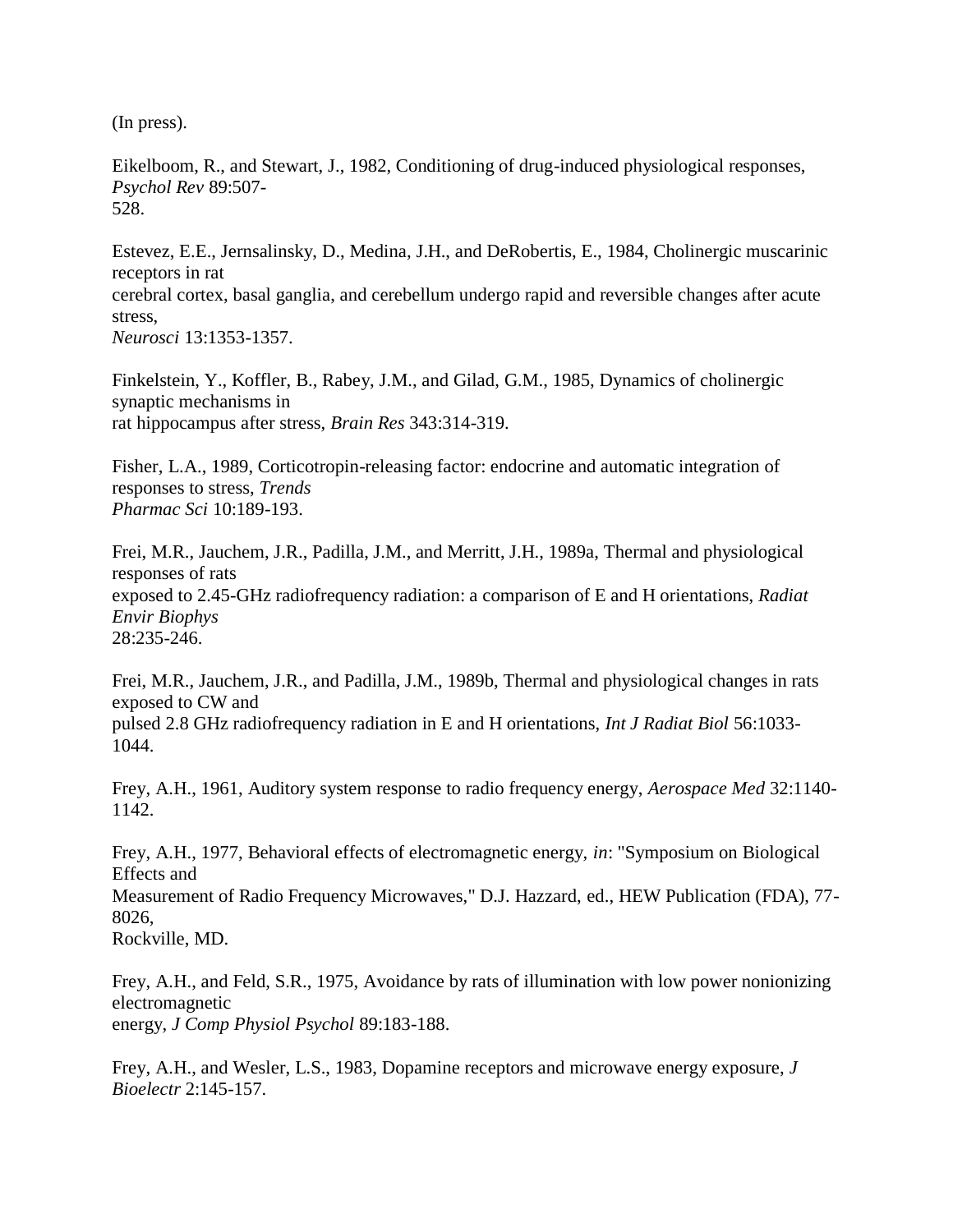Frey, A.H., Feld, S.R., and Frey, B., 1975, Neural function and behavior: defining the relationship. *Ann N Y Acad Sci* 247:433-439.

Gage, M.I., 1979a, Microwave irradiation and ambient temperature interact to alter rat behavior following overnight exposure, *J Microwave Power* 14:389-398.

Gage, M.I., 1979b, Behavior in rats after exposure to various power densities of 2450 MHz microwaves, *Neurobehav Toxicol* 1:137-143.

Galloway, W.D., 1975, Microwave dose-response relationship on two behavioral tasks, *Ann N Y Acad Sci* 247:410- 416. Galloway, W.D., and Waxler, M., 1977, Interaction between microwaves and neuroactive compounds, *in*: "Symposium on Biological Effects and Measurement of Radio Frequency Microwaves," D.J. Hazzard, ed., HEW Publication (FDA) 77-8026, Rockville, MD.

Galvin, M.J., Parks, D.L., and McRee, D.L., 1981, Influence of 2.45 GHz microwave radiation on enzyme activity, *Radiat Environ Biophys* 19:149-156.

Galvin, M.J., Tilson, H.A., Mitchell, C.L., Peterson, J., and McRee, D.I., 1986, Influence of preand postnatalexposure of rats to 2.45-GHz microwave radiation on neurobehavioral functions, *Bioelectromagnetics*  7:57- 71.

Gandhi, C.R., and Ross, D.H., 1989, Microwave induced stimulation of 32 Pi- incorporation into phosphoinositides of rat brain synaptosomes, *Radiat Environ Biophys* 28:223-234.

Gandhi, V.C., and Ross, D.H., 1987, Alteration in a-adrenergic and muscarinic cholinergic receptor binding in rat brain following nonionizing radiation, *Radiat Res* 109:90-99.

Garcia, J., and Koelling, R., 1966, Relation of cue to consequence in avoidance learning, *Psychonom Sci* 4:123-124.

Garcia, J., Ervin, F., and Koelling, R., 1966, Learning with prolonged delay of reinforcement, *Psychonom Sci* 5:121- 122.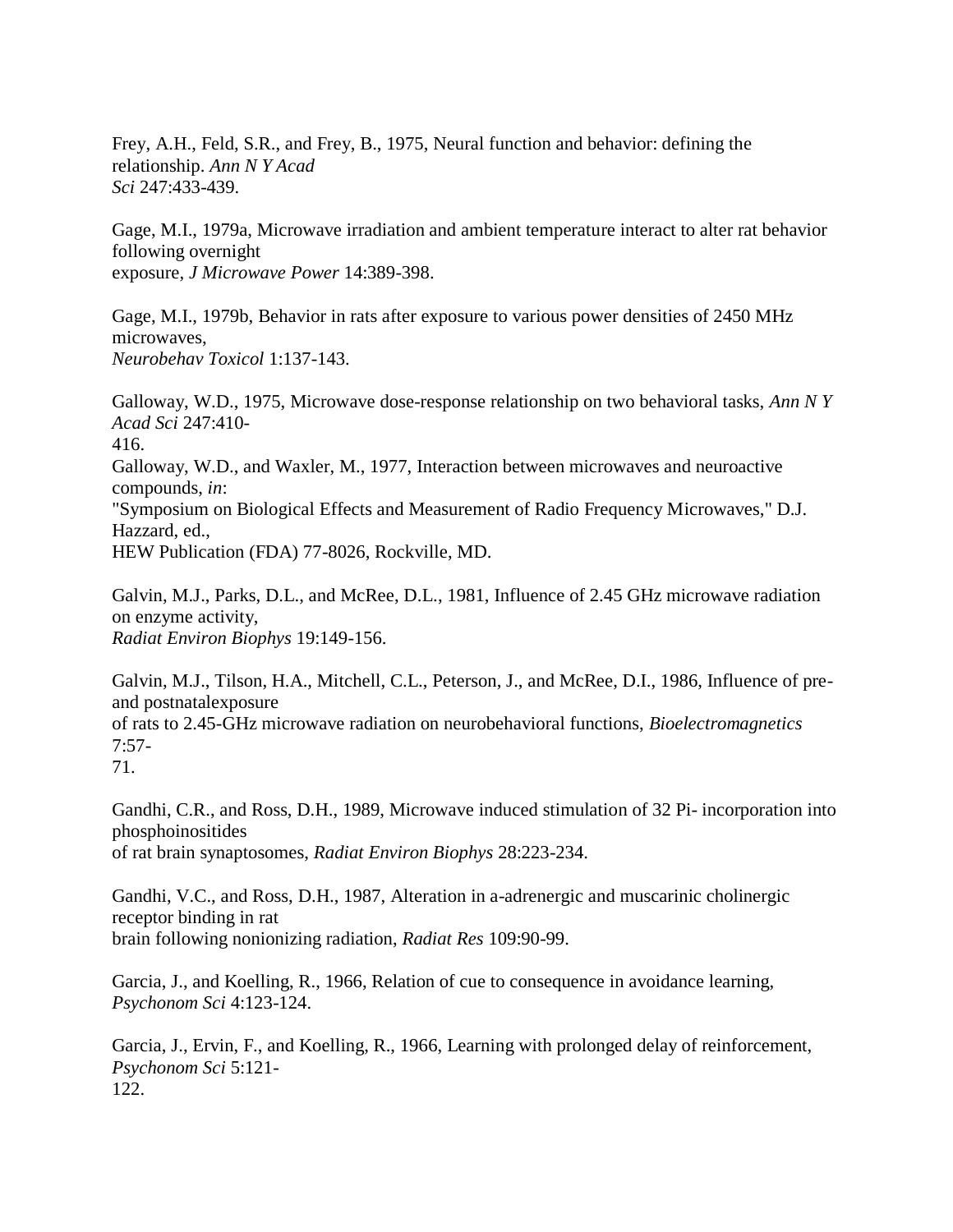Goldman, H., Lin, J.C., Murphy, S., and Lin, M.F., 1984, Cerebrovascular permeability to Rb-86 in the rat after exposure to pulsed microwaves, *Bioelectromagnetics* 5:323-330.

Goldstein, L., and Sisko, Z., 1974, A quantitative electro-encephalographic study of the acute effect of X-band microwaves in rabbits, *in*: "Biological Effects and Health Hazards of Microwave Radiation: Proceedings of an International Symposium," P. Czerski, et al., eds., Polish Medical Publishers, Warsaw.

Gordon, Z.V., 1970, Biological effects of microwaves in occupational hygiene, Israel Program for Scientific Translations, Jerusalem, Israel, NASA77F-633, TT70-50087:NTIS N71-14632.

Gregory, J.E., Iggo, A., McIntyre, A.K. and Proske, U., 1989a, Responses of electroreceptors in the platypus bill to steady and alternating potentials, *J Physiol* 408:391-404.

Gregory, J.E., Iggo, A., McIntyre, A.K. and Proske, U., 1989b, Response of electro-receptors in the snout of the echidna, *J Physiol* 414:521-538.

Grin, A.N., 1974, Effects of microwaves on catecholamine metabolism in brain, *US Joint Pub Research Device Rep* JPRS 72606.

Gruenau, S.P., Oscar, K.J., Folker, M.T., and Rapoport, S.I.,1982, Absence of microwave effect on blood-brain barrier permeability to 14C-sucrose in the conscious rat, *Exp Neurobiol* 75:299-307.

Guy, A.W., 1979, Miniature anechoic chamber for chronic exposure of small animals to plane wave microwave field, *J Microwave Power* 14:327-338.

Guy, A.W., Chou, C.K., Lin, J.C., and Christensen, D., 1975, Microwave-induced acoustic effects in mammalian auditory systems and physical materials, *Ann NY Acad Sci* 247:194-215.

Guy, A.W., Wallace, J., and McDougall, J.A., 1979, Circularly polarized 2450-MHz waveguide system for chronic exposure of small animals to microwaves, *Radio Sc*i 14(6):63-74.

Hecht, S., Schlaer, S., and Pirene, M.H., 1942, Energy, quanta, and vision, *J Gen Physiol*  25:819-840.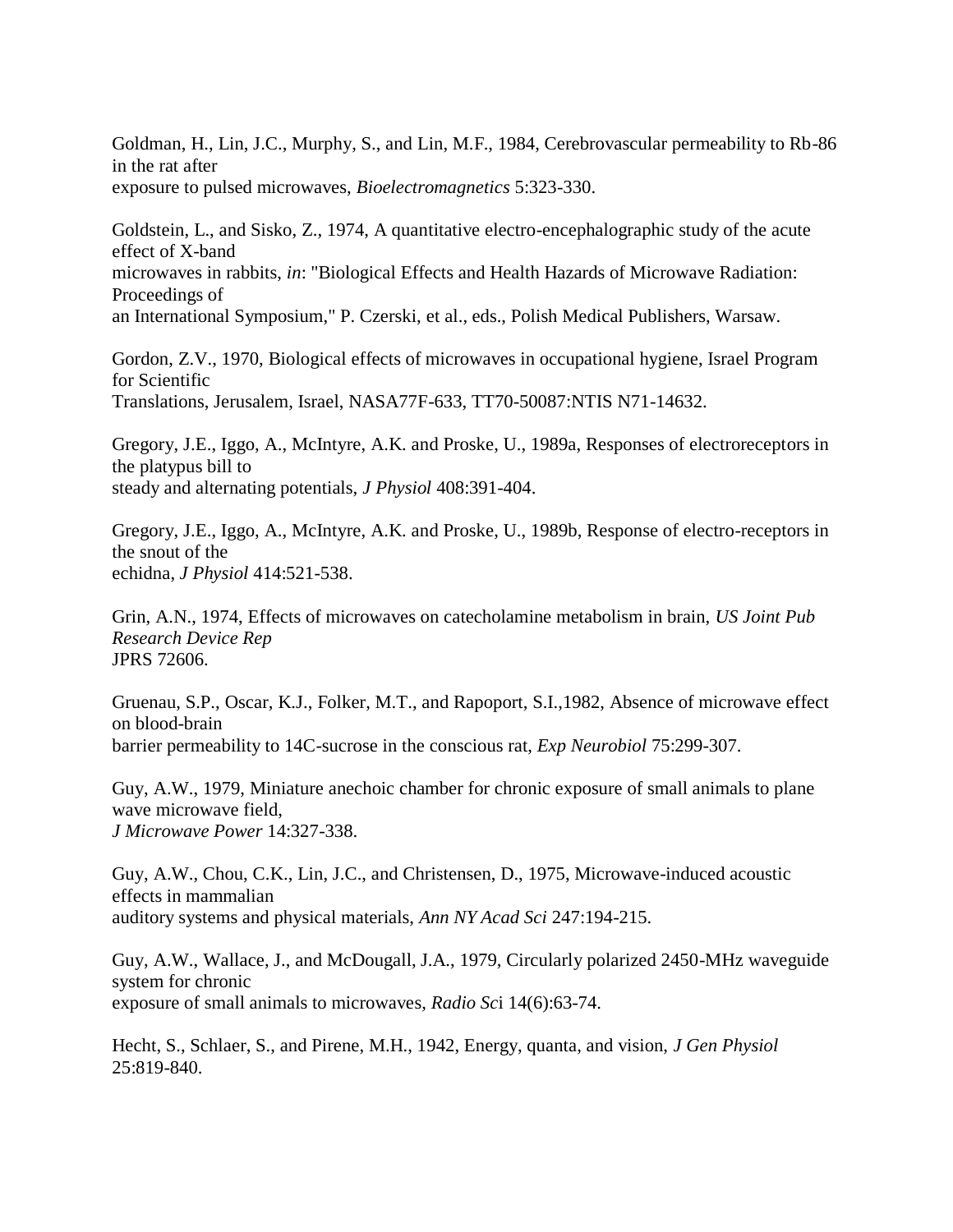Hjeresen, D.L., Doctor, S.R., and Sheldon, R.L., 1979, Shuttlebox-side preference as mediated by pulsed microwaves and conventional auditory cue, *in*: "Electromagnetic Fields in Biological System," S.S.Stuchly, ed., Ottawa, Canada.

Hjeresen, D.L., Umbarger, K.O., and McElroy, J.F., 1987, Benzodiazepine receptor antagonist RO 15-1788 blocks the 2.45 GHz microwave attenuation of ethanol-induced hypothermia, *Abst Ann Meeting Bioelectromagnetics Soc* 9:25.

Hjeresen, D.L., Francendese, A., and O'Donnell, J.M., 1988, Microwave attenuation of ethanolinduced hypothermia: ethanol tolerance, time cause, exposure duration and dose response studies, *Bioelectromagnetics* 9:63-78.

Hjeresen, D.L., Francendese, A., and O'Donnell, J.M., 1989, Microwave attenuation of ethanolinduced interactions with noradrenergic neurotransmitter systems, *Health Phys* 56:767-776.

Hruska, R.E., 1988, Effect of ethanol administration on striatal D1 and D2 dopamine receptors, *J Neurochem* 50:1929-1933.

Hunt, E.L., King, N.W., and Phillips, R.D., 1975, Behavioral effects of pulsed microwave radiation, *Ann NY Acad Sci* 247:440-453.

Iggo, A., Gregory, J.E., and Proske, U., 1992, The central projection of electrosensory information in the platypus, *J Physiol* 447:449-465.

Jauchem, J.R., 1985, Effects of drugs on thermal responses to microwaves, *Gen Pharmacol*  16:307-310.

Jauchem, J.R., Frei, M.R., and Heinmets, F., 1983, Thermal bradycardia during radiofrequency radiation, *Physiol Chem Phys* 15:429-434.

Jauchem, J.R., Frei, M.R., and Heinmets, F., 1984, Increased susceptibility to radiofrequency radiation due to pharmacological agents, *Aviat Space Environ Med* 55:1036-1040.

Jauchem, J.R., Frei, M.R., and Heinmets, F., 1985, Effects of psychotropic drugs on thermal responses to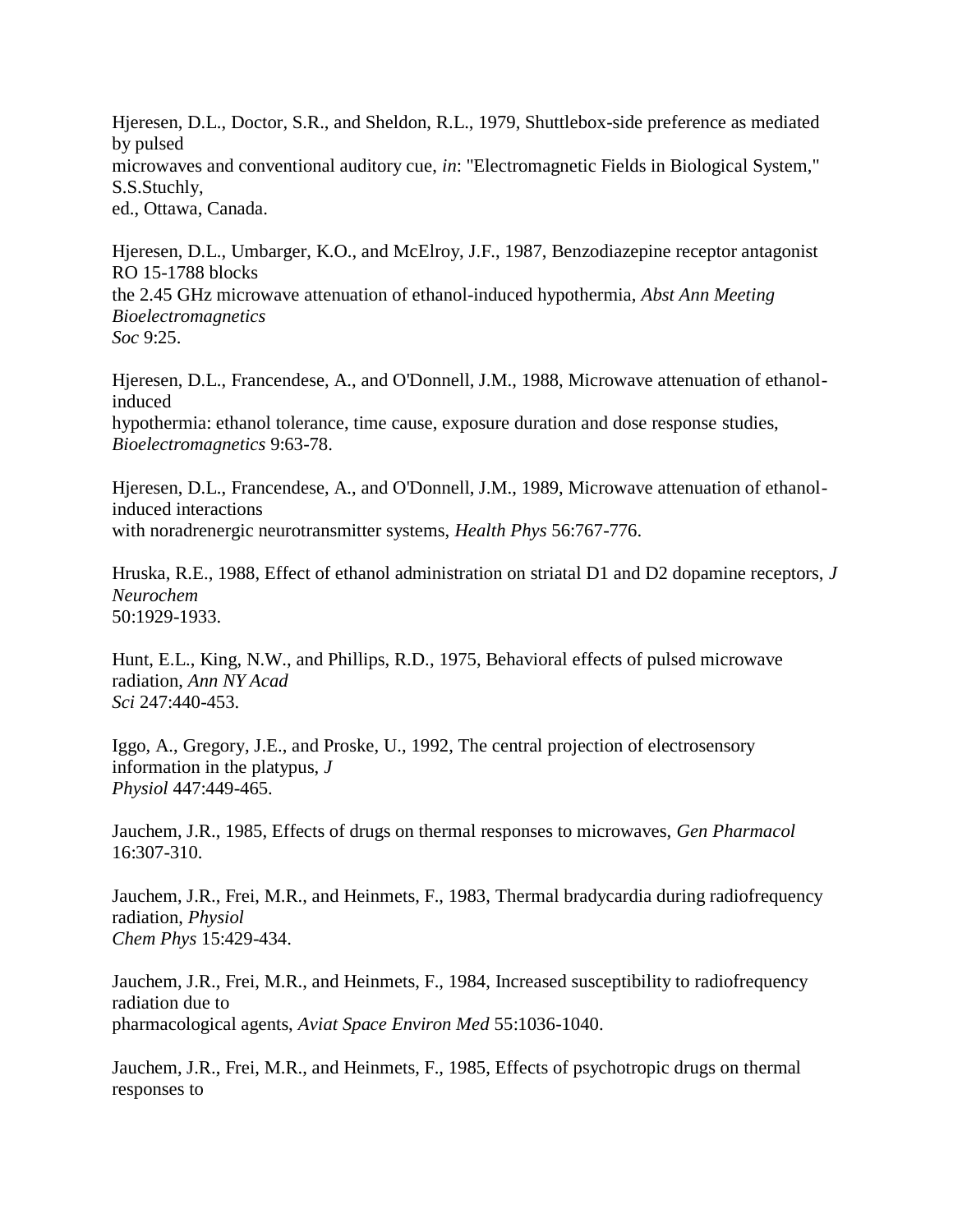radiofrequency radiation, *Aviat Space Environ Med* 56:1183-1188.

Jenkins, H.M., 1970, Sequential organization on schedules of reinforcement, *in*: "The Theory of Reinforcement Schedules," W.N. Schoenfeld, ed., Appleton-Century-Crofts, New York, NY.

Johnson, C.C., and Guy, A.W., 1972, Nonionizing electromagnetic wave effect in biological materials and systems, *Proc IEEE* 60:692-718.

Johnson, R.B., Meyers, D.E., Guy, A.W., Lovely, R.H., and Galambos, R., 1976, Discriminative control of appetitive behavior by pulsed microwave radiation in rats, *in*: "Biological Effects of Electromagnetic Waves,"

C.C. Johnson and M.L. Shore, eds., HEW Publication (FDA) 77-88010, Rockville, MD. Johnson, R.B., Hamilton, J., Chou, C.K., and Guy, A.W., 1980, Pulsed microwave reduction of diazepam-induced sleeping in the rat, *Abst Ann Meeting Bioelectromagnetrics Soc* 2:4.

Johnson, R.B., Spackman, D., Crowley, J., Thompson, D., Chou, C.K., Kunz, L.L., and Guy, A.W., 1983, Effects of long-term low-level radiofrequency radiation exposure on rats, vol. 4, Open field behavior and corticosterone, USAF SAM-TR83-42, Report of USAF School of Aerospace Medicine, Brooks AFB, San Antonio, TX.

Justesen, D.R., 1980, Microwave irradiation and blood-brain barrier, *Proc IEEE* 68:60-67.

Justesen, D.R., Levinson, D.M., and Justesen, L.R., 1973, Psychogenic stressors are potent mediators of the thermal

response to microwave irradiation, *in*: "Biological Effects and Health Hazards of Microwave Radiation:

Proceedings of an International Symposium," P. Czerski, et al., eds., Polish Medical Publishers, Warsaw.

Kaplan, J., Polson, R., Rebert, C., Lunan, K., and Gage, M., l982, Biological and behavioral effect of pre- and postnatal

exposure to 2450 MHz electromagnetic radiation in the squirrel monkey, *Radio Sci* 171(5):135- 144.

Katoh, A., Nabeshima, T., and Kameyama, T., 1990, Behavioral changes induced by stressful situation: effects of enkephalins, dynorphin, and their interaction, *J. Pharmac Exp Ther* 253:600-607.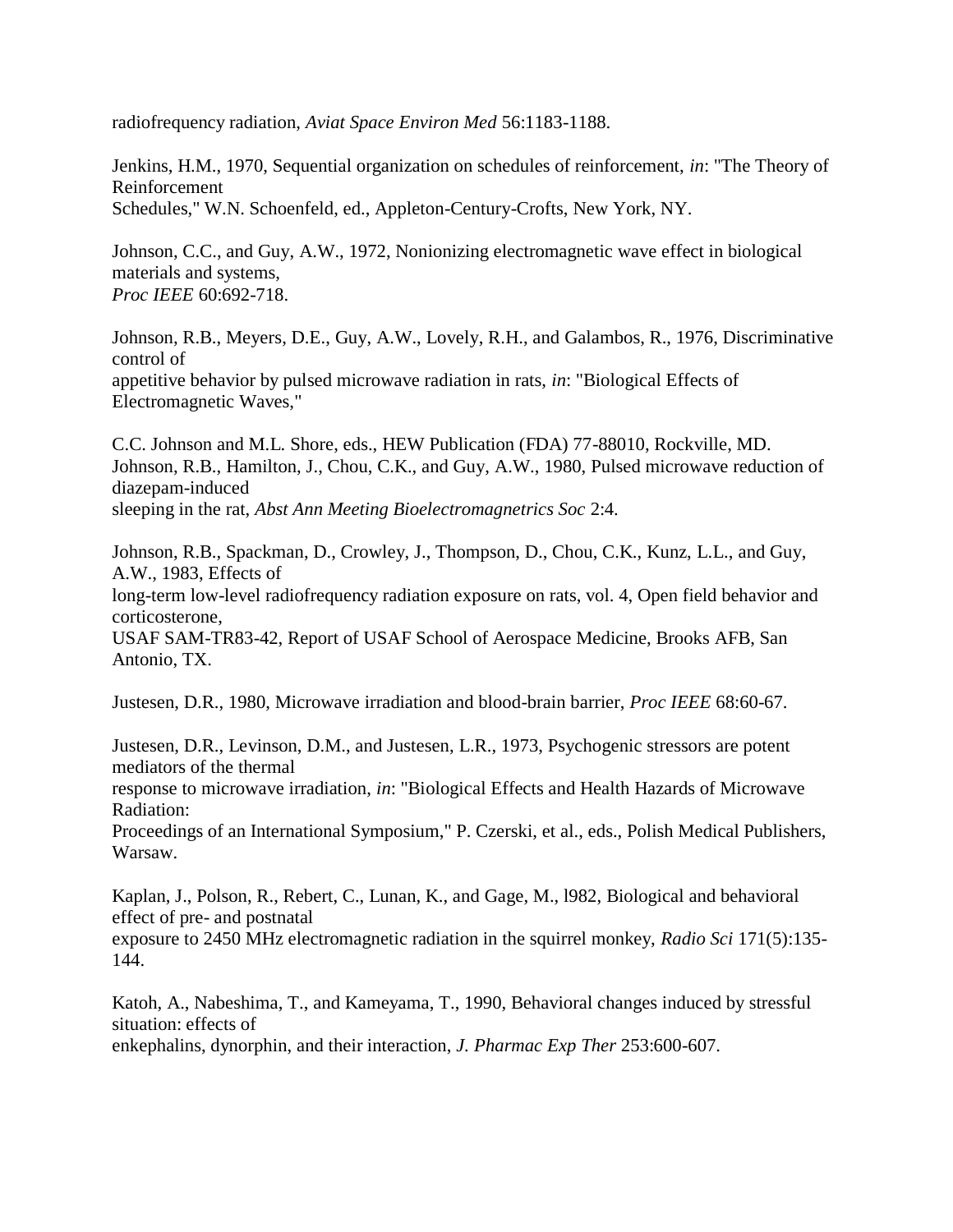Keane, B., and Leonard, B.E., 1989, Rodent models of alcoholism: a review, *Alcohol Alcoholism*  24:299-309.

King, N.W., Justesen, D.R., and Clarke, R.L., 1971, Behavioral sensitivity to microwave irradiation, *Science* 172:398-401.

Kues, H.A., and Monahan, J.C., 1992, Microwave-induced changes to the primate eye, *Johns Hopkins APL Tech Digest* 13:244-254.

Kues, H.A., McLeod, D.S., Monahan, J.C., D'Anna, S.A., and Lutty, G.S., 1990, Retinal changes in the primate following pulsed 2.45-GHz exposures, *Abst Ann Meeting Bioelectromagnetics Soc* 12:22.

Kues, H.A., Monahan, J.C., D'Anna, S.A., McLeod, D.S., Lutty, G.A., and Koslov, S., 1992, Increased sensitivity of the non-human primate eye to microwave radiation following ophthalmic drug pretreatment, *Bioelectromagnetics* (In press).

Kuriyama, K., and Ohkuma, S., 1990, Alteration in the function of cerebral neurotransmitter receptors during the establishment of alcohol dependence: neurochemical aspects, *Alcohol Alcoholism* 25:239-249.

Lai, H., 1987, Acute exposure to noise affects sodium-dependent high-affinity choline uptake in the central nervous system of the rat, *Pharmac Biochem Behav* 28:147-151.

Lai, H., 1992, Research on the neurological effects of nonionizing radiation at the University of Washington, *Bioelectromagnetics* 13:513-526.

Lai, H., and Carino, M.A., 1990a, Effects of noise on high-affinity choline uptake in the frontal cortex and

hippocampus of the rat are blocked by intracerebroventricular injection of corticotropin-releasing factor

antagonist, *Brain Res* 527:354-358.

Lai, H., and Carino, M.A., 1990b, Acute white noise exposure affects the concentration of benzodiazepine receptors in the brain of the rat, *Pharmacol Biochem Behav* 36:985-987.

Lai, H., Carino, M.A., and Horita, A., 1980, Effects of ethanol on central dopamine functions, *Life Sci* 27:299-304.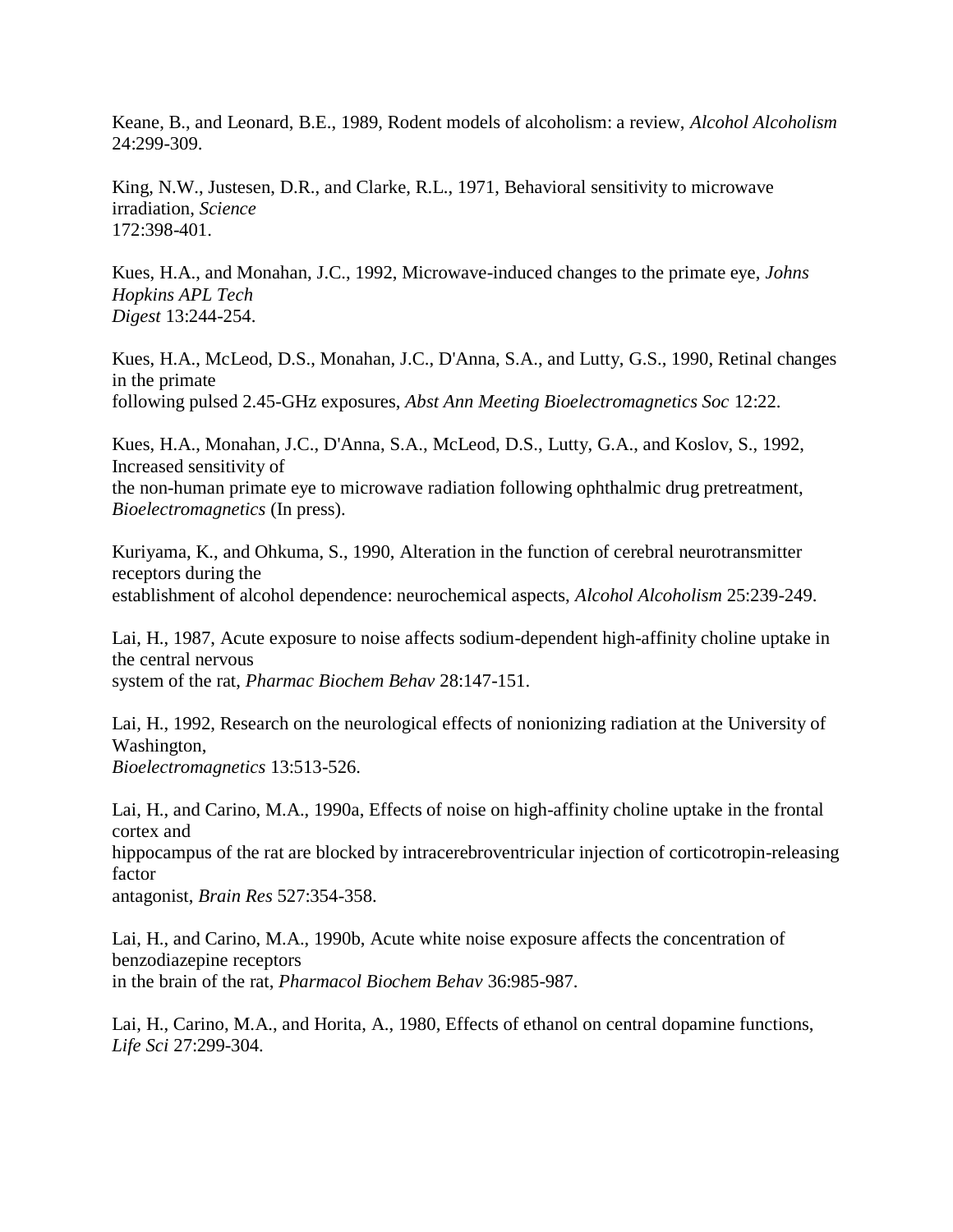Lai, H., Horita, A., Chou, C.K., and Guy, A.W., 1983, Psychoactive drug response is affected by acute low-level microwave irradiation, *Bioelectromagnetics* 4:205-214.

Lai, H., Horita, A., Chou, C.K., and Guy, A.W., 1984a, Acute low-level microwave irradiation and the actions of pentobarbital: effects of exposure orientation, *Bioelectromagnetics* 5:203-212.

Lai, H., Horita, A., Chou, C.K., and Guy, A.W., 1984b, Low-level microwave irradiation affects ethanol-induced hypothermia and ethanol consumption, *Bioelectromagnetics* 5:213-220.

Lai, H., Horita, A., Chou, C.K., and Guy, A.W., 1984c, Microwave-induced postexposure hyperthermia: involvement of endogenous opioids and serotonin, *IEEE Trans Microwave Th Tech* MTT-32:882-886. Lai, H., Horita, A., Chou, C.K., and Guy, A.W., 1986a., Low-level microwave irradiation attenuates naloxoneinduced withdrawal syndrome in morphine-dependent rats, *Pharmac Biochem Behav* 24:151-153.

Lai, H., Horita, A., Chou, C.K., and Guy, A.W., 1986b, Effects of low-level microwave irradiation on amphetamine hyperthermia are blockable by naloxone and classically conditionable, *Psychopharmacology*  88:354-361.

Lai, H., Zabawska, J., and Horita, A., 1986c, Sodium-dependent, high-affinity choline uptake in hippocampus and frontal cortex of the rat affected by acute restraint stress, *Brain Res* 372:366-369.

Lai, H., Horita, A., Chou, C.K., and Guy, A.W., 1987a, A review of microwave irradiation and actions of psychoactive drugs, *IEEE Eng Med Biol* 6(1):31-36.

Lai, H., Horita, A., Chou, C.K., and Guy, A.W., 1987b, Low-level microwave irradiation affects central cholinergic activity in the rat, *J Neurochem* 48:40-45.

Lai, H., Horita, A., Chou, C.K., and Guy, A.W., 1987c, Effects of low-level microwave irradiation on hippocampal and frontal cortical choline uptake are classically conditionable, *Pharmac Biochem Behav*  27:635-639.

Lai, H., Horita, A., and Guy, A.W., 1988, Acute low-level microwave exposure and central cholinergic activity: studies on irradiation parameters, *Bioelectromagnetics*, 9:355-362.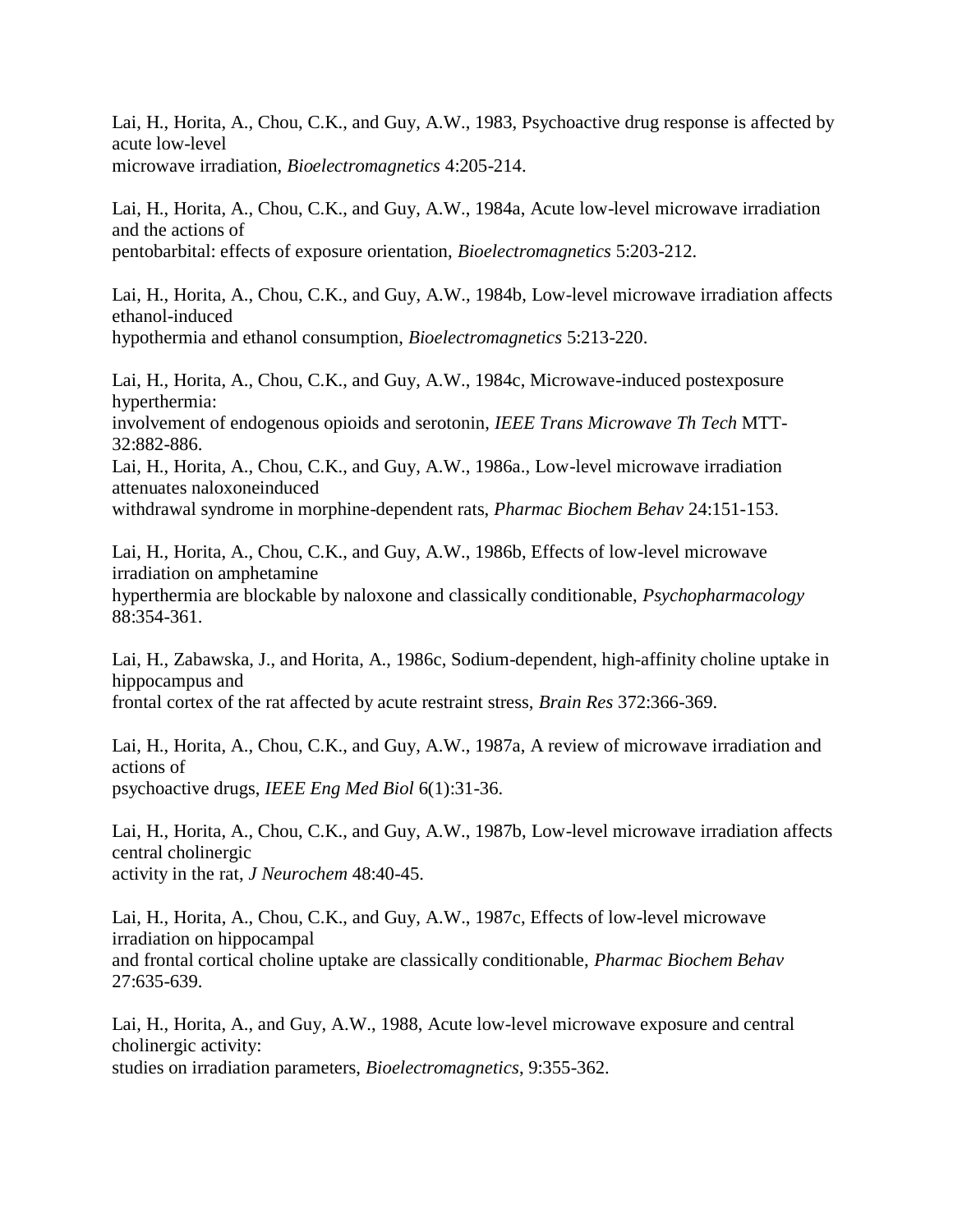Lai, H., Carino, M.A., Horita, A., and Guy, A.W., 1989a, Acute low-level microwave exposure and central cholinergic activity: a dose-response study, *Bioelectromagnetics*, 10:203-209.

Lai, H., Carino, M.A., and Guy, A.W., 1989b, Low-level microwave irradiation and central cholinergic systems, *Pharmac Biochem Behav* 33:131-138.

Lai, H., Carino, M.A., Horita, A., and Guy, A.W., 1990, Corticotropin-releasing factor antagonist blocks microwave-induced changes in central cholinergic activity in the rat, *Brain Res Bull* 25:609-612.

Lai, H., Carino, M.A., Wen, Y.F., Horita, A., and Guy, A.W., 1991, Naltrexone pretreatment blocks microwaveinduced changes in central cholinergic receptors, *Bioelectromagnetics* 12:27-33. Lai, H., Carino, M.A., Horita, A., and Guy, A.W., 1992a, Single vs repeated microwave exposure: effects on benzodiazepine receptors in the brain of the rat, *Bioelectromagnetics* 13:57-66.

Lai, H., Carino, M.A., Horita, A., and Guy, A.W., 1992b, Opioid receptor subtypes mediating the microwaveinduced decreases in central cholinergic activity in the rat, *Bioelectromagnetics* 13:237-247.

Lai, H., Horita, A., and Guy, A.W., 1993, Microwave irradiation affects radial-arm maze performance in the rat, *Bioelectromagnetics* (In press).

Lange, D.G., and Sedmak, J., 1991, Japanese encephalitis virus (JEV): potentiation of lethality in mice by microwave radiation, *Bioelectromagnetics* 12:335-348.

Le, A.D., Poulos, C.K., and Cappell, H., 1979, Conditioned tolerance to the hypothermic effect of ethyl alcohol, *Science* 206:1109-1110.

Lebovitz, R.M., 1980, Behavioral changes during long-term microwave irradiation, *in*: "Proceeding of the International Symposium on the Biological Effects of Electromagnetic waves," UNSI, CNFRS, Jouy-en-Josas, France.

Lebovitz, R.M., and Seaman, R.L., 1977a, Microwave hearing: the responses of single auditory neurons in the cat to pulsed microwave radiation, *Radio Sci* 12(6):229-236.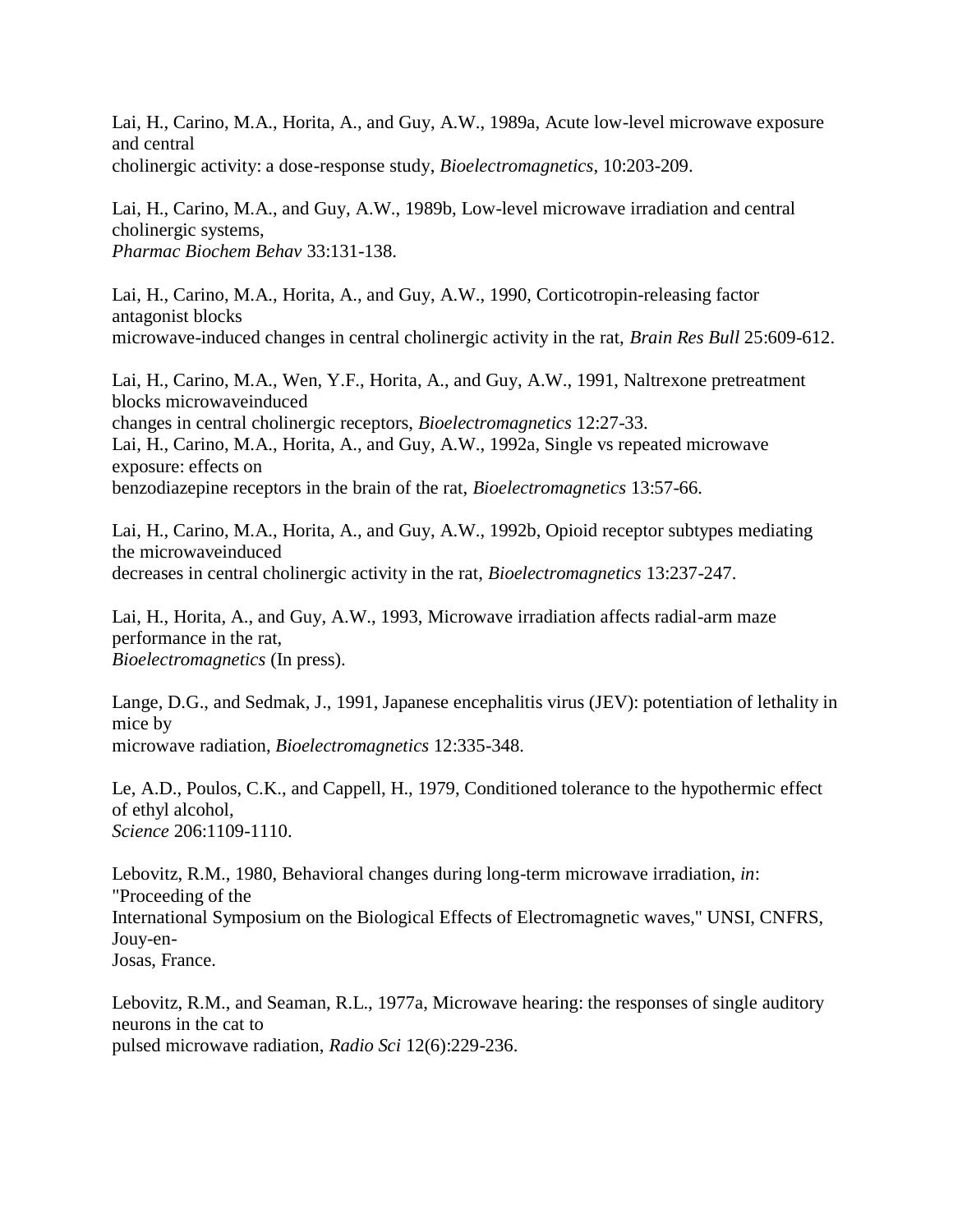Lebovitz, R.M., and Seaman, R.L., 1977b, Single auditory unit responses to weak, pulsed microwave radiation, *Brain Res* 126:370-375.

Levin, E.D., 1988, Psychopharmacological effects in the radial-arm maze, *Neurosci Biobehav Rev* 12:169-175.

Levinson, D.M., Grove, A.M., Clarke, L.R., and Justesen, D.R., 1982, Photic cuing of escape by rats from an intense microwave field, *Bioelectromagnetics* 3:105-116.

Liebman, P.A., Parker, K.R., and Dratz, E.A., 1987, The molecular mechanism of visual excitation and its relation to the structure and function of the rod outer segment, *Ann Rev Physiol* 49:765-791.

Lin, J.C., 1978, "Microwave Auditory Effects and Applications," Charles C. Thomas, Springfield, IL.

Lin, J.C. and Lin, M.F., 1980, Studies on microwaves and blood-brain barrier interaction, *Bioelectromagnetics* 1:313-323.

Lin, J.C. and Lin, M.F., 1982, Microwave hyperthermia-induced blood-brain barrier alterations, *Radiat Res* 89:77- 87.

Lin-Liu, S., and Adey, W.R., 1982, Low frequency amplitude modulated microwave fields change calcium efflux rate from synaptosomes, *Bioelectromagnetics* 3:309-322.

Lippa, A.S., Klepner, C.A., Yunger, L., Sano, M.C., Smith, W.V., and Beer, B., 1978, Relationship between benzodiazepine receptors and experimental anxiety in rats, *Pharmac Biochem Behav* 9:853-856.

Lobanova, Ye. A., 1974a, Investigation on the susceptibility of animal to microwave irradiation following treatment with pharmacologic agents, *in*: "Biological Effects of Radiofrequency Electromagnetic Fields,"

Lobanova, Ye. A., 1974b, The dependence of the temperature response to microwave irradiation and the initial functional state of the CNS, *in*: "Biological Effects of Radiofrequency Electromagnetic Fields," Z.V. Gordon, ed., NTIS:JPRS 63321.

Lovely, R.H., and Guy, A.W., 1975, Conditioned taste aversion in the rat induced by a single exposure to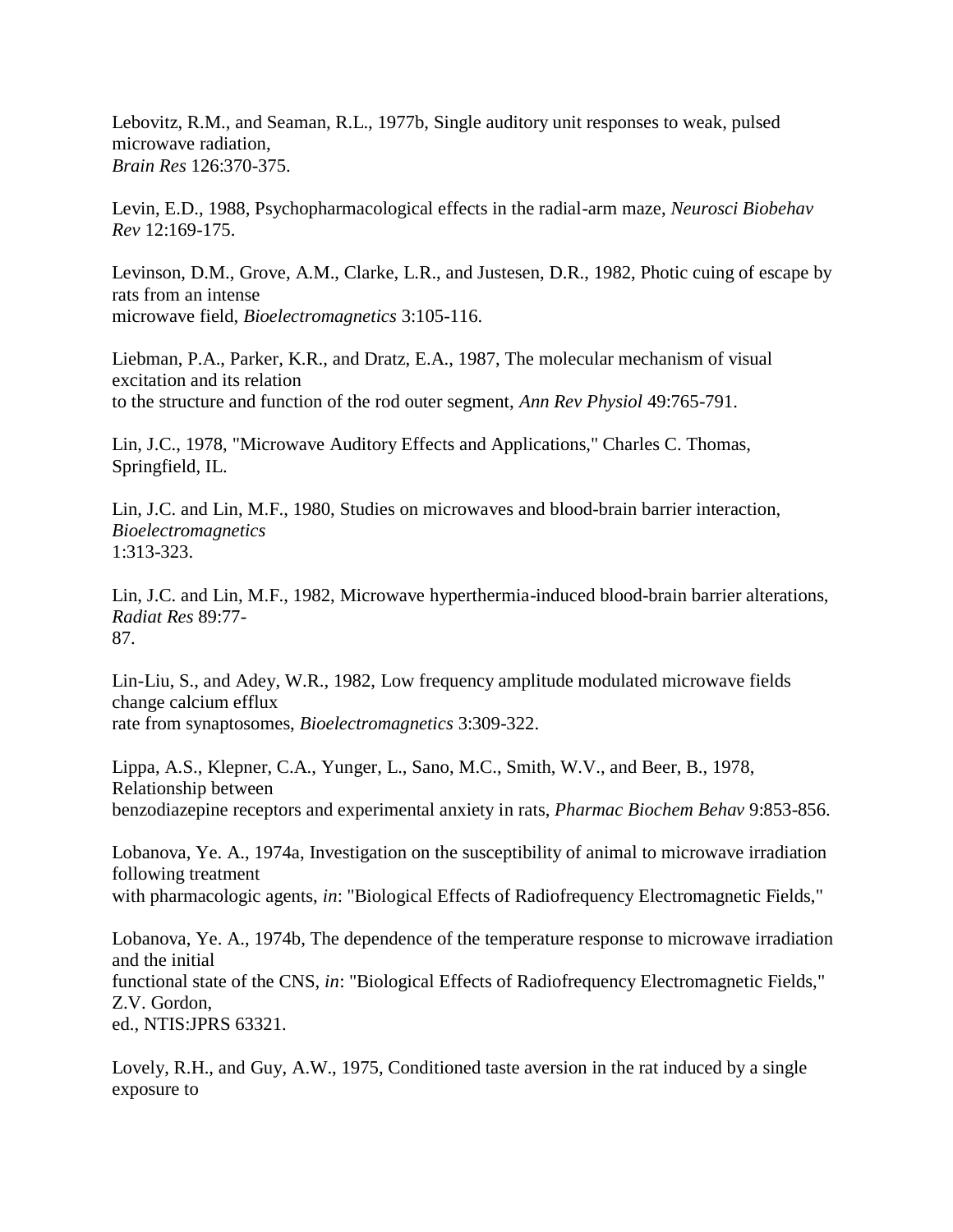microwave, paper presented at the IMPI Microwave Power Symposium, University of Waterloo, Waterloo, Ontario, Canada.

Lovely, R.H., Myers, D.E., and Guy, A.W., 1977, Irradiation of rats by 918-MHz microwaves at 2.5 mW/cm2: delineating the dose-response relationship, *Radio Sci* 12(6):139-146.

Lu, S.T., Lotz, W.G., and Michaelson, S.M., 1980, Advances in microwave-induced neuroendocrine effects: the concept of stress, *Proc IEEE* 68:73-77.

Lucchi, L., Moresco, R.M., Govoni, S., and Trabucchi, M., 1988, Effect of chronic ethanol treatment on dopamine receptor subtypes in rat striatum, *Brain Res* 449:347-351. Mansour, A., Khachaturian, H., Lewis, M.E., Akil, H., and Watson, S.J., 1987, Autoradiographic differentiation of mu, delta, and kappa opioid receptors in the rat forebrain, *J Neurosci* 7:2445-2464.

Mackintosh, N.J., 1974, "The Psychology of Animal Learning," Academic Press, New York, NY.

Marr, M.J., de Lorge, J.O., Olsen, R.G., and Stanford, M., 1988, Microwaves as reinforcing events in a cold environment, *in*: "Electromagnetic Fields and Neurobehavioral Functions," M.E. O'Connor and R.H. Lovely, eds., *Prog Clin Biol Res* 257:219-234.

McAfee, R.D., 1961, Neurological effect of 3 cm microwave radiation, *Am J Physiol* 200: 192- 199.

McAfee, R.D., 1963, Physiological effects of thermode and microwave stimulation of peripheral nerves, *Am J Physiol* 203: 374-380.

McKee., A., Dorsey, C.H., Eisenbrandt, D.L., and Woden, 1980, Ultrastructural observations of microwave-induced

morphologic changes in the central nervous system of hamster, *Bioelectromagnetics* 1:206.

McRee, D.J., and Davis, H.G., 1984, Whole-body and local dosimetry on rats exposed to 2.45- GHz microwave radiation, *Health Phys* 46:315-320.

Medina, J.H., Novas, M.L., and DeRobertis, E., 1983a, Changes in benzodiazepine receptors by acute stress: different effects of chronic diazepam on R015-1788 treatment, *Eur J Pharmacol* 96:181-185.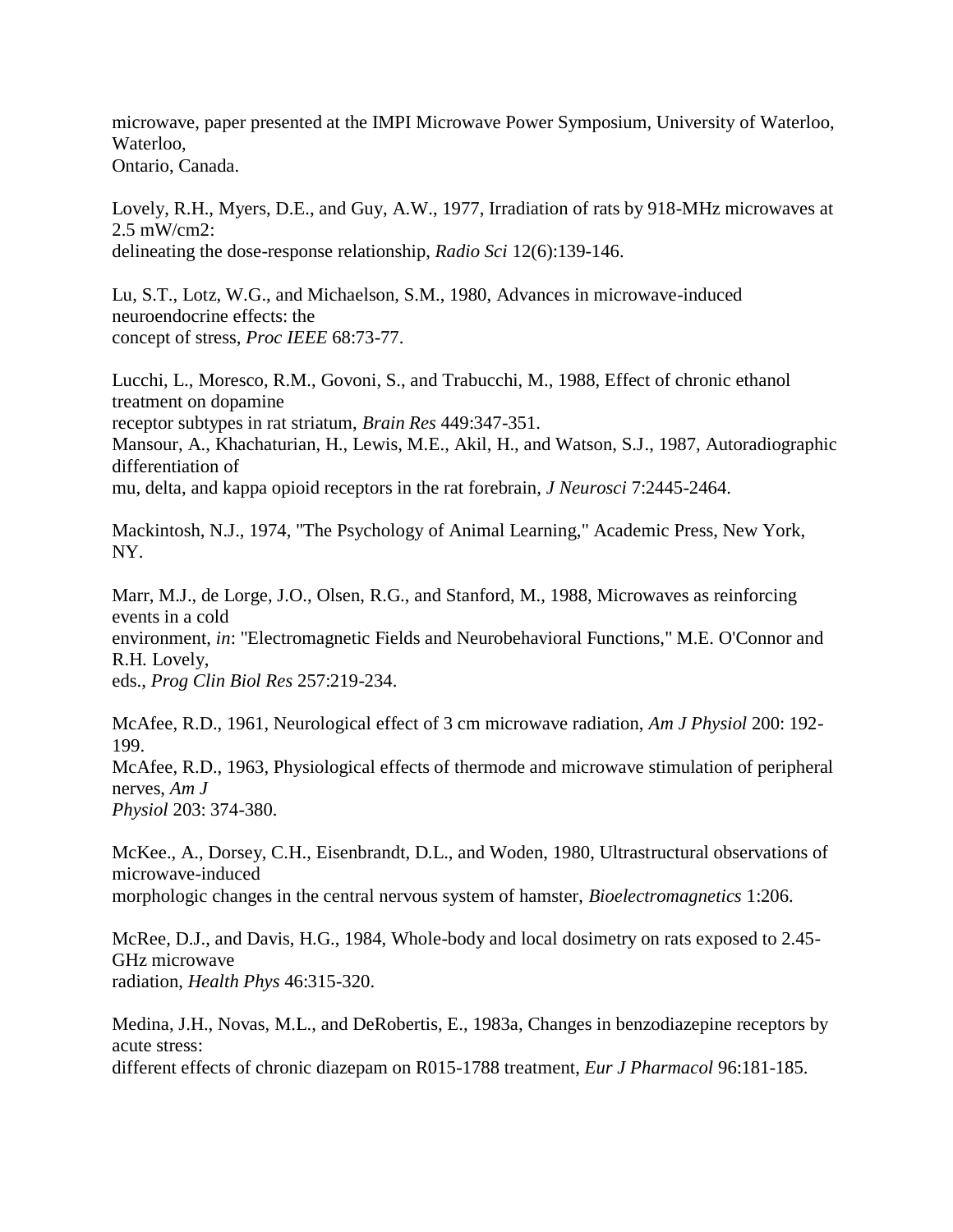Medina, J.H., Novas, M.L., Wolfman, C.N.V., Levi DeStein, M., and DeRobertis, E., 1983b, Benzodiazepine receptors in rat cerebral cortex and hippocampus undergo rapid and reversible changes after acute stress, *Neurosci* 9:331-335.

Merritt, J.H., Hartzell, R.H., and Frazer, J.W., 1976, The effect of 1.6 GHz radiation on neurotransmitters in discrete areas of the rat brain, *in*: "Biological Effects of Electromagnetic Waves," vol. 1, C.C. Johnson and M.C.

Shore, eds., HEW Publication (FDA) 77-8010, Rockville, MD. Merritt, J.H., Chamness, A.F., Hartzell, R.H., and Allan, S.J., 1977, Orientation effect on microwave-induced hyperthermia and neurochemical correlates, *J Microwave Power* 12:167-172. Merritt, J.H., Chamness, A.F., and Allens, S.J., 1978, Studies on blood-brain barrier permeability after microwave radiation, *Radiat Environ Biophys* 15:367-377.

Merritt, J.H., Shelton, W.W., and Chamness, A.F., 1982, Attempts to alter 45Ca2+ binding to brain tissue with pulse-modulated microwave energy, *Bioelectromagnetics* 3:475-478.

Michaelson, S.M. and Lin, J.C., 1987, "Biological Effects and Health Implications of Radiofrequency Radiation," Plenum Press, New York, NY.

Michaelson, S.M., Thomson, R.A.E., and Howland, J.W., 1961, Physiological aspects of microwave irradiation of mammals, *Am J Physiol* 201:351-356.

Miller, D.B., Christopher, J.P., Hunter, J., and Yeandle, S.S., 1984, The effect of exposure of acetylcholinesterase to 2450 MHz microwave radiation, *Bioelectromagnetics* 5:165-172.

Mitchell, C.L., McRee, D.J., Peterson, N.J., and Tilson, H.A., 1988, Some behavioral effects of short-term exposure of rats to 2.45-GHz microwave radiation, *Bioelectromagnetics* 9:259-268.

Mitchell, D.S., Switzer, W.G., and Bronaugh, E.L., 1977, Hyperactivity and disruption of operant behavior in rats after multiple exposure to microwave radiation, *Radio Sci* 12(6):263-271.

Mizukawa, K., Takayama, H., Sato, H., Ota, J., Haba, K., and Ogawa, N., 1989, Alterations of muscarinic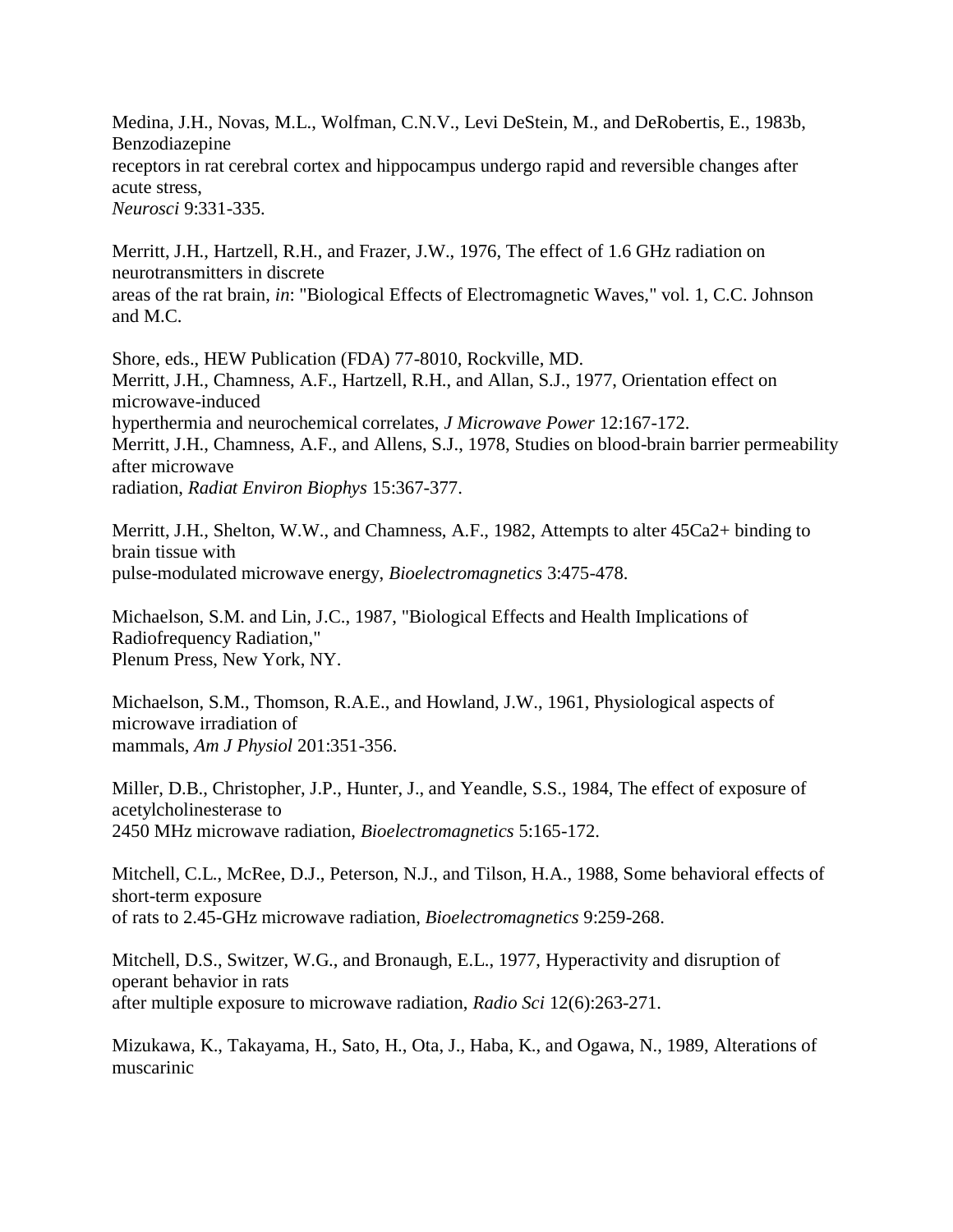cholinergic receptors in the hippocampal formation of stressed rat: in vitro quantitative autoradiographic analysis, *Brain Res* 478:187-192.

Modak, A.T., Stavinoha, W.B., and Dean, U.P., 1981, Effect of short electromagnetic pulses on brain acetylcholine content and spontaneous motor activity in mice, *Bioelectromagnetics* 2:89-92.

Moe, K.E., Lovely, R.H., Meyers D.E., and Guy, A.W., 1976, Physiological and behavioral effects of chronic lowlevel microwave radiation in rats, *in*: "Biological Effects of Electromagnetic Waves," vol. 1, C.C. Johnson and M.L. Shore, eds., HEW Publication (FDA) 77-8010, Rockville, MD.

Mohler, H., and Okada, T., 1977, Benzodiazepine receptor: demonstration in the central nervous system, *Science* 198:849-851. Monahan, J.C., 1988, Microwave-drug interactions in the cholinergic nervous system of the

mouse, *in*: "Electromagnetic Fields and Neurobehavioral Function," M.E. O'Connor and D.H. Lovely, eds., *Prog Clin*

*Biol Res* 257:309-326.

Johnson and

Monahan, J.C., and Henton, W., 1977a, Microwave absorption and taste aversion as a function of 915 MHz

radiation, *in*: "Symposium on Biological Effects and Measurement of Radio Frequency Microwaves," D.J.

Hazzard, ed., HEW Publication (FDA) 77-8026, Rockville, MD. Monahan, J.C., and Henton, W., 1977b, Free-operant avoidance and escape from microwave radiation, *in*: "Symposium on Biological Effects and Measurement of Radio Frequency Microwaves," D.J. Hazzard, ed.,

HEW Publication (FDA) 77-8026, Rockville, MD.

Monahan, J.C., and Henton, W., 1979, The effect of psychoactive drugs on operant behavior induced by microwave radiation, *Radio Sci* 14(6):233-238.

Monahan, J.C., and Ho, H., 1976, Microwave-induced avoidance behavior in the mouse, *in*: "Biological Effects of Electromagnetic Waves, Selected Papers of the USNC/URSI Annual Meeting," vol . 1, C.C.

M.L. Shore , eds., HEW Publication (FDA) 77-8010, Rockville, MD.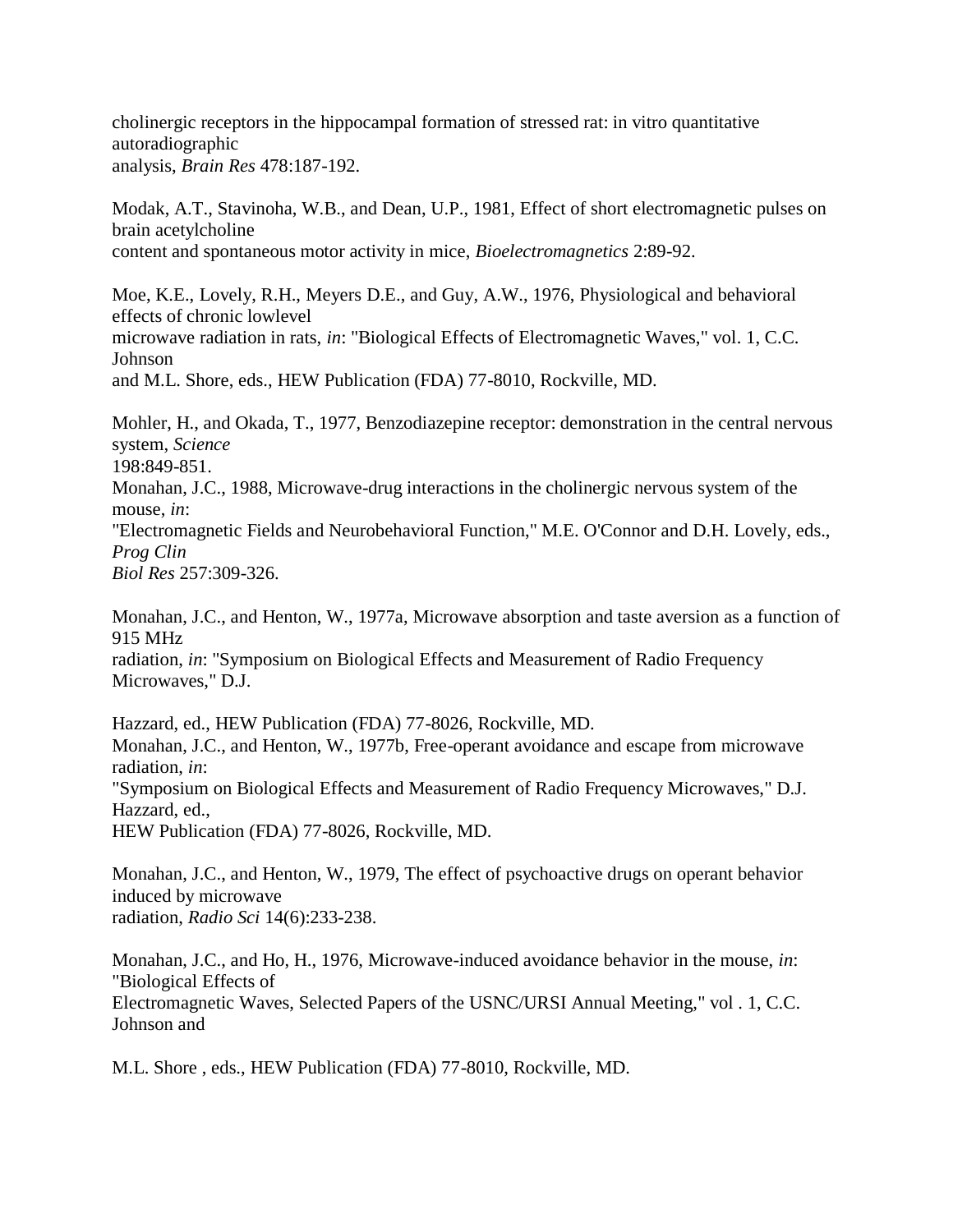Mowrer, W.H., 1939, A stimulus-response analysis of anxiety and its role as a reinforcing agent, *Pychol Rev* 46:553- 565.

Muller, P., Britton, R.S., and Seeman, P., 1980, The effect of long-term ethanol on brain receptors for dopamine, acetylcholine, seratonin and noradrenaline, *Eur J Pharmacol* 65:31-37.

Neilly, J.P. and Lin, J.C., 1986, Interaction of ethanol and microwaves on the blood-brain barrier of rats, *Bioelectromagnetics* 7:405-414.

Neubauer, C., Phelan, A.M., Kues, H., and Lange, D.G., 1990, Microwave irradiation of rats at 2.45 GHz activates pinocytotic-like uptake of tracer by capillary endothelial cells of cerebral cortex, *Bioelectromagnetics* 11:261- 268. Nichols, M.L., Hubbell, C.L., Kalsher, M.J., and Reid, L.D., 1991, Morphine increases intake of beer among rats, *Alcohol* 8:237-240.

O'Connor, M.E., 1988, Prenatal microwave exposure and behavior, *in*: "Electromagnetic Fields and Neurobehavioral Function," M.E. O'Connor and R.H. Lovely, eds., *Prog Clin Biol Res* 257:265-288.

Oscar, K.J. and Hawkins, T.D., 1977, Microwave alteration of the blood-brain barrier system of rats, *Brain Res* 126:281-293.

Oscar, K.J., Gruenace, S.P., Folker, M.T., and Rapoport S.L., 1981, Local cerebral blood flow after microwave exposure, *Brain Res* 204:220-225.

Overstreet, D.H., and Yamamura, H., 1979, Receptor alteration and drug tolerance, *Life Sci*  25:1865-1878.

Panksepp, J., Zolovick, A.J., Jalowiec, J.E., Stern, W.C., and Morgane, P.J., 1973, Fenfluramine: effects on aggression, *Biol Psychiat* 6:181-186.

Pappas, B.A., Anisman, H., Ings, R., and Hill, D.A., 1983, Acute exposure to pulsed microwaves affects neither pentylenetetrazol seizures in the rat nor cholordiazepoxide protection against such seizures, *Radiat Res* 96:486-496.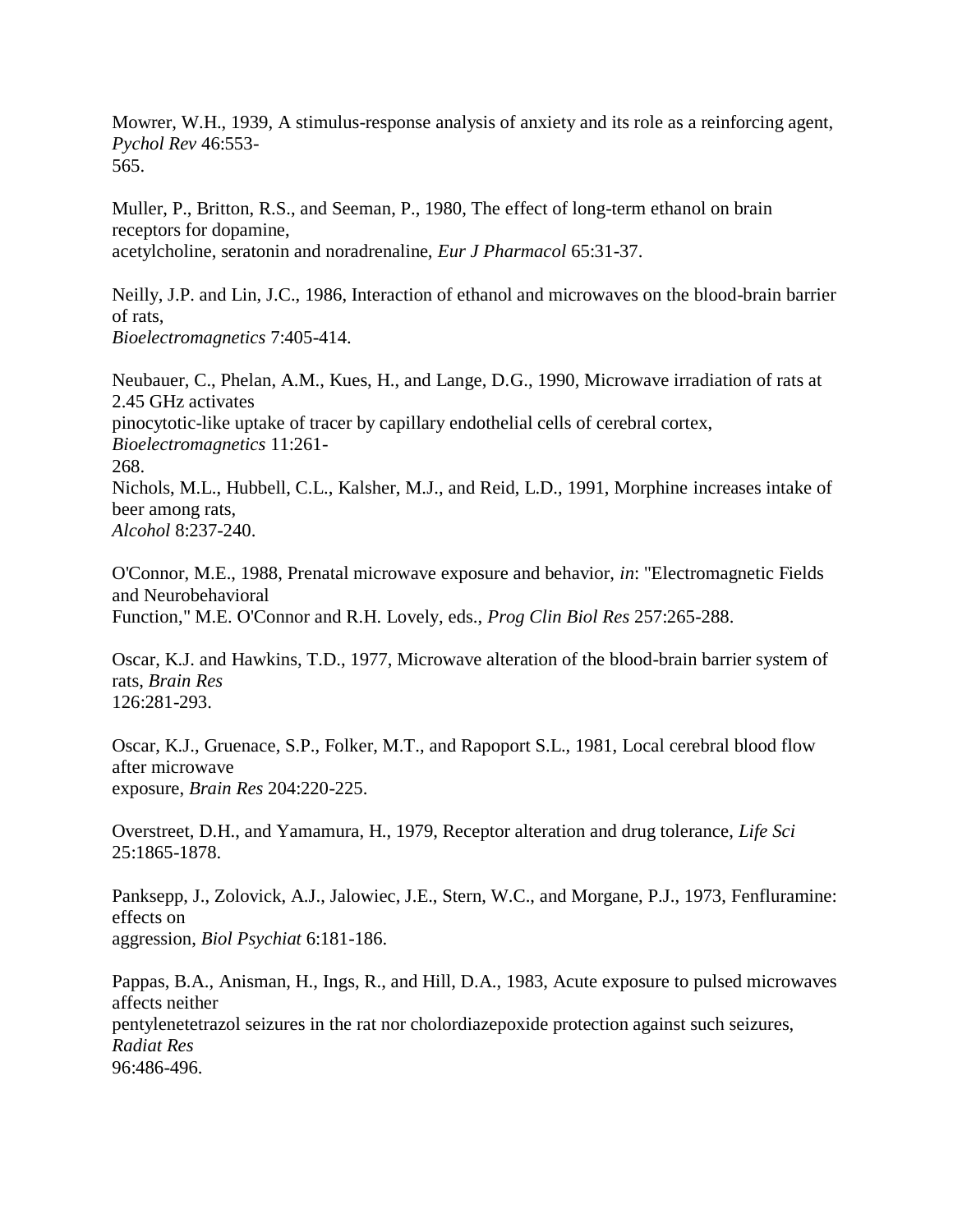Pickard, W.F., and Barsoum, Y.M., 1981, Radiofrequency bioeffects at the membrane level: separation of thermal and athermal contributions in the Characeae, *J Membrane Biol* 61:39-54.

Plotnikoff, N., Murgo, A., Faith, R., and Wybran, J., eds., 1991, "Stress and Immunity," CRC Press, Boca Raton, FL. Polc, P., 1988, Electrophysiology of benzodiazepine receptor ligands: multiple mechanisms and sites of action, *Prog Neurobiol* 31:349-424.

Preston, E., and Prefontaine, G., 1980, Cerebrovascular permeability to sucrose in the rat exposed to 2450-MHz microwaves, *J Appl Physiol* 49:218-223.

Preston, E., Vavasour, E.J., and Assenheim, H.M., 1979, Permeability of the blood-brain barrier to mannitol in the rat following 2450 MHz microwave irradiation, *Brain Res* 174:109-117. Price, D.L., Cork, L.C., Struble, R.G., Whitehouse, P.J., Kitt, C.A., and Walker, L.C., 1985, The functional organization of the basal forebrain cholinergic systems in primates and the role of the system in Alzheimer's disease, *Ann N Y Acad Sci* 444:287-295.

Quock, R.M., Fujimoto, J.M., Ishii, T.K., and Lange, D.G., 1986a, Microwave facilitation of methylatropine antagonism of central cholinomimetic drug effects, *Radiat Res* 105:328-340.

Quock, R.M., Konchich, F.J., Ishii, T.K. and Lange, D.G., 1986b, Microwave facilitation of methylatrophine antagonism of morphine-induced analgesic in mice, *J Bioelectricity* 5:35-46.

Quock, R.M., Konchich, F.J., Ishii, T.K., and Lange, D.G., 1987, Microwave facilitation of domperidone antagonism of apomorphine-induced stereotypic climbing in mice, *Bioelectromagnetics* 8:45-55.

Quock, R.M., Bixby, R.R., Klauenberg, B.J., and Merritt, J.H., 1990, Influence of microwave exposure on

chlordiazepoxide effects in the mouse staircase test, *Abst Ann Meeting Bioelectromagnetics Soc*  12:92.

Reid, L.D., Delconte, J.D., Nichols, M.L., Bilsky, E.J., and Hubbell, C.L., 1991, Tests of opioid deficiency hypothesis of alcoholism, *Alcohol* 8:247-257.

Reynolds, G.S., 1968, "Primer of Operant Conditioning," Scott & Foreman, Glenview, IL.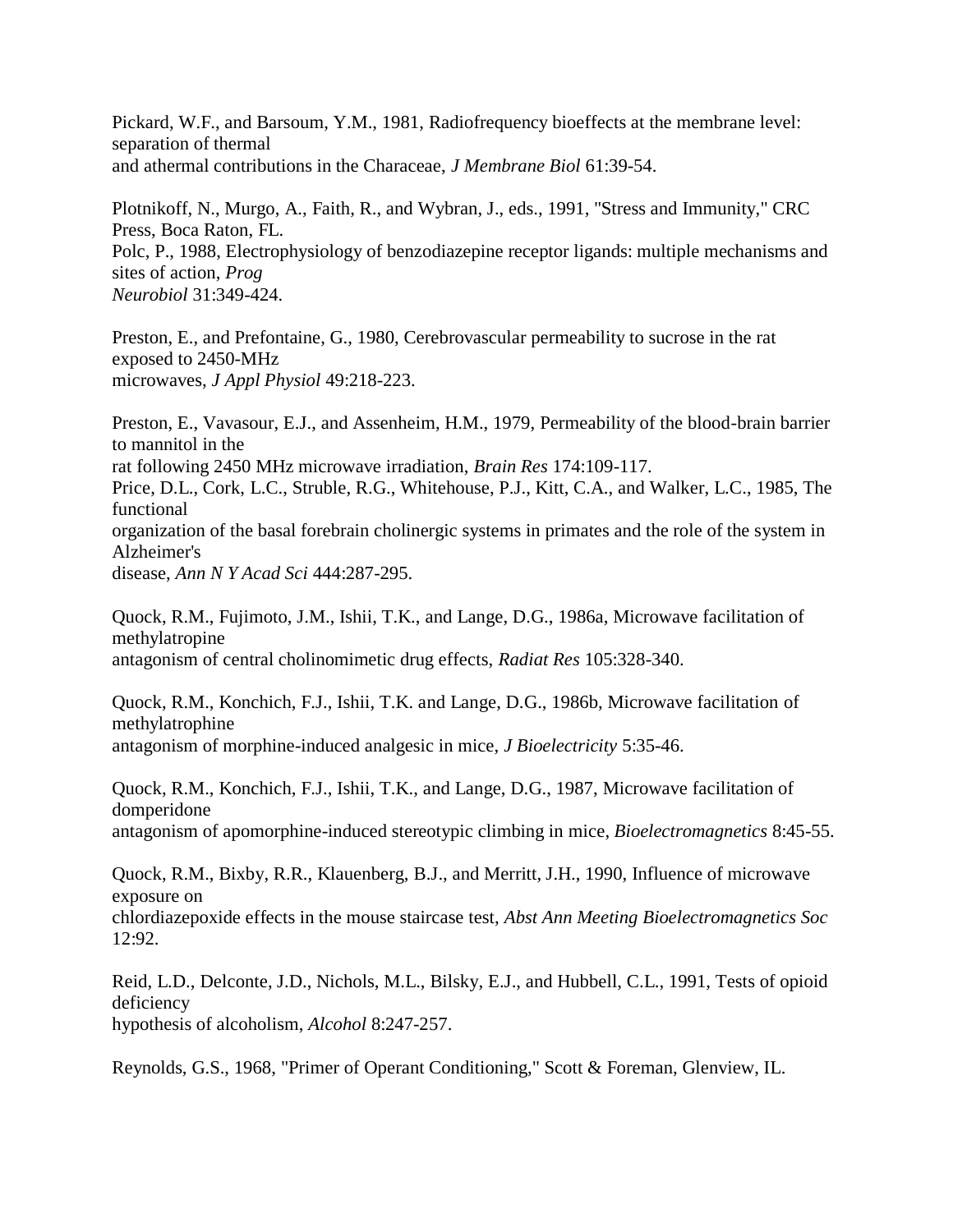Roberti, B., Heebels, G.H., Hendricx, J.C.M., deGreef, A.H.A.M., and Wolthuis, O.L., 1975, Preliminary investigation of the effect of low-level microwave radiation on spontaneous motor activity in rats, *Ann NY Acad Sci* 247:417-424.

Rudnev, M., Bokina, A., Eksler, N., and Navakatikyan, M., 1978, The use of evoked potential and behavioral measures in the assessment of environmental insult *in*: "Multidisciplinary Perspectives in Event-Related Brain Potential Research," D.A. Otto, ed., EPA-600/9-77-043, U.S. Environmental Protection Agency, Research Triangle Park, NC.

Sagan, P.M., and Medici, R.G., 1979, Behavior of chicks exposed to low-power 450-MHz fields sinusoidally modulated at EEG frequencies, *Radio Sci* 14(6):239-245. Sanders, A.P., and Joines, W.T., 1984, The effects of hyperthermia and hyperthermia plus microwaves on rat brain energy metabolism, *Bioelectromagnetics* 5:63-70.

Sanders, A.P., Schaefer, D.J., and Joines, W.T., 1980, Microwave effects on energy metabolism of rat brain, *Bioelectromagnetics* 1:171-182.

Sanders, A.P., Joines, W.T., and Allis, J.W., 1984, The differential effect of 200, 591, and 2450 MHz radiation on rat brain energy metabolism, *Bioelectromagnetics* 5:419-433.

Sanders, A.P., Joines, W.T., and Allis, J.W., 1985, Effect of continuous-wave, pulsed, and sinusoidal-amplitudemodulated microwaves on brain energy metabolism, *Bioelectromagnetics* 6:89-97.

Sanza, J.N., and de Lorge, J., 1977, Fixed interval behavior and rats exposed to microwaves at low power densities, *Radio Sci* 12(6):273-277.

Scheich, H., Langner, G., Tidemann, C., Coles, R.B., and Guppy, A., 1986, Electro-reception and electrolocation in platypus, *Nature* 319:401-402.

Scholl, D.M., and Allen, S.J., 1979, Skilled visual-motor performance by monkeys in a 1.2-GHz microwave field, *Radio Sci* 14(6): 247-252.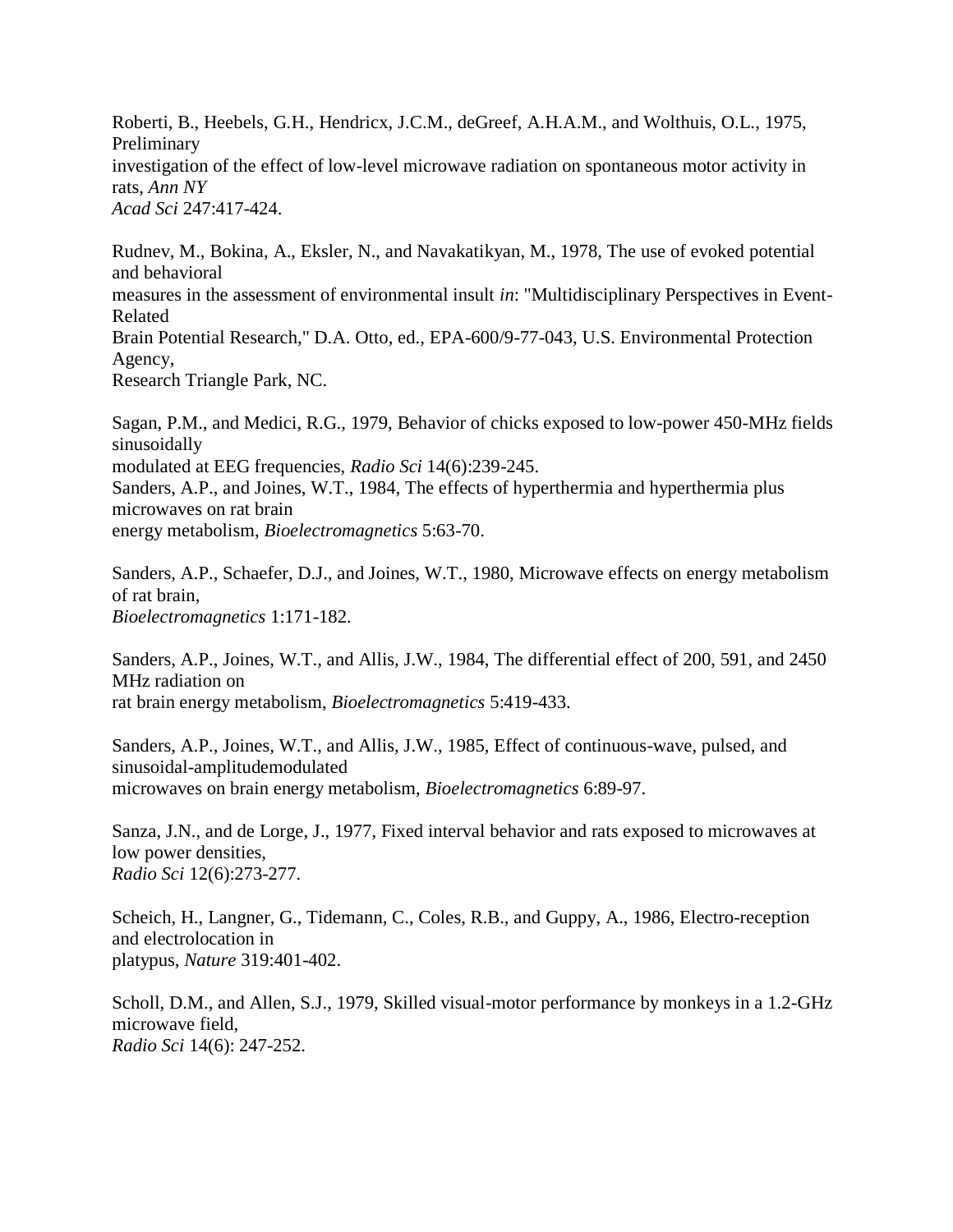Schrot, J., Thomas, J.R., and Banvard, R.A., 1980, Modification of the repeated acquisition of response sequences in rats by low-level microwave exposure, *Bioelectromagnetics* 1:89-99.

Schwan, H.P., 1971, Interaction of microwave and radiofrequency radiation with biological systems, *IEEE Microwave Th Tech* MTT-19:146-150.

Schwan, H.P., 1977, Electrical membrane potentials, tissue excitation, and various relevant interpretations, *in*: "Biologic Effects of Electric and Magnetic Fields Associated with Proposed Project Seafarer," National Academy of Sciences, Washington, DC.

Seaman, R.L., and Lebovitz, R.M., 1987, Auditory unit responses to single pulse and twin-pulse microwave stimuli, *Hearing Res* 26:105-116. Seaman, R.L., and Lebovitz, R.M., 1989, Thresholds of cat cochlea nucleus neurons to microwave pulses, *Bioelectromagnetics* 10:147-160.

Seaman, R.L., and Wachtel, H., 1978, Slow and rapid responses to CW and pulsed microwave radiation by individual Aplysia pacemakers, *J Microwave Power* 13:77-86.

Servantie, B., Batharion, G., Joly, R., Servantie, A.M., Etienne, J., Dreyfus, P., and Escoubet, P., 1974, Pharmacologic effects of a pulsed microwave field, *in*: "Biological Effects and Health Hazards of Microwave Radiation: Proceedings of an International Symposium," P. Czerski, et al., eds., Polish Medical Publishers, Warsaw.

Servantie, B., Servantie, A.M., and Etienne, J., 1975, Synchronization of cortical neurons by a pulsed microwave

field as evidenced by spectral analysis of electrocorticograms from the white rat, *Ann N Y Acad Sci* 247:82-86.

Shandala, M.G., Dumanski, U.D., Rudnev, M.I., Ershova, L.K., and Los, I.P., 1979, Study of nonionizing microwave radiation effects upon the central nervous system and behavior reaction, *Environ Health Perspect* 30:115-121.

Shelton, W.W., Jr., and Merritt, J.H., 1981, In vitro study of microwave effects on calcium efflux in rat brain tissue,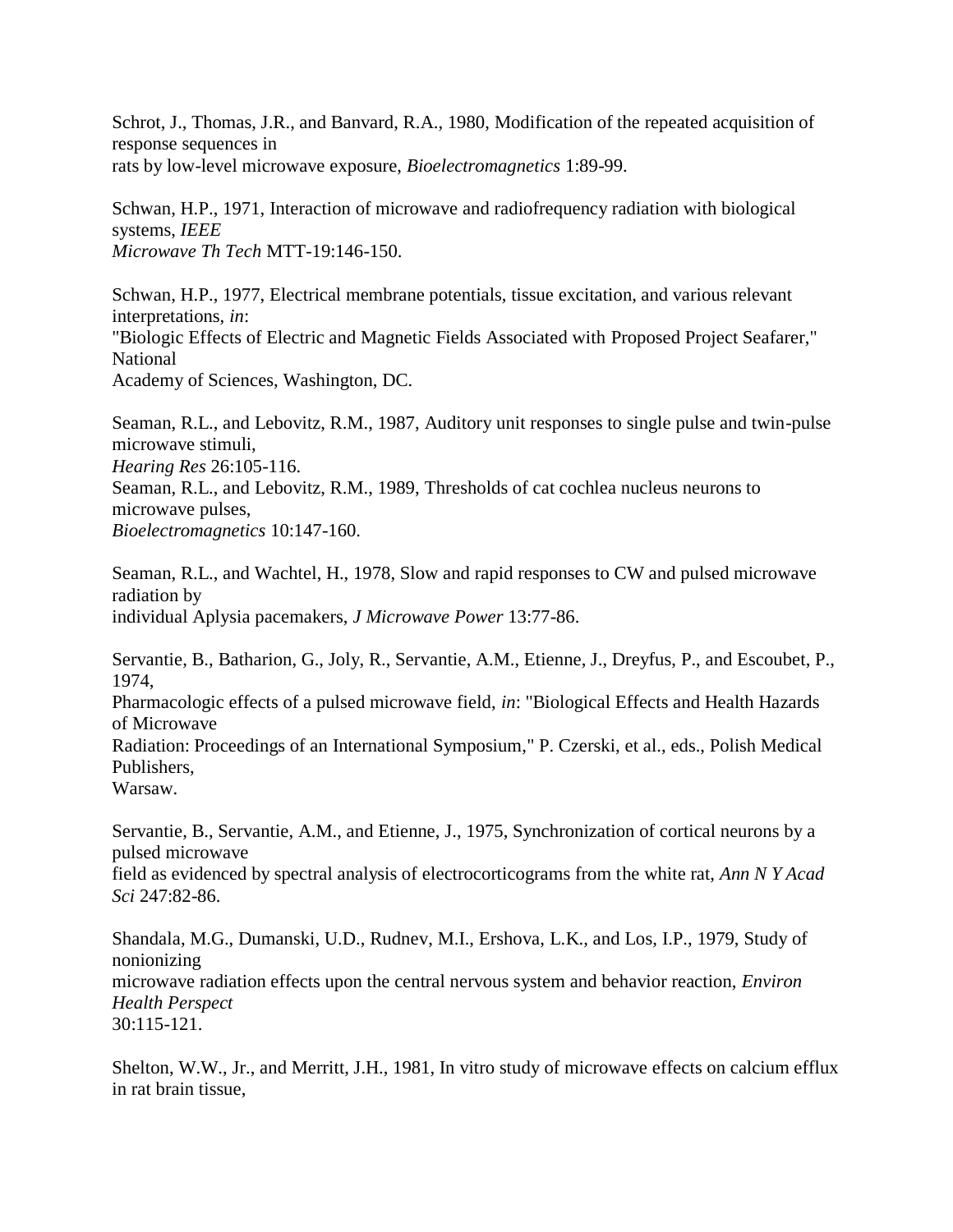*Bioelectromagnetics* 2:161-167.

Sheppard, A.R., Bawin, S.M., and Adey, W.R., 1979, Models of long-range order in cerebral macro-molecules: effect of sub-ELF and of modulated VHF and UHF fields, *Radio Sci* 14:141-145. Siegel, S., 1977, Morphine tolerance acquisition as an associative process, *J Comp Physiol Psychol* 3:1-13.

Siegel, S., Hinson, R.E., Krank, M.D., and McCully, J., 1982, Heroin "overdose" death: contribution of drugassociated environmental cues, *Science* 216:436-437.

Snyder, S.H., 1971, The effect of microwave irradiation on the turnover rate of serotonin and norepinephrine and the effect of microwave metabolizing enzymes, Final Report, Contract No. DADA 17-69-C-9144, U.S. Army Medical Research and Development Command, Washington, DC (NTLT AD-729 161). Solomon, R.L., and Wynne, L.C., 1954, Traumatic avoidance learning: the principles of anxiety conservation and partial irreversibility, *Psychol Rev* 61:353-385.

Soubrie, P., Thiebot, M.H., Jobert, A., Montastruc, J.L., Hery, F., and Hamon, M., 1980, Decreased convulsant potency of picotoxin and pentetrazol and enhanced [3H] flunitrazepam cortical binding following stressful manipulations in rat, *Brain Res* 189:505-519.

Stavinoha, W.B., Medina, M.A., Frazer, J., Weintraub, S.T., Ross, D.H., Modak, A.T., and Jones, D.J., 1976, The

effects of 19 megacycle irradiation on mice and rats, *in*: "Biological Effects of Electromagnetic Waves," vol.

1, C.C. Johnson and M.L. Shore, eds., HEW Publication (FDA) 77-8010, Rockville, MD.

Steriade, M., and Biesold, D. eds., 1990, "Brain Cholinergic Systems," Oxford University Press, Oxford.

Stern, S., 1980, Behavioral effects of microwaves, *Neurobehav Toxicol* 2:49-58. Stverak, I., Martha, K., and Pafkova, G., 1974, Some effects of various pulsed field on animals with audiogenic

epilepsy, *in*: "Biological Effects and Health Hazards of Microwave Radiation: Proceedings of an International

Symposium," P. Czerski, et al., eds., Polish Medical Publishers, Warsaw.

Stryer, L., 1987, The molecules of visual excitation, *Scientific American* 257(1):32-40.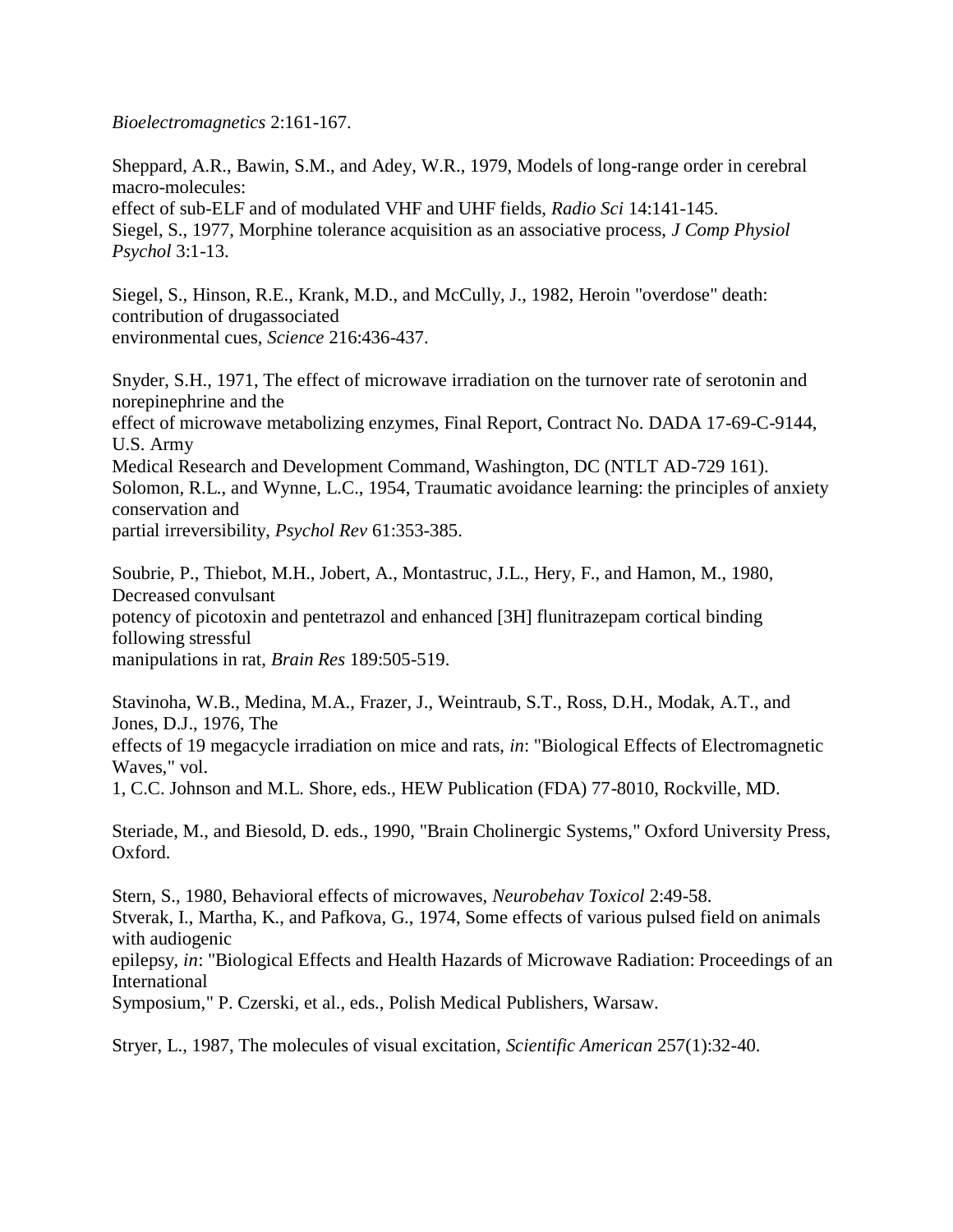Sutton, C.H., and Carroll, F.B., 1979, Effects of microwave-induced hyperthermia on the bloodbrain barrier of the rat, *Radio Sci* 14:329-334.

Switzer, W.G., and Mitchell, D.S., 1977, Long-term effects of 2.45 GHz radiation on the ultrastructure of the cerebral cortex and hematologic profiles of rats, *Radio Sci* 12:287-293.

Syvalahti, E.K.G., Hietala, J., Roytta, M., and Gronroos, J., 1988, Decrease in the number of rat brain dopamine and muscarinic receptors after chronic alcohol intake, *Pharmacol Toxicol* 62:210-212.

Tabakoff, B., and Hoffman, P.L., 1979, Development of functional dependence on ethanol in dopaminergic systems, *J Pharmacol Exp Ther* 208:216-222.

Takashima, S., Onaral, B., and Schwan, H.P., 1979, Effects of modulated RF energy on the EEG of mammalian brain, *Rad Environ Biophys* 16:15-27.

Taylor, E.M., and Ashleman, B.T., 1974, Analysis of central nervous system involvement in the microwave auditory effect, *Brain Res* 74:201-208.

Taylor, E.M., and Ashleman, B.T., 1975, Some effects of electromagnetic radiation on the brain and spinal cord of cats, *Ann NY Acad Sci* 247:63-73.

Thomas, J.R., and Maitland, G., 1979, Microwave radiation and dextroamphetamine: evidence of combined effects on behavior of rats, *Radio Sci* 14(6):253-258.

Thomas, J.R., Finch, E.D., Fulk, D.W., and Burch, L.S., 1975, Effects of low level microwave radiation on behavioral baselines, *Ann NY Acad Sci* 247:425-432.

Thomas, J.R., Yeandle, S.S., and Burch, L.S., 1976, Modification of internal discriminative stimulus control of behavior by low levels of pulsed microwave radiation, *in*: "Biological Effects of Electromagnetic Waves," vol. 1, C.C. Johnson and M.L.Shore, eds., HEW Publication (FDA) 77-8010, Rockville, MD.

Thomas, J.R., Burch, L.S., and Yeandle, S.C., 1979, Microwave radiation and chlordiazepoxide: synergistic effects on fixed interval behavior, *Science* 203:1357-1358.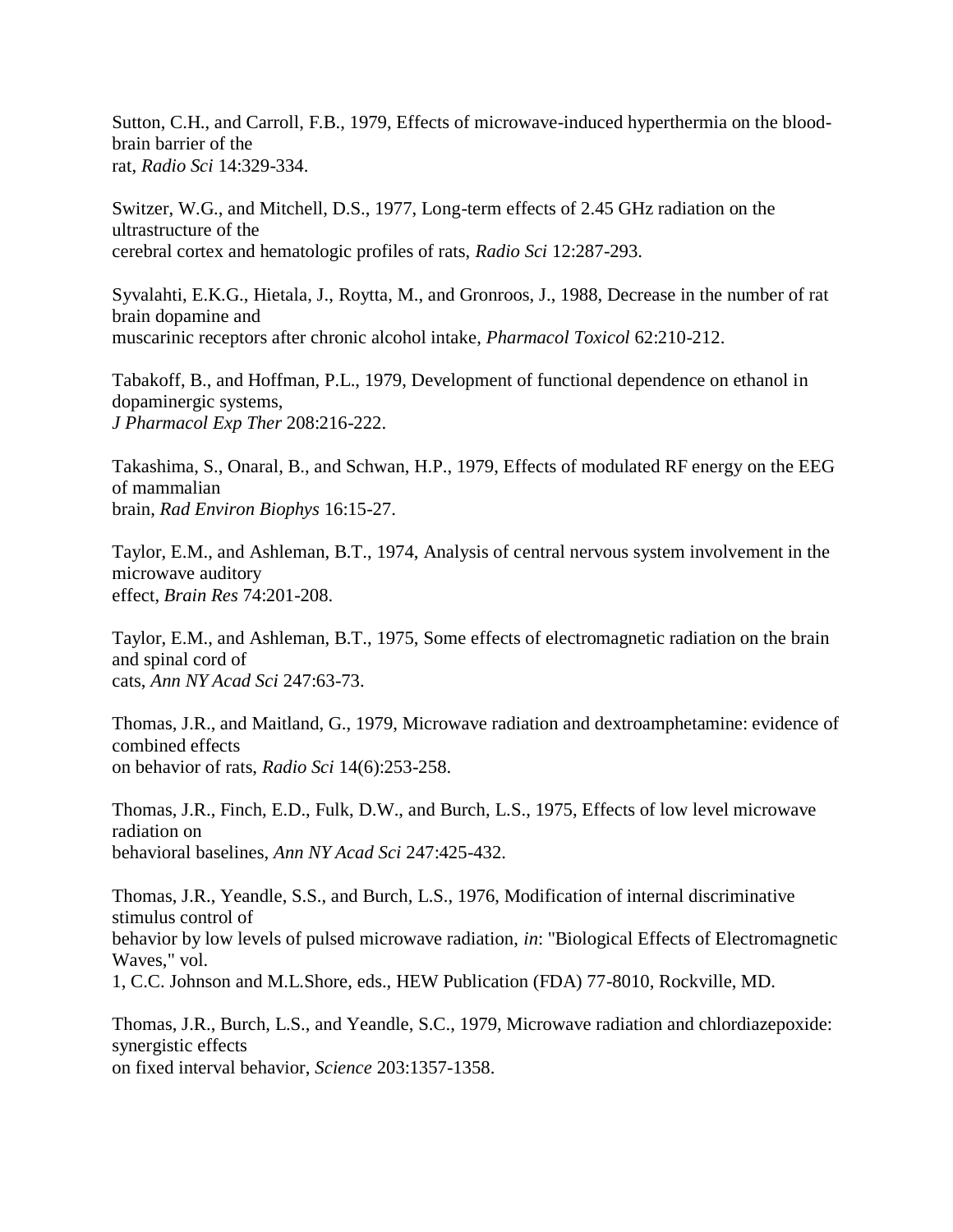Thomas, J.R., Schrot, J., and Banvard, R.A., 1980, Behavioral effects of chlorpromazine and diazepam combined with low level microwaves, *Neurobiol* 2:131-135.

Tolgskaya, M.S., and Gordon, Z.V., 1973, Pathological effects of radiowaves, (Translated from Russian by B. Haigh), Consultants Bureau, New York, NY.

Wachtel, H., Seaman, R., and Joines, W., 1975, Effects of low-intensity microwaves on isolated neurons, *Ann NY Acad Sci* 247:46-62.

Wangemann, R.T., and Cleary, S.F., 1976, The in vivo effects of 2.45-GHz microwave radiation on rabbit serum components and sleeping times, *Radiat Environ Biophys* 13:89-103.

Ward, T.R., Elder, J.A., Long, M.D., and Svendsgaard, D., 1982, Measurement of blood-brain barrier permeation in rats during exposure to 2450-MHz microwaves, *Bioelectromagnetics* 3:371-383.

Ward, T.R., and Ali, J.S., 1985, Blood-brain barrier permeation in the rat during exposure to low-power 1.7-GHz microwave radiation, *Bioelectromagnetics* 2:131-143.

Ward, T.R., Svensgaard, D.J., Spiegel, R.J., Puckett, E.T., Long, M.D., and Kinn, J.B., 1986, Brain temperature measurements in rats: a comparison of microwave and ambient temperature exposures, *Bioelectromagnetics* 7:243-258.

Weizman, R., Weizman, A., Kook, K.A., Vocci, F., Deutsch, S.I., and Paul, S.M., 1989, Repeated swim stress alters brain benzodiazepine receptors measured in vivo, *J Pharmacol Exp Ther* 249:701-707.

Wild, K.D., and Reid, L.D., 1990, Modulation of ethanol-intake by morphine: evidence for a central site of action, *Life Sci* 47:PL-49-PL-54.

Williams, W.M., Hoss, W., Formaniak, M., and Michaelson, S.M., 1984a, Effect of 2450 MHz microwave energy on the blood-brain barrier to hydrophilic molecules, A. Effect on the permeability to sodium fluorescein, *Brain Res Rev* 7:165-170.

Williams, W.M., del Cerro, M., and Michaelson, S.M., 1984b, Effect of 2450 MHz microwave energy on the bloodbrain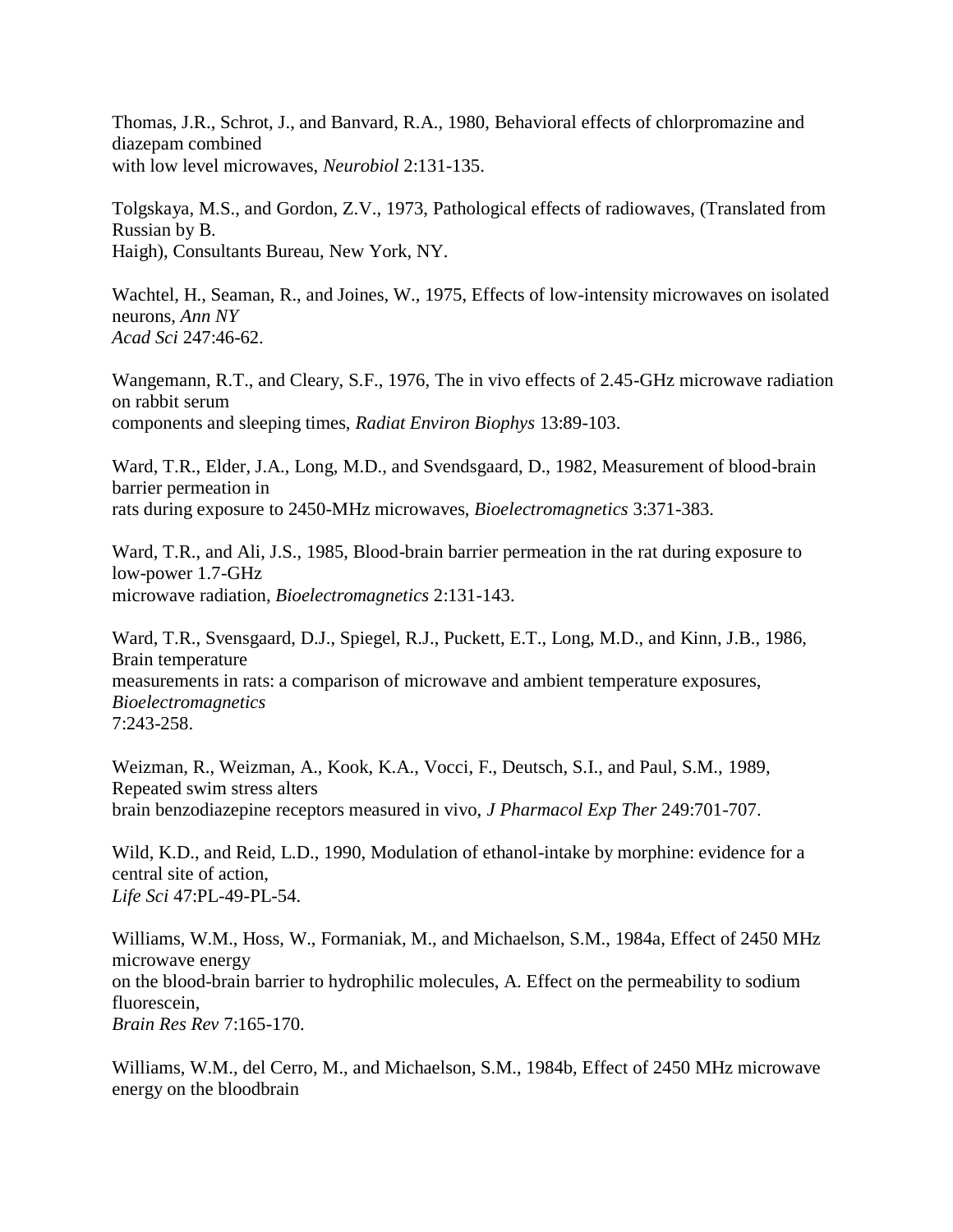barrier to hydrophilic molecules, B. Effect on the permeability to HRP, *Brain Res Rev* 7: 171- 181.

Williams, W.M., Platner, J., and Michaelson, S.M., 1984c, Effect of 2450 MHz microwave energy on the bloodbrain barrier to hydrophilic molecules, C. Effect on the permeability to 14C-sucrose, *Brain Res Rev*  7:183-

190.

Williams, W.M., Lu, S.-T., del Cerro, M., and Michaelson, S.M., 1984d, Effect of 2450 MHz microwave energy on the blood-brain barrier to hydrophilic molecules, D. Brain temperature and blood-brain barrier permeability to

hydrophilic tracers, *Brain Res Rev* 7:191-212.

Wikler, A., 1973a, Dynamics of drug dependence: Implications of a conditioning theory for research and treatment,

*Arch Gen Psychiat* 28:611-616.

Wikler, A., 1973b, Conditioning of successive adaptive responses to the initial effects of drugs, *Conditioned Reflex* 8:193-210.

Wilson, B.A., Zook, J.M., Joines, W.T., and Casseday, J.H., 1980, Alterations in activity at auditory nuclei of the rat induced by exposure to microwave radiation: autoradiographic evidence using [14C]-2-deoxy-Dglucose, *Brain Res* 187:291-306.

Woods, S.C., Makous, W., and Hutton, R.A., 1969, Temporal parameters of conditioned hypoglycemia, *J Comp Physiol Psychol* 69:301-307.

Young, W., 1980, The effect of microwaves (9.7 GHz) on membrane bound acetylcholinesterase in the vagal heart system, *Fed Proc* 39:410.

Zeman, G.H., Chaput, R.L., Glazer, Z.R., and Gershman, L.L., 1973, Gamma-aminobutyric acid metabolism in rats following microwave exposure. *J Microwave Power* 8:213-216. Akyel, Y., Hunt, E.L., Gambrill, C., and Varga, C. Jr., 1991, Immediate postexposure effects of high-peak-power microwave pulses on operant behavior of Wistar rats, Bioelectromagnetics

12:183-195.

Barenski, S., 1972, Histological and histochemical effects of microwave radiation on the central nervous system of rabbits and guinea pigs, Am J Physiol Med 51:182-190.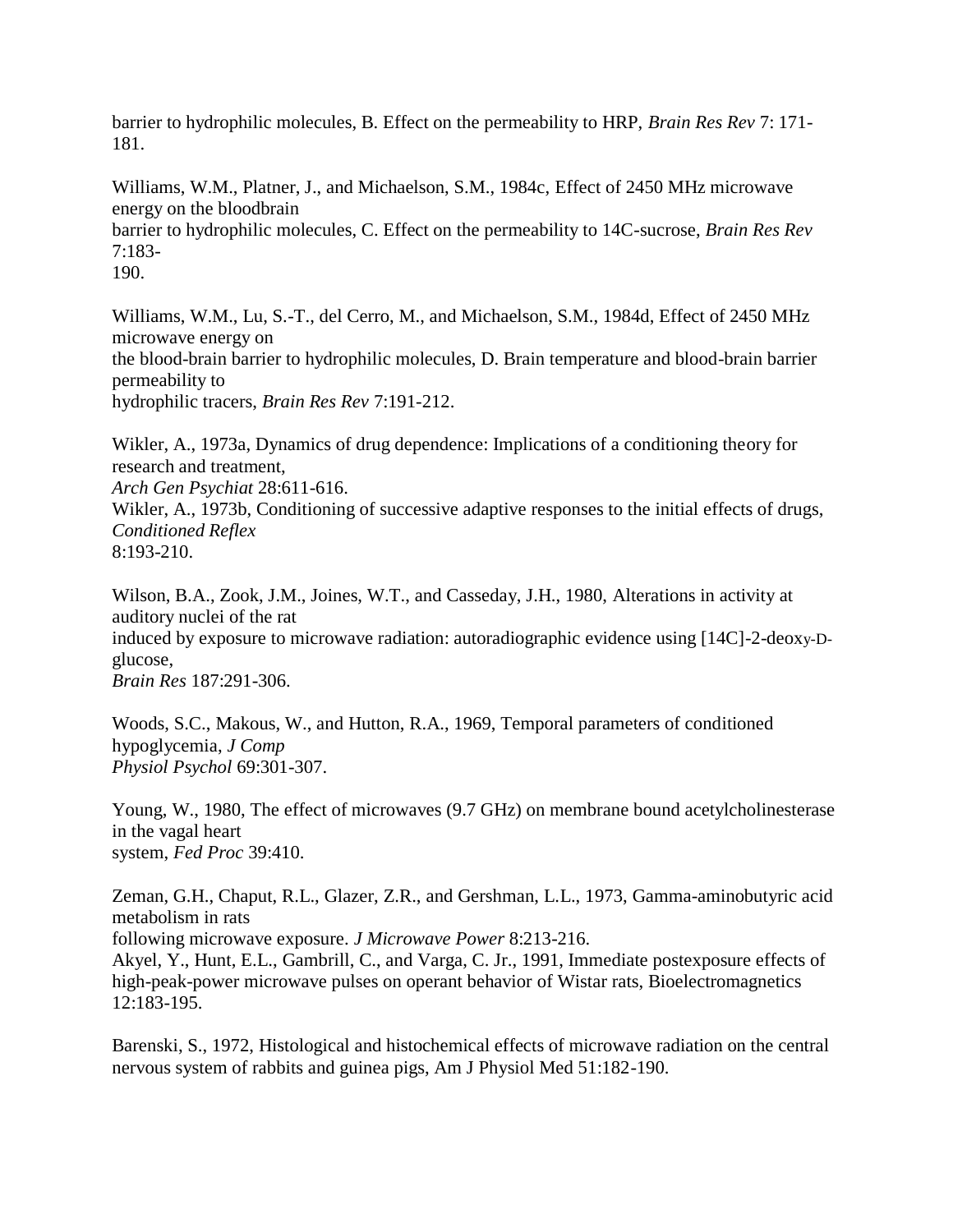Bawin, S.M., Gavalas-Medici, R.J., and Adey, W.R., 1973, Effects of modulated very high frequency fields on specific brain rhythms in cats, Brain Res 58:365-384.

Carroll, D.R., Levinson, D.M., Justesen, D.R., and Clarke, R.L., 1980, Failure of rats to escape from a potenially lethal microwave field, Bioelectromagnetics 1:101-115.

Chizhenkova, R.A., 1988, Slow potentials and spike unit activity of the cerebral cortex of rabbits exposed to microwaves, Bioelectromagnetics 9:337-345.

Chou, C.K., Guy, A.W., and Galambos, R., 1982a, Auditory perception of radiofrequency electromagnetic fields, J Acoust Soc Am 71:1321-1334.

Chou, C.K., Guy, A.W., McDougall, J.B., and Han, L.F., 1982b, Effects of continuous and pulsed chronic microwave exposure on rabbits, Radio Sci 17:185-193.

Czerski, P., Ostrowski, K., Shore, M.L., Silverman, C.H., Sues, M.J., and Waldeskog, B., eds., 1974, "Biological Effects and Health Hazard of Microwave Radiation: Proceedings of an International Symposium," Polish Medical Publisher, Warsaw. D'Andrea, J.A., Gandhi, O.P., and Kesner, R.P., 1976, Behavioral effects of resonant electromagnetic power absorption in rats. In: "Biological Effects of Electromagnetic Waves," vol 1, C.C. Johnson and M.L. Shore, eds., HEW Publication (FDA) 77-8010, Rockville, MD.

D'Andrea, J.A., Gandhi, O.P., and Lords J.L., 1977, Behavioral and thermal effects of microwave radiation at resonant and nonresonant wavelengths, Radio Sci 12:251-256.

D'Andrea, J.A., Gandhi, O.P., Lords, J.L., Durney, C.H., Johnson, C.C., and Astle, L., 1979, Physiological and behavioral effects of chronic exposure to 2450-MHz microwaves, J Microwave Power 14:351-362.

D'Andrea, J.A., Gandhi, O.P., Lords. J.L., Durney, C.H., Astle, L., Stensaas, L.J., and Schoenberg, A.A., 1980, Physiological and behavioral effects of prolonged exposure to 915 MHz microwaves, J Microwave Power 15(2):123-135.

D'Andrea, J.A., DeWitt, J.R., Emmerson, R.Y., Bailey, C., Stensaas, S., and Gandhi, O. P., 1986a, Intermittent exposure of rat to 2450-MHz microwaves at 2.5 mW/cm2: behavioral and physiological effects, Bioelectromagnetics 7:315-328.

D'Andrea, J.A., DeWitt, J.R., Gandhi, O. P., Stensaas, S., Lords, J.L., and Nielson, H.C., 1986b, Behavioral and physiological effects of chronic 2450-MHz microwave irradiation of the rat at 0.5 mW/cm2, Bioelectromagnetics 7:45-56.

D'Andrea, J.A., Cobb, B.L., and de Lorge, J., 1989, Lack of behavioral effects in the rhesus monkey to high peak power microwave pulses at 1.3 GHz, Bioelectromagnetics 10:65-76.

de Lorge, J.O. , 1984, Operant behavior and colonic temperature of Macaca mulatta exposed to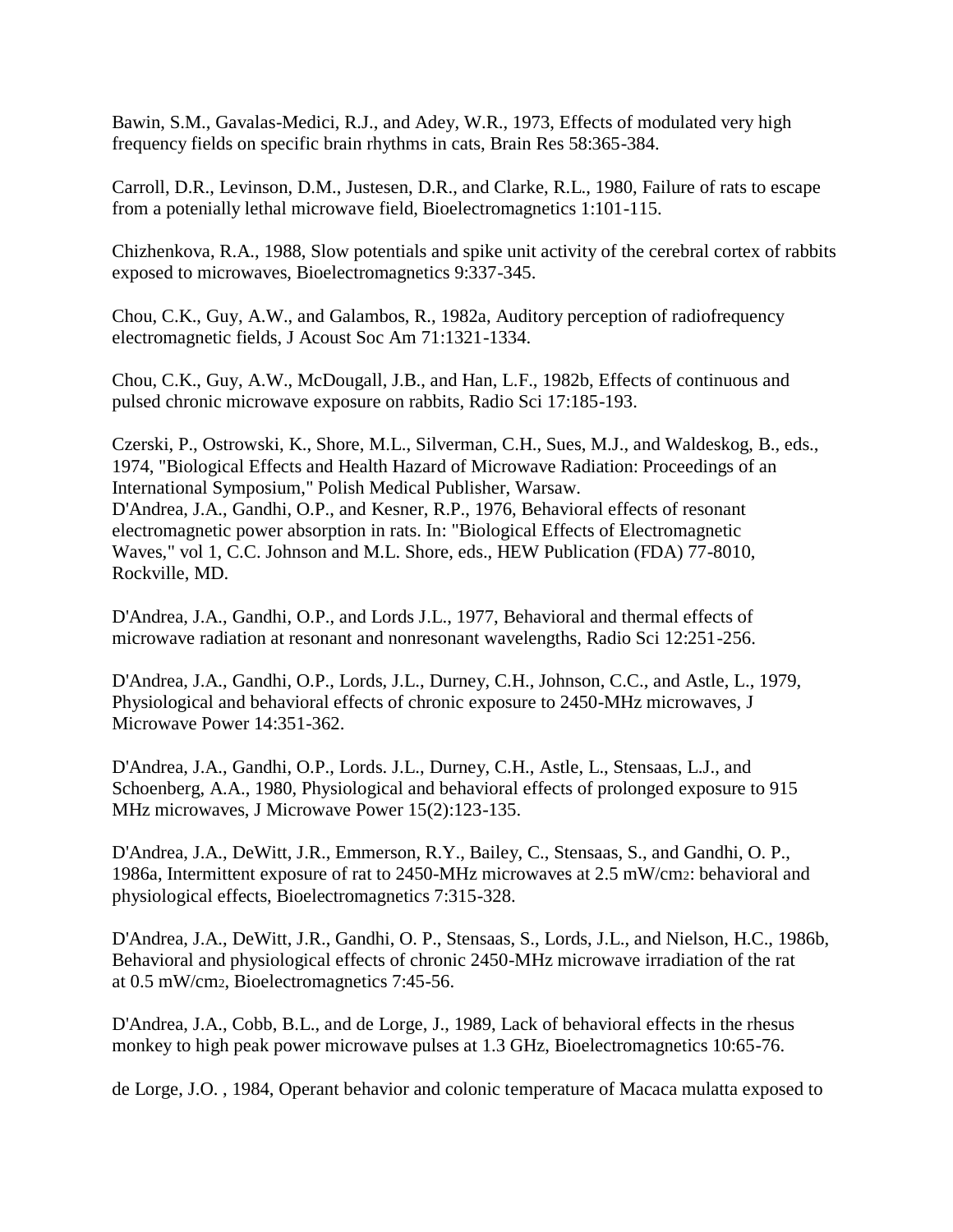radiofrequency fields at and above resonant frequencies. Bioelectromagnetics 5:233-246.

de Lorge, J., and Ezell, C.S., 1980, Observing-responses of rats exposed to 1.28- and 5.62-GHz microwaves, Bioelectromagnetics 1:183-198.

DeWitt, J.R., D"Andrea, J.A., Emmerson, R.Y., and Gandhi, O.P., 1987, Behavioral effects of chronic exposure to 0.5 mW/cm2 of 2450-MHz microwaves. Bioelectromagnetics 8:149-157.

Dumansky, J.D., and Shandala, M.G., 1974, The biologic action and hygienic significance of electromagnetic fields of super high and ultra high frequencies in densely populated areas. In: "Biologic Effects and Health Hazard of Microwave Radiation: Proceedings of an International Symposium," P. Czerski, et al., eds., Polish Medical Publishers, Warsaw.

Frey, A.H., 1977, Behavioral effects of electromagnetic energy. In: "Symposium on Biological Effects and Measurement of Radio Frequency Microwaves," D.J. Hazzard, ed., HEW Publication (FDA), 77-8026, Rockville, MD.

Frey, A.H., and Feld, S.R., 1975, Avoidance by rats of illumination with low power nonionizing electromagnetic energy, J Comp Physiol Psychol 89:183-188.

Frey, A.H., Feld, S.R., and Frey, B., 1975, Neural function and behavior: defining the relationship. Ann N Y Acad Sci 247:433-439.

Gage, M.I., 1979, Behavior in rats after exposure to various power densities of 2450 MHz microwaves, Neurobehav Toxicol 1:137-143.

Goldstein, L., and Sisko, Z., 1974, A quantitative electroencephalographic study of the acute effect of

X-band microwaves in rabbits. In: "Biological Effects and Health Hazards of Microwave Radiation: Proceedings of an International Symposium," P. Czerski, et al., eds., Polish Medical Publishers, Warsaw.

Hjeresen, D.L., Doctor, S.R., and Sheldon, R.L., 1979, Shuttlebox-side preference as mediated by pulsed microwaves and conventional auditory cue. In: "Electromagnetic Fields in Biological System," S.S.Stuchly, ed., Ottawa,Canada.

Hunt, E.L., King, N.W., and Phillips, R.D., 1975, Behavioral effects of pulsed microwave radiation, Ann NY Acad Sci 247:440-453.

Johnson, R.B., Spackman, D., Crowley, J., Thompson, D., Chou, C.K., Kunz, L.L., and Guy, A.W.,

1983, Effects of long-term low-level radiofrequency radiation exposure on rats, vol. 4, Open field

behavior and corticosterone, USAF SAM-TR83-42, Report of USAF School of Aerospace Medicine, Brooks AFB, San Antonio, TX.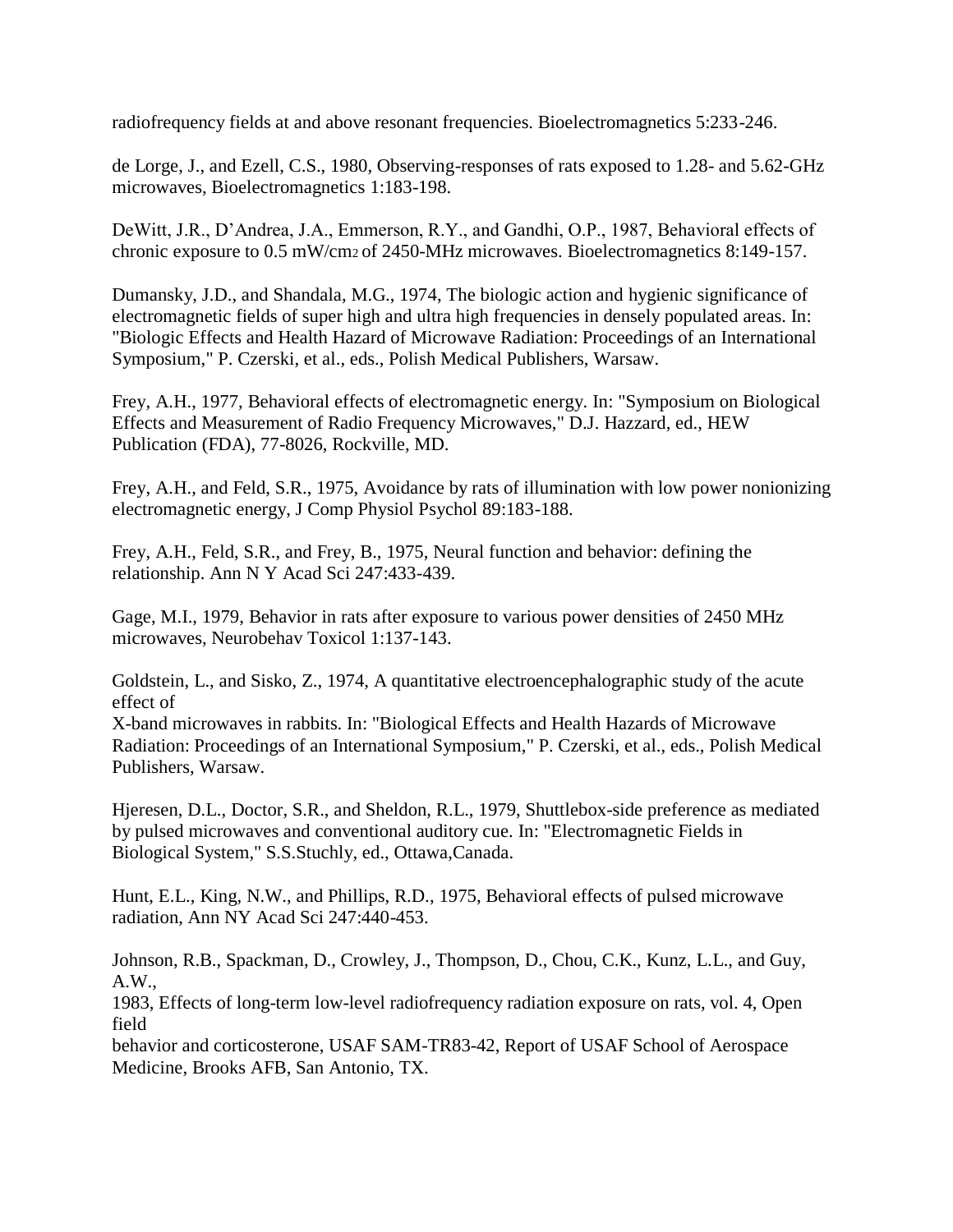King, N.W., Justesen, D.R., and Clarke, R.L., 1971, Behavioral sensitivity to microwave irradiation, Science 172:398-401.

Krylova, I.N., Dukhanin, A.S., Il"in, A.B., Kuznetsova, E.Iu., Balaeva, N.V., Shimanovskii, N.L.,

Pal"tsev, Iu.P., and Iasnetsov, V.V., 1992, The effect of ultrahigh frequency electromagnetic radiation on learning and memory processes (article in Russian), Biull Eksp Biol Med 114:483-484.

Krylov, I.N., Iasnetsov, V.V., Dukhanin, A.S., and Pal"tsev, Iu.P., 1993, Pharmacologic correction of learning and memory disorders induced by exposure to high-frequency electromagnetic radiation (article in Russian), Biull Eksp Biol Med 115:260-262.

Kunjilwar, K.K., and Behari, J., 1993, Effect of amplitude-modulated radio frequency radiation on cholinergic system of developing rats, Brain Res 601:321-324.

Lai, H., Horita, A., Chou, C.K., and Guy, A.W., 1987, Low-level microwave irradiation affects central cholinergic activity in the rat, J Neurochem 48:40-45.

Lai, H., Carino, M.A., and Guy, A.W., 1989, Low-level microwave irradiation and central cholinergic systems, Pharmac Biochem Behav 33:131-138

. Lai, H., Carino, M.A., Horita, A. and Guy, A.W., 1990, Corticotropin-releasing factor antagonist blocks microwave-induced changes in central cholinergic activity in the rat, Brain Res Bull 25:609-612.

Lai, H., Carino, M.A., Horita, A. and Guy, A.W., 1992, Opioid receptor subtypes that mediate a microwave-induced decrease in central cholinergic activity in the rat. Bioelectromagnetics 13:237-246.

Lai, H., Horita, A., and Guy, A.W., 1994, Microwave irradiation affects radial-arm maze performance in the rat, Bioelectromagnetics 15:95-104.

Lebovitz, R.M., 1980, Behavioral changes during long-term microwave irradiation. In: "Proceeding of the International Symposium on the Biological Effects of Electromagnetic waves," UNSI, CNFRS, Jouy-en-Josas, France.

Levinson, D.M., Grove, A.M., Clarke, L.R., and Justesen, D.R., 1982, Photic cueing of escape by rats from an intense microwave field, Bioelectromagnetics 3:105-116.

Lin, J.C., 1978, "Microwave Auditory Effects and Applications", Charles C, Thomas, Springfield, IL.

Lovely, R.H., Myers, D.E., and Guy, A.W., 1977, Irradiation of rats by 918-MHz microwaves at 2.5 mW/cm2: delineating the dose-response relationship, Radio Sci 12(6):139-146.

Mickley, G.A. and Cobb, B.L., 1998, Thermal tolerance reduces hyperthermia-induced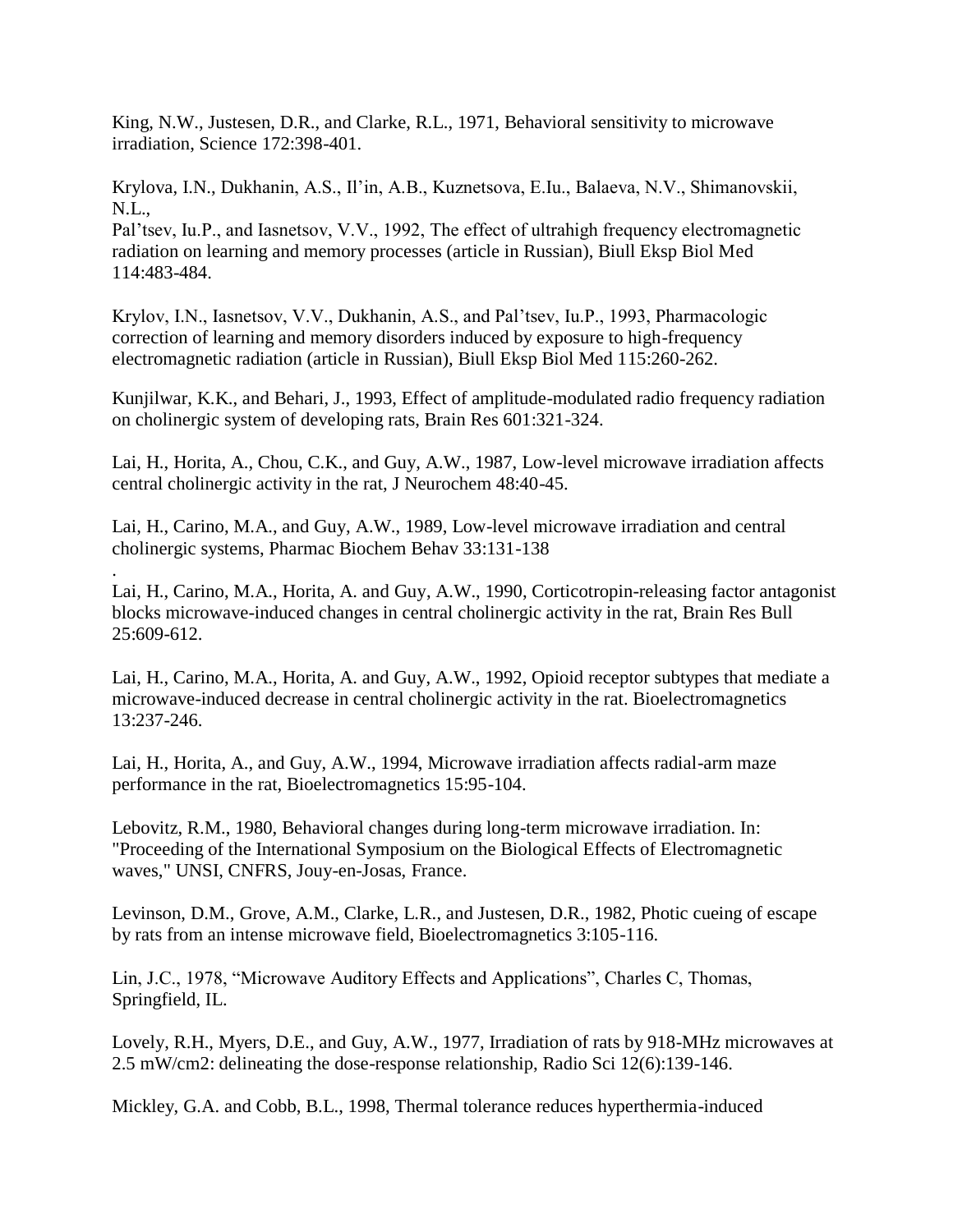disruption of working memory: a role for endogenous opiates? Physiol Beh 63:855-865.

Mitchell, C.L., McRee, D.J., Peterson, N.J., and Tilson, H.A., 1988, Some behavioral effects of shortterm

exposure of rats to 2.45-GHz microwave radiation, Bioelectromagnetics 9:259-268.

Mitchell, D.S., Switzer, W.G., and Bronaugh, E.L., 1977, Hyperactivity and disruption of operant behavior in rats after multiple exposure to microwave radiation, Radio Sci 12(6):263- 271.

Moe, K.E., Lovely, R.H., Meyers D.E., and Guy, A.W., 1976, Physiological and behavioral effects of chronic low-level microwave radiation in rats. In: "Biological Effects of Electromagnetic Waves," vol. 1, C.C. Johnson and M.L. Shore, eds., HEW Publication (FDA) 77-8010, Rockville, MD.

Monahan, J.C., and Henton, W., 1977, Free operant avoidance and escape from microwave radiation. In: "Symposium on Biological Effects and Measurement of Radio Frequency Microwaves", D.J. Hazzard, ed, HEW Publication (FDA) 77-8026, Rockville, MD. Navakatikian, M.A., and Tomashevskaya, L.A., 1994, Phasic behavioral and endocrine effects of microwaves of nonthermal intensity. In: "Biological Effects of Electric and Magnetic Fields, vol. 1", D.O. Carpenter, ed., Academic Press, San Diego, CA.

Oscar, K.J., and Hawkins, T.D., 1977, Microwave alteration of the blood-brain barrier system of rats, Brain Res 126:281-293.

Ray, S., and Behari, J., 1990, Physiological changes in rats after exposure to low levels of microwaves. Rad Res 123:199-202.

Roberti, B., Heebels, G.H., Hendricx, J.C.M., deGreef, A.H.A.M., and Wolthuis, O.L., 1975, Preliminary investigation of the effect of low-level microwave radiation on spontaneous motor activity in rats, Ann NY Acad Sci 247:417-424.

Rudnev, M., Bokina, A., Eksler, N., and Navakatikyan, M., 1978, The use of evoked potential and behavioral measures in the assessment of environmental insult. In: "Multidisciplinary Perspectives in Event-Related Brain Potential Research," D.A. Otto, ed., EPA-600/9-77-043, U.S. Environmental Protection Agency, Research Triangle Park, NC.

Schrot, J., Thomas, J.R., and Banvard, R.A., 1980, Modification of the repeated acquisition of response sequences in rats by low-level microwave exposure, Bioelectromagnetics 1:89-99.

Schwan, H.P., 1971, Interaction of microwave and radiofrequency radiation with biological systems, IEEE Microwave Th Tech MTT-19:146-150.

Sienkiewicz, Z., 1999, Behavioural effects of radiofrequency fields. In "Mobile Telephones and Health: an Update on the Latest Research", Gothenburg, Sweden.

Takashima, S., Onaral, B., and Schwan, H.P., 1979, Effects of modulated RF energy on the EEG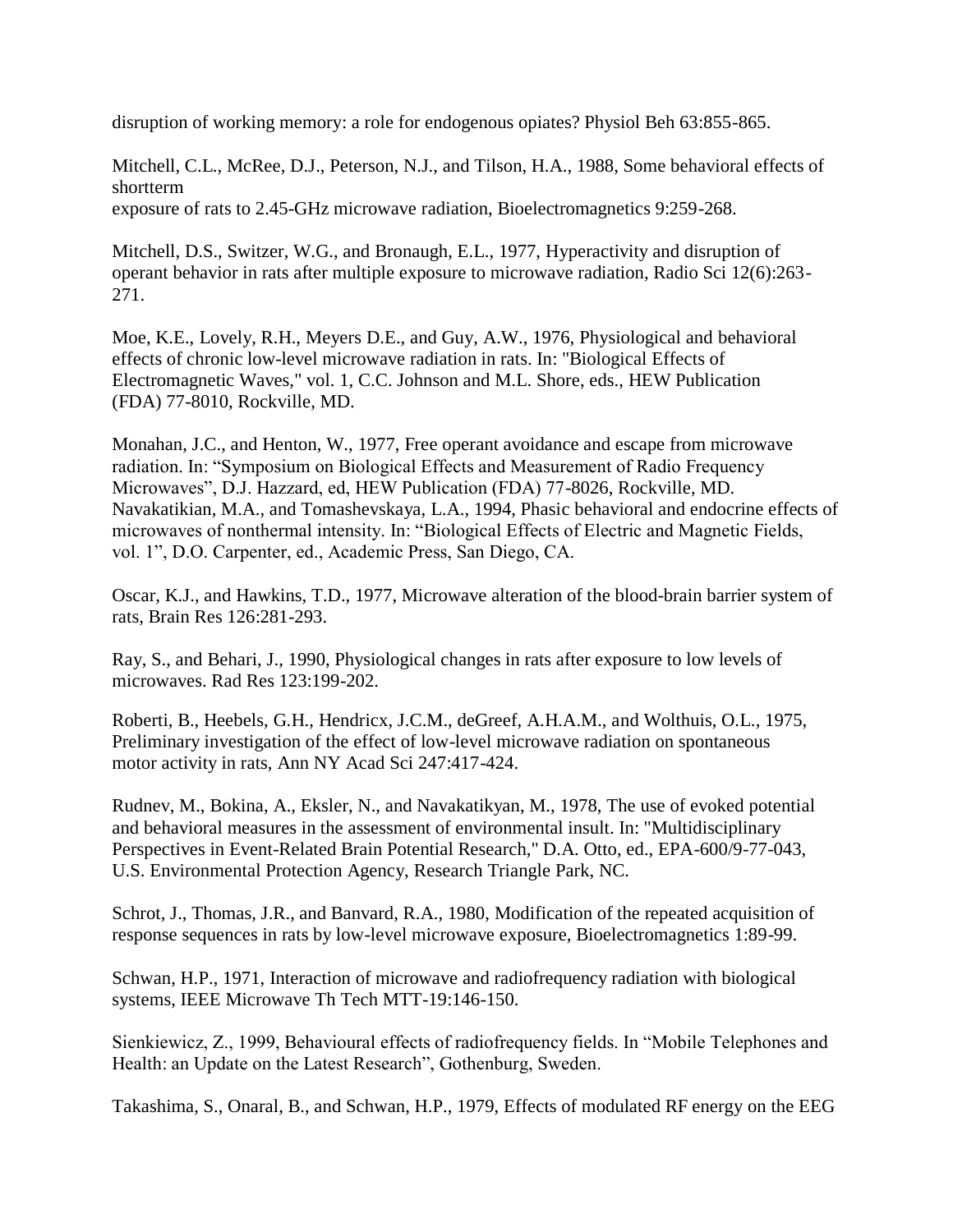of mammalian brain, Rad Environ Biophys 16:15-27.

Thomas, J.R., Finch, E.D., Fulk, D.W., and Burch, L.S., 1975, Effects of low level microwave radiation on behavioral baselines, Ann NY Acad Sci 247:425-432.

Wang, B.M. and Lai, H., 2000, Acute exposure to pulsed 2450-MHz microwaves affects watermaze

performance of rats, Bioelectromagnetics 21:52-56.

Ahlbom A, Green A, Kheifets L, Savitz D, Swerdlow A. 2004. Epidemiology of health effects of radiofrequency exposure. ICNIRP (International Commission for Non-ionizing Radiation Protection)

Standing Committee on Epidemiology. *Environ Health Perspect* 112:1741-1754.

Auvinen A, Hietanen M, Luukonen R, Koskela RS. 2002. Brain tumors and salivary gland cancers

among cellular telephone users. *Epidemiology* 13:356-359.

Christensen HC, Schüz J, Kosteljanetz M, Poulsen HS, Thomsen J, Johansen C.2004. Cellular telephone

use and risk of acoustic neuroma. *Am J Epidemiol* 159:277-283.

Christensen HC, Schüz J, Kosteljanetz M, *et al.* 2005. Cellular telephones and risk for brain tumors. A population-based, incident case-control study. *Neurology* 64:1189-1195.

Funch DP, Rothman KJ, Loughlin JE, Dreyer NA. 1996. Utility of telephone company records for

epidemiologic studies of cellular telephones. *Epidemiology* 7:299-302.

Hardell L, Näsman Å, Påhlson A, Hallquist A, Hansson Mild K. 1999. Use of cellular telephones and the

risk for brain tumours:A case-control study. *Int J Oncol* 15:113-116.

Hardell L, Hansson Mild K, Påhlson A, Hallquist A.2001. Ionizing radiation, cellular telephones and the risk for brain tumours. *Eur J Cancer Prev* 10:523-529.

Hardell L, Hansson Mild K, Sandström M. 2003. Vestibular schwannoma, tinnitus and mobile telephones. *Neuroepidemiology* 22:124-129.

Hardell L, Hansson Mild K, Carlberg M, Hallquist A. 2004. Cellular and cordless telephones and the

association with brain tumours in different age groups. *Arch Environ Health* 59(3): 132-137.

Hardell L, Carlberg M, Hansson Mild K. Pooled analyis of two case-control studies on the use of cellular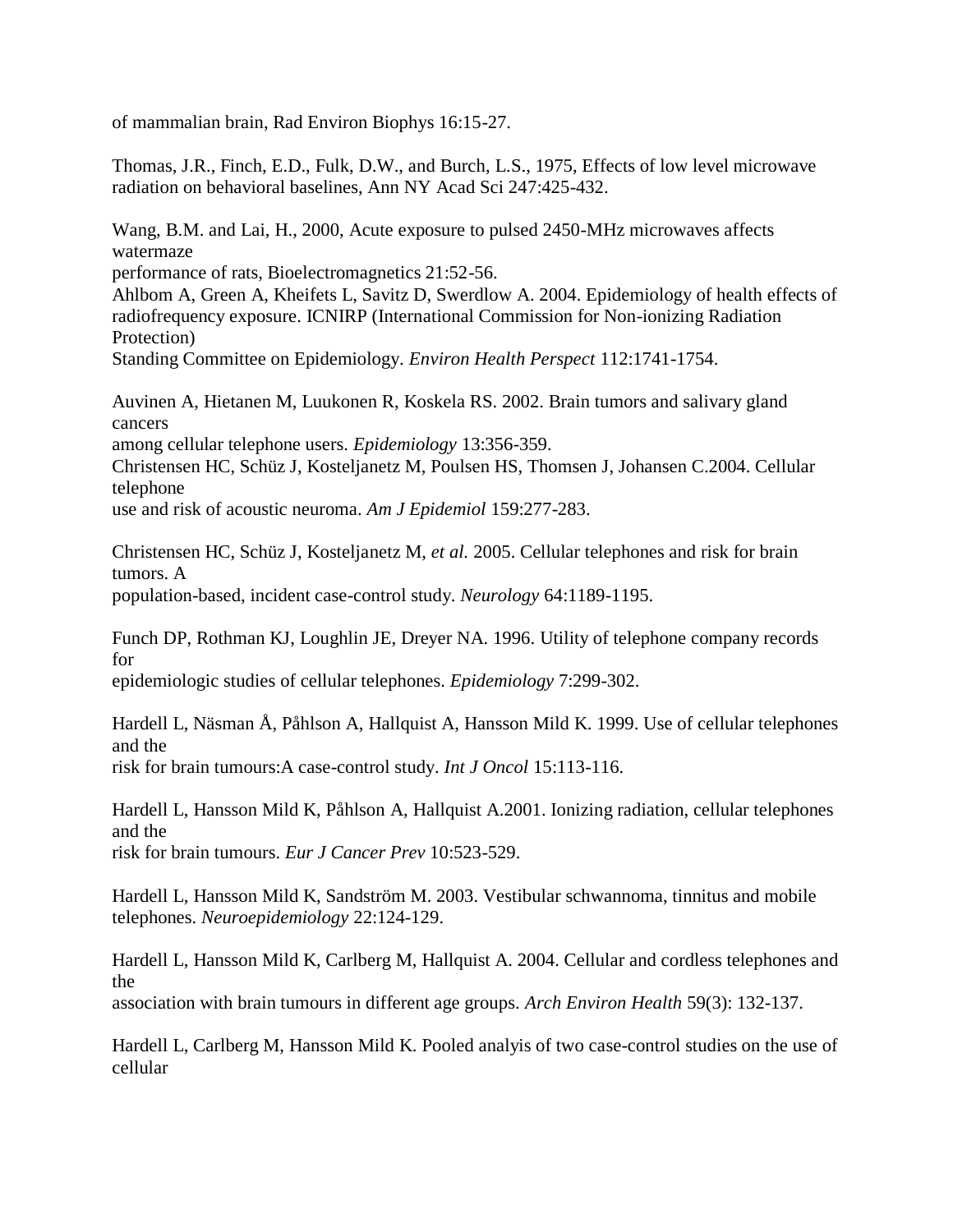and cordless telephones and the risk of benign tumours diagnosed during 1997-2003. *Int J Oncol*  28:509-

518.

Hardell L, Hansson Mild K, Carlberg M.2006a. Pooled analysis of two case-control studies on use of

cellular and cordless telephones and the risk for malignant brain tumours diagnosed in 1997- 2003. *Int*

*Arch Occup Environ Health* 2006b, 79:630-639.

Brain Tumors and Acoustic Neuromas Dr. Hardell Dr. Mild Dr. Kundi Hardell L, Carlberg M, Söderqvist F, Hansson Mild K, Morgan LL. Long-term use of cellular phones and brain tumours: increased risk associated with use for > 10 years. *Occup Environ Med*  2007;64:626-632 doi:10.1136/oem.2006.029751.

Hepworth SJ, Schoemaker MJ, Muir KR, Swerdlow AJ, van Tongeren MJ, McKinney PA. 2006. Mobile

phone use and risk of glioma in adults: case-control study. *BMJ*15;332(7546):883-887. Epub 2006 Jan

Inskip PD, Tarone RE, Hatch EE, *et al*. Cellular-telephone use and brain tumors. 2001. *New Engl J Med* 344:79-86.

Johansen C, Boice JD Jr, McLaughlin JK, Olsen JH 2001. Cellular telephones and cancer – a nationwide cohort study in Denmark. *J Natl Cancer Inst* 93:203-207.

Klaeboe L, Blaasaas KG, Tynes T. 2007. Use of mobile phones in Norway and risk of intracranial tumours*. Eur J Cancer Prev* 16:158-164.

Lahkola A, Tokola K, Auvinen A. 2006. Meta-analysis of mobile phone use and intracranial tumors. *Scand J Work Environ Health* 32(3):171-177.

Lahkola A, Auvinen A, Raitanen J, *et al*. 2007. Mobile phone use and risk of glioma in 5 North European countries. *Int J Cancer* 120:1769-1775.

Lönn S, Ahlbom A, Hall P, Feychting M. 2004. Mobile phone use and the risk of acoustic neuroma. *Epidemiology* 15: 653-659.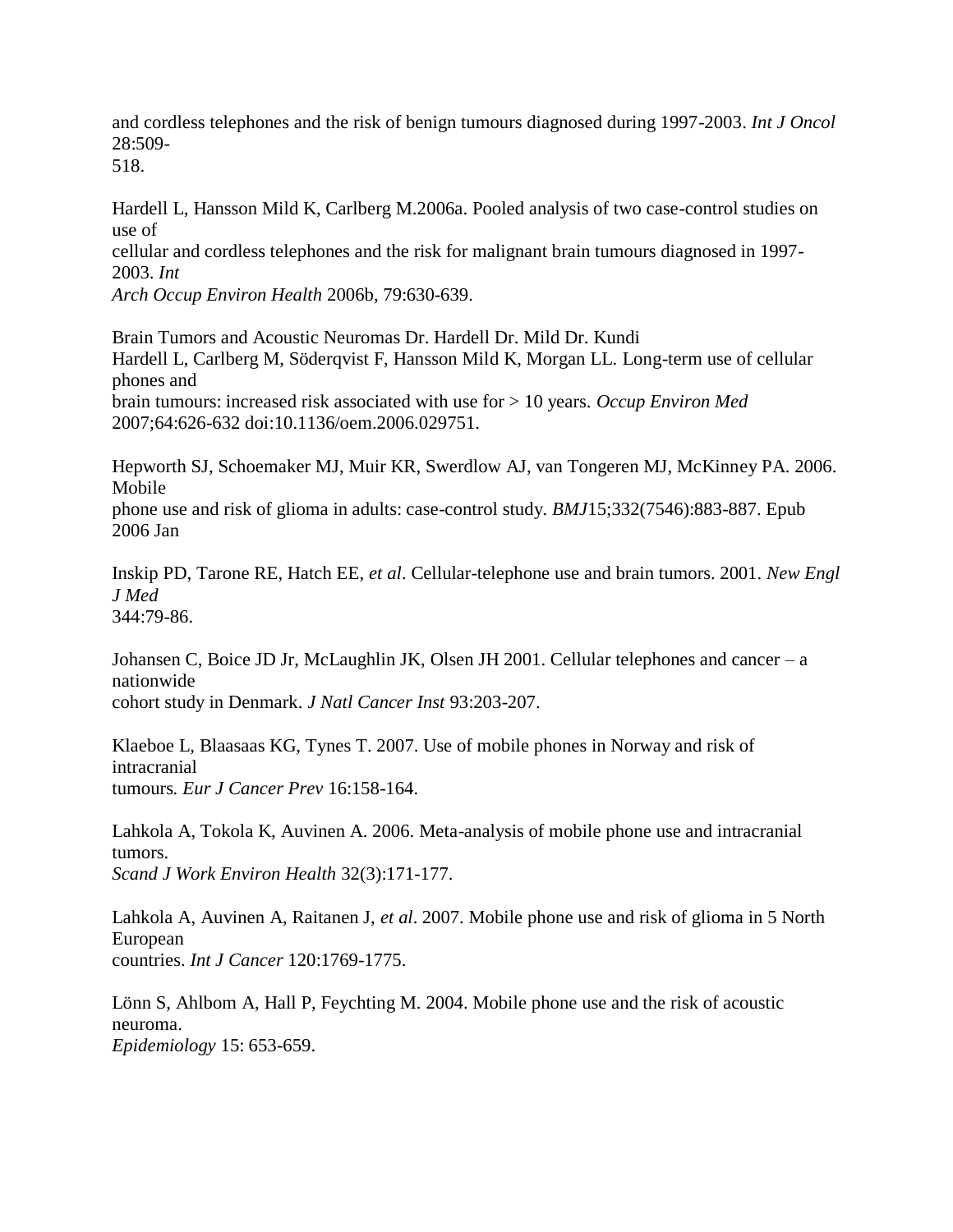Lönn S, Ahlbom A, Hall P, Feychting M 2005. Swedish Interphone Study Group.Long-term mobile

phone use and brain tumor risk. *Am J Epidemiol* 161:526-535.

Muscat JE, Malkin MG, Thompson S, *et al*. 2000. Handheld cellular telephone use and risk of brain

cancer. *JAMA* 284:3001-3007.

Muscat JE, Malkin MG, Shore RE, *et al*. 2002. Handheld cellular telephones and risk of acoustic neuroma *Neurology* 58:1304-1306

Brain Tumors and Acoustic Neuromas Dr. Hardell Dr. Mild Dr. Kundi Schoemaker MJ, Swerdlow AJ, Ahlbom A, *et al*. 2005. Mobile phone use and risk of acoustic neuroma:

results of the Interphone case-control study in five North European countries. *Br J Cancer* doi: 10.1038/sj.bjc.6602764.

Schüz J, Böhler E, Berg G, Schlehofer B, *et al.* 2006. Cellular phones, cordless phones, and the risks of

glioma and meningioma (Interphone Study Group, Germany). *Am J Epidemiology* 163(6):512- 520. Epub

2006 Jan 27. Comment by Morgan in: *Am J Epidemiol* 2006;164:294-295. Author reply 295. Schüz J, Jacobsen R, Olsen JH, *et al*. 2006. Cellular telephone use and cancer risks: An update of a

nationwide Danish cohort. *J Natl Cancer Inst* 98:1707-1713.

Schlehofer B, Schlafer K, Blettner M, *et al.* 2007. Environmental risk factors for sporadic acoustic

neuroma (Interphone Study Group, Germany). *Eur J Cancer* doi:10.1016/j.ejca.2007.05.008.

Takebayashi T, Akiba S, Kikuchi Y, *et al*. 2006. Mobile phone use and acoustic neuroma risk in Japan.

*Occup Environ Med* 63:802-807.

Vrijheid M, Cardis E, Armstrong BK, *et a*l. 2006a. Validation of short term recall of mobile phone use

for the Interphone study. *Occup Environ Med* 63:237-243.

Vrijheid M, Deltour I, Krewski D, Sanchez M, Cardis E. 2006b. The effects of recall errors and selection

bias in epidemiologic studies of mobile phone use and cancer risk. *J Expo Sci Environ Epidemiol* doi:10.1038/sj.jes.7500509.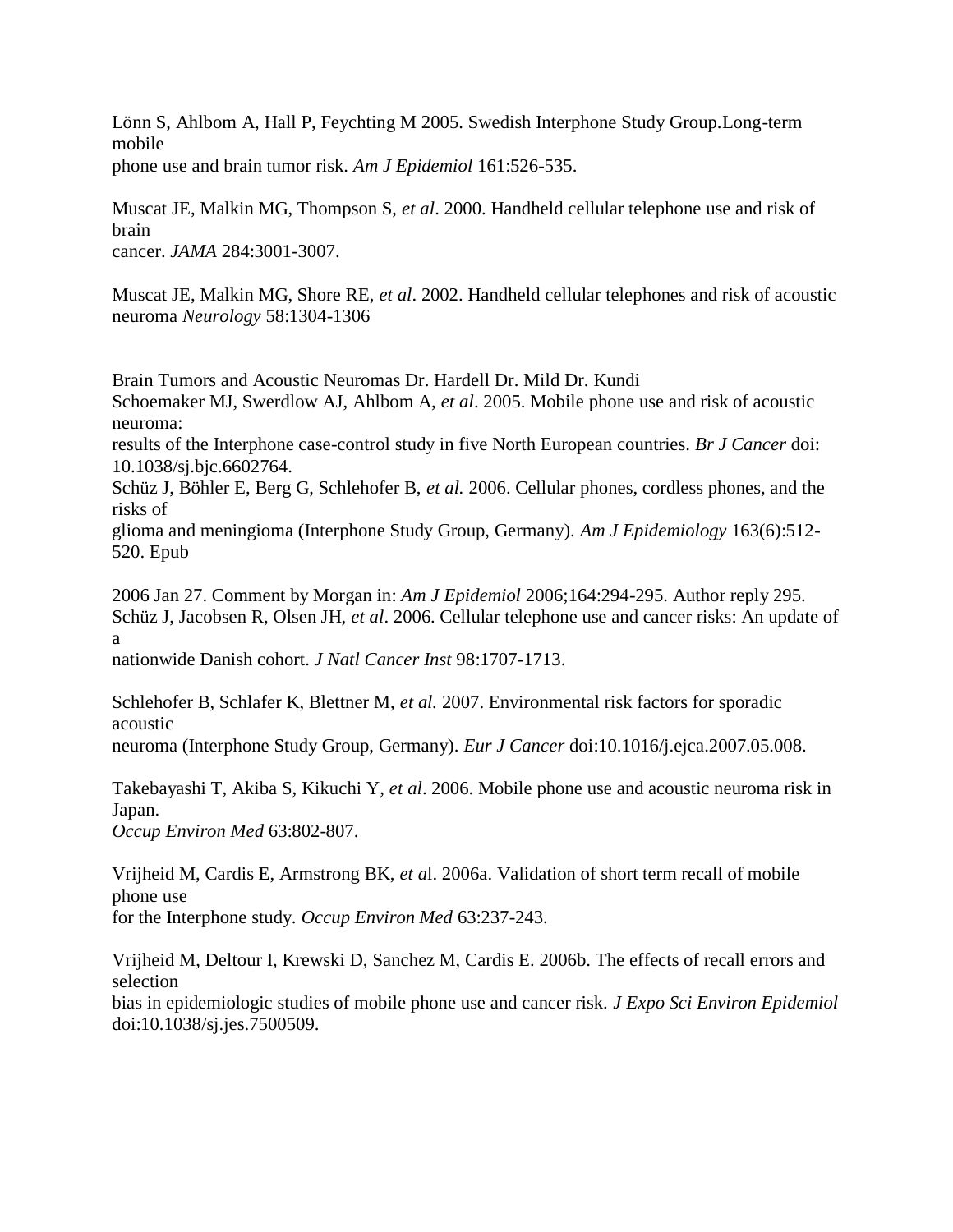Ahlbom A, Green A, Kheifets L, Savitz D, Swerdlow A. 2004. Epidemiology of health effects of radiofrequency exposure. Environ Health Perspect 112: 1741–1754.

Altpeter ES, Krebs TT, Pfluger DH, von Kanel J, Blattmann R. 1995. Study on health effects of the short-wave transmitter station at Schwarzenburg, Berne, Switzerland," BEW Publication Series No. 55, University of Berne, Inst. for Social & Preventive Medicine.

Armstrong B, Theriault G, Guenel P, Deadman J, Goldberg M, Heroux P. 1994. Association between exposure to pulsed electromagnetic fields and cancer in electric utility workers in Quebec, Canada, and France. Am J Epidemiol 140: 805 – 820.

Berg G, Spallek J, Schüz J, Schlehofer B, Böhler E, Schlaefer K, Hettinger I, Kunna-Grass K, Wahrendorf J, Blettner M. 2006. Occupational exposure to radio frequency/microwave radiation and the risk of brain tumors: Interphone Study Group, Germany. Am J Epidemiol.

Bergqvist U. 1997. Review of epidemiological studies. In: Kuster N, Balzano Q, Lin JC (eds.), Mobile Communications Safety, London: Chapman & Hall, pp. 147 – 170

Bielski J. 1994. Bioelectrical brain activity in workers exposed to electromagnetic fields," Ann N Y Acad Sci 724: 435 – 437

Boscolo P. 2001. Effects of electromagnetic fields produced by radiotelevision broadcasting stations on the immune system of women. Sci Total Environ 273: 1 – 10

Cantor K, Stewart P, Brinton L, Dosemeci M. 1995. Occupational exposure and female breast cancer mortality in the United States. J Occup Environ Med 37: 336-348

Coleman M, Bell J, Skeet R. 1983. Leukaemia incidence in electrical workers. Lancet 1:982 – 983

Coleman M. 1985. Leukaemia mortality in amateur radio operators. Lancet 2: 106 – 107

Cooper DK, Hemmings K, Saunders P 2001. Cancer incidence near radio and television transmitters in Great Britain. I. Sutton Coldfield transmitter; II. All high power transmitters. Am J Epidemiol 153:  $202 - 204$ 

Czerski P, Siekierzynski M, Gidynski A. 1974. Health surveillance of personnel occupationally exposed to microwaves. I. Theoretical considerations and practical aspects. Aerospace Med 45: 1137 – 1142

Davis RL, Mostofi FK. 1993. Cluster of testicular cancer in police officers exposed to hand -held radar. Am J Ind Med 24: 231-233

De Roos AJ, Teschke K, Savitz DA, Poole C, Grufferman BH, Pollock BH. 2001. Parental occupational exposures to electromagnetic fields and radiation and the incidence of neuroblastoma in offsping. Epidemiol 12: 508 – 517

Demers PA, Thomas DB, Rosenblatt KA, Jimenez LM, McTiernan A, et al. 1991. Occupational exposure to electromagnetic fields and breast cancer in men. Am J Epidemiol 134: 340 – 347

Dolk H, Shaddick G, Walls P, Grundy C, Thakrar B, Kleinschmidt I, Elliott P. 1997a. Cancer incidence near radio and television transmitters in Great Britain, Part I. Sutton Coldfield Transmitter. Am J Epidemiol 145: 1-9.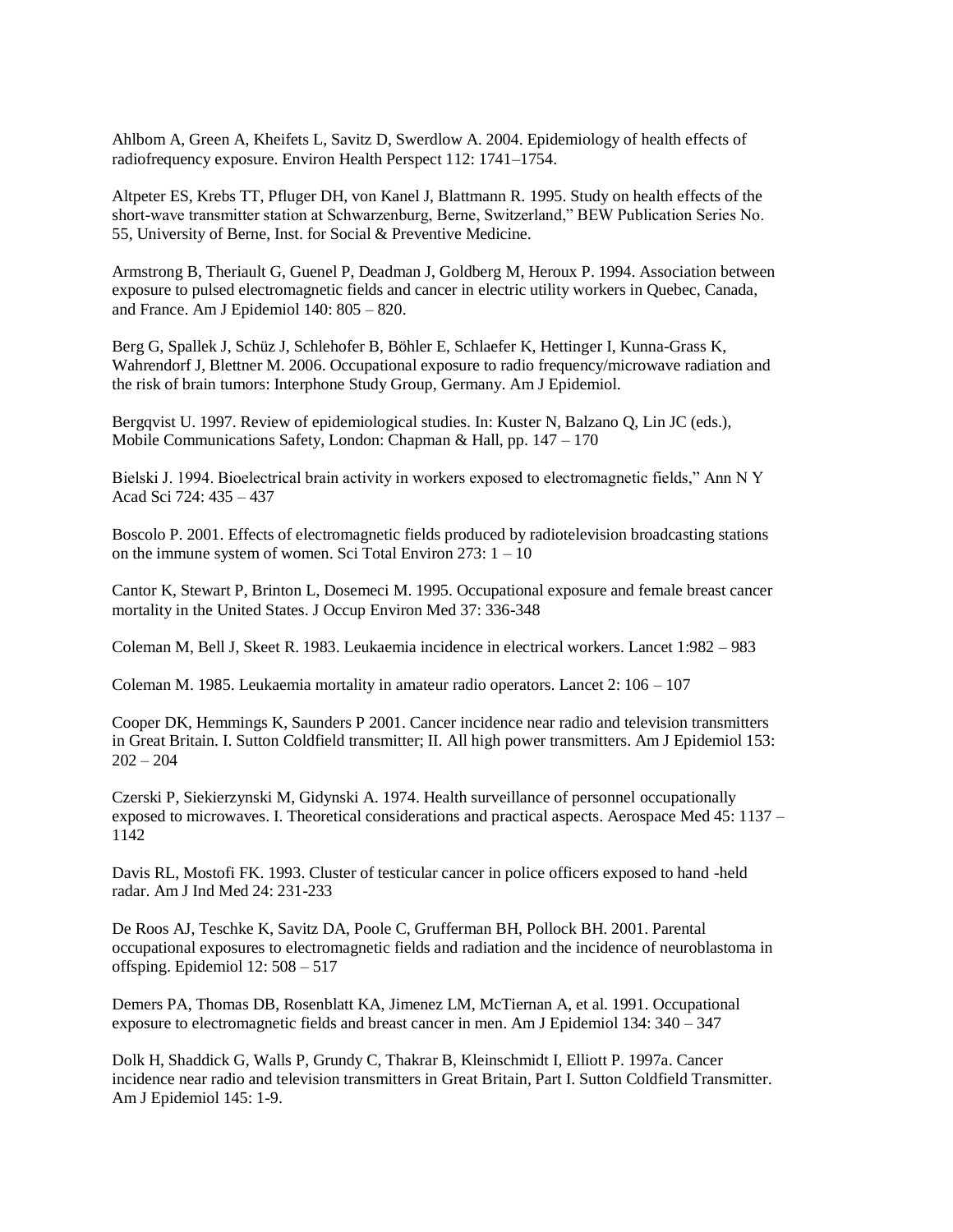Dolk H, Elliot P, Shaddick G, Walls P, Thakrar B. 1997b. Cancer incidence near radio television and transmitters in Great Britain, Part II. All high-power transmitters. Am J Epidemiol 145: 10-17.

Elwood MJ. 2003. Epidemiological studies of radiofrequency exposures and human cancer. Bioelectromagnetics Suppl 6: S63 - S73.

Finkelstein MM. 1998. Cancer incidence among Ontario police officers. Am J Ind Med 34: 157-162.

Gallagher RP, Band PR, Spinelli JJ, Threlfall WJ, Tamaro S. 1991. Brain cancer and exposure to electromagnetic fields. J Occup Med 33: 944 – 945

Garaj-Vrhovac V. 1999. Micronucleus assay and lymphocyte mitotic activity in risk assessment of occupational exposure to microwave radiation. Chemosphere 39: 2301 – 2312

Garson OM, McRobert TL, Campbell LJ, Hocking BA, Gordon I. 1991. A chromosomal study of workers with long-term exposure to radio-frequency radiation. Med J Australia 155: 289 – 292.

Grayson JK. 1996. Radiation exposure socioeconomic status and brain tumor risk in the US Air Force: a nested case-control study. Am J Epidemiol 143: 480-486.

Groves FD, Page WF, Gridley G, Lisimaque L, Stewart PA, Tarone RE et al. 2002. Cancer in Korean war navy technicians: mortality survey after 40 years. Am J Epidemiol 155: 810-818.

Hallberg O, Johansson O. 2002a. Melanoma incidence and frequency modulation (FM) broadcasting. Arch Environ Health 57: 32 – 40

Hallberg O, Johansson O. 2002b. Cancer trends during the 20th century. J Australian College Nutrtr Environ Med.  $21:3-8$ 

Hayes RB, Brown LM, Pottern LM, Gomez M, Kardaun JWPF, Hoover RN, O"Connell KJ, Sutzman RE, Javadpour N. 1990. Occupation and risk of testicular cancer: a case-control study. Int J Epidemiol 19: 825-831

Hill DG. 1988. A longitudinal study of a cohort with past exposure to radar: the MIT Radiation Laboratory follow-up study. [Dissertation Manuscript], Johns Hopkins University, Baltimore, MD, UMI Dissertation Services, Ann Arbor, MI

Hocking B, Gordon IR, Grain ML, Hatfield GE. 1996. Cancer incidence and mortality and proximity to TV towers. Med J Aust 165: 601-605

Holly EA, Aston DA, Ahn DK, Smith AH. 1996. Intraocular melanoma linked to occupations and chemical exposures. Epidemiology 7: 55-61

Kaplan S, Etlin S, Novikov I, Modan B. 1997. Occupational risks for the development of brain tumors. Am J Ind Med 31: 15 – 20.

Krewski D, Byus CV, Glickman BW, Lotz WG, Mandeville R, McBride ML, Prato FS, Weaver DF. 2001. Potential health risks of radiofrequency fields from wireless telecommunication devices. J Tox Env Health Part B 4: 1-143.

Kundi M, Hansen Mild K, Hardell L, Mattsson MO. 2004. Mobile telephones and cancer - a review of epidemiological evidence. J Toxicol Envrion Health Part B 7: 351-384.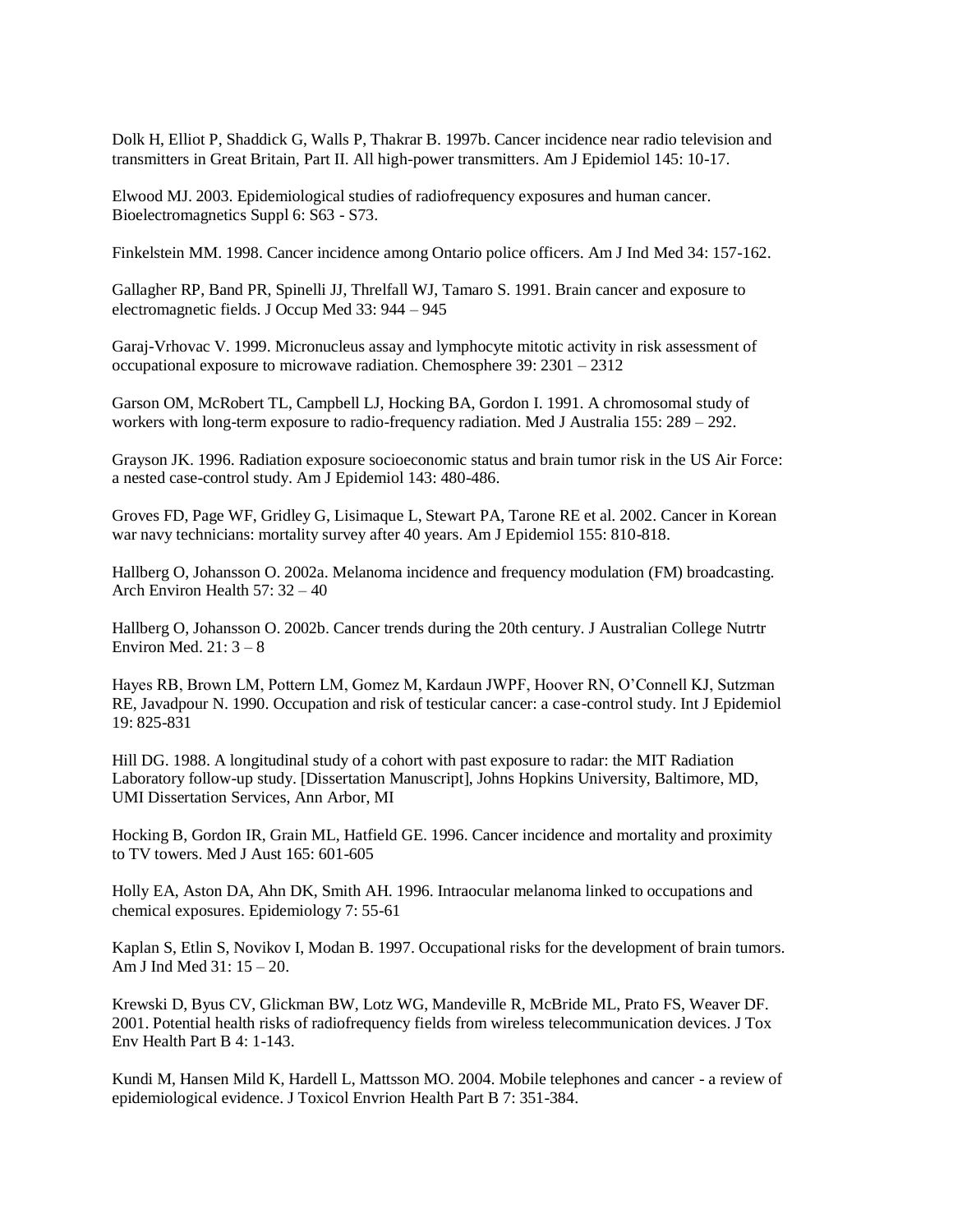Kundi M. 2006. Causality and the interpretation of epidemiologic evidence. Environ Health Perspect 114: 969 – 974

Kurt TL, Milham S. 1988. Re: Increased mortality in amateur radio operators due to lymphatic and hematopoietic malignancies. [Letter and Reply] Am J. Epidemiol 128: 1384–1385

Lagorio S, Rossi S, Vecchia P, De Santis M, Bastianini L, Fusilli M, Ferrucci A, Desideri E, Comba P. 1997. Mortality of plastic-ware workers exposed to radiofrequencies. Bioelectromagnetics 18: 418- 421

Lalic H, Lekic A, Radosevic-Stasic B. 2001. Comparison of chromosome aberrations in peripheral blood lymphocytes from people occupationally exposed to ionizing and radiofrequency radiation. Acta Medica Okayama 55: 117 – 127

Lilienfeld AM, Tonascia J, Tonascia S, Libauer CH, Cauthen GM, et al. 1978. Foreign Service Health Status Study: Evaluation of Status of Foreign Service and other Employees From Selected Eastern European Posts. NTIS Document No. PB-28B 163/9GA Dept. of State, Washington DC, Final Report, Dept. of Epidemiology, School of Hygiene Public Health, Johns Hopkins University, Baltimore, MD

Maskarinec G, Cooper J, Swygert L. 1994. Investigation of increased incidence in childhood leukemia near radio towers in Hawaii: preliminary observations. J Environ Pathol Toxicol Oncol 13: 33-37

McKenzie DR, Yin Y, Morrell S. 1998. Childhood incidence and acute lymphoblastic leukaemia and exposure to broadcast radiation in Sydney – a second look. Aust NZ J Public Health 22: 360-367

Michelozzi P, Capon A, Kirchmayer U, Forastiere F, Biggeri A, Barca A, Perucci CA. 2002. Adult and childhood leukemia near a high-power radio station in Rome, Italy. Am J Epidmiol 155: 1096- 1103

Milham S. 1982. Mortality from leukemia in workers exposed to electrical and magnetic fields. [Letter] New England J Med 307: 249 – 249

Milham S. 1983. Occupational mortality in Washington State: 1950-1979. DHHS (NIOSH) Publication 83-116, October 1983, Contract No. 210-80-0088, U.S. Depart. of Health and Human Services, National Institute for Occupational Safety and Health, Cincinnati, OH

Milham S. 1985. Mortality in workers exposed to electromagnetic fields. Environ Health Perspect 62:  $297 - 300$ 

Milham S. 1988a. Increased mortality in amateur radio operators due to lymphatic and hematopoietic malignancies. Am J Epidemiol 127: 50-54 Milham S. 1988b. Mortality by license class in amateur radio operators. Am J Epidemiol 128: 1175 – 1176

Morgan RW, Kelsh MA, Zhao K, Exuzides KA, Heringer S, Negrete W. 2000. Radiofrequency exposure and mortality from cancer of the brain and lymphatic/hematopoietic systems. Epidemiology 11: 118-127

Moulder JE, Erdreich LS, Malyapa RS, Merritt JH, Pickard WF, Vijayalaxmi. 1999. Cell phones and cancer: what is the evidence for a connection? Radiat Res 151: 513 – 531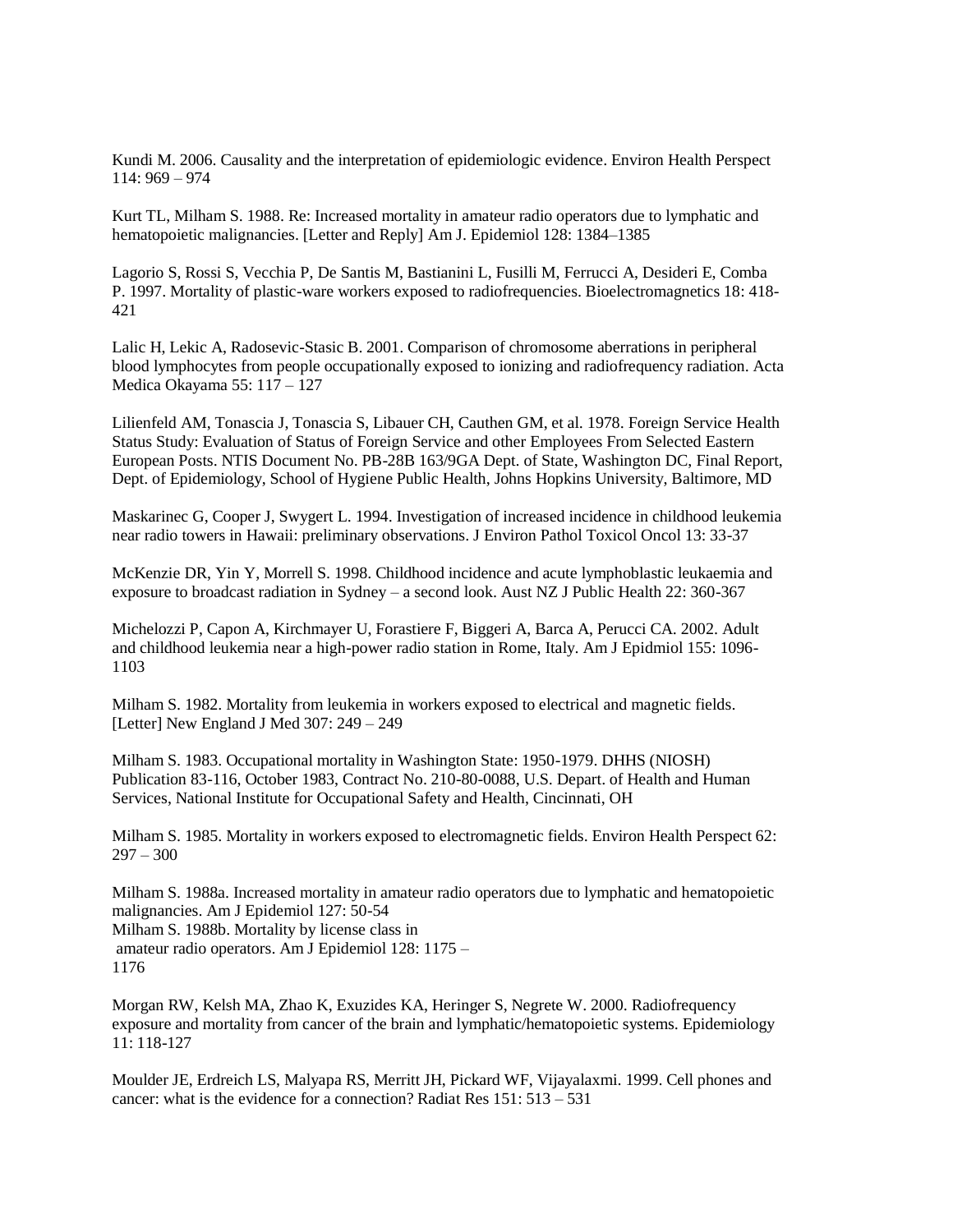Muhm JM. 1992. Mortality investigation of workers in an electromagnetic pulse test program. J Occup Med 34: 287-292

Pearce N, Reif J, Fraser J. 1989. Case-control studies of cancer in New Zealand electrical workers. Int J Epidemiol 18: 55 – 59

Pearce NE, Sheppard RA, Howard JK, Fraser J, Lilley BM. 1985. Leukaemia in electrical workers in New Zealand. [Letter] Lancet 1: 811 – 812

Pearce NE. 1988. Leukemia in electrical workers in new Zealand: a correction. [Letter] Lancet 2: 48

Richter ED, Berman T, Ben-Michael E, Laster R, Westin JB. 2000. Cancer in radar technicians exposed to radiofrequency/microwave radiation: Sentinel episodes. Int J Occup Environ Health 6: 187 – 193

Robinette CD, Silverman C, Jablon S. 1980. Effects upon health of occupational exposure to microwave radiation radar. Am J Epidemiol 112: 39 – 53

Robinette CD, Silverman C. 1977. Causes of death following occupational exposure to microwave radiation (radar) 1950-1974. In Hazzard (ed), Symposium on Biological Effects and Measurement of radiofrequency Microwaves, Dept. of Health, Education, and Welfare, Washington, DC, HEW Publication No. (FDA) 77-8026: 338 – 344

Selvin S, Schulman J, Merrill DW. 1992. Distance and risk measures for the analysis of spatial data: a study of childhood cancers. Soc Sci Med 34: 769-777

Siekierzynski M, Czerski P, Milczarek H, Gidynski A, Czarnecki C, Dziuk E, Jedrzejczak W. 1974a. Health surveillance of personnel occupationally exposed to microwaves. II. Functional disturbances. Aerospace Med 45: 1143 – 1145

Siekierzynski M, Czerski P, Milczarek H, Gidynski A, Czarnecki C, Dziuk E, Jedrzejczak W. 1974b. Health surveillance of personnel occupationally exposed to microwaves. III. Lens translucency. Aerospace Med 45: 1146 – 1148

Speers MA, Dobbins JG, Miller VS. 1988. Occupational exposures and brain cancer mortality: a preliminary study of East Texas residents. Am J Ind Med 13: 629 – 638

Spitz MR, Johnson CC. 1985. Neuroblastoma and paternal occupation. A case-control analysis. Am J Epidemiol 121: 924 – 929

Stewart, Sir W. 2000. Mobile Phones and Health. Report by the UK Independent Expert Group on Mobile Phones. c/o UK National Radiological Protection Board, Chilton, Didcot, Oxon OX11 0RQ pp.  $1 - 160$ .

Szmigielski S, Kubacki R. 1999. Analysis of cancer morbidity in Polish career military personnel exposed occupationally to RF and MW radiation. In: F. Bersani (ed.), Electricity and Magnetism in Biology and Medicine, Kluwer Academic/ Plenium, pp. 809 – 812. Szmigielski S. 1996. Cancer morbidity in subjects occupationally e xposed to high frequency (radiofrequency and microwave) electromagnetic radiation. Sci Total Environ 180: 9-17.

Thomas TL, Stolley PD, Stemhagen A, Fontham ETH, Bleeker ML, Stewart PA et al. 1987. Brain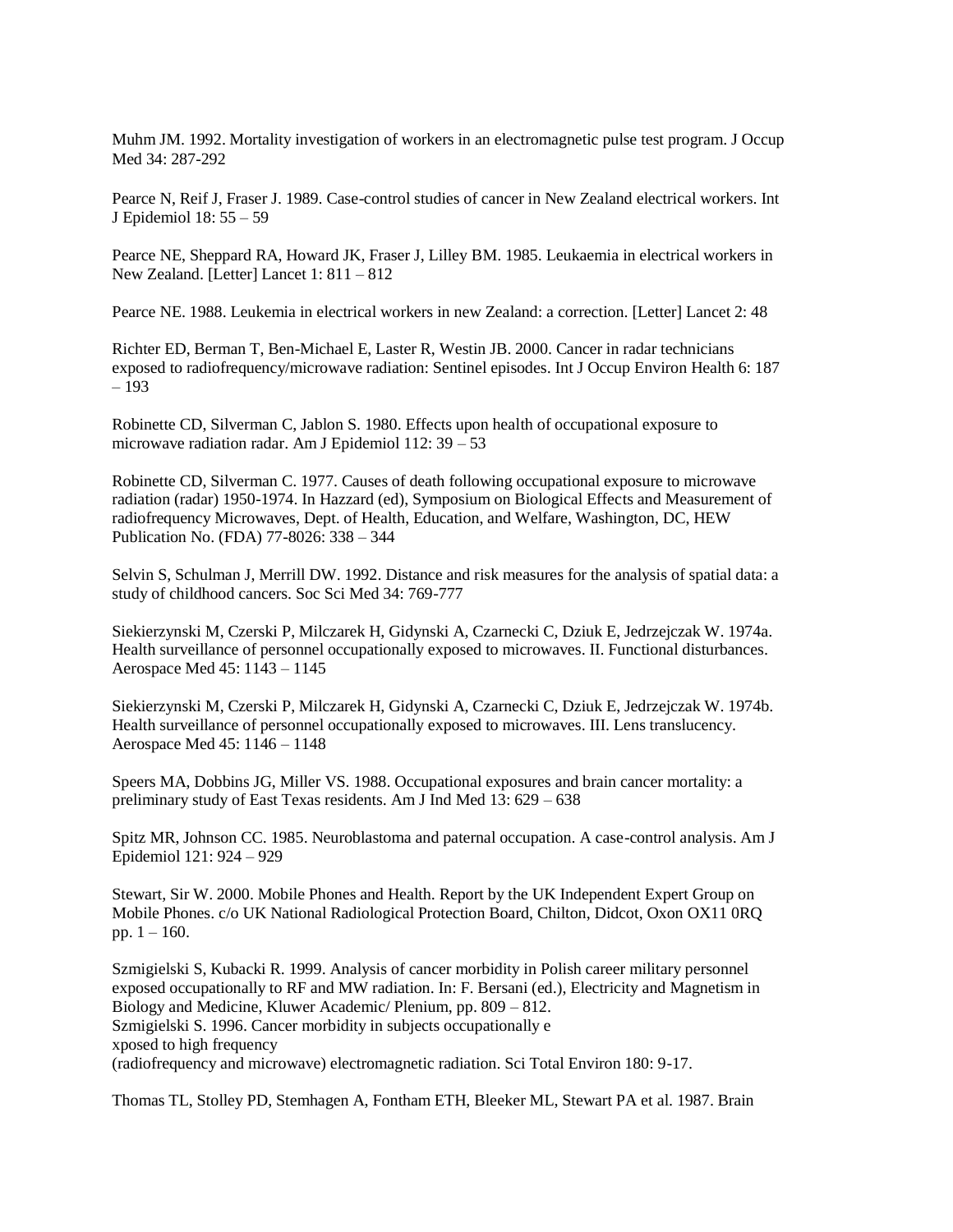tumour mortality risk among men with electrical and electronic jobs: a case-control study. J Natl Cancer Inst 79: 233-238

Tornqvist S, Knave B, Ahlbom A, Persson T. 1991. Incidence of leukaemia and brain tumours in some 'electrical occupations'. Brit J Indust Med 48: 597 – 603

Tynes T, Andersen A, Langmark F. 1992. Incidence of cancer in Norwegian workers potentially exposed to electromagnetic fields. Am J Epidemiol 136: 81-88

Tynes T, Hannevik M, Andersen A, Vistnes AI, Haldorsen T. 1996. Incidence of breast cancer in Norwegian female radio and telegraph operators. Cancer Causes Control 7: 197-204

Wiklund K. 1981. An application of the Swedish cancer-environment registry: leukaemia among Telefone operators at the telecommunications administration in Sweden. Int J Epidemiol 10: 373 – 376

Wright WE, Peters JM, Mack TM. 1982. Leukaemia in workers exposed to electrical and magnetic fields. Lancet 307: 1160 – 1161

Ahlbom A, Day N, Feychting M, Roman E, Skinner J, Dockerty J, Linet M, McBride M, Michaelis J, Olsen JH, Tynes T, Verkasalo PK. 2000. A pooled analysis of magnetic fields and childhood leukaemia. Br J Cancer 83:692– 698.

Bowman JD, Thomas DC, Jiang L, Jiang F, Peters JM. 1999. Residential magnetic fields predicted from wiring configurations: I. Exposure model. Bioelectromagnetics 20: 399-413.

Bracken MB, Belanger K, Hellebrand K, Adesso K, Patel S, Trich E, Leaderer B. 1998. Correlates of residential wiring configurations. Am J Epidemiol 148: 467–474.

Brix J, Wettemann H, Scheel O, Feiner F, Matthes R. 2001. Measurement of the individual exposure to 50 and 16 2/3 Hz magnetic fields within the Bavarian population. Bioelectromagnetics 22: 323– 332.

Coghill RW, Steward J, Philips A. 1996. Extra low frequency electric and magnetic fields in the bedplace of children diagnosed with leukemia: A case-control study. Europ J Cancer Prev 5: 153– 158.

Coleman MP, Bell CM, Taylor H-L, et al. 1989. Leukaemia and residence near electricity transmission equipment: a case-control study. Br J Cancer 60:793-798.

Decat G, Van den Heuvel I, Mulpas L. 2005. Final Report of the BBEMG Research Contract, June 10, 2005.

Dockerty JD, Elwood JM, Skegg DCG, Herbison GP. 1998. Electromagnetic field exposures and childhood cancers in New Zealand. Cancer Causes Control 9: 299–309; Erratum 1999; 10:641.

Draper G, Vincent T, Kroll ME, Swanson J. 2005. Childhood cancer in relation to distance from high voltage power lines in England and Wales: a case-control study. Brit Med J 330: 1290-1294.

Eguchi-Ishimae M, Eguchi M, Ishii E, Miyazaki S, Ueda K, Kamada N, Mizutani S. 2001. Breakage and fusion of the TEL (ETV6) gene in immature B lymphocytes induced by apoptogenic signals. Blood 97: 737–743.

Fajardo-Gutierrez A, Garduno-Espinosa J, Yamamoto-Kimura L, Hernandez-Hernandez DM, Gomez-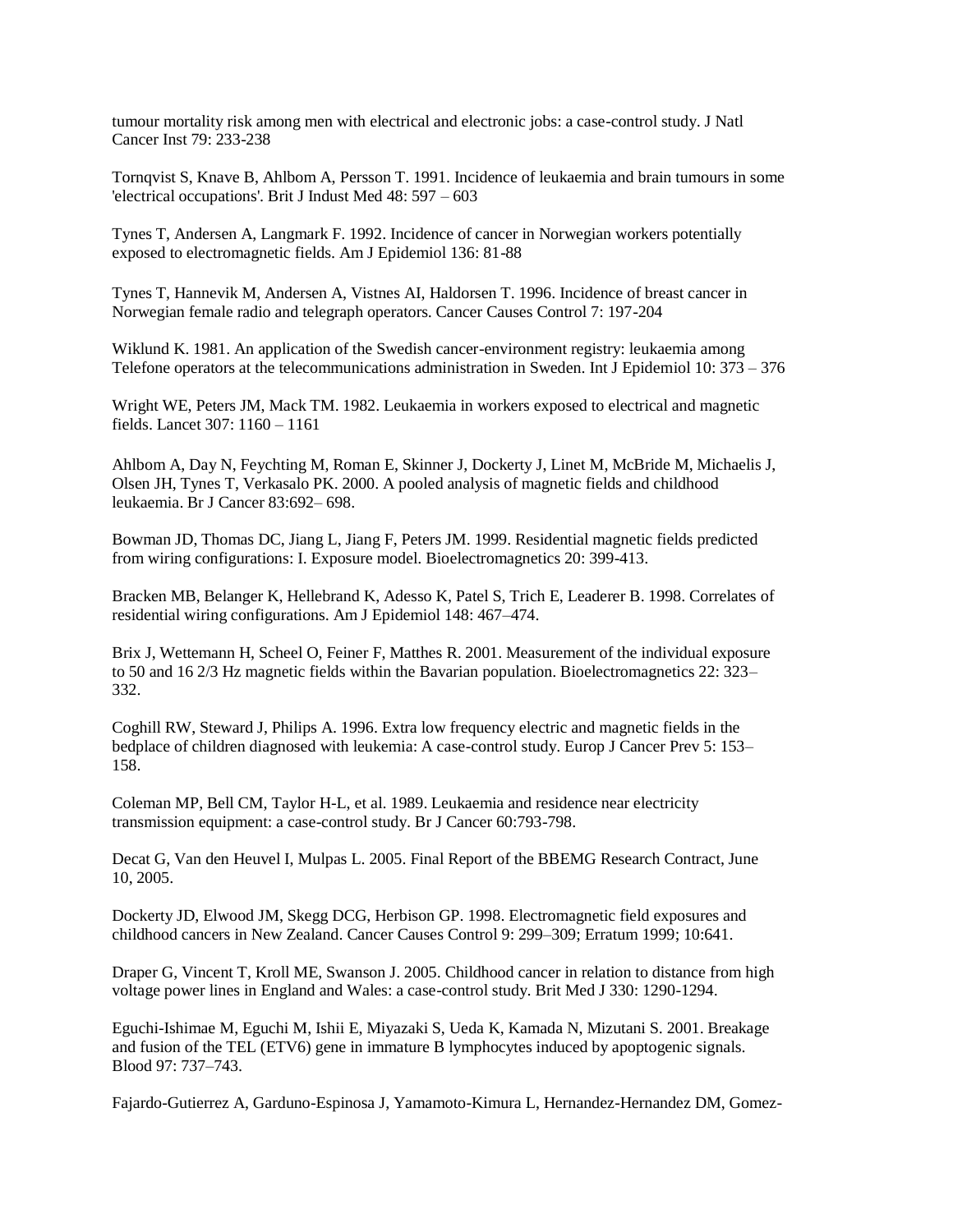Delgado A, Meija-Arangure M, Cartagena-Sandoval A, del Carmen Martinez-Garcia M. 1993. Close residence to high electric voltage lines and its association with children with leukemia (in Spain). Bol Med Hosp Infant Mex 50: 32-37.

Feychting M, Ahlbom A. 1993. Magnetic fields and cancer in children residing near Swedish highvoltage power lines. Am J Epidemiol 138:467– 481.

Fulton JP, Cobb S, Preble L, Leone L, Forman E. 1980. Electrical wiring configuration and childhood leukemia in Rhode Island. Am J Epidemiol 111: 292-296.

Greaves M. 1999. Molecular genetics, natural history and the demise of childhood leukaemia. Eur J Cancer 35:1941–1953.

Greaves M. 2002. Childhood leukaemia. BMJ 324:283–287.

Greaves M. 2003. Pre-natal origins of childhood leukemia. Rev Clin Exp Hematol 7: 233–245.

Greaves M. 2006. Infection, immune responses and the aetiology of childhood leukaemia. Nat Rev Cancer 6:193–203.

Green LM, Miller AB, Agnew DA, Greenberg ML, Li J, Villeneuve PJ, Tibshirani R. 1999a. Childhood leukemia and personal monitoring of residential exposures to electric and magnetic fields in Ontario, Canada. Cancer Causes Control 10:233-243.

Green LM, Miller AB, Villeneuve PJ, Agnew DA, Greenberg ML, Li J, Donnelly KE. 1999b. A casecontrol study of childhood leukemia in southern Ontario Canada and exposure to magnetic fields in residences. Int J Cancer 82: 161–170.

Greenland S, Kheifets L. 2006. Leukemia attributable to residential magnetic fields: results from analyses allowing for study biases. Risk Anal 26:471– 481.

Greenland S, Sheppard AR, Kaune WT, Poole C, Kelsh MA. 2000. A pooled analysis of magnetic fields, wire codes, and childhood leukemia. Childhood Leukemia–EMF Study Group. Epidemiol 11:624–634.

Greenland S. 2001. Estimating population attributable fractions from fitted incidence ratios and exposure survey data with an application to electromagnetic fields and childhood leukemia. Biometrics 57: 182–188.

Greenland S. 2003. The impact of prior distributions for uncontrolled confounding and response bias: A case study of the relation of wire codes and magnetic fields to childhood leukemia. J Am Statist Ass 98: 47–54.

Gurney JG, Mueller BA, Davis S, Schwartz SM, Stevens RG, Kopecky KJ. 1996. Childhood brain tumor occurrence in relation to residential power line configurations, electric heating sources, and electric appliance use. Am J Epidemiol 143:120-128.

IARC (International Agency for Research on Cancer) 2002. Monographs on the evaluation of carcinogenic risks to humans: Volume 80. Non-ionizing radiation, Part 1: Static and extremely lowfrequency (ELF) electric and magnetic fields. Lyon, France: IARC Press.

Kabuto M, Nitta H, YamamotoS, Yamaguchi N, Akiba S, Honda Y, Hagihara J, et al. 2006. Childhood leukemia and magnetic fields in Japan: A case-control study of childhood leukemia and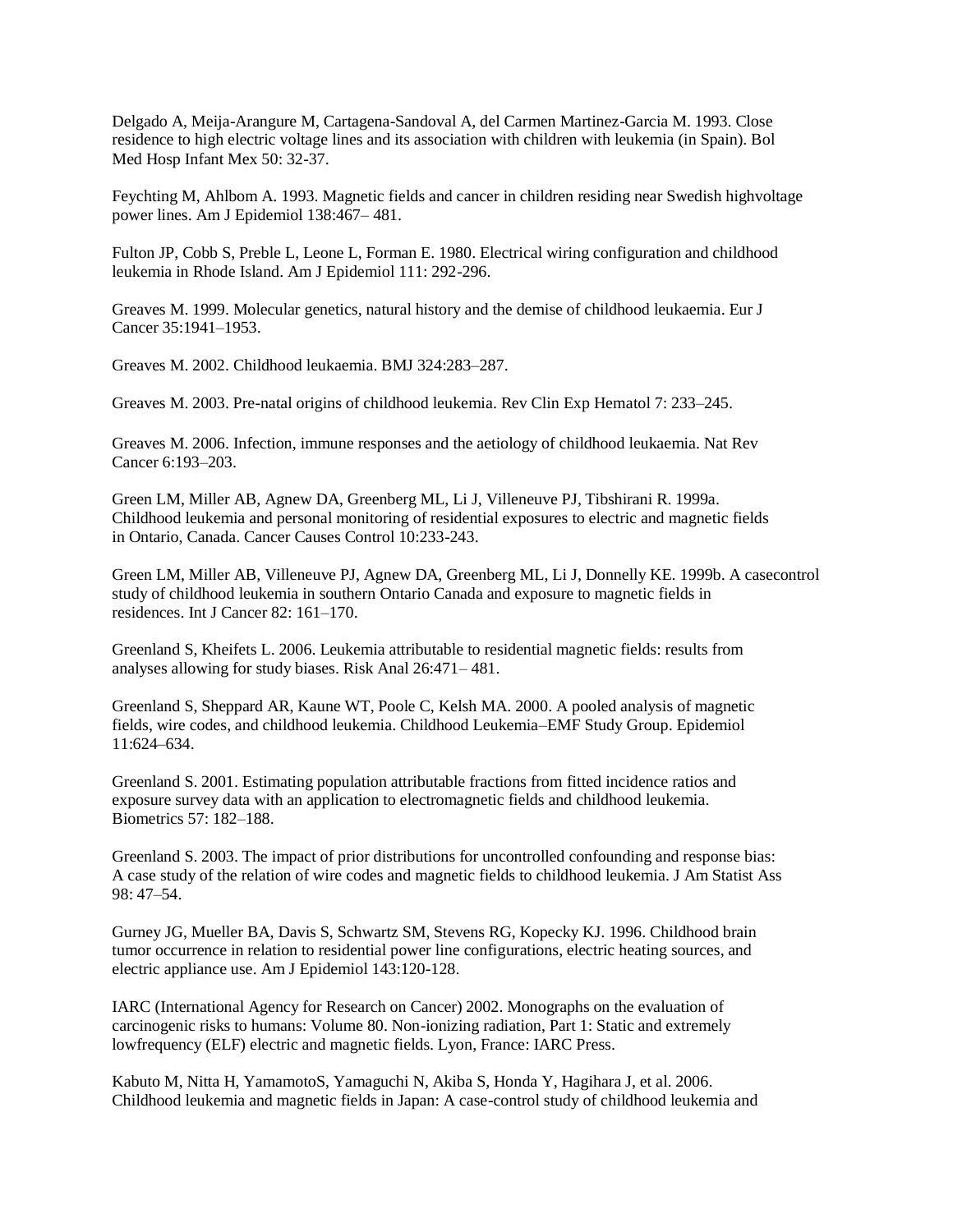residential power-frequency magnetic fields in Japan. Int J Cancer 119: 643–650.

Kheifets L, Afifi AA, Shimkhada R. 2007. Public health impact of extremely low frequency electromagnetic fields. Environ Health Perspect.

Langholz B. 2001. Factors that explain the power line configuration wiring code-childhood leukemia association: what would they look like? Bioelectromagnetics Suppl.5:S19 –S31. Li C-Y, LeeW-C, Lin RS. 1998. Risk of leukemia in children living near high-voltage transmission lines. J Occup Environ Med 40:144-147.

Linet MS, Hatch EE, Kleinerman RA, Robison LL, Kaune WT, Friedman DR, Severson RK, Haines CM, Hartsock CT, Niwa S, Wacholder S, Tarone RE. 1997. Residential exposure to magnetic fields and acute lymphoblastic leukemia in children. N Engl J Med 337:1–7. London SJ, Thomas DC, Bowman JD, Sobel E, Cheng T-C, Peters JM. 1991. Exposure to residential electric and magnetic fields and risk of childhood leukemia. Am J Epidemiol 134: 923–937.

McBride ML, Gallagher RP, Theriault HG, Armstrong BG, Tamaro S, Spinelli JJ, et al. 1999. Powerfrequency electric and magnetic fields and risk of childhood cancer. Am J Epidemiol 149: 831–842.

Mejia-Arangure JM, Fajardo-Gutierrez A, Perez-Saldivar M-L, Gorodezky C, Martinez-Avalos A, Romero-Guzman L, Campo-Martinez MA, et al. 2007. Magnetic fields and acute leukemia in children with Down syndrome. Epidemiology 18: 158-161.

Michaelis J, Schüz J, Meinert R, Menger M, Grigat J, Kaatsch P, Kaletsch U, Miesner A, Stamm A, Brinkmann K, et al. 1997a. Childhood leukemia and electromagnetic fields: Results of a populationbased case-control study in Germany. Cancer Causes Control 8: 167–174.

Michaelis J, Schüz J, Meinert R, Semann E, Grigat JP, Kaatsch P, et al. 1997b. Combined risk estimates for two German population-based case-control studies on residential magnetic fields and childhood leukemia. Epidemiology 9: 92–94.

Milham S, Ossiander EM. 2001. Historical evidence that residential electrification caused the emergence of the childhood leukemia peak. Medical Hypoth 56: 290–295.

Mizoue T, Onoe Y, Moritake H, Okamura J, Sokejima S, Nitta H. 2004. Residential proximity to high-voltage power lines and risk of childhood hematological malignancies. J Epidemiol 14: 118-123.

Mori H, Colman SM, Xiao Z, Ford AM, Healy LE, Donaldson C, Hows JM, Navarrete C, Greaves M. 2002. Chromosome translocations and covert leukemic clones are generated during normal fetal development. Proc Natl Acad Sci USA 99: 8242–8247.

Myers A, Clayden A, Cartwright R, Cartwright S. 1990. Childhood cancer and overhead powerlines: A case-control study. Brit J Cancer 62: 1008–1014.

Olsen JH, Nielsen A, Schulgen G. 1993. Residence near high voltage facilities and risk of cancer in children. Brit Med J 307: 891–895.

Parkin DM, Kramarova E, Draper GJ, Masuyer E, Michaelis J, Neglia J, Qureshi S, Stiller CA. 1998. International incidence of childhood cancer, Vol II. Lyon, France: IARC; Scientific Publication No. 144.

Preston-Martin S, Navidi W, Thomas D, Lee PJ, Bowman J, Pogoda J. 1996. Los Angeles study of residential magnetic fields and childhood brain tumors. Am J Epidemiol 143: 105-119.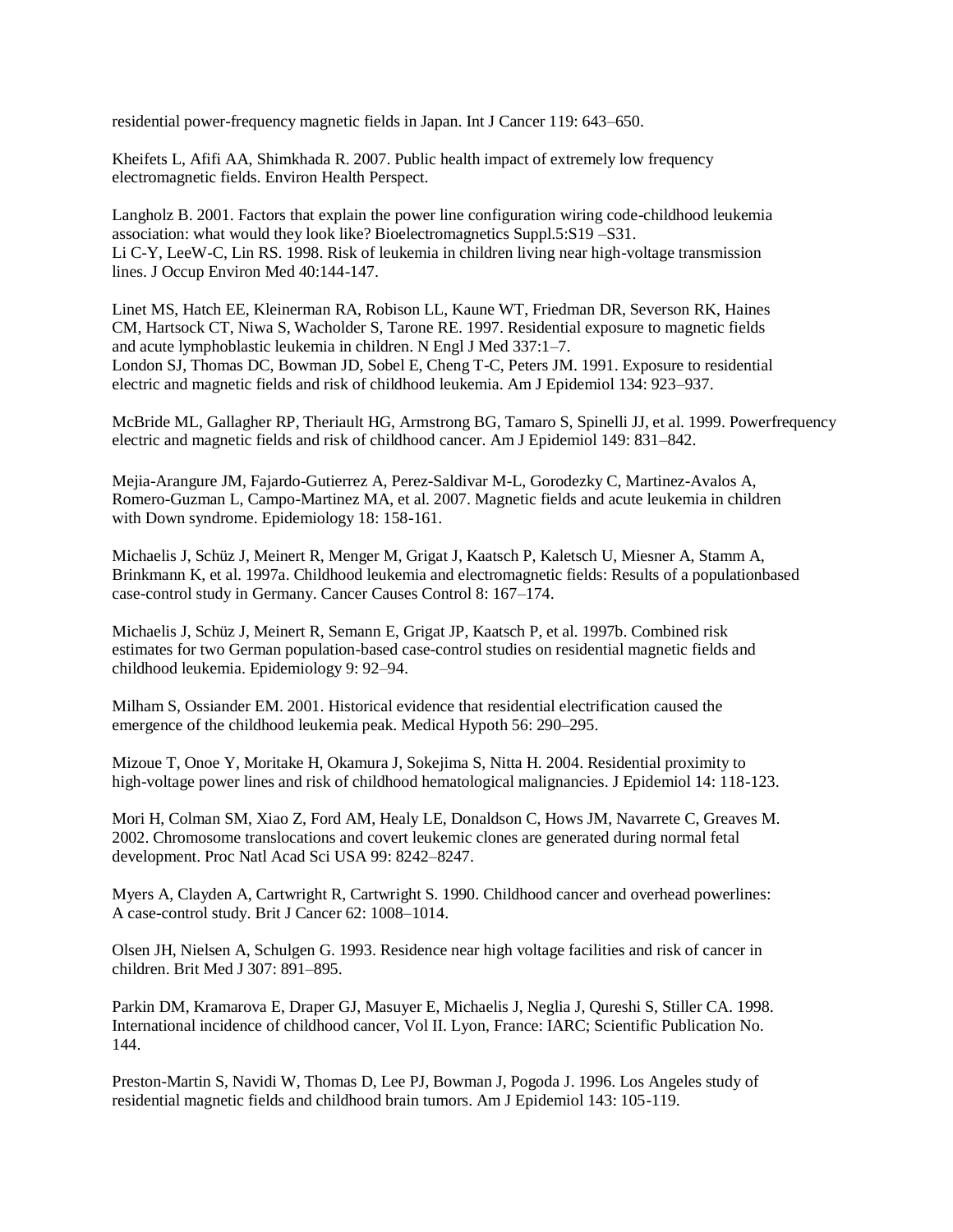Savitz DA, Wachtel H, Barnes FA, John EM, Tvrdik JG. 1988. Case-control study of childhood cancer and exposure to 60-Hz magnetic fields. Am J Epidemiol 128: 21–38.

Schüz J, Grigat JP, Brinkmann K, Michaelis J. 2001a. Residential magnetic fields as a risk factor for acute childhood leukemia: Results from a German population-based case-control study. Int J Cancer 91: 728–735.

Schüz J, Kaletsch U, Kaatsch P, Meinert R, Michaelis J. 2001b. Risk factors for pediatric tumors of the central nervous system: results from a german population-based case-control study. Med Pediatr Oncol 36: 274-282.

Schüz J. 2007. Implications from epidemiologic studies on magnetic fields and the risk of childhood leukemia on protection guidelines. Health Phys 92: 642-648.

Thomas DC, Bowman JD, Jiang L, Jiang F, Peters JM. 1999. Residential magnetic fields predicted from wiring configurations: II. Relationships to childhood leukemia. Bioelectromagnetics 20: 414- 422.

Tomenius L.1986. 50-Hz electromagnetic environment and the incidence of childhood tumors in Stockholm County. Bioelectromagnetics 7: 191–207.

Tynes T, Haldorsen T. 1997. Electromagnetic fields and cancer in children residing near Norwegian high-voltage power lines. Am J Epidemiol 145:219-226.

UKCCS (UK Childhood Cancer Study Investigators). 1999. Exposure to power-frequency magnetic fields and the risk of childhood cancer. Lancet 354: 1925–1931.

UKCCS (UK Childhood Cancer Study Investigators). 2000. Childhood cancer and residential proximity to power lines. Brit J Cancer 83: 1573–1580.

Verkasalo PK, Pukkala E, Hongisto MY, Valjus JE, Järvinen PJ, Heikkilä KK, Koskenvuo M. 1993. Risk of cancer in Finnish children living close to power lines. Brit Med J 307: 895–899.

Wartenberg D, Dietrich F, Goldberg R, Poole C, Savitz D. 1998. Meta-analysis of childhood cancer epidemiology. Final report. Philadelphia: Information Ventures, Inc. Order Number PR-702871.

Wartenberg D. 2001. Residential EMF exposure and childhood leukemia: meta-analysis and population attributable risk. Bioelectromagnetics Suppl.5: S86-S104.

Wertheimer N, Leeper E. 1979. Electrical wiring configurations and childhood cancer. Am J Epidemiol 109:273-284.

Wertheimer N, Leeper E. 1997. An exchange on the use of wire codes in the NCI study. Microwave News 1997 July/August: 12-14.

WHO (World Health Organization). 2001. Fact Sheet 263.

Wiemels JL, Cazzaniga G, Daniotti M, Eden OB, Addison GM, Masera G, Saha V, Biondi A, Greaves MF. 1999. Prenatal origin of acute lymphoblastic leukaemia in children. Lancet 354: 1499– 1503.

Yang KH, Ju MN, Myung SH. 2004. Sample of Korean"s occupational and residential exposures to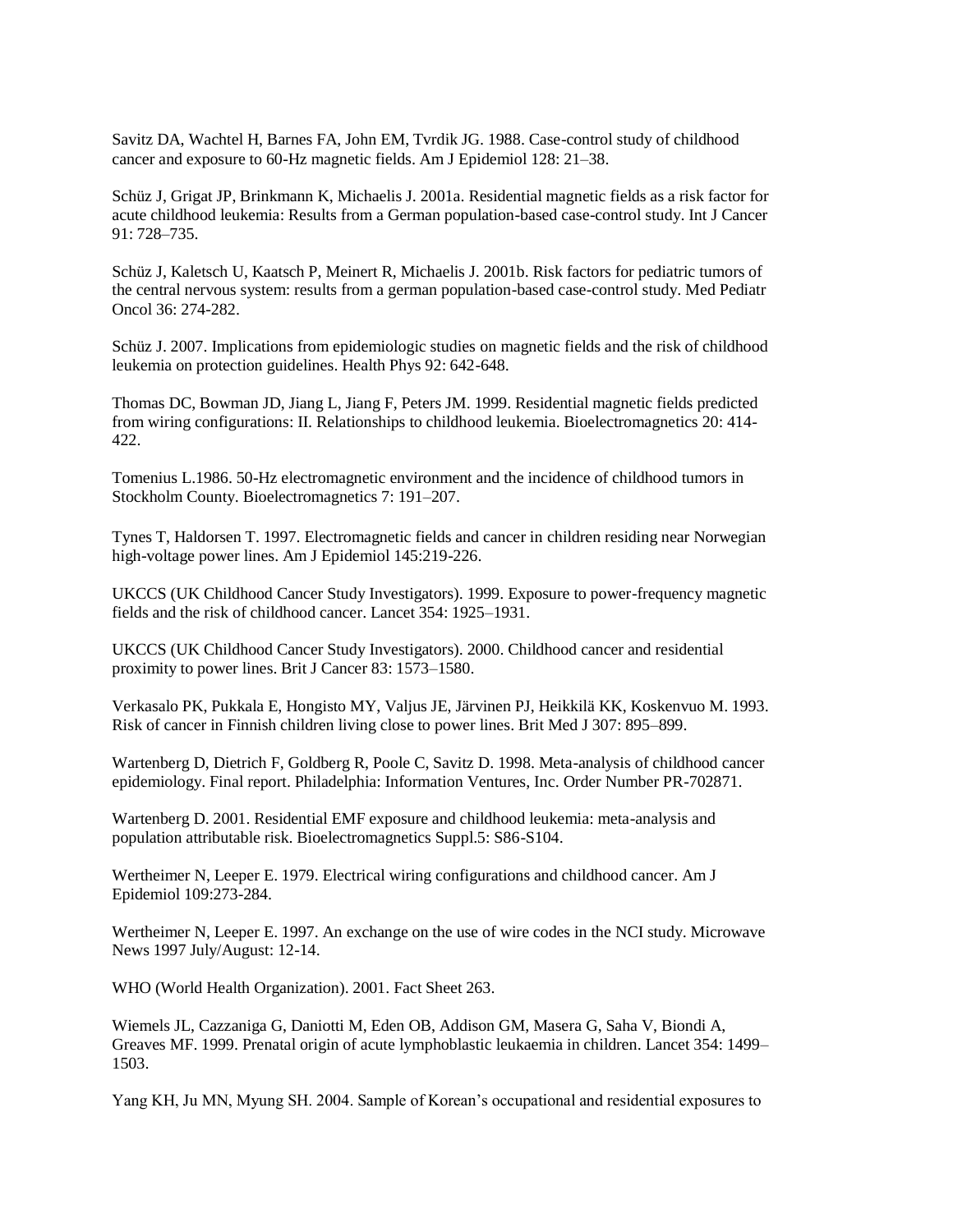ELF magnetic field over a 24-hour period. In Abstracts of 26th Annual Meeting of the Bioelectromagnetics Society (pp. 188–189). Washington, DC.

Zaffanella LE, Kalton GW. 1998. Survey of Personal Magnetic Field Exposure Phase II: 1000-Person Survey.EMFRapid Program Engineering Project No.6 Lee MA: Enertech Consultants. [http://www.emf-data.org/rapid6-report.html.](http://www.emf-data.org/rapid6-report.html)

Zaffanella LE. 1993. Survey of residential magnetic field sources. Vol 1. Goals, results, and conclusions. (Report no. TR-102759-VI). Palo Alto, CA: Electric Power Research Institute Antolin I, Rodriquez C, Sainz RM, Mayo JC, Uria H, Kotler ML, Rodriguez-Colunga MJ, Tolivia D, Menendez-Pelaez A. Neurohormone melatonin prevents cell damage: Effect on gene expression for antioxidant enzymes. FASEB J 1996;10:882-890.

Antolin I, Obst B, Burkhardt S, Hardeland R. Antioxidative protection in a high-melatonin organism: The dinoflagellate *Gonyaulax polydera* is rescued from lethal oxidative stress by strongly elevated, but physiologically possible, concentrations of melatonin. J Pineal Res 1997;23:182-190.

Arnetz BB, Berg M. Melatonin and adrenocorticotropic hormone levels in video display unit workers during work and leisure. J Occup Environ Med 1996;38:1108-1110.

Barlow-Walden LR, Reiter RJ, Abe A, Pablos M, Menendez-Pelaez A, Chen LD, Poeggeler B. Melatonin stimulated brain glutathione peroxidase activity. Neurochem Int 1995;26:497-502.

Bartsch C, Bartsch H, Karenovics A, Franz H, Peiker G, Mecke D. Nocturnal urinary 6 sulphatoxymelatonin excretion is decreased in primary breast cancer patients compared to agematched

controls and shows negative correlation with tumor-size. J Pineal Res 1997;23:53-58.

Blask DE, Belletier DB, Hill SM, Lemus-Wilson A, Grosso DS, Wilson ST, Wise ME. Pineal melatonin inhibition of tumor promotion in N-nitroso-N-methylurea model of mammary carcinogenesis: Potential involvement of antiestrogenic mechanisms in vivo. J Cancer Research Clinical Oncology 1991;117:526-532

Blickenstaff RT, Brandstadter SM, Reddy S, Witt R. Potential radioprotective agents. 1: Homologues of melatonin. J Pharm Sci 1994;83:216-218.

Brainard GC, Kavet R, Kheifets LI. The relationship between electromagnetic field and light exposures to melatonin and breast cancer risk: A review of the relevant literature. J Pineal Res 1999;26:65-100.

Bromme HJ, Morke W, Peschke D, Ebelt H, Peschke D. Scavenging effect of melatonin on hydroxyl radicals generated by alloxan. J Pineal Res 2000;29:201-208.

Bubenik GA. Localization, physiological significance and possible clinical implication of gastrointestinal melatonin. Biol Signals Recept 2001;10:350-366. Burch JB, Reif JSA, Pitrat CA, Keefe TJ, Yost MG. Melatonin levels in electric utility workers (Abstract). 18th Bioelectromagnetics Society Meeting, Victoria, Canada, 1996, pp. 95-96.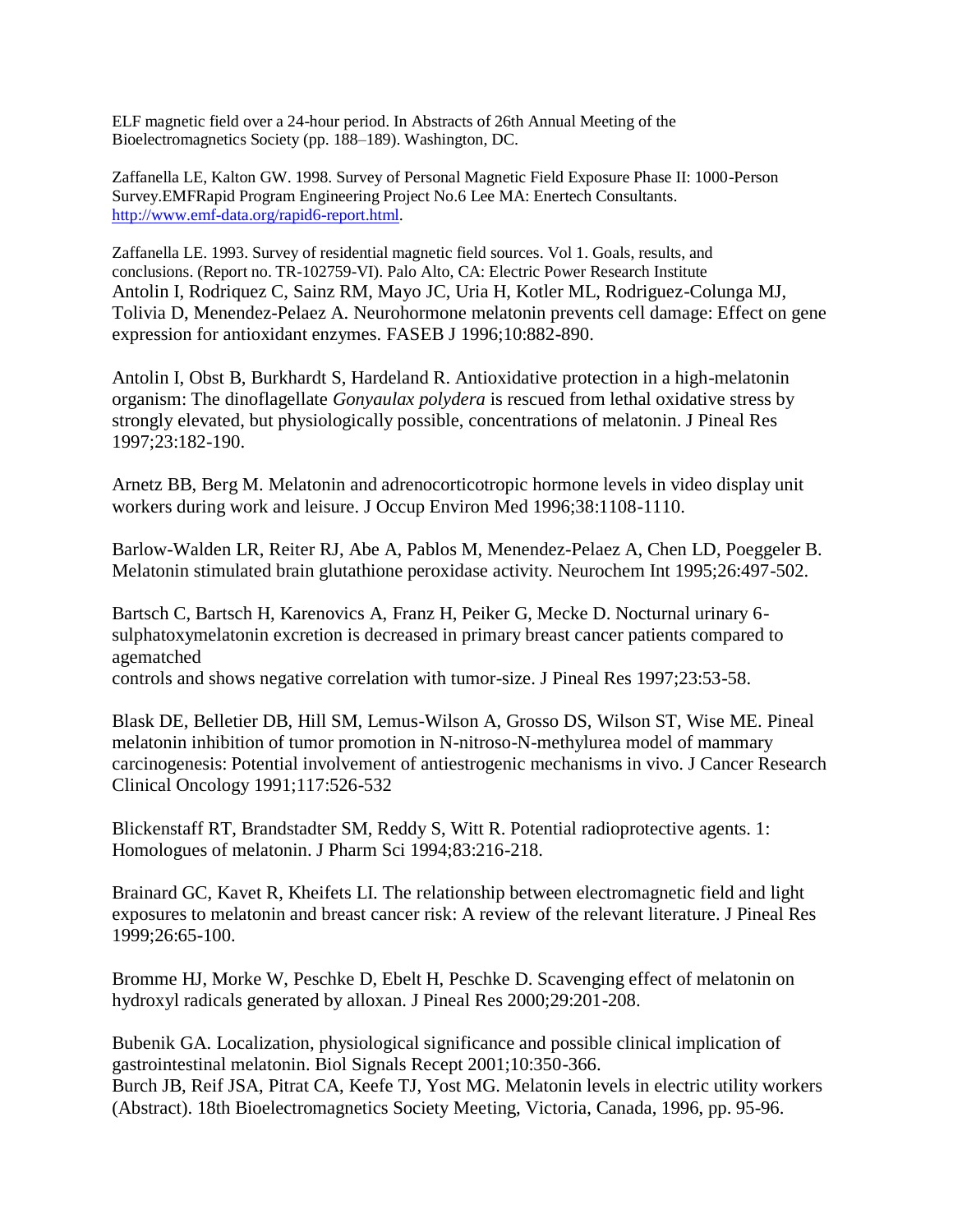Burch JB, Reif JSA, Yost MG, Keefe TJ, Pitrat CA. Nocturnal excretion of a urinary melatonin metabolite among electric utility workers. Scand J Work Environ Health 1998;24:183-189.

Burch JB, Reif JS, Yost MG, Keefe TJ, Pitrat CA. Reduced excretion of a melatonin metabolite in

workers exposed to 60 Hz magnetic fields. Am J Epidemiol 1999;150:27-36.

Burch JB, Reif JS, Noonan CW, Yost MG. Melatonin metabolite levels in workers exposed to 60-

Hz magnetic fields: Work in substations and with 3-phase conductors. J Occup Environ Med 2000;42:136-142.

Burch JB, Reif JS, Noonan CW, Ichinose T, Bachand AM, Koleber TL, Yost MG. Melatonin metabolite excretion among cellular telephone users. Int J Radiat Biol 2002;78:1029-1036.

Cantor KP, Dosemeci M, Brinton LA, Stewart PA. RE: Breast cancer mortality among female electrical workers in the United States. (Letter). J Natl Cancer Inst 1995;87:227-228.

Cardinali DP, Furio AM, Reyes MP. Clinical perspectives for the use of melatonin as a chronobiotic and cytoprotective agent. Ann N Y Acad Sci 2005;1057:327-336.

Cheng X, van Breemen RB. Mass spectrometry-based screening for inhibitors of  $\beta$ -amyloid protein aggregation. Anal Chem 2005;77:7012-7015.

Cheng Y, Feng Z, Zhang QZ, Zhang JT. Beneficial effects of melatonin in experimental models of Alzheimer disease. Acta Pharmacol Sin 2006;27:129-139.

Clapp-Lilly KL, Smith MA, Perry G, Harris PL, Zhu X, Duffy LK. Melatonin acts as antioxidant and pro-oxidant in an organotypic slice culture model of Alzheimer's disease. Neuroreport 2001a;12:1277-1280.

Clapp-Lilly KL, Smith MA, Perry G, Duffy LK. Melatonin reduces interleukin secretion in amyloid-beta stressed mouse brain slices. Chem Biol Interact 2001b;134:101-107.

Cohen M, Lippman M, Chabner B. Role of pineal gland in aetiology and treatment of breast cancer. Lancet 1978;2:814-816.

Cook MR, Graham C, Kavet R, Stevens RG, Davis S, Kheifets L. Morning urinary assessment of nocturnal melatonin secretion in older women. J Pineal Res 2000;28:41-47.

Davanipour Z, Tseng C-C, Lee P-J, Sobel E. A Case-Control Study of Occupational Magnetic Field Exposure and Alzheimer's Disease: Results from the California Alzheimer"s Disease Diagnosis and Treatment Centers. BMC Neurol 2007;7:13 (URL: [http://www.biomedcentral.com/1471-2377/7/13\)](http://www.biomedcentral.com/1471-2377/7/13).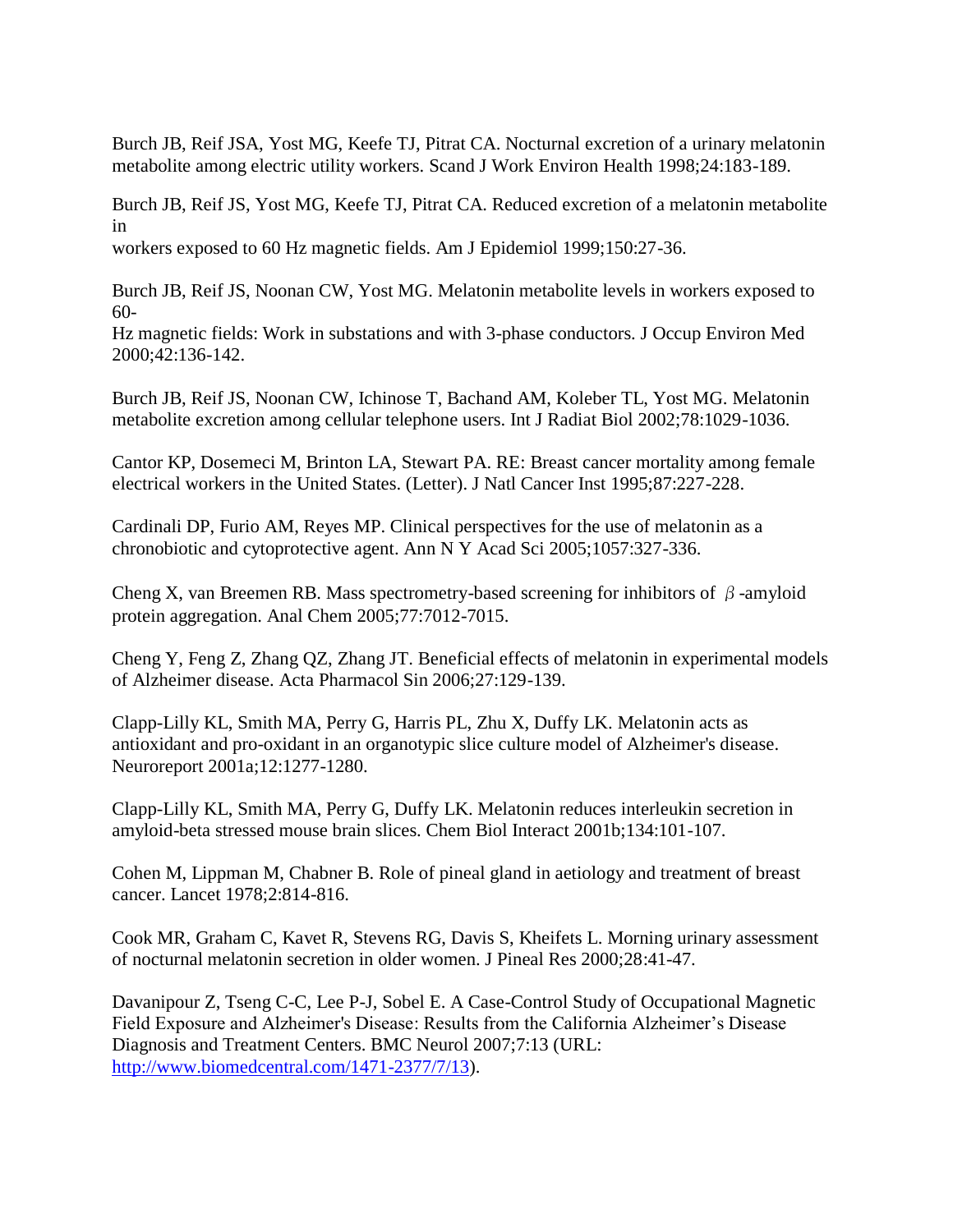Davis S, Kaune WT, Mirick DK, Chen C, Stevens RG. Residential magnetic fields, light-atnight, and nocturnal urinary 6-sulfatoxymelatonin concentration in women. Am J Epidemiol 2001a;154:591-600.

Davis S, Mirick DK, Stevens RG. Night shift work, light at night, and risk of breast cancer. J Natl Cancer Inst 2001b;93:1557-1562.

Davis S, Mirick DK, Stevens RG Residential magnetic fields and the risk of breast cancer. Am J Epidemiol 2002;155:446-454.

Davis S, Mirick DK, Chen C, Stanczyk FZ. Effects of 60-Hz magnetic field exposure on nocturnal 6-sulfatoxymelatonin, estrogens, luteinizing hormone, and follicle-stimulating hormone in healthy reproductive-age women: results of a crossover trial. Ann Epidemiol 2006;16:622-631.

Deadman JE, Infante-Rivard C. Individual estimation of exposures to extremely low frequency magnetic fields in jobs commonly held by women. Am J Epidemiol 2002;155:368-378.

Del Giudice E, Facchinetti F, Nofrate V, Boccaccio P, Minelli T, Dam M, Leon A, Moschini G. Fifty Hertz electromagnetic field exposure stimulates secretion of beta-amyloid peptide in cultured human neuroglioma. Neurosci Lett 2007 Mar 1; [Epub ahead of print]

Eck-Enriquez K, Kiefer TL, Spriggs LL, Hill SM. Pathways through which a regimen of melatonin and retinoic acid induces apoptosis in MCF-7 human breast cancer cells. Breast Cancer Res Treat 2000;61:229-239.

Feng Z, Chang Y, Cheng Y, Zhang BL, Qu ZW, Qin C, Zhang JT. Melatonin alleviates behavioral deficits associated with apoptosis and cholinergic system dysfunction in the APP 695 transgenic mouse model of Alzheimer's disease. J Pineal Res 2004;37:129-136.

Feng Z, Qin C, Chang Y, Zhang JT. Early melatonin supplementation alleviates oxidative stress in a transgenic mouse model of Alzheimer's disease. Free Radic Biol Med 2006;40:101-109.

Feychting M, Pedersen NL, Svedberg P, Floderus B, Gatz M. Dementia and occupational exposure to magnetic fields. Scand J Work Environ Health 1998a;24:46-53.

Feychting M, Forssén U, Rutqvist LE, Ahlbom A. Magnetic fields and breast cancer in Swedish adults residing near high-voltage power lines. Epidemiology 1998b;9:392-397.

Feychting M, Jonsson F, Pedersen NL, Ahlbom A. Occupational magnetic field exposure and neurodegenerative disease. Epidemiology 2003;14:413-419.

Feychting M, Forssén U. Electromagnetic fields and female breast cancer. Cancer Causes Control 2006;17:553-558.

Forssén UM, Feychting M, Rutqvist LE, Floderus B, Ahlbom A. Occupational and residential magnetic field exposure and breast cancer in females. Epidemiology 2000;11:24-29.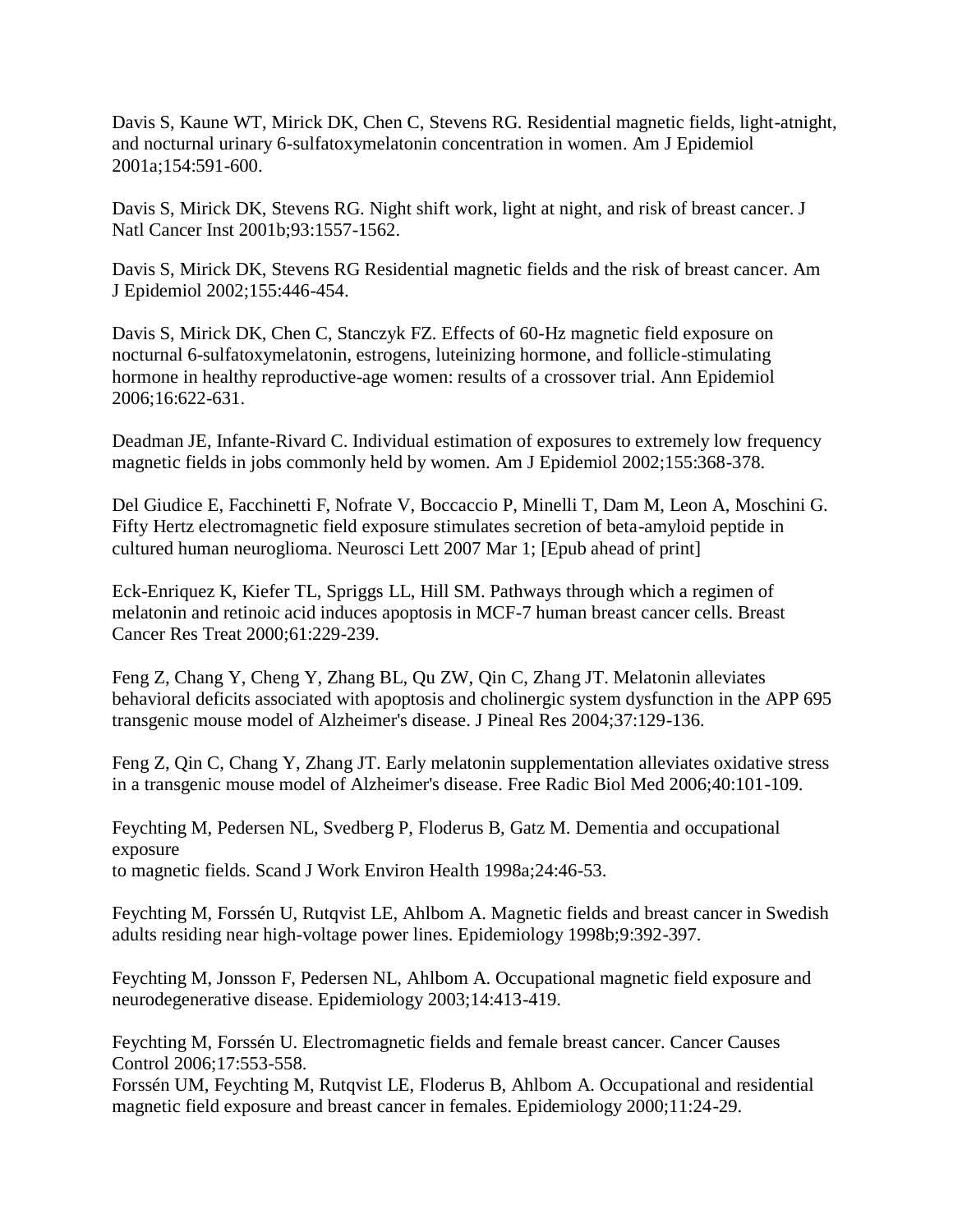Forssén UM, Mezei G, Nise G, Feychting M. Occupational magnetic field exposure among women in Stockholm County, Sweden. Occup Environ Med 2004;61:594-602.

Forssén UM, Rutqvist LE, Ahlbom A, Feychting M. Occupational magnetic fields and female breast cancer: a case-control study using Swedish population registers and new exposure data. Am J Epidemiol 2005;161:250-259.

Gobba F, Bravo G, Scaringi M, Roccatto L. No association between occupational exposure to ELF magnetic field and urinary 6-sulfatoxymelatonin in workers. Bioelectromagnetics 2006;27:667-673.

Graham C, Cook MR, Riffle DW, Gerkovich MM, Cohen. Nocturnal melatonin levels in human volunteers exposed to intermittent 60 Hz magnetic fields. Bioelectromagnetics 1996;17:263-273.

Graham C, Cook MR, Riffle DW. Human melatonin during continuous magnetic field exposure. Bioelectromagnetics 1997;18:166-171.

Graham C, Cook MR, Kavet R, Sastre A, Smith DK. Prediction of nocturnal plasma melatonin from morning urinary measures. J Pineal Res 1998;24:230-238. Erratum in: J Pineal Res 1999;26:128.

Graves AB, Rosner D, Echeverria D, Mortimer JA, Larson EB. Occupational exposure to electromagnetic fields and Alzheimer disease. Alzheimer Dis Assoc Disord 1999;13:165-170.

Håkansson N, Gustavsson P, Johansen C. Floderus B. Neurodegenerative disease in welders and other workers exposed to high levels of magnetic fields. Epidemiology 2003;14:420-426.

Halliwell B, Gutteridge JM. Oxygen free radicals and iron in relation to biology and medicine: Some problems and concepts. Arch Biochem Biophys 1986;246:501-514.

Halliwell B. Can oxidative DNA damage be used as a biomarker of cancer risk in humans? Problems, resolutions and preliminary results from nutritional supplementation studies. Free Rad Res 1998;29:469-486.

Hansen NH, Sobel E, Davanipour Z, Gillette LM, Wilson BW, Niiranen J. EMF exposure assessment in the Finnish garment industry: Evaluation of proposed EMF exposure metrics. Bioelectromagnetics 2000;21:57-67.

Hansen J. Increased breast cancer risk among women who work predominantly at night. Epidemiology 2001;12:74-77.

Hardeland R, Blazer I, Poeggeler B, Fuhrberg B, Uria H, Behrmann G, Wolf R, Meyer TJ, Reiter RJ. On the primary functions of melatonin in evolution: Mediation of photoperiodic signals in a unicell, photooxidation and scavenging of free radicals. J Pineal Res 1995;18:104-111. Harmanci H, Emre M, Gurvit H, Bilgic B, Hanagasi H, Gurol E, Sahin H, Tinaz S. Risk Factors for Alzheimer Disease: A Population-Based Case-Control Study in Istanbul, Turkey. Alzheimer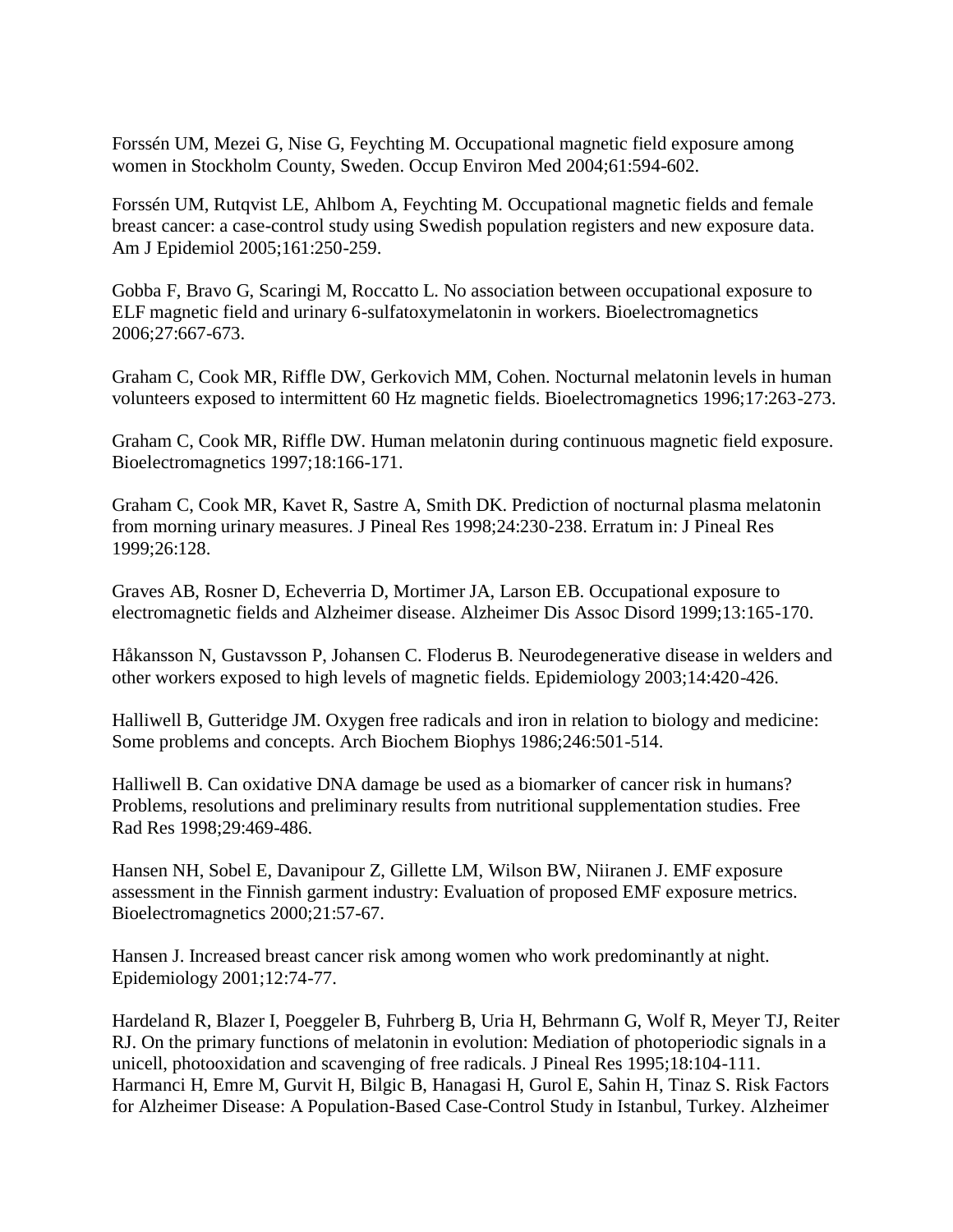Dis Assoc Disord 2003;17:139-145.

Hrushesky WJM, Blask DE. Re: Melatonin and breast cancer: A prospective study. (Letter) J Natl

Cancer Inst 2004;96: 888-889.

Jang MH, Jung SB, Lee MH, Kim CJ, Oh YT, Kang I, Kim J, Kim EH. Melatonin attenuates amyloid beta25-35-induced apoptosis in mouse microglial BV2 cells. Neurosci Lett 2005;380:26-31.

Johansen C. Exposure to elecromagnetic fields and risk of central nervous system disease in utility

workers. Epidemiology 2000;11:539-543.

Juutilainen J, Stevens RG, Anderson LE, Hansen NH, Kilpelainen M, Kumlin T, Laitinen JT, Sobel E, Wilson BW. Nocturnal 6-hydroxymelatonin sulfate excretion in female workers exposed to magnetic fields. J Pineal Res 2000;28:97-104.

Juutilainen J, Kumlin T. Occupational magnetic field exposure and melatonin: Interaction with light-at-night. Bioelectromagnetics 2006;27:423-426.

Karbownik M, Reiter RJ, Qi W, Garcia JJ, Tan DX, Manchester LC, Vijayalaxmi. Protective effects of melatonin against oxidation of guanine bases in DNA and decreased microsomal membrane fluidity in rat liver induced by whole body ionizing radiation. Mol Cell Biochem 2000;211:137-144.

Karbownik M, Reiter RJ, Cabrera J, Garcia JJ. Comparison of the protective effect of melatonin with other antioxidants in the hamster kidney model of estradiol-induced DNA damage. Mutat Res 2001;474:87-92.

Kaune WT, Davis S, Stevens RG. Relation between residential magnetic fields, light at night, and

nocturnal urine melatonin levels in women. Vol. 1: Background and purpose, methods, results, discussion. Report TR-107242-V1. Electric Power Research Institute, Palo Alto, 1997a.

Kaune WT, Davis S, Stevens RG. Relation between residential magnetic fields, light at night, and

nocturnal urine melatonin levels in women. Vol. 2: Magnetic Field Exposure Analysis. Final Report TR-107242-V2. Electric Power Research Institute, Palo Alto, 1997b.

Kelsh MA, Bracken TD, Sahl JD, Shum M, Ebi KL. Occupational magnetic field exposures of garment workers: results of personal and survey measurements. Bioelectromagnetics 2003;24:316-326.

Kliukiene J, Tynes T, Martinsen JI, Blaasaas KG, Andersen A. Incidence of breast cancer in a Norwegian cohort of women with potential workplace exposure to 50 Hz magnetic fields. Am J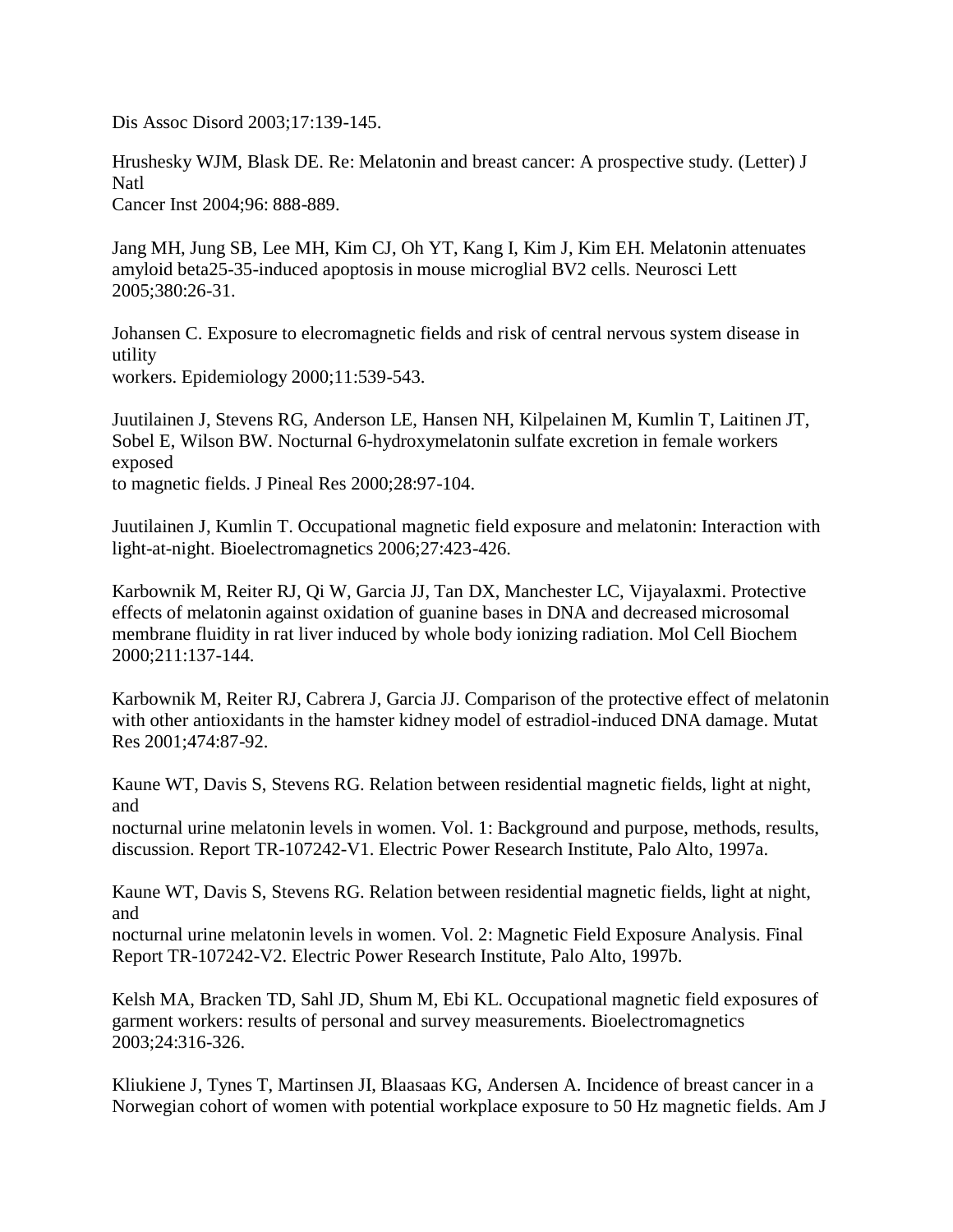Ind Med 1999;36:147-154.

Kliukiene J, Tynes T, Andersen A. Follow-up of radio and telegraph operators with exposure to electromagnetic fields and risk of breast cancer. Eur J Cancer Prev 2003;12:301-307.

Kliukiene J, Tynes T, Andersen A. Residential and occupational exposures to 50-Hz magnetic fields and breast cancer in women: a population-based study. Am J Epidemiol 2004;159:852- 861.

Klunk WE, Engler H, Nordberg A, Wang Y, Blomqvist G, Holt DP, Bergstrom M, Savitcheva I, Huang GF, Estrada S, Ausen B, Debnath ML, Barletta J, Price JC, Sandell J, Lopresti BJ, Wall A, Koivisto P, Antoni G, Mathis CA, Langstrom B. Imaging brain amyloid in Alzheimer's disease with Pittsburgh Compound-B. Ann Neurol 2004;55:306-319.

Kothari LS, Shah PN, Mhatre MC. Pineal ablation in varying photoperiods and the incidence of 9,10-dimethyl-1,2-benzathracene induced mammary cancer in rats. Cancer Lett 1984;22:99-102.

Kotler M, Rodriguez C, Sainz RM, Antolin I, Menendez-Pelaez A. Melatonin increases gene expression for antioxidant enzymes in rat brain cortex. J Pineal Res 1998;24:83-89.

Labréche F, Goldberg MS. Exposure to organic solvents and breast cancer in women. Am J Ind Med 1997;32:1-14.

Labréche F, Goldberg MS, Valois MF, Nadon L, Richardson L, Lakhani R, Latreille B. Occupational exposures to extremely low frequency magnetic fields and postmenopausal breast cancer. Am J Ind Med 2003;44:643-652.

Lahiri DK, Chen D, Ge YW, Bondy SC, Sharman EH. Dietary supplementation with melatonin reduces levels of amyloid beta-peptides in the murine cerebral cortex. J Pineal Res 2004;36:224- 231.

Levallois P, Dumont M, Touitou Y, Gingras S, Mâsse B, Gauvin D, Kröger E, Bourdages M, Douville P. Effects of electric and magnetic fields from high-power lines on female urinary excretion of 6-sulfatoxymelatonin. Am J Epidemiol 2001;154:601-609.

Lewy AJ, Wehr TA, Goodwin FK, Newsome DA, Markey SP. Light suppresses melatonin secretion in humans. Science 1980;210:1267-1269.

Lie JA, Roessink J, Kjaerheim K. Breast cancer and night work among Norwegian nurses. Cancer Causes Control 2006;17:39-44.

London SJ, Pogoda JM, Hwang KL, Langholz B, Monroe KR, Kolonel LN, Kaune WT, Peters JM, Henderson BE. Residential magnetic field exposure and breast cancer risk: a nested casecontrol

study from a multiethnic cohort in Los Angeles County, California. Am J Epidemiol 2003;158:969-980.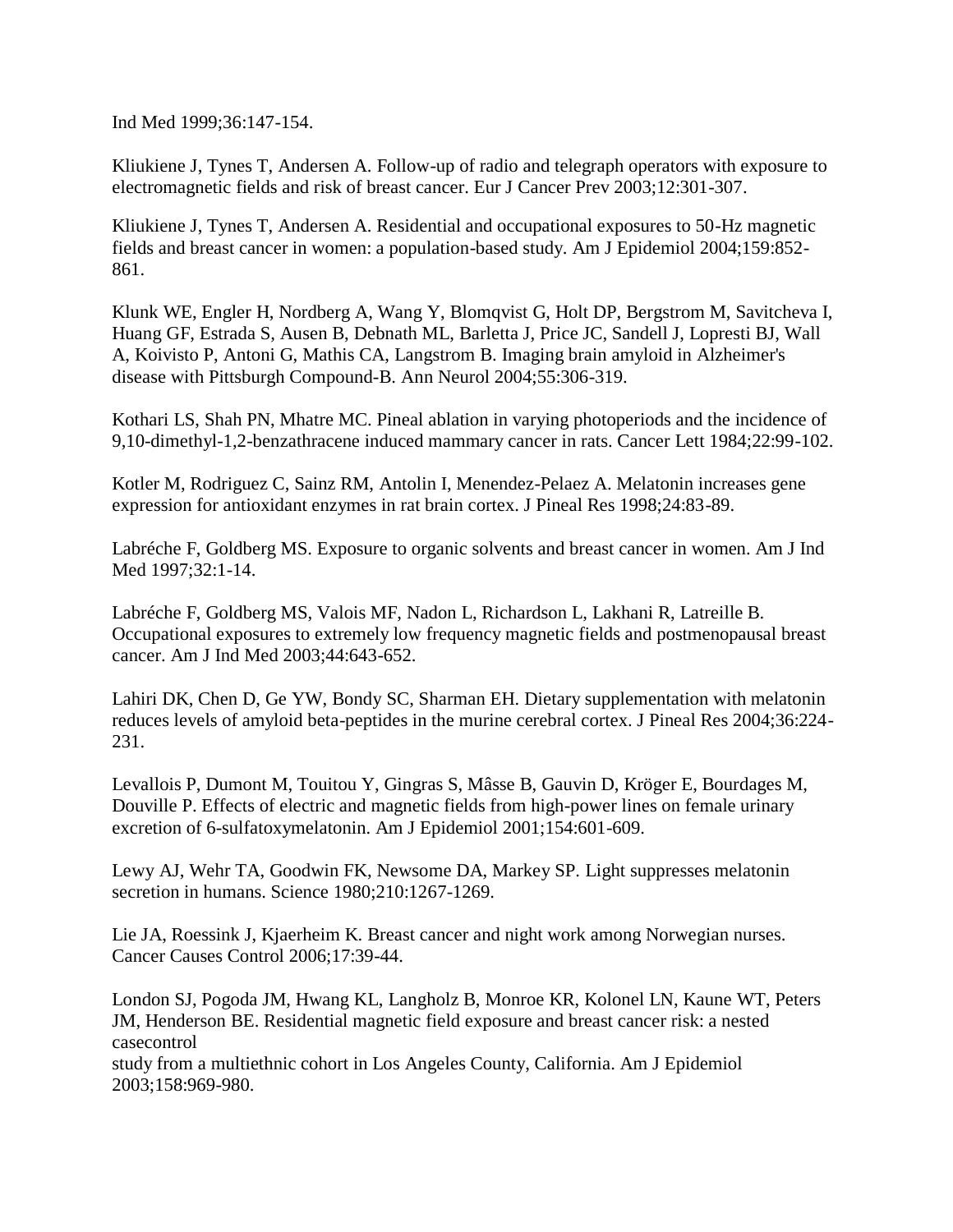Loomis DP, Savitz DA, Ananth CV. Breast cancer mortality among female electrical workers in the United States. J Natl Cancer Inst 1994;86:921-925.

Lowden A, Akerstedt T, Wibom R. Suppression of sleepiness and melatonin by bright light exposure during breaks in night work. J Sleep Res 2004;13:37-43.

Maestroni GJM. Therapeutic potential of melatonin in immunodeficiency states, viral diseases, and cancer. In: (eds.) Heuther G, Kochen W, Simat TJ, Steinhart H (eds), Tryptophan, Serotonin, and Melatonin: Basic Aspects and Applications, Kluwer Academic/Plenum Publishers, New York, 217-226, 1999.

Matsubara E, Bryant-Thomas T, Pacheco Quinto J, Henry TL, Poeggeler B, Herbert D, Cruz-Sanchez F, Chyan YJ, Smith MA, Perry G, Shoji M, Abe K, Leone A, Grundke-Ikbal I, Wilson GL, Ghiso J, Williams C, Refolo LM, Pappolla MA, Chain DG, Neria E. Melatonin increases survival and inhibits oxidative and amyloid pathology in a transgenic model of Alzheimer's disease. J Neurochem 2003;85:1101-1108. Erratum in: J Neurochem 2003;86:1312.

Mayeux R, Tang MX, Jacobs DM, Manly J, Bell K, Merchant C, Small SA, Stern Y, Wisniewski HM, Mehta PD: Plasma amyloid beta-peptide 1-42 and incipient Alzheimer's disease. Ann Neurol 1999;46;412-416.

Mayeux R, Honig LS, Tang MX, Manly J, Stern Y, Schupf N, Mehta PD. Plasma A[beta]40 and A[beta]42 and Alzheimer's disease: relation to age, mortality, and risk. Neurology 2003;61:1185-1190.

McKhann G, Drachman D, Folstein M, Katzman R, Price D, Stadlan EM. Clinical diagnosis of Alzheimer's disease: report of the NINCDS-ADRDA Work Group under the auspices of Department of Health and Human Services Task Force on Alzheimer's Disease. Neurology 1984;34:939-944.

Melchiorri D, Reiter RJ, Attia AM, Hara M, Burgos A, Nistico G. Potent protective effect of melatonin on in vivo paraquat-induced oxidative damage in rats. Life Sci 1995;56:83-89. Milham S, Hatfield JB, Tell R. Magnetic fields from steel-belted radial tires: implications for epidemiologic studies. Bioelectromagnetics 1999;20:440-445.

Montilla P, Tunez I, Munoz MC, Soria JV, Lopez A. Antioxidative effect of melatonin in rat brain oxidative stress induced by Adriamycin. Rev Esp Fisiol 1997;53:301-305.

Noonan C, Reif J, Burch J, Ichinose TY, Yost MG, Magnusson K: Relationship between amyloid β

protein and melatonin metabolite in a study of electric utility workers. J Occup Environ Med 2002a;44:769-775.

Noonan CW, Reif JS, Yost M, Touchstone J. Occupational exposure to magnetic fields in casereferent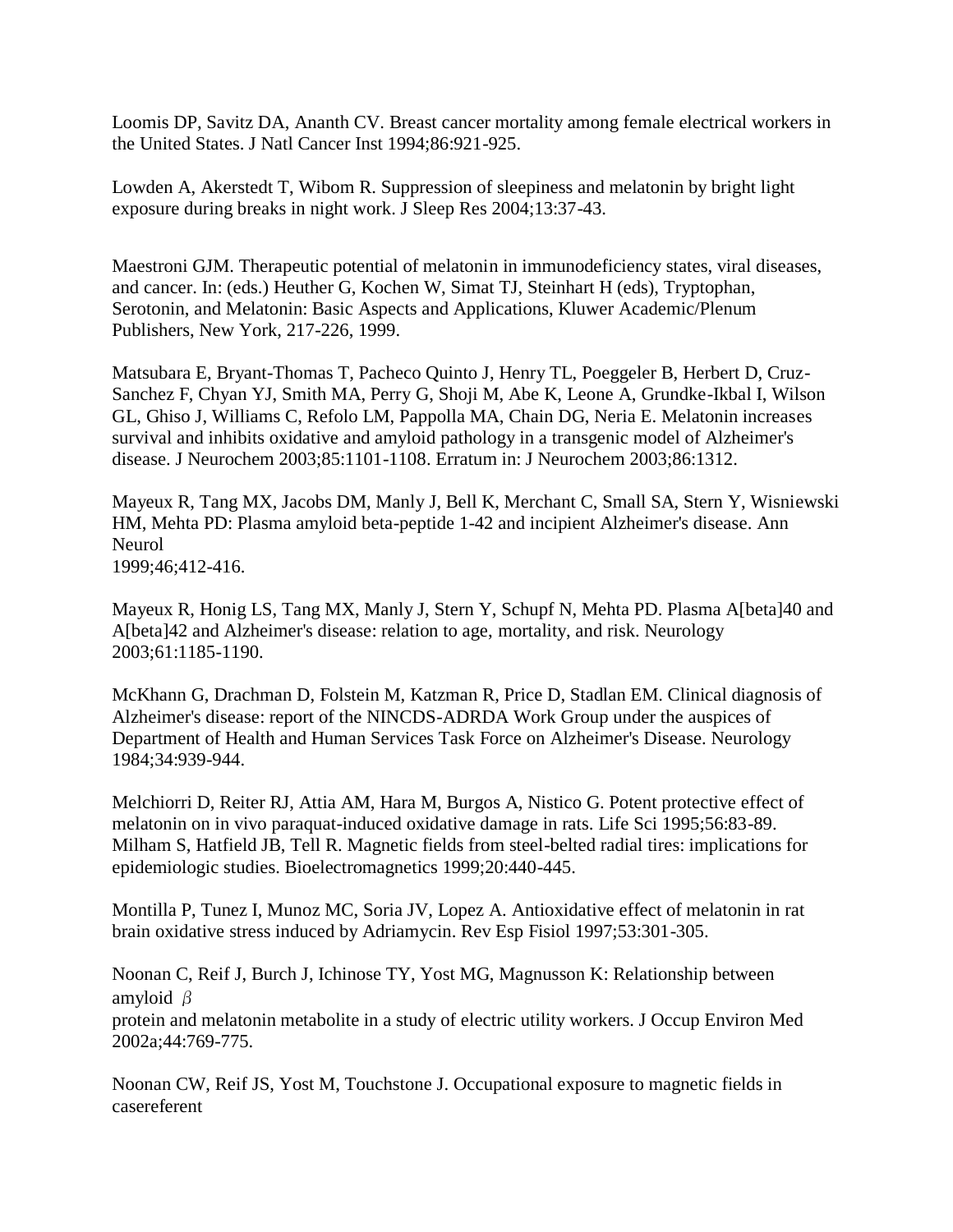studies of neurodegenerative diseases. Scand J Work Environ Health 2002b;28:42-48.

O'Leary ES, Schoenfeld ER, Stevens RG, Kabat GC, Henderson K, Grimson R, Gammon MD, Leske MC; Electromagnetic Fields and Breast Cancer on Long Island Study Group. Shift work, light at night, and breast cancer on Long Island, New York. Am J Epidemiol 2006;164:358-366.

Pablos MI, Chuang JI, Reiter JR, Ortiz GG,, Daniels WM, Sewerynek E, Melchiorri D, Poeggeler B. Time course of melatonin-induced increase in glutathione peroxidase activity in chick tissues. Biol Signals 1995;4:325-330.

Pappolla MA, Sos M, Omar RA, Bick RJ, Hickson-Bick DL, Reiter RJ, Efthimiopoulos S, Robakis NK. Melatonin prevents death of neuroblastoma cells exposed to the Alzheimer amyloid peptide. J Neurosci 1997;**17**:1683-1690.

Pappolla M, Bozner P, Soto C, Shao H, Robakis NK, Zagorski M, Frangione B, Ghiso J. Inhibition of Alzheimer beta-fibrillogenesis by melatonin. J Biol Chem 1998;273:7185-7188.

Pappolla MA, Chyan YJ, Poeggeler B, Bozner P, Ghiso J, LeDoux SP, Wilson GL. Alzheimer beta protein mediated oxidative damage of mitochondrial DNA: prevention by melatonin. J Pineal Res 1999;27:226-229.

Pappolla MA, Chyan YJ, Poeggeler B, Frangione B, Wilson G, Ghiso J, Reiter RJ. An assessment of the antioxidant and the antiamyloidogenic properties of melatonin: implications for Alzheimer's disease. J Neural Transm 2000;107:203-231.

Pappolla MA, Simovich MJ, Bryant-Thomas T, Chyan YJ, Poeggeler B, Dubocovich M, Bick R, Perry G, Cruz-Sanchez F, Smith MA. The neuroprotective activities of melatonin against the Alzheimer beta-protein are not mediated by melatonin membrane receptors. J Pineal Res 2002;32:135-142.

Park RM, Schulte PA, Bowman JD, Walker JT, Bondy SC, Yost MG, Touchstone JA, Dosemeci M. Potential occupational risks for neurodegenerative diseases. Am J Ind Med 2005;48:63-77.

Peplonska B, Stewart P, Szeszenia-Dabrowska N, Rusiecki J, Garcia-Closas M, Lissowska J, Bardin-Mikolajczak A, Zatonski W, Gromiec J, Brzeznicki S, Brinton LA, Blair A. Occupation and breast cancer risk in Polish women: a population-based case-control study. Am J Ind Med 2007;50:97-111.

Pfluger DH, Minder CE. Effects of exposure to 16.7 Hz magnetic fields on urinary 6 hydroxymelatonin sulfate excretion of Swiss railway workers. J Pineal Res 1996;21:91-100. Pieri C, Marra M, Moroni F, Recchioni R, Marcheselli F. Melatonin: A peroxyl radical scavenger more effective than vitamin E. Life Sci 1994;55:PL271-276.

Poeggeler B, Miravalle L, Zagorski MG, Wisniewski T, Chyan YJ, Zhang Y, Shao H, Bryant-Thomas T, Vidal R, Frangione B, Ghiso J, Pappolla MA. Melatonin reverses the profibrillogenic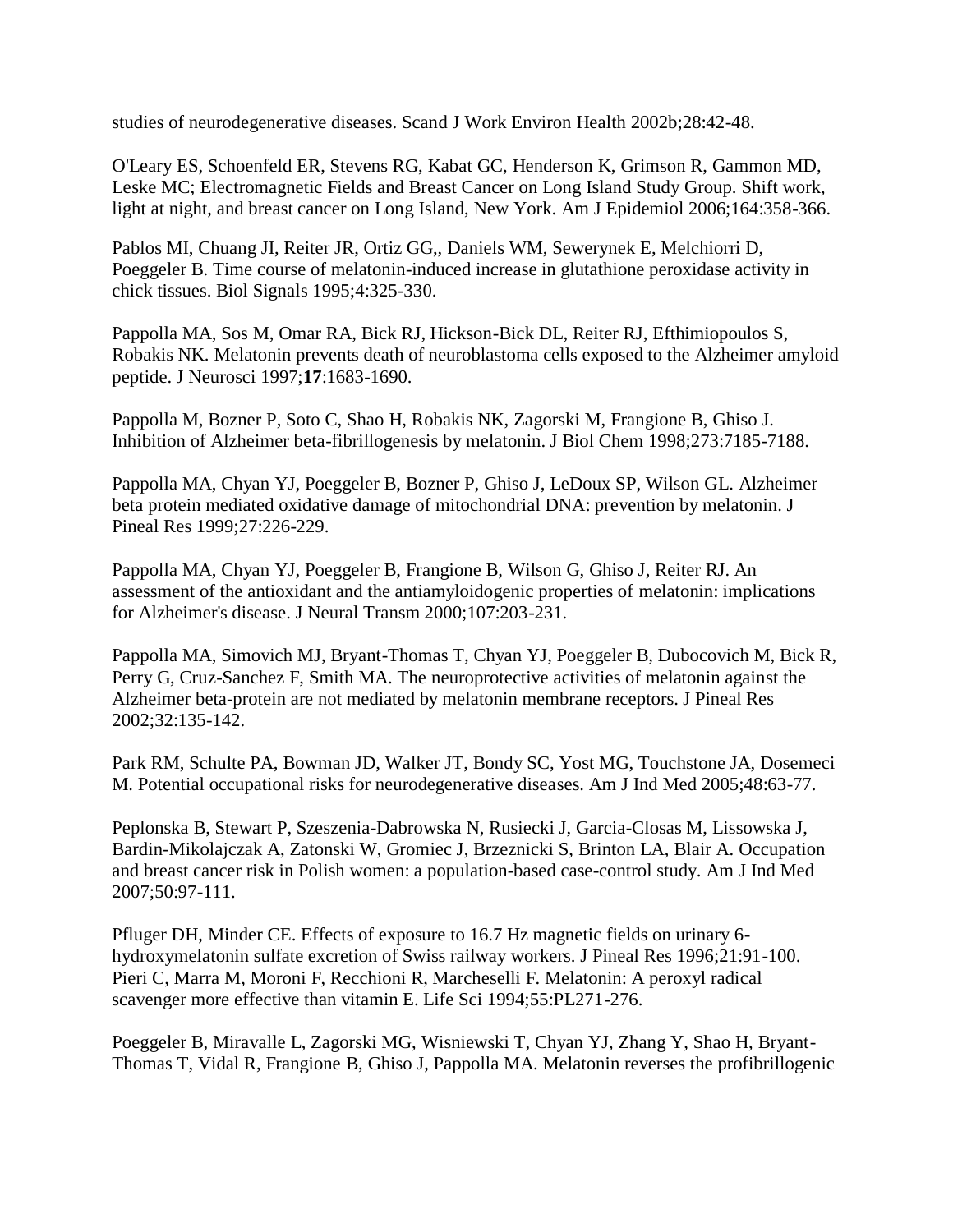activity of apolipoprotein E4 on the Alzheimer Amyloid A  $\beta$  peptide. Biochemistry 2001;40:14995- 15001.

Qiu C, Fratiglioni L, Karp A, Winblad B, Bellander T. Occupational exposure to electromagnetic fields and risk of Alzheimer"s disease. Epidemiology 2004;15:687-694.

Quinn J, Kulhanek D, Nowlin J, Jones R, Pratico D, Rokach J, Stackman R. Chronic melatonin therapy fails to alter amyloid burden or oxidative damage in old Tg2576 mice: implications for clinical trials. Brain Res 2005;1037:209-213.

Reiter RJ. Pineal melatonin: Cell biology of its synthesis and of its physiological interactions. Endocr Rev 1991;12:151-158.

Reiter RJ, Melchiorri D, Sewerynek E, Poeggeler B, Barlow-Walden L, Chuang J, Ortiz GG, Acuna-Castroviejo D.. A review of the evidence supporting melatonin"s role as an antioxidant. J Pineal Res 1995;18:1-11.

Reiter RJ, Tang L, Garcia JJ, Munoz-Hoyos A. Pharmacological actions of melatonin in oxygen radical pathophysiology. Life Sci 1997;60:2255-2271.

Reiter RJ, Tan D-X, Qi W, Manchester LC, Karbownik M, Calvo JR. Pharmacology and physiology of melatonin in the reduction of oxidative stress in vivo. Biol Signals Recept 2000;9:160-171.

Reiter RJ, Tan DX, Manchester LC, Qi W. Biochemical reactivity of melatonin with reactive oxygen and nitrogen species: A review of the evidence. Cell Biochem Biophys 2001a;34:237- 256.

Reiter RJ, Acuna-Castroviejo D, Tan DX, Burkhardt S. Free radical-mediated molecular damage: Mechanisms for the protective actions of melatonin in the central nervous system. Ann NY Acad Sci 2001b;939:200-215.

Reiter RJ, Tan DX, Burkhardt S. Reactive oxygen and nitrogen species and cellular and organismal decline; Amelioration with melatonin. Mech Ageing Dev 2002:123:1007-1019.

Rosales-Corral S, Tan DX, Reiter RJ, Valdivia-Velazquez M, Martinez-Barboza G, Acosta-Martinez JP, Ortiz GG. Orally administered melatonin reduces oxidative stress and proinflammatory cytokines induced by amyloid-beta peptide in rat brain: a comparative, in vivo study versus vitamin C and E. J Pineal Res 2003;35:80-84.

Santini R, Messagier R, Claustrat B, Fillion-Robin M, Youbicier-Simo BJ. Video screen exposure

and 6-sulfatoxymelatonin urinary excretion in women. Pathol Biol (Paris) 2003;51:143-146 (French).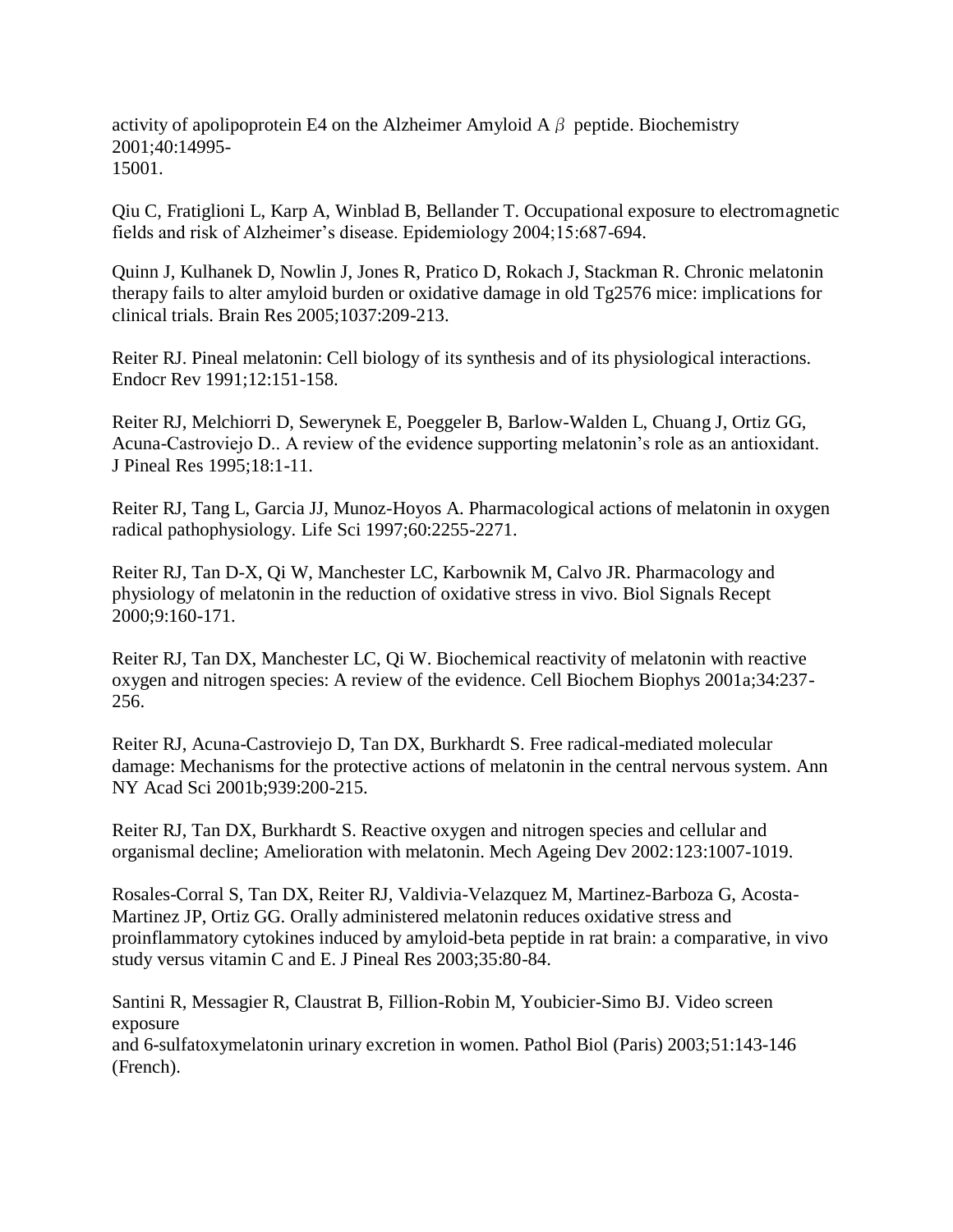Savitz DA, Checkoway H, Loomis DP. Magnetic field exposure and neurodegenerative disease mortality among electric utility workers. Epidemiology 1998a;9:398-404.

Savitz DA, Loomis DP, Tse CK. Electrical occupations and neurodegenerative disease: Analysis of

U.S. mortality data. Arch Environ Health 1998b;53:71-74.

Schernhammer ES, Laden F, Speizer FE, Willett WC, Hunter DJ, Kawachi I, Colditz GA. Rotating night shifts and risk of breast cancer in women participating in the nurses' health study. J Natl Cancer Inst 2001;93:1563-1568.

Schernhammer ES, Laden F, Speizer FE, Willett WC, Hunter DJ, Kawachi I, Fuchs CS, Colditz GA. Night-shift work and risk of colorectal cancer in the nurses' health study. J Natl Cancer Inst 2003;95:825-828.

Schernhammer ES, Rosner B, Willett WC, Laden F, Colditz GA, Hankinson SE. Epidemiology of urinary melatonin in women and its relation to other hormones and night work. *Cancer Epidemiol Biomarkers Prev* 2004;13:936-943.

Schernhammer ES, Hankinson SE. Urinary melatonin levels and breast cancer risk. J Natl Cancer Inst 2005;97:1084-1087.

Schoenfeld ER, O'Leary ES, Henderson K, Grimson R, Kabat GC, Ahnn S, Kaune WT, Gammon MD, Leske MC; EBCLIS Group. Electromagnetic fields and breast cancer on Long Island: a case-control study. Am J Epidemiol 2003;158:47-58.

Shah PN, Mhatre MC, Kothari LS. Effect of melatonin on mammary carcinogenesis in intact and pinealectomized rates in varying photoperiods. Cancer Res 1984;44:3403-3407.

Shen YX, Wei W, Yang J, Liu C, Dong C, Xu SY. Improvement of melatonin to the learning and memory impairment induced by amyloid beta-peptide 25 - 35 in elder rats. Acta Pharmacol Sin 2001;22:797-803.

Shen YX, Wei W, Xu SY. Protective effects of melatonin on cortico-hippocampal neurotoxicity induced by amyloid beta-peptide 25-35. Acta Pharmacol Sin 2002a;23:71-76.

Shen YX, Xu SY, Wei W, Sun XX, Liu LH, Yang J, Dong C. The protective effects of melatonin from oxidative damage induced by amyloid beta-peptide 25-35 in middle-aged rats. J Pineal Res 2002b;32:85-89.

Siemiatycki J, Nadon L, Lakhani R, Bégin D, Gérin M. Exposure assessment. In: Siemiatycki J, editor. Risk Factors for Cancer in the Workplace. Boca Raton, FL: CRC Press, pp. 45-114, 1991.

Siemiatycki J, Fritschi, L, Nadon L, Gérin M. Reliability of an expert rating procedure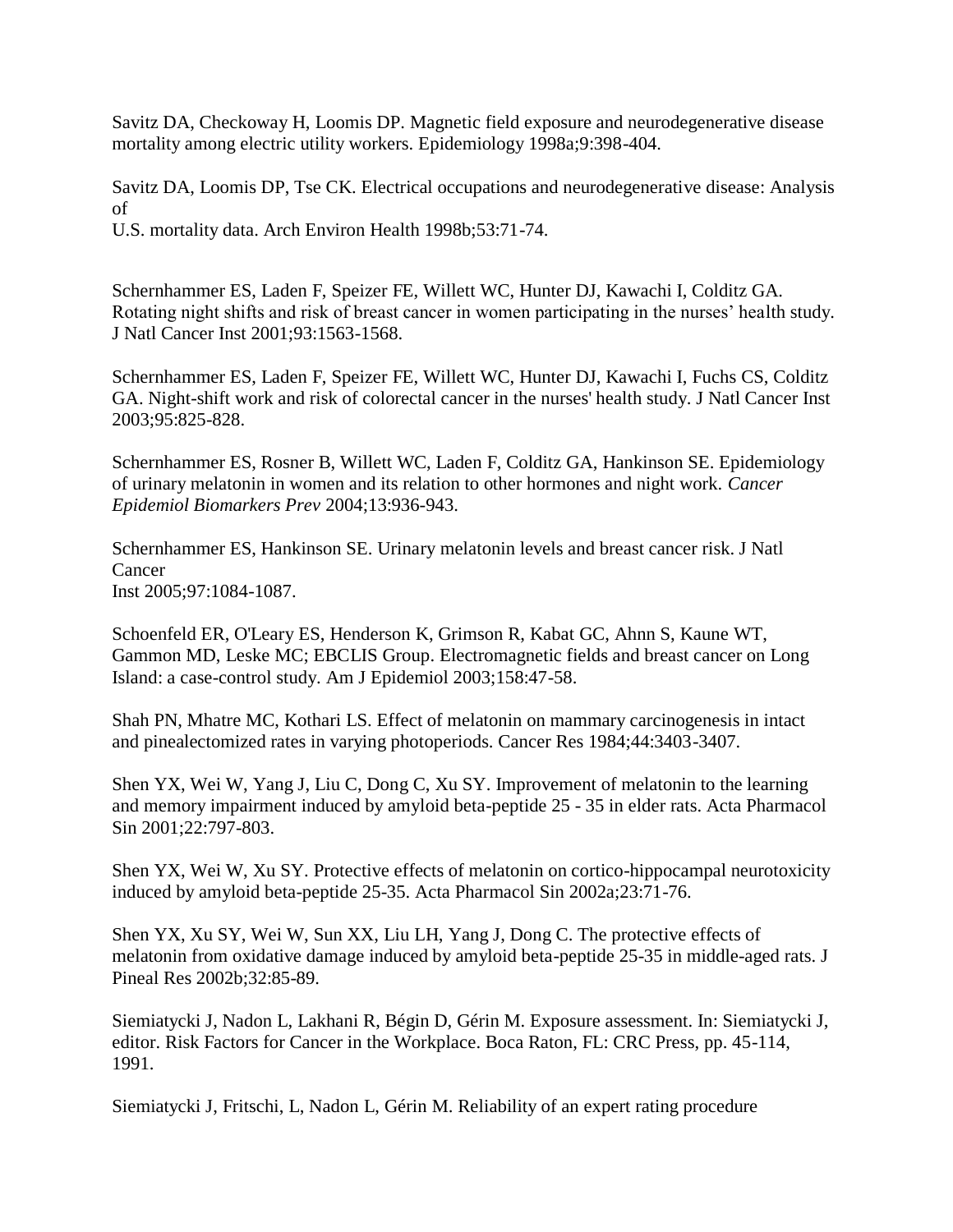retrospective assessment of occupational exposures for community-based case-control studies. Am J Ind Med 1997;31:280-286.

Sizonenko PC. Normal sexual maturation. Pediatrician. 1987;14:191-201.

Skribanek Z, Balaspiri L, Mak M. Interaction between synthetic amyloid-beta-peptide (1-40) and its aggregation inhibitors studied by electrospray ionization mass spectrometry. J Mass Spectrom 2001;36:1226-1229.

Small GW, Kepe V, Ercoli LM, Siddarth P, Bookheimer SY, Miller KJ, Lavretsky H, Burggren AC, Cole GM, Vinters HV, Thompson PM, Huang SC, Satyamurthy N, Phelps ME, Barrio JR. PET of brain amyloid and tau in mild cognitive impairment. N Engl J Med 2006;355:2652- 2663.

Sobel E, Davanipour Z, Sulkava R, Erkinjuntti T, Wikstrom J, Henderson VW, Buckwalter G, Bowman JD, Lee PJ. Occupations with exposure to electromagnetic fields: a possible risk factor for Alzheimer's disease. Am J Epidemiol 1995;142:515-524.

Sobel E, Davanipour Z. Electromagnetic field exposure may cause increased production of amyloid

beta and eventually lead to Alzheimer's disease. Neurology 1996a;47:1594-1600.

Sobel E, Dunn M, Davanipour Z, Qian Z, Chui HC. Elevated risk of Alzheimer's disease among workers with likely electromagnetic field exposure. Neurology 1996b;47:1477-1481.

Sobel E, Davanipour Z. Preliminary Investigation into EMF Exposures Resulting from the Use of

Home Sewing Machines: Final Report. Funded by the RAPID Program, Department of Energy, 1996c.

Srinivasan V, Pandi-Perumal S, Cardinali D, Poeggeler B, Hardeland R. Melatonin in Alzheimer's disease and other neurodegenerative disorders. Behav Brain Funct 2006;2:15 (doi:10.1186/1744-9081-2-15).

Stasica P, Ulanski P, Rosiak JM. Melatonin as a hydroxyl radical scavenger. J Radioanal Nucl Chem 1998;232:107-113.

Subramanian A, Kothari L. Suppressive effect by melatonin on different phases of 9,10 dimethyl-1,2-benzanthracene (DMBA)-induced rat mammary gland carcinogenesis. Anticancer Drugs 1991a;2:297-303.

Subramanian A, Kothari L. Melatonin, a suppressor of spontaneous murine mammary tumors. J Pineal Res 1991b;10:136-140.

Szabó J, Mezai K, Thuróczy G, Mezei G. Occupational 50 Hz magnetic field exposure measurements among female sewing machine operators in Hungary. Bioelectromagnetics 2006;27:451-457.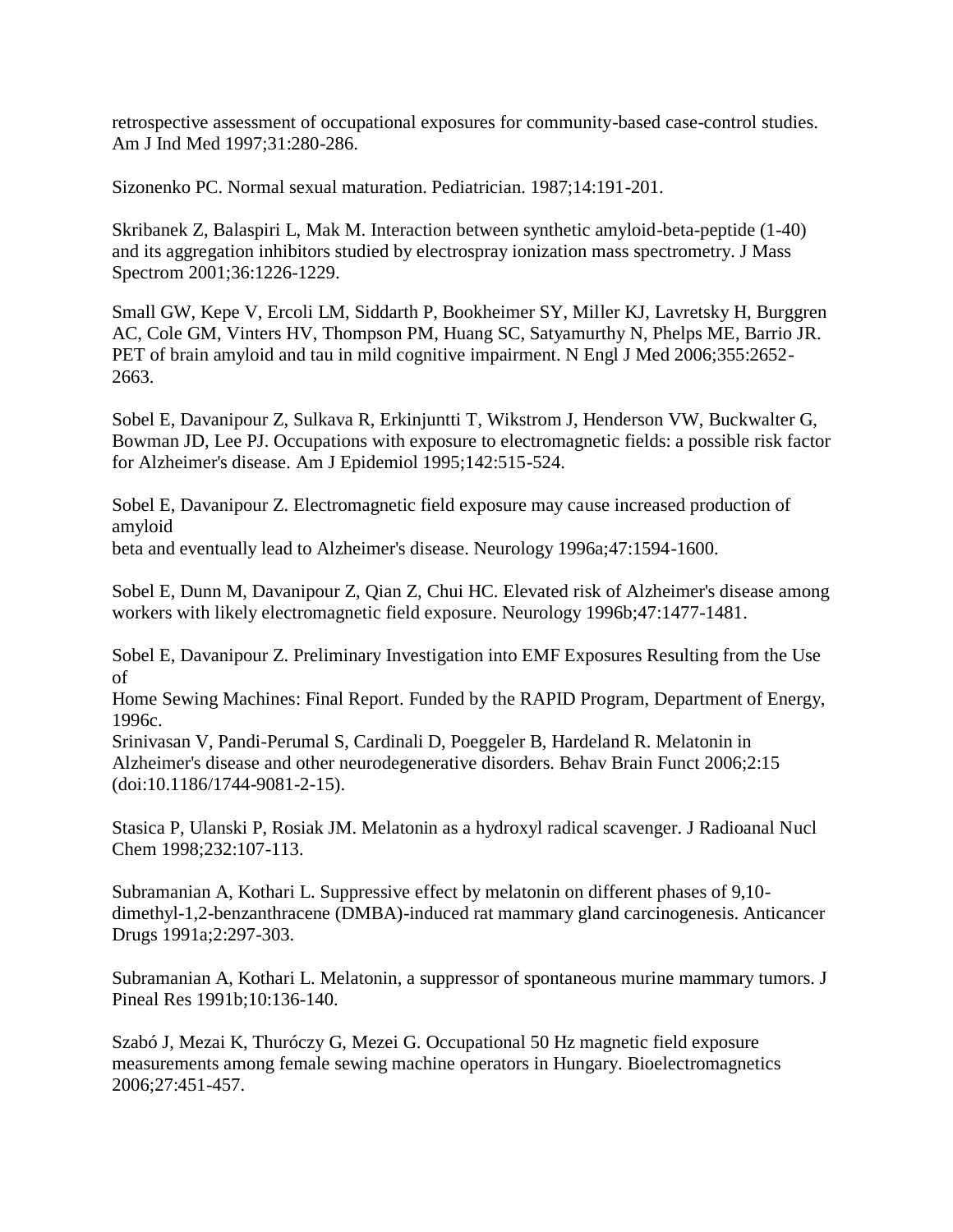Tamarkin L, Cohen M, Roselle D, Reichert C, Lippman M, Chabner B. Melatonin inhibition and pinealectomy enhancement of 7,12-dimethylbenz(a)anthracene-induced mammary tumors in the rat. Cancer Res 1981;41:4432-4436.

Tan DX, Chen LD, Poeggeler B, Manchester LC, Reiter RJ. Melatonin: A potent, endogenous hydroxyl radical scavenger. Endocrine J 1993a;1:57-60.

Tan DX, Poeggeler B, Reiter RJ, Chen LD, Chen S, Manchester LC, Barlow-Walden LR. The pineal hormone melatonin inhibits DNA-adduct formation induced by the chemical carcinogen safrole in vivo. Cancer Lett 1993b;70:65-71.

Tan DX, Reiter RJ, Chen LD, Poeggeler B, Manchester LC, Barlow-Walden LR. Both physiological and pharmacological levels of melatonin reduce DNA adduct formation induced by the carcinogen safrole. Carcinogenesis 1994;15:215-218.

Tan DX, Manchester LC, Reiter RJ, Plummer BF. Cyclic 3-hydroxymelatonin: A melatonin metabolite generated as a result of hydroxyl radical scavenging. Biol Signals Recept 1999;8:70- 74.

Tan DX, Manchester LC, Reiter RJ, Qi WB, Karbownik M, Calvo JR. Significance of melatonin in antioxidant defense system: Reactions and products. Biol Signals Recept 2000;9:137-159.

Tan DX, Reiter RJ, Manchester LC, Yan MT, El-Sawi M, Sainz RM, Mayo JC, Kohen R, Allegra M, Hardeland R. Chemical and physical properties and potential mechanisms: Melatonin as a broad spectrum antioxidant and free radical scavenger. Curr Top Med Chem 2002;2:181-197.

Tan DX, Manchester LC, Terron MP, Flores LJ, Reiter RJ. One molecule, many derivatives: A never-ending interaction of melatonin with reactive oxygen and nitrogen species? (Mini Review) J Pineal Res 2007;42:28-42.

Tang F, Nag S, Shiu SY, Pang SF. The effects of melatonin and Ginkgo biloba extract on memory loss and choline acetyltransferase activities in the brain of rats infused intracerebroventricularly with beta-amyloid 1-40. Life Sci 2002;71:2625-2631. Teplitzky SR, Kiefer TL, Cheng Q, Dwivedi PD, Moroz K, Myers L, Anderson MB, Collins A,

Dai J, Yuan L, Spriggs LL, Blask DE, Hill SM. Chemoprevention of NMU-induced rat mammary carcinoma with the combination of melatonin and 9-cis-retinoic acid. Cancer Lett 2001;26:155-163.

Touitou Y, Lambrozo J, Camus F, Charbuy H. Magnetic fields and the melatonin hypothesis: a study of workers chronically exposed to 50-Hz magnetic fields. Am J Physiol Regul Integr Comp Physiol 2003;284:R1529-1535.

Travis RC, Allen DS, Fentiman IS, Key TJ. Melatonin and breast cancer: A prospective study. J Natl Cancer Inst 2004;96:375-482.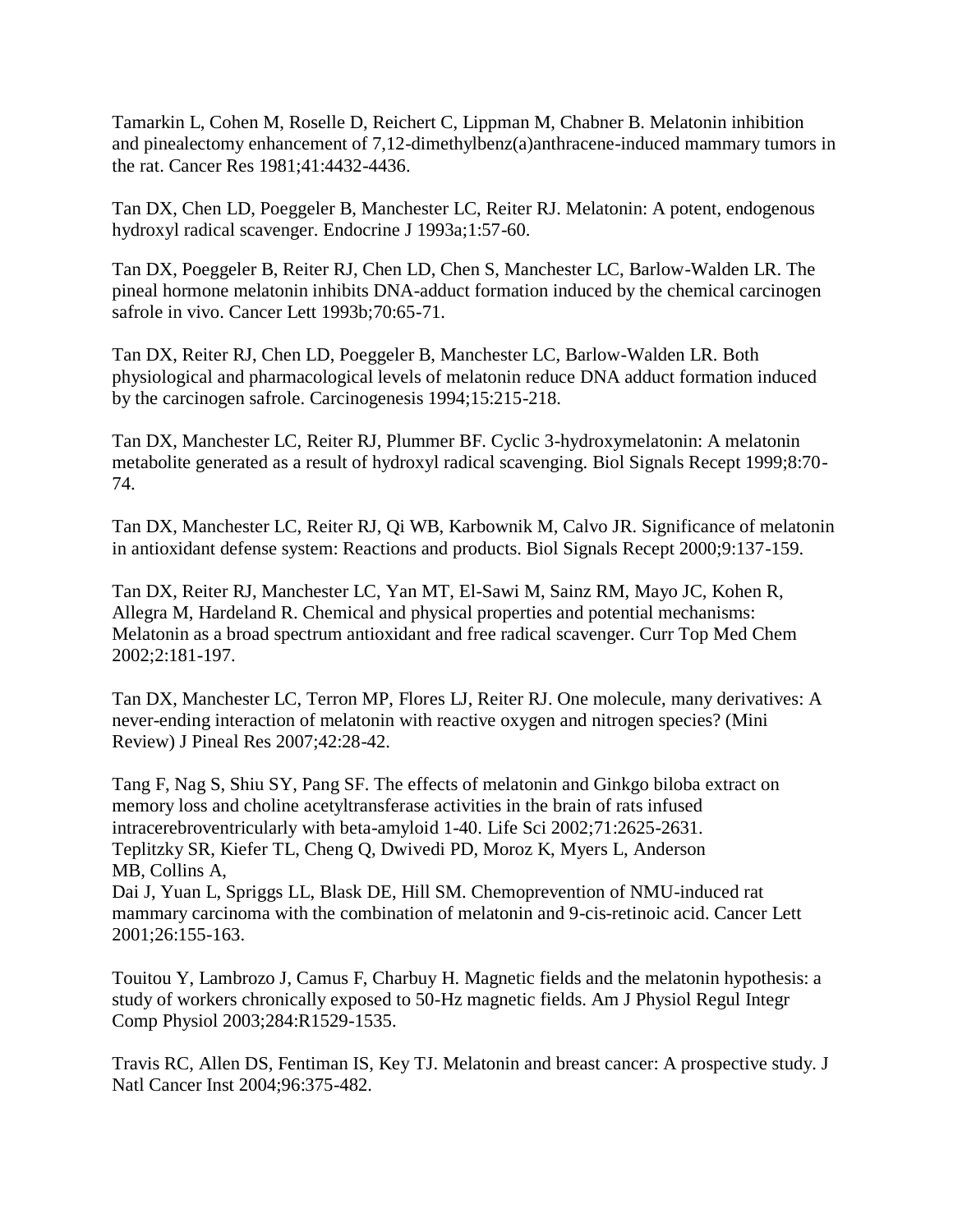Tynes T, Hannevik M, Andersen A, Vistnes AI, Haldorsen T. Incidence of breast cancer in Norwegian female radio and telegraph operators. Cancer Causes Control 1996;7:194-204.

Vijayalaxmi, Reiter RJ, Meltz ML. Melatonin protects human blood lymphocytes from radiation-induced chromosome damage. Mutat Res 1995;346:23-31.

Vijayalaxmi, Reiter RJ, Herman TS, Meltz ML. Melatonin and radioprotection from genetic damage: DNA damage in human blood lymphocytes. Mutat Res 1996;371:221-228.

Vijayalaxmi, Reiter RJ, Meltz ML, Herman TS. Melatonin: Possible mechanisms involved in its "radioprotective" effect. Mutat Res 1998;404:187-189.

Vijayalaxmi, Meltz ML, Reiter RJ, Herman TS, Kumar KS. Melatonin and protection from whole-body irradiation: Survival studies in mice. Mutat Res 1999;425:21-27.

Vijayalaxmi, Meltz ML, Reiter RJ, Herman TS, Kumar KS. Melatonin and protection from whole-body irradiation: Survival studies in mice. Mutat Res 1999;425:21-27.

Vijayalaxmi, Thomas CR, Reiter RJ, Herman TS. Melatonin: From basic research to cancer treatment clinics. J Clin Oncol 2002;20:2575-2601.

Wang JZ, Wang ZF. Role of melatonin in Alzheimer-like neurodegeneration. Acta Pharmacol Sin 2006;27:41-49.

Weinstock M, Shoham S. Rat models of dementia based on reductions in regional glucose metabolism, cerebral blood flow and cytochrome oxidase activity. J Neural Transm 2004;111:347-366.

Wertheimer N, Leeper E. RE: Are electric or magnetic fields affecting mortality from breast cancer in women? (Letter) J Natl Cancer Inst 1994;86:1797.

Zatta P, Tognon G, Carampin P. Melatonin prevents free radical formation due to the interaction between beta-amyloid peptides and metal ions [Al(III), Zn(II), Cu(II), Mn(II), Fe(II)]. J Pineal Res 2003;35:98-103.

Ziolko SK, Weissfeld LA, Klunk WE, Mathis CA, Hoge JA, Lopresti BJ, DeKosky ST, Price JC. Evaluation of voxel-based methods for the statistical analysis of PIB PET amyloid imaging studies in Alzheimer's disease. Neuroimage 2006;33:94-102.

Liburdy, R. P., T. R. Sloma, et al, 1993. ELF magnetic fields, breast cancer, and melatonin: 60 Hz fields block melatonin's oncostatic action on ER+ breast cancer cell proliferation. J of Pineal Research. 14: 89-97.

Luben et al, 1996. Replication of 12 mG EMF effects on melatonin responses of MCF-7 breast cancer cells in vitro. Abstract A-1 of the 1996 Annual review of research on biological effects of electric and magnetic fields from the generation, delivery and use of electricity, November 17- 21, 1996. San Antonio, Texas, p.1

Luben et al, 1998. Independent replication of 60-Hz 1.2 μT EMF effects on melatonin and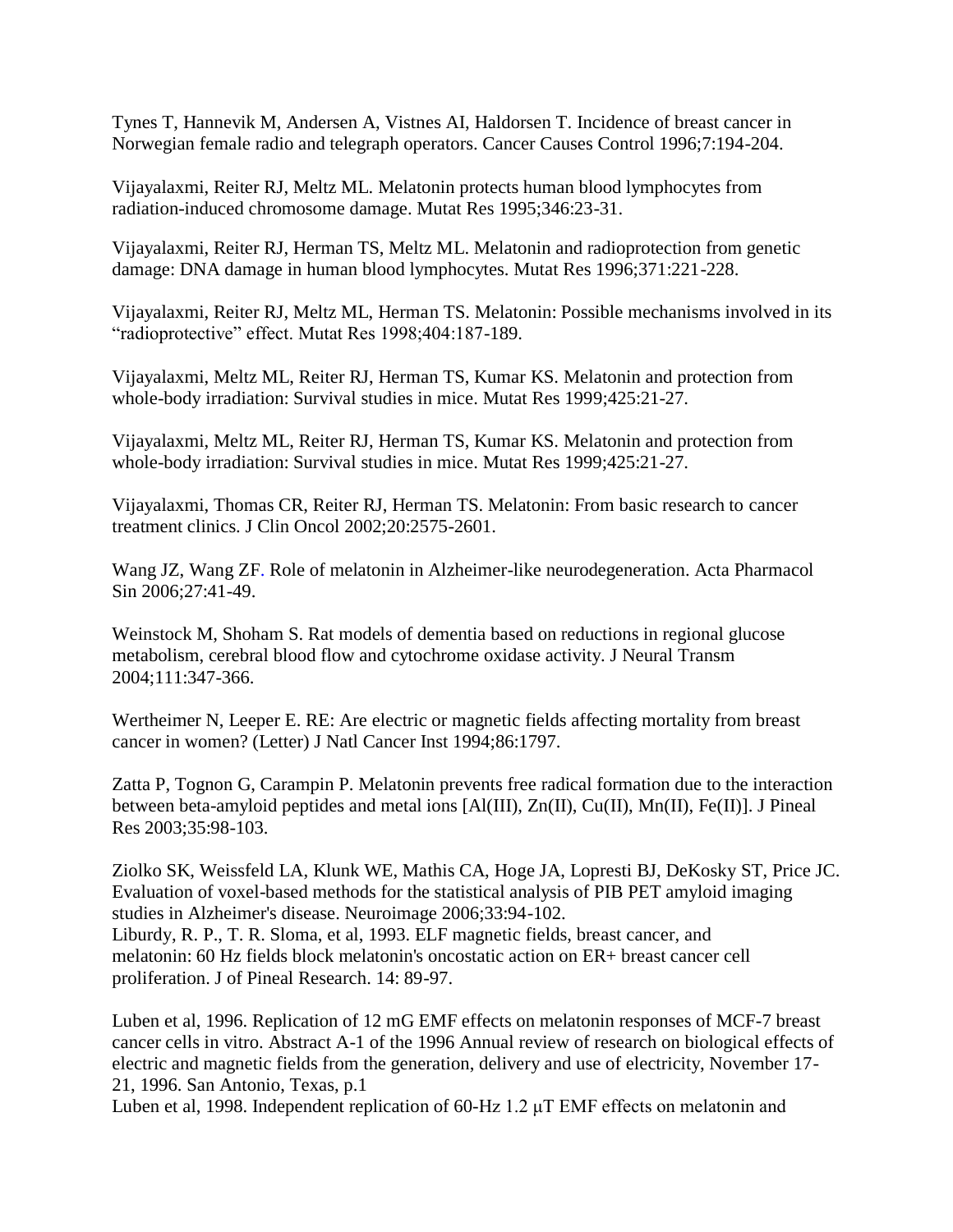tamoxifen responses of MCF-7 cells in vitro. Abstract A-3.4, Bioelectromagnetics Society Annual Meeting, St. Pete Beach, FL. June 7-11, p 17-18.

Morris et al, 1998. In vitro exposure of MCF-7 human breast cancer cells to 60-Hz magnetic fields. Abstract p-125A, Bioelectromagnetics Society Annual Meeting, St. Pete Beach, FL. June 7-11, p 204-205.

Ishido et al, 2001. Magnetic fields (MF) of 50 Hz at 1.2 μT as well as 100 μT cause uncoupling of inhibitory pathways of adenylyl cyclase mediated by melatonin 1a receptor in MF-sensitive MCF-7 cells.

D.E. Blask, S.M. Hill, Effects of melatonin on cancer: studies on MCF-7 human breast cancer cells in culture, J. Neural Transm. Suppl. 21 (1986) 433–449. Loberg LI et al 1999. Gene expression in human breast epithelial cells exposed to 60 Hz magnetic fields, Carcinogenesis 20 1633–1636. Liburdy et al, 1997. Magnetic Fields, Melatonin, Tamoxifen, and Human Breast Cancer Cell Growth. In: Stevens R. G., Wilson B. W., Anderson L.E. (Eds). The Melatonin Hypothesis - Breast Cancer and Use of Electric Power. Battelle Press, Columbus, Richland 1997: 669- 700.

Harland et al, 1997. Environmental magnetic fields inhibit the antiproliferative action of tamoxifen and melatonin in a human breast cancer cell line. Bioelectromagnetics, 18, 555-562.

Harland et al, 1999. Evidence for a slow time-scale of interaction for magnetic fields inhibiting tamoxifen"s antiproliferative action in human breast cancer cells. Cell Biochemistry & Biophysics, 31(3), 295-306.

Blackman et al, 2001. The influence of 1.2  $\mu$ T, 60 Hz magnetic fields on melatonin and tamoxifen-induced inhibition of MCF-7 cell growth. Bioelectromagnetics, 22(2), 122-128.

Girgert et al, 2005. Induction of tamoxifen resistance in breast cancer cells by ELF electromagnetic fields. Biochemical & Biophysics Research Communications, 336, 1144-1149. A. De Cupis et al, 1997. Oestrogen/growth factor cross-talk in breast carcinoma: a specific target for novel antioestrogens, TIPS 18 245–251.

Anderson, L. E., G. A. Boorman, et al. (1999). Effect of 13 week magnetic field exposures on DBMA-initiated mammary gland carcinomas in female Sprague-Dawley Rats. Carcinogenesis. 20: 1615-1620.

Beniashvili, D. S., V. Bilanishvili, et al. (1991). Low-frequency electromagnetic radiation enhances the induction of rat mammary tumors by nitrosomethyl urea. Cancer Letters. 61: 75-79.

Ekstrom, T., K. H. Mild, et al. (1998). Mammary tumours in sprague-dawley rats after initiation with dmba followed by exposure to 50 Hz electromagnetic fields in a promotional scheme. Cancer Letters. 123: 107-111.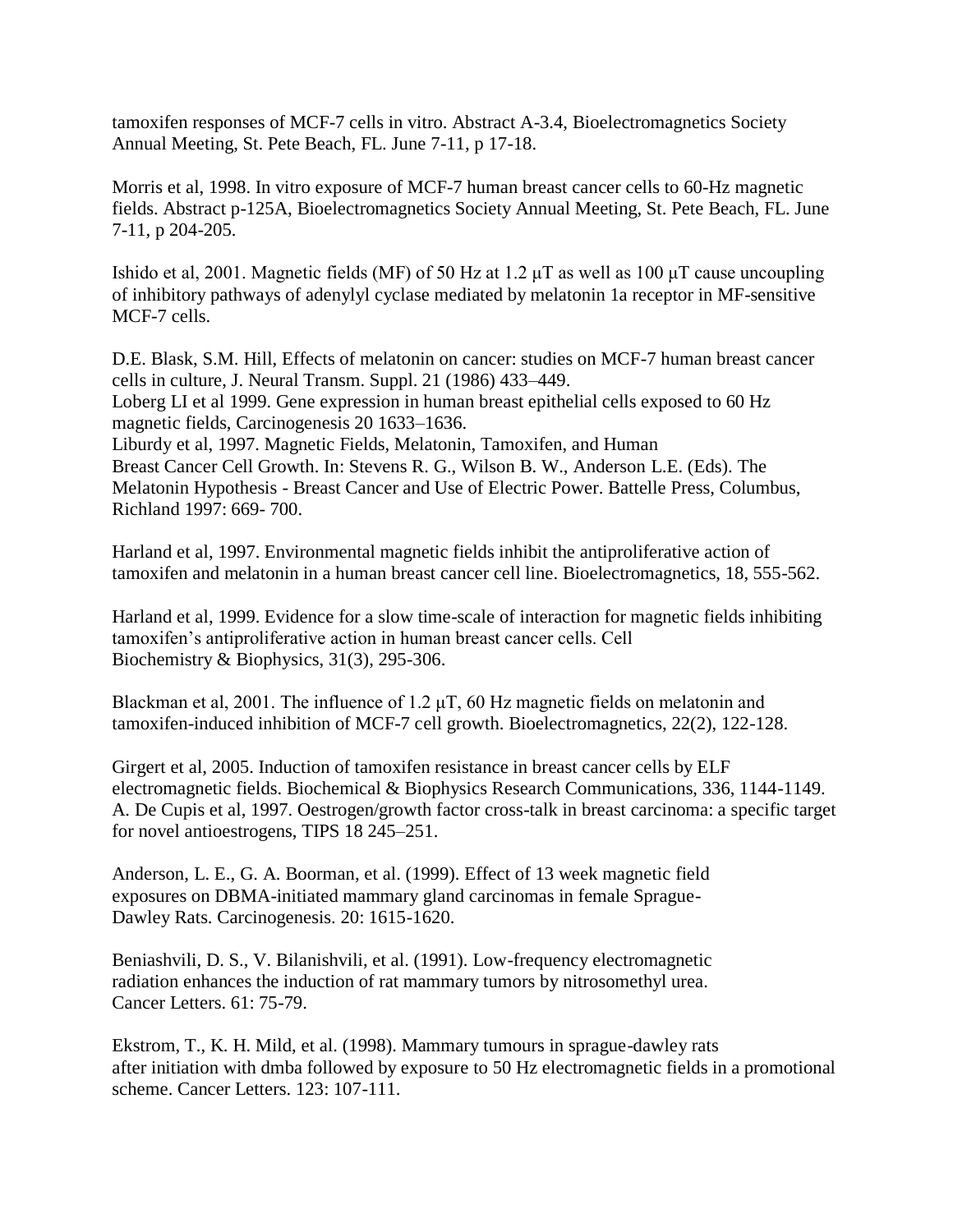Loscher, W., M. Mevissen, et al. (1993). Tumor promotion in a breast cancer model by exposure to a weak alternating magnetic field. Cancer Letters. 71: 75-81.

Loscher, W., U. Wahnschaffe, et al. (1994). Effects of weak alternating magnetic fields on nocturnal melatonin production and mammary carcinogenesis in rats. Oncology. 51: 288-295.

Mevissen, M., A. Stamm, et al. (1993). Effects of magnetic fields on mammary tumor development induced by 7, 12-dimethylbenz(a)anthracene in rats. Bioelectromagnetics. 14: 131-143.

Mevissen M et al, 1995. In vivo exposure of rats to a weak alternating magnetic field increases ornithine decarboxylase activity in the mammary gland by a similar extent as the carcinogen DMBA, Cancer Lett. 90 (1995) 207–214.

Mevissen, M., A. Lerchl, et al. (1996). Exposure of DMBA-treated female rats in a 50 Hz, 50 microtesla magnetic field: effects on mammary tumor growth. Carcinogenesis. 17: 903-910.

Mevissen, M., A. Lerchl, et al. (1996). Study on pineal function and DMBA-induced breast cancer formation in rats during exposure to a 100-mg, 50 Hz magnetic field. J of Toxicology & Environmental Health. 48: 169-185.

Mevissen, M., M. Haussler, et al. (1998). Complex effects of long-term 50 Hz magnetic field exposure in vivo on immune functions in female Sprague-Dawley rats depend on duration of exposure. Bioelectromagnetics. 19: 259-270.

Thun-Battersby, S., M. Mevissen, et al. (1999). Exposure of Sprague-Dawley rats to a 50 Hz, 100 uTesla magnetic field for 27 weeks facillitates mammary tumorigenisis in the

Milham S. (in press) 2006. Electric typewriter exposure and increased female breast cancer mortality in typists. Medical Hypotheses. Elsevier Ltd.

Cantor, K. P., M. Dosemeci, et al. (1995). Re: 'Breast cancer mortality among female electrical workers in the United States' (letter). J of the National Cancer Institute. 87: 227-228.

Cantor, K. P., P. A. Stewart, et al. (1995). Occupational exposures and female breast cancer mortality in the United States. J of Occupational & Environmental Medicine. 37: 336-348.

Demers, P. and e. al. (1991). Occupational Exposure to Electromagnetic fields and breast cancer in men. Amer J of Epidemiology. 134: 340-347.

Coogan, P. F., R. W. Clapp, et al. (1996). Occupational exposure to 60Hz Magnetic Fields and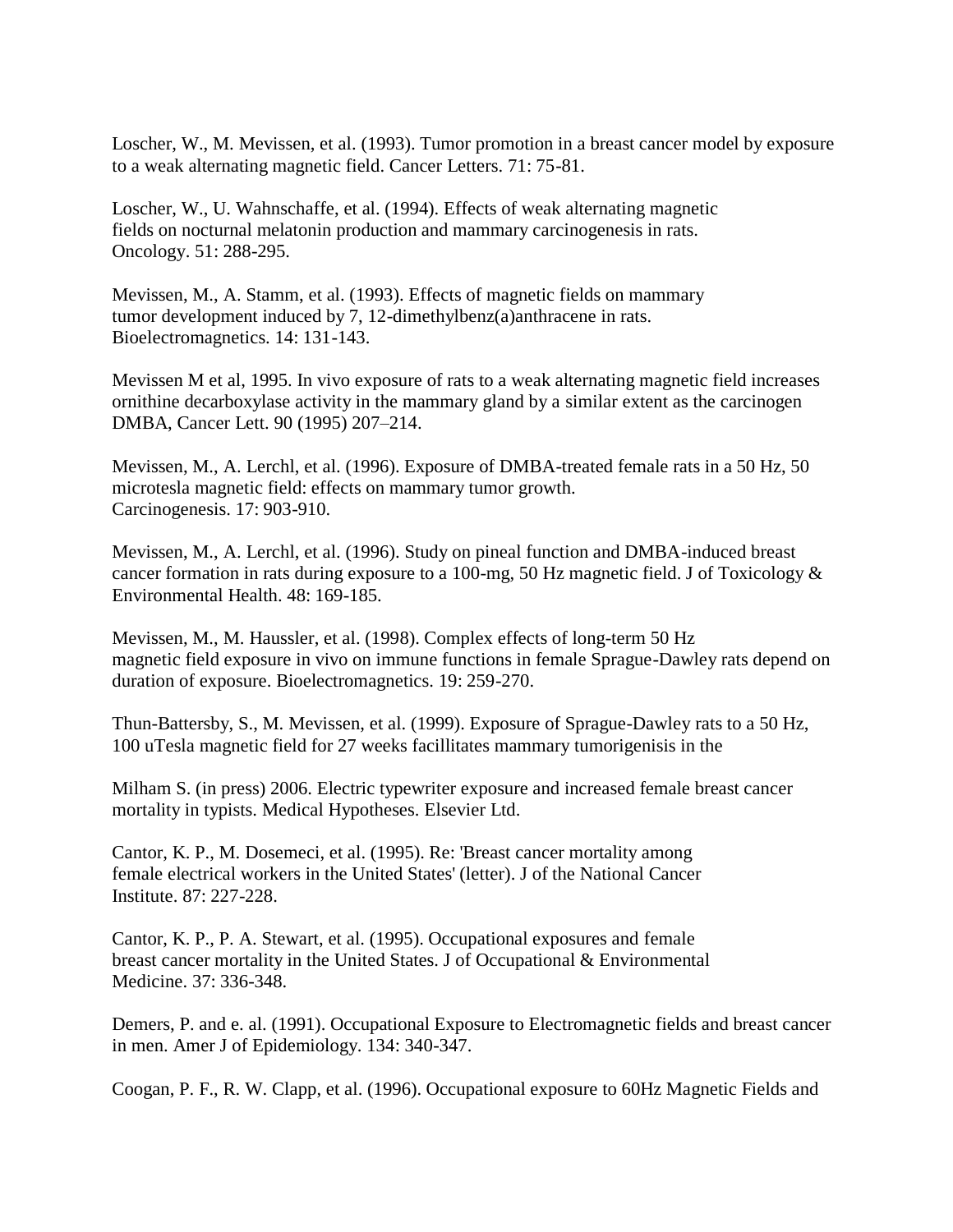risk of breast cancer in women. Epidemiology. 7: 459-464.

Erren, T. (2001). "A meta-analysis of epidemiologic studies of electric and magnetic fields and breast cancer in women and men." Bioelectromagnetics(Supplement 5, 2001): S105-S119.

Floderus, B., C. Stenlund, et al. (1999). Occupational magnetic field exposure and site-specific cancer incidence: a Swedish cohort study. Cancer Causes & Control. 10: 323-332.

Feychting, M., Forssen, U, L. E. Rutqvist, et al. (1998). Magnetic fields and breast cancer in Swedish adults residing near high-voltage power lines. Epidemiology. Forssen, U. M., M. Feychting, et al. (2000). Occupational and Residential magnetic field exposure and breast cancer in females. Epidemiology. 11: 24-29.

Loomis, D. P., D. A. Savitz, et al. (1994). Breast cancer mortality among female electrical workers in the United States. J of the National Cancer Institute. 86: 921- 925.

Petralia, S. A., W.-H. Chow, et al. (1998). Occuational risk factors for breast cancer among women in Shanghai. Amer J Industrial Med. 34: 477-483.

Rosenbaum, P. F., J. E. Vena, et al. (1994). Occupational exposures associated with male breast cancer. Amer J of Epidemiology. 139: 30-36.

Stenlund, C. and B. Floderus (1997). Occupational exposure to magnetic fields in relation to male breast cancer and testicular cancer: a Swedish case-control study. Cancer Causes & Control. 8: 184-191.

Tynes, T. H., M; Andersen, A; Vistnes, AL; Haldorsen, T (1996). "Incidence of breast cancer in Norwegian female radio and telegraph operators." Cancer Causes Control 7: 197-204.

Tynes et al, 1992. Incidence of cancer in Norwegian workers potentially exposed to electromagnetic fields. American Journal of Epidemiology, 136, 81-88.

Vena, J. E., J. L. Freudenheim, et al. (1994). Risk of premenopausal breast cancer and use of electric blankets. Amer J of Epidemiology. 140: 974-979.

Verkasalo et al, 1996. Magnetic fields of high voltage power lines and risk of cancer in Finnish adults: nationwide cohort study. British Medical Journal, 313(7064), 1047–1051.

Demers et al, 1991. Occupational exposure to electromagnetic fields and breast cancer in men. American Journal of Epidemiology, 134, 340-347.

Feychting, M., Forssen, U, L. E. Rutqvist, et al. (1998). Magnetic fields and breast cancer in Swedish adults residing near high-voltage power lines. Epidemiology. Floderus et al, 1999. Occupational magnetic field exposure and site-specific cancer incidence: a Swedish cohort study. Cancer Causes and Control, 10, 323-332.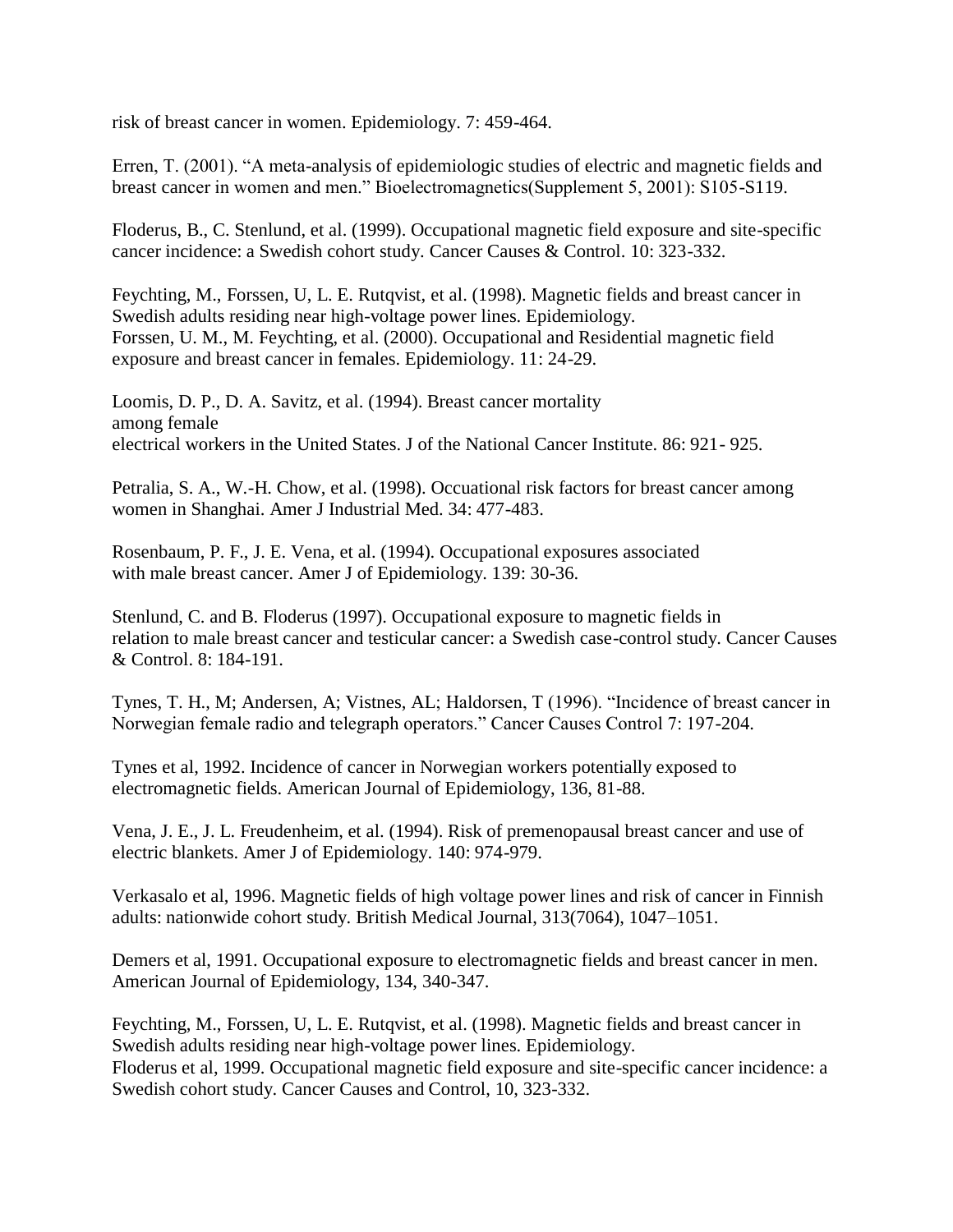Floderus et al, 1994. Incidence of selected cancers in Swedish railway workers, 1961-1979. Cancer Causes and Control, 5, 189-194.

Guenel et al, 1993. Incidence of cancer in persons with occupational exposure to electromagnetic fields in Denmark. British Journal of Industrial Medicine, 50, 758-764.

Johansen et al, 1998. Risk of Cancer Among Danish Utility Workers – A Nationwide Cohort Study. American Journal of Epidemiology, 147, 548-555.

Loomis et al, 1992. Cancer of breast among men in electrical occupations. Lancet, 339, 1482- 1483.

Abelson, P.H. 1989. Science 245: 241.

Albert, E., Blackman, C, Slaby, F. 1980. In Berteaud and Servantie (eds): URSI Ondes Electromagnetique et Biologie, p325-329.

Bawin, S.M., Gavalas-Medici, R.J., Adey, W.R. 1973. Brain Res., 58: 365-384.

Bawin, S.M., Kaczmarek, L.K., Adey, W.R. 1975. Ann. N. Y. Acad. Sci. 247:74-81.

Bawin, S.M., Adey, W.R. 1976. Proc. Natl. Acad. Sci. USA 73:1999-2003.

Bawin, S.M., Adey, W.R., Sabbot, I.M. 1978a. Proc. Natl. Acad. Sci. USA 75:6314- 6318. Bawin,

S.M., Sheppard, A., Adey, W.R. 1978b. Bioelectrochemistry and Bioenergetics 5:67-76.

Blackman, C.F., Elder, J.A., Weil, C.M., Benane, S.G., Eichinger, D.C., House, D.E. 1979. Radio Sci. 14(6S):93-98.

Blackman, C.F., Benane, S.G., Elder, J.A., House, D.E., Lampe, J.A., Faulk, J.M. 1980a. Bioelectromagnetics 1:35-43.

Blackman, C.F., Benane, S.G., Joines, W.T., Hollis, M.A., House, D.E. 1980b. Bioelectromagnetics 1:277-283.

Blackman, C.F., Joines, W.T., and Elder, J.A. In Illinger KH (ed): 1981. "Biological Effects of Nonionizing Radiation, "Symposium Series Proceedings Vol. 157.

Washington, DC,American Chemical Society, pp. 299-314.

Blackman, C.F., Benane, S.G., Kinney, L.S., Joines, W.T., and House, D.E. 1982. Radiation Research 92: 510-520.

Blackman, C.F., Benane, S.G., Rabinowitz, J.R., House, D.E., and Joines, W.T. 1985. Bioelectromagnetics 6(4): 327-337.

Blackman, C.F., Benane, S.G., Elliott, D.J., Wood, A.R., House, D.E., and Pollock, M.M. 1988a. Bioelectromagnetics 9:215-227.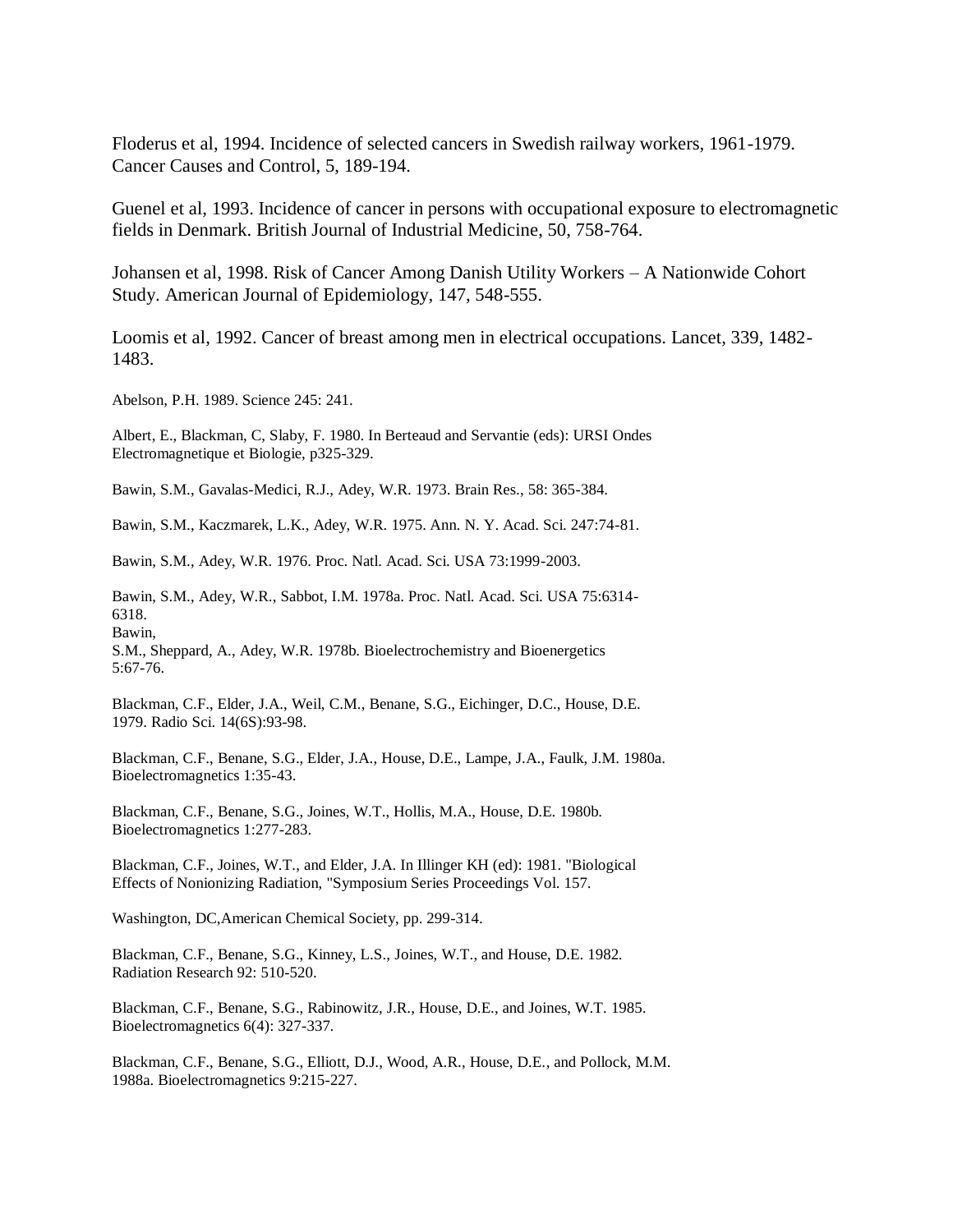Blackman, C.F., House, D.E., Benane, S.G., Joines, W.T., and Spiegel, R.J. 1988b. Bioelectromagnetics 9(2):129-140.

Blackman, C.F., Kinney, L.S., House, D.E., Joines, W.T. 1989. Bioelectromagnetics 10(2):115-128.

Blackman, C.F., Benane, S.G., House, D.E., Elliott, D.J. 1990. Bioelectromagnetics, 11:159-167.

Blackman, C.F., Most, B. 1993. Bioelectromagnetics, 14:413-431.

Blackman, C.F., Benane, S.G., House, D.E. and Pollock, M.M. 1993a.

Bioelectromagnetics 14:273-286.

Blackman, C.F., Benane, S.G., House, D.E. 1993a, 1993b. FASEB J., 7:801-806.

Blackman, C.F., Benane, S.G., House, D.E. 1995. Bioelectromagnetics, 16:387-395.

Blackman, C.F., Blanchard, J.P., Benane, S.G., House, D.E. 1996. Biochemical and Biophysical Research Communications 220: 807-811.

Blackman, C.F., Blanchard, J.P., Benane, S.G., House, D.E. 1999. Bioelectromagnetics, 20:5-12.

Blackman, C.F. 2006. Electromagn. Biol. Med. 25: 217-225.

Carrubba S, Frilot C, Chesson A, Marino AA. 2006. J Neurosci Methods. 157:39-47.

Carrubba S, Frilot II C, Chesson AL Jr, Marino AA. 2007a. Neuroscience. 144:356-67.

Carrubba S, Frilot C, Chesson AL, Marino AA. Neurosci Lett. 417:212-6, 2007b.

Chiabrera, A., Bianco, B., Moggia, E., Kaufman, J.J. 2000. Bioelectromagnetics. 21(4):312-24.

Chiabrera, A., Hinsenkamp, M., Pilla, A.A., Ryaby, J., Ponta, D., Belmont, A., Beltrame, F., Grattarola, M., Nicolini, C. J. Histochem. 1979. Cytochem. 27: 375-381.

Chiabrera, A., Bianco, B., Moggia, E., Kaufman, J.J. 2000. Bioelectromagnetics 21(4):312-24.

Dutta, S.K., Subramoniam, A.,Ghosh, B., Parshad, R. 1984. Bioelectromagnetics 5:71-78.

Dutta, S.K., Ghosh, B., Blackman, C.F. 1989. Bioelectromagnetics 10(2):197-202.

Dutta, S.K., Das, K., Ghosh, B., and Blackman, C.F. 1992. Bioelectromagnetics, 13: 317-322.

Dutta, S.K., Verma, M., Blackman, C.F. 1994. Bioelectromagnetics 15:377-384.

Fedrowitz, M., Kamino, K., Loscher, W. 2004. Cancer Res. 64:243-251.

Fedrowitz, M., Loscher, W. 2005. Oncology 69:486-498.

Freude, G, Ullsperger, P, Eggert, S, Ruppe, I. 1998. Bioelectromagnetics 19(6): 384-387.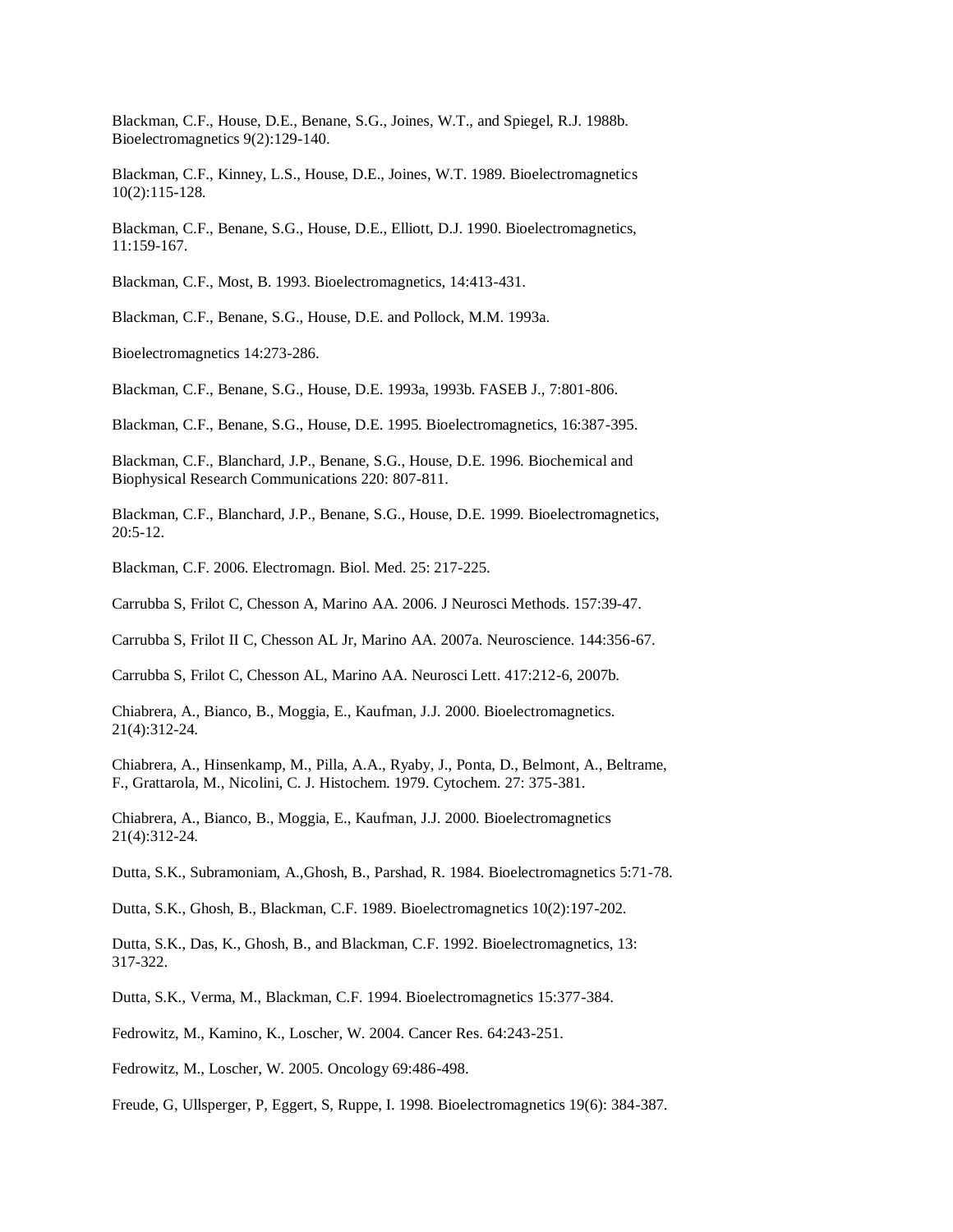Freude, G, Ullsperger, P, Eggert, S, Ruppe, I. 2000. Eur. J Appl. Physiol. 81(1-2): 18-27.

Greene, J.J., Skowronski, W.J., Mullins, J.M., Nardone, R.M., Penafiel, M., Meister, R. 1991. Biochem. Biophys. Res. Comm. 174:742-749.

Gavalas, R.J., Walter, D.O., Hamer, J., Adey, W.R. 1970. Brain Res. 18: 491-501.

Gavalas-Medici, R, Day-Magdaleno, S.R. 1976. Nature 261:256-258.

Hamer, J. 1968. Commun. Behav. Biol., 2(5) part A: 217-222.

Havas, M. 2000. Environ. Rev. 8:173-253.

Joines, W.T. Blackman, C.F. 1981a. Bioelectromagnetics 2: 411-413.

Joines, W.T., Blackman, C.F., Hollis, M.A. 1981b. IEEE Transactions on Bio-Medical Engineering, BME-28:563-573.

Joines, W.T., Blackman, C.F., Spiegel, R.J. 1986. Bioelectromagnetics 7(2): 163-176.

Kaczmarek, L.K., Adey, W.R. 1973. Brain Res. 63: 331-342.

Kaczmarek, L.K., Adey, W.R. 1974. Brain Res. 66: 537-540.

Koivisto M, Revonsuo A, Krause C, Haarala C, Sillanmaki L, Laine M, Hamalainen H. 2000a. Neuroreport. 11(2):413-415.

Koivisto M, Krause CM, Revonsuo A, Laine M, Hamalainen H. 2000b. Neuroreport. 11(8):1641-1643.

Krause CM, Sillanmaki L, Koivisto M, Haggqvist A, Saarela C, Revonsuo A, Laine M, Hamalainen H. 2000a. Int. J Radiat. Biol. 76(12):1659-1667.

Krause CM, Sillanmaki L, Koivisto M, Haggqvist A, Saarela C, Revonsuo A, Laine M, Hamalainen H.. 2000b. Neuroreport. 11(4):761-764.

Liburdy, R.P. 1992. FEBS Lett. 301(1):53-59.

Marino, A., Wolcott, R.M., Chervenak, R., Jourd'heuil, F., Nilsen, E., Frilot II, C. Am J 2000. Physiol Regulatory Integrative Comp Physiol 279:R761-R768. Marino AA, Wolcott RM, Chervenak R, Jourd'heuil F, Nilsen E, Frilot II C., Pruett SB. 2001a. Neuroimmunomodulation. 9:65-77.

Marino AA, Wolcott RM, Chervenak R, Jourd'heuil F, Nilsen E, Frilot LL C. 2001b. Bioelectromagnetics. 22:529-46. Marino AA, Wolcott RM, Chervenak R, Jo urd'heuil F, Nilsen E, Frilot II C. 2001c, Immunol Invest. 30:313-34.

Marino AA, Nilsen E, Frilot C. 2003. Brain Res. 964:317-26.

Marino AA, Nilsen E, Chesson AL Jr, Frilot C. 2004. Clin Neurophysiol. 115:1195-201.

Marron, M.T., Goodman, E.M., Sharpe, P.T., Greenebaum, B. 1988. FEBS Letters 230:13-16.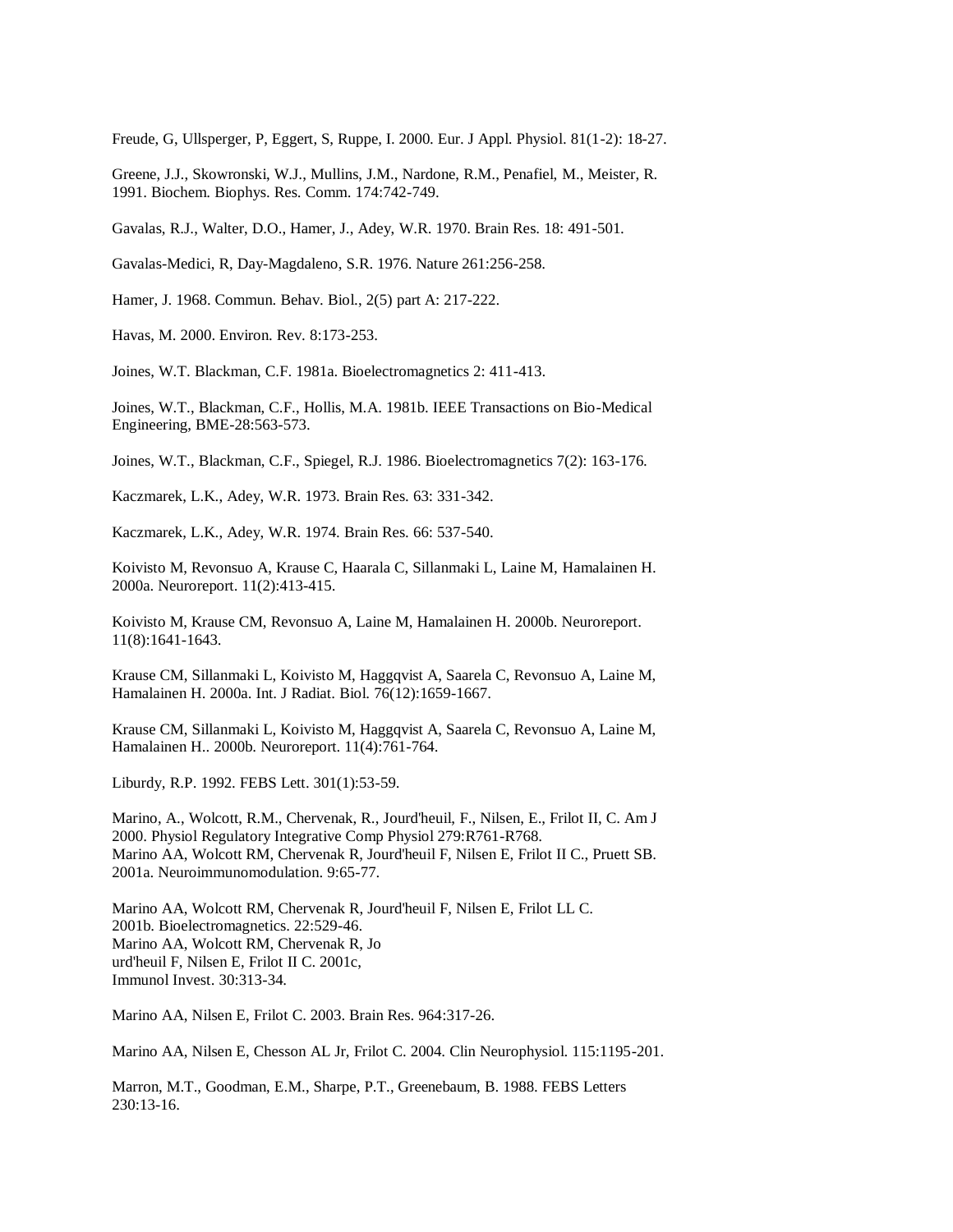NIEHS Working Group Report, 1998. Assessment of health effects from exposure to power-line frequency electric and magnetic fields. NIH Pub No. 98-3981, page 402.

NIEHS Report, 1999. Health effects from exposure to power-line frequency electric and magnetic fields. NIH Pub No. 99-4493, p. iii, NRC.

National Research Council, 1997. (U.S.) Committee on the possible effects of electromagnetic fields on biologic systems. National Academy Press, Washington, D.C. 356 pp.

National Council for Radiation Protection and Measurements. 1986. NCRP Report 86, Biological effects and exposure criteria for radiofrequency electromagnetic fields. Ossenkopp, K.-P., Kavaliers, M, Hirst, M. 1983. Neurosci. Lett. 40: 321-325.

Preece, A.W., Wesnes, K.A., Iwi, G.R. 1998. Int. J Radiat. Biol. 74 (4):463-70.

Preece, A.W., Iwi, G., Davies-Smith, A., Wesnes, K., Butler, S, Lim, E., Varey, A. 1999. Int J Radiat Biol. 75(4):447-56.

Scarfi, M.R., Prisco, F., Lioi, M.B., Zeni, O., Dela Noce, M., Di Petro, R. Bersani, F. 1996. European Bioelectromagnetics Association 3rd International Congress, 29 Feb - 3 March, Nancy, France. Scarfi, M.R., Prisco, F., L ioi, M.B., Zeni, O., Della Noce, M., Di Pietro, R., Franceschi, C., Iafusco, D., Motta, M., Bersani, F. 1997. Bioelectrochemistry and Bioenergetics 43:221-226.

Schwartz, J.-L., House, D.E., Mealing, G.A.R. 1990. Bioelectromagnetics 11:349-358.

Schwartz, J.-L., Mealing, G.A.R. 1993. Bioelectromagnetics. 14:521-33.

Sheppard, A.R., Bawin, S.M., Adey, W.R. 1999. Radio Sci 14(6S):141-145.

Slovic, P. 1999. Risk Anal. 19(4):689-701.

Takahashi, K., Kaneko, I., Date, M., Fukada, E. 1986. Experientia 42:185-186.

Thompson, C.J., Yang, Y.S., Anderson, V., Wood, A.W. 2000. Bioelectromagnetics. 21(6):455- 64.

Trillo, M.A., Ubeda, A., Blanchard, J.P., House, D.E., Blackman, C.F. 1996. Bioelectromagnetics, 17:10-20.

Ubeda, A., Leal J., Trillo, M.A., Jimenez, M.A., Delgado, J.M.R. 1983. J Anat 137:513- 536.201.

Pilla AA. Mechanisms and Therapeutic Applications of Time-Varying and Static Magnetic Fields. Handbook of Biological Effects of Electromagnetic Fields Third Edition: Biological and Medical Aspects of Electromagnetic Fields, 2007. Barnes FS and Greenebaum B. editors, pages 392-393.

Pilla AA. Mechanisms and Therapeutic Applications of Time-Varying and Static Magnetic Fields. Handbook of Biological Effects of Electromagnetic Fields Third Edition: Biological and Medical Aspects of Electromagnetic Fields, 2007. Barnes FS and Greenebaum B. editors, page 352.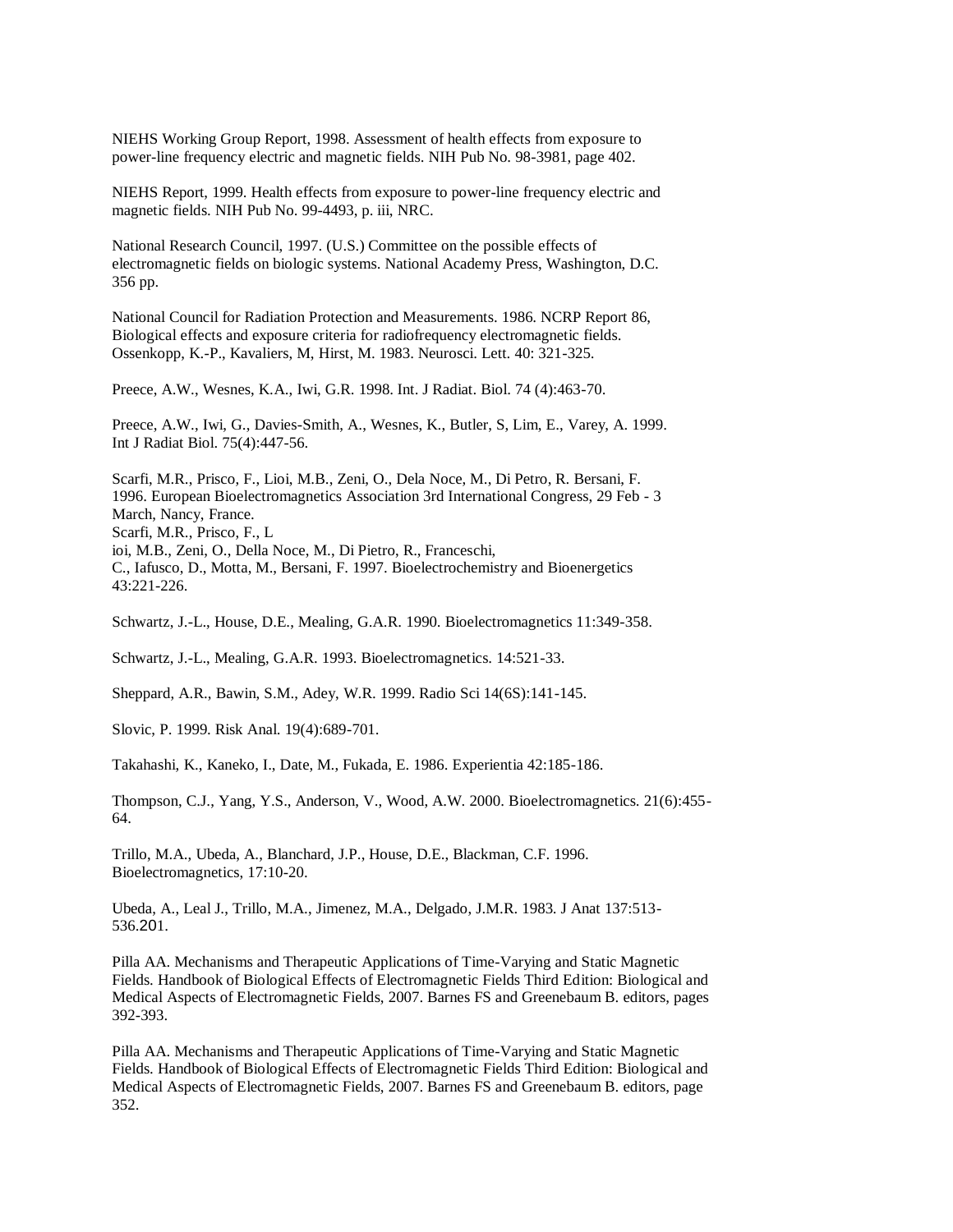Ibid, page 356.

Liboff AR. Signal Shapes in Electromagnetic Therapies: A Primer. Bioelectromagnetic Medicine. 2004, Rosch PJ and Markov MS, editors, page 32.

Pilla AA. Mechanisms and Therapeutic Applications of Time-Varying and Static Magnetic Fields. Handbook of Biological Effects of Electromagnetic Fields Third Edition: Biological and Medical Aspects of Electromagnetic Fields, 2007. Barnes FS and Greenebaum B. editors, page 357.

Oschman JL. Recent Developments in Bioelectromagnetic Medicine. Bioelectromagnetic Medicine. 2004, Rosch PJ and Markov MS, editors, page 79. 77-92 entire chapter? 7. Markov MS. Magnetic and Electromagnetic Field Therapy: Basic Principles of Application for Pain Relief. Bioelectromagnetic Medicine. 2004, Rosch PJ and Markov MS, editors, page 258.

Prato FS. Image-Guided Electromagnetic Therapy. Bioelectromagnetic Medicine. 2004, Rosch PJ and Markov MS, editors, page 51.

Shealy CN Liss S Liss BS. Evolution of Electrotherapy: From TENS to Cyberpharmacology. Bioelectromagnetic Medicine. 2004, Rosch PJ and Markov MS, editors, page 93-114.

Adey, WR. Potential Therapeutic Applications of Nonthermal Electromagnetic Fields: Ensemble Organization of Cells in Tissue as a Factor in Biological Field Sensing. Bioelectromagnetic Medicine. 2004, Rosch PJ and Markov MS, editors, page 1.

Albertini A, Zucchini P, Noera G, Cadossi R, Napoleone CP, Pierangeli A. 1999. Protective effect of low frequency low energy pulsing electromagnetic fields on acute experimental myocardial infarcts in rats. Bioelectromagnetics 20:372-377.

Di Carlo AL, Farrell JM, Litovitz TA. 1999a. Myocardial protection conferred by electromagnetic fields. Circulation 99:813-816.

Goodman R, Blank M. 1998. Magnetic field stress induces expression of hsp70. Cell Stress Chaperones 3:79±88.

Goodman R, Blank M, Lin H, Dai R, Khorkova O, Soo L,Weisbrot D, Henderson A. 1994. Increased levels of HSP70 transcripts induced when cells are exposed to low frequency electromagnetic fields. Bioelectrochem Bioenerg 33:115-120.

Han L, Lin H, Head M, Jin M, Blank M, Goodman R. 1998. Application of magnetic fieldinduced heat shock protein 70 for presurgical cytoprotection. J Cell Biochem 71:577-583

Pipkin JL, Hinson WG, Young JF, Rowland KL, Shaddock JG, Tolleson WH, Duffy PH, Casciano DA. 1999. Induction of stress proteins by electromagnetic fields in cultured HL-60 cells. Bioelectromagnetics 20:347-357.

Raskmark P, Kwee S. 1998. The minimizing effect of electromagnetic noise on the changes in cell proliferation cause by ELF magnetic fields. Bioelectrochem Bioenerg 40:193-196.

APHA, 2001. The Precautionary Principle and Children"s Health. American Journal of Public Health March 91, p.20.

Beierle, T.C. The quality of stakeholder-based decisions, Risk Analysis, 22(4), 739-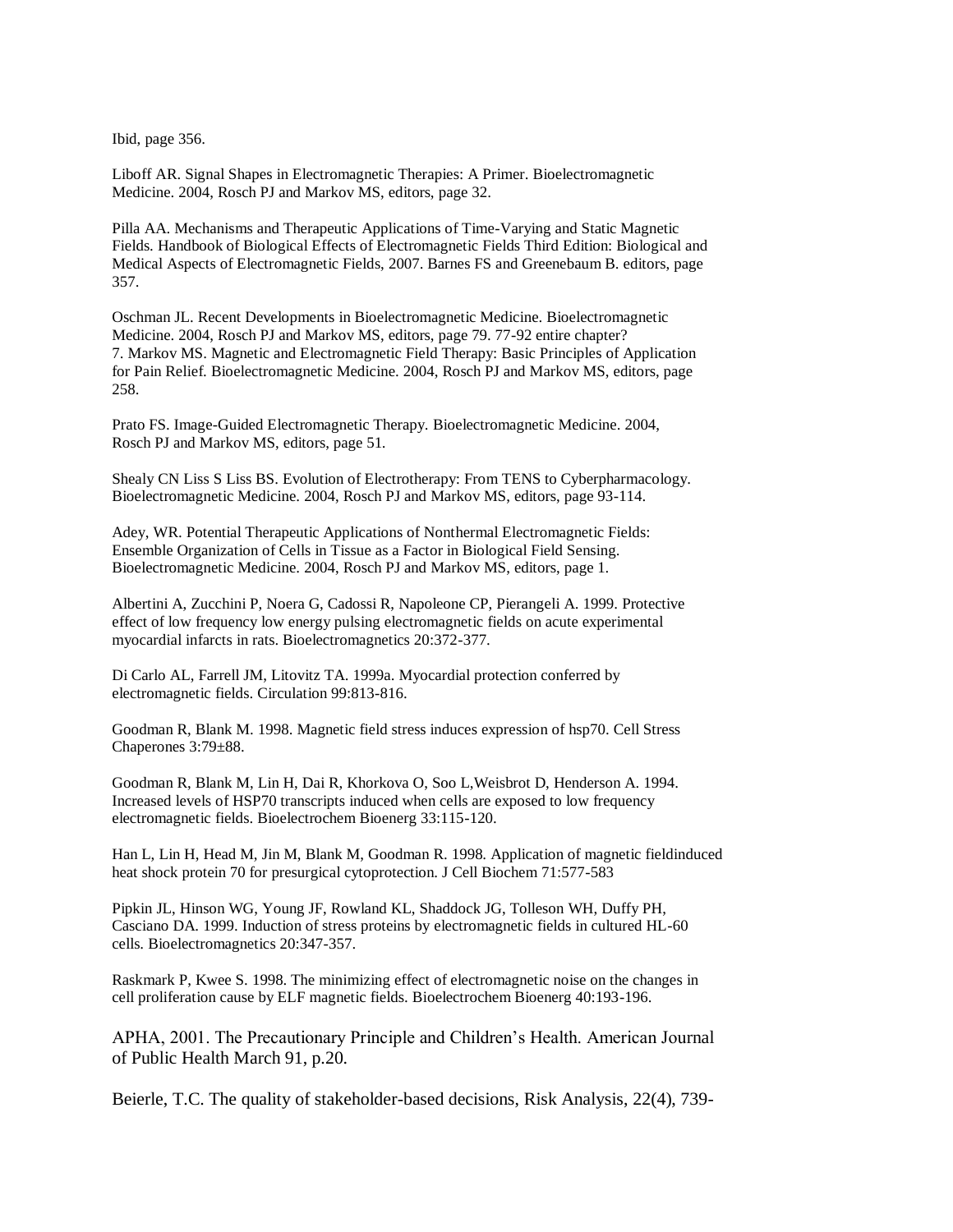749.

Boehmer-Christiansen S. 1994. The Precautionary Principle in Germany: enabling government. In: Interpreting the precautionary principle (O"Riordan T. and Cameron J. eds). London: Cameron and May, p. 31-68.

Bradford Hill A.1965. The Environment and Disease: Association or Causation? Proceedings of the Royal Society of Medicine 58: 295-300.

Case C-157/96, BSE, 1998, European Court Report 1-2211, Brussels. Case T-13/99 Pfizer 2002 ECR II-3305 and in Case T-70/99, Alpharma 2002, ECR, II-3495, September 11, 2002.

Christoforou T. 2002. Science, law and precaution in dispute resolution on health and environmental protection: what role for scientific experts? In Le commerce international des organisms genetiquement modifies, Centre d`Etudes et de Recherches Internationales et Communautaires, Universite d`Àix-Marseille 111.

Christoforou T. 2003. The precautionary principle and democratising expertise: a European legal perspective, Science and Public Policy 30 No 3, June, 205-21, Surrey, England.

Cogliano, V.J. (2007), "The IARC Monographs: a resource for Precaution and Prevention", a Commentary on the Editorial by Martuzzi on "The Precautionary Principle: in Action for Public Health", oem.bmj.com., p569-574. Cox Jnr., L.A., 2007, Does Concern-Driven Risk Management Provide a Viable Alternative to QRA?, Risk Analysis, vol 27, No 1.

De Sadaleer, N. (2007), Implementing the Precautionary Principle : Approaches from the Nordic Countries, EU and USA, Earthscan, London Edqvist L, Pedersen KB. 2001. Antimicrobials as growth promoters: resistence to common sense: In Late lessons from early warnings: the precautionary principle 1896-2000, Copenhagen, Denmark. EEA 2001.

EEA. 2001. Late Lessons from Early Warnings. The Precautionary Principle 1896- 2000. Copenhagen, Denmark. European Environment Agency. Late Lessons from Early Warnings and EMF Mr. Gee European Commission 2000. Communication from the Commission on the Precautionary Principle, COM (2000) 1, Brussels. European Council 2000). European Council meeting, Nice 7-10 December 2000. Conclusions of the Presidency. Annex III – Council Resolution on the precautionary principle.

Funtowicz S, Ravetz J. 1990. Uncertainty and Quality in Science for Policy, Kluwer Amsterdam.

Funtowicz S, Ravetz J. 1992. Three Types of Risk Assessment and the Emergency of Post-Normal Science: In Social Theories of Risk (S. Krimsky and D. Golding, eds.), 251-273, Praeger, Westport.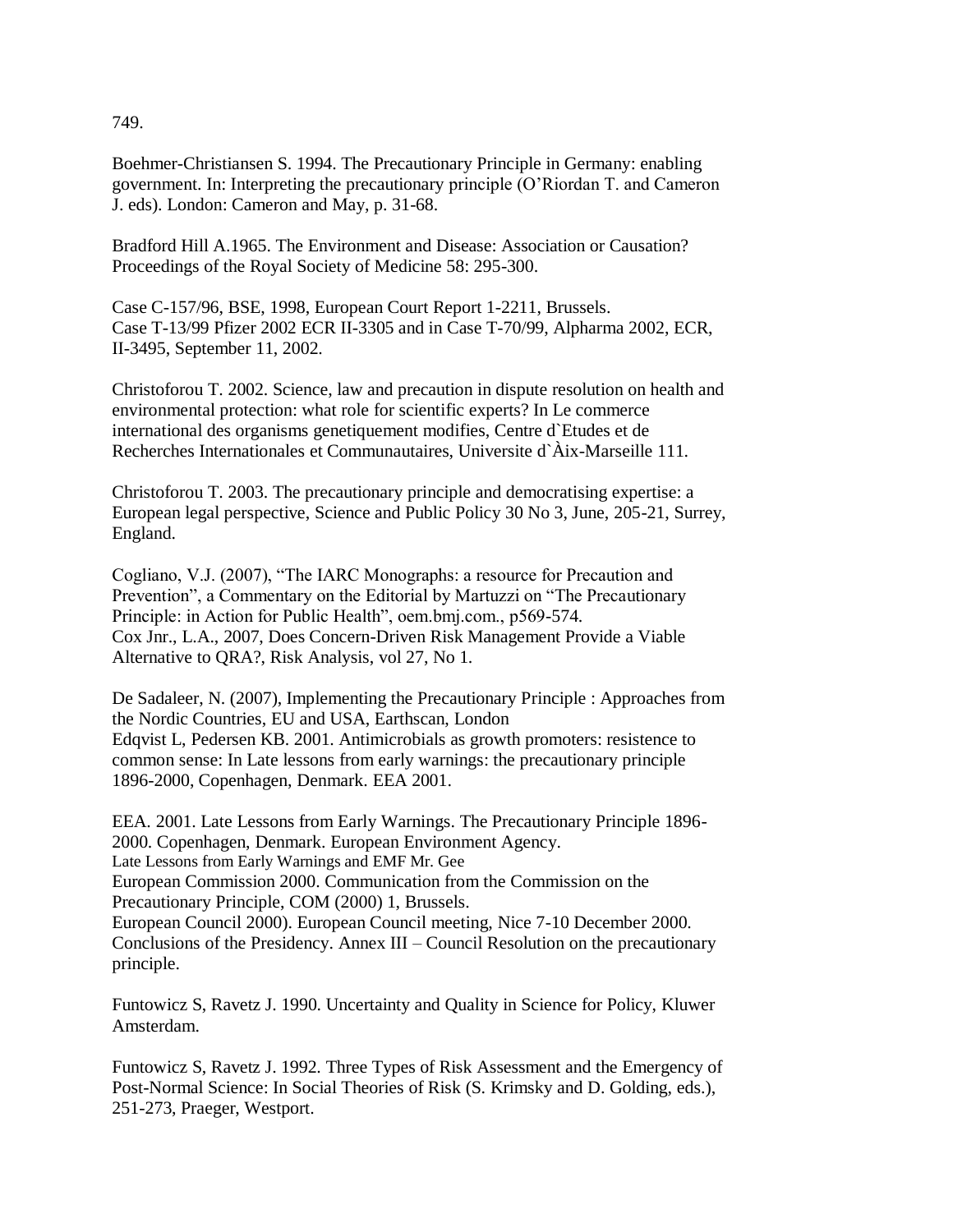Gee D., 2006. Late lessons from early warnings: towards realism and precaution with endocrine disrupting substances. Environ Health Perspect 114, Supl. 1, 152-160. General Food Law regulation, EC No 178/2002, Official Journal of the EU, L31, 0.02.2002, Luxembourg.

German Advisory Council on Global Change 2001. Strategies for Managing Global Environmental Risks. Goldstein, B.D. (2007) , Problems in Applying the Precautionary Principle,

Commentary on the editorial on the PP by Martuzzi, oem.bmj.com, downloaded on Aug  $24<sub>th</sub>$ .

Graham J. 2002. Europe"s Precautionary Principles: promise and pitfalls, J of Risk Research 5, No 4, p. 375.

Grandjean P, Soffriti M, Minardi F, Brazier J. 2003. The Precautionary Principle: Implications for Research and Prevention in Environmental and Occupational Health, European Journal of Oncology Library Vol 2, European Ramazzini Foundation, Bologna, Italy.

Grandjean P, Bailar JC, Gee D, Needleman HL, Ozonoff DM, Richter E et al., 2004. Implications of the Precautionary Principle in Research and Policy-Making, Am. J. Ind. Med. 45 (4):382-385.

Grandjean P. 2004. Implications of the Precautionary Principle for Primary Prevention and Research, Annu. Rev. Public Health Vol 25, 199-223.

IPCC - Intergovernmental Panel on Climate Change. Second Assessment Report – Climate Change 1995.<http://www.ipcc.ch/pub/reports.htm>

IPCC - Intergovernmental Panel on Climate Change. Third Assessment Report – Climate Change 2001. Cambridge University Press <http://www.ipcc.ch/pub/reports.htm>

IRGC, 2005, Risk Governance –Towards an Integrative Approach, IRGC, Geneva. Late Lessons from Early Warnings and EMF Mr. Gee

Jorosinska, D, Gee, D., Children"s Environmental Health and the Precautionary Principle, In J. of En. Health, (in press).

Marine Pollution Bulletin 1997. 34, No 9, 680-681

Mazur A. 2004. True Warnings and False Alarms. Evaluating Fears about the Health Risks of Technology, 1948-1971. Resources for the Future, Washington.

Milham S. 1998. Carcinogenicity of Electromagnetic Fields. European Journal of Oncology Vol. 3 #2. Table 14, pages 93-100.

National Research Council. 1994. Science and Judgment in Risk Assessment,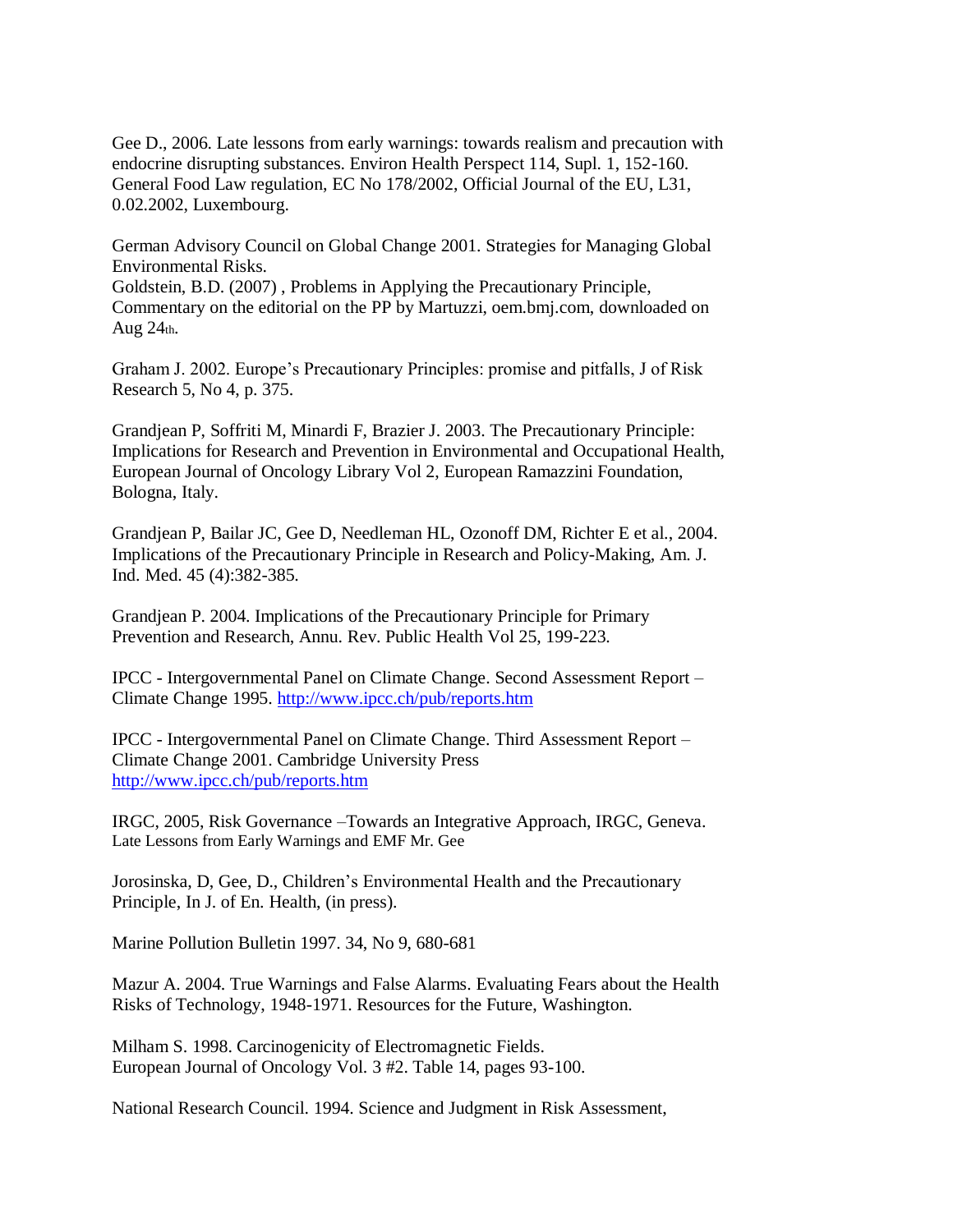National Academy Press, Washington.

Needleman H.L. 1995. Making Models of Real World events: the use and abuse of inference, Neurotoxicology and Teratology, 17, No 3.

Royal Commission on Environmental Pollution 1998. "Environmental Standards", London. Royal Society 2003. Nanoscience and Nanotechnologies: Opportunities and

Uncertainties. London.<http://www.nanotec.org.uk/finalReport.htm>

Rushton, L. (2007), The precautionary Principle in the Context of Multiple Risks, Commentary on the editorial by Martuzzi M. in oem.bmj.com, downloaded on Aug 24th 2007

Sing CF, Stengard JH, Kardia SLR. 2004. Dynamic relationships between the Genome and Exposures to environments as causes of common human diseases. Chapter in Nutrigenetics and Nutrigenomics World Review of Nutrition and Diet, Basel, Karger, Vol 93, p. 77-91.

Stewart Report 2000 and 2004, Mobile Phones and Health, IEGMP Reports, NRPB. http://www.iegmp.org.uk/report/text.htm & [http://www.hpa.org.uk/radiation/publications/documents\\_of\\_nrpb/pdfs/doc\\_15\\_5.pdf](http://www.hpa.org.uk/radiation/publications/documents_of_nrpb/pdfs/doc_15_5.pdf)

Stirling A. 1999. On science and precaution in the management of technological risk. Final summary report Technological Risk and Uncertainty project, European Scientific Technology Observatory, EC Forward studies unit, Brussels.

Stroebe M, Scheringer M, Hungerbuhler K. 2004. Measures of Overall Persistence and the Temporal Remote State, Environ. Sci. Technol. 2004, 38, 5665-5673.

Swann MM 1969. Report, Joint Committee on the use of Antibiotics in Animal Husbandry and Veterinary Medicine, HMSO, London. Swedish Environmental Protection Agency 2001: http://www.naturvardsverket.se/dokument/omverket/forskn/fokonf/dokument/bridgin g\_arkiv/index.htm. [accessed 31 August 2005]

Treaty establishing the European Community (consolidated text), Official Journal C 325 of 24 December 2002 and (http://europa.eu.int/eurlex/ lex/en/treaties/dat/12002E/pdf/12002E\_EN.pdf) [ accessed 7 September 2005]

UN 1982. World Charter for Nature. UN General Assembly 37th Session (UN/GA/RES/37/ 7), New York US Presidential/Congressional Commission on Risk Assessment & Risk Management (1997). Framework for Environmental Health Risk Assessment. Final report 1997, Volume 1 http://www.riskworld.com/Nreports/1997/riskrpt/ pdf/EPAJAN.PDF [accessed 7 September 2005]

Vineis P. 2004. A self-fulfilling prophecy: are we underestimating the role of the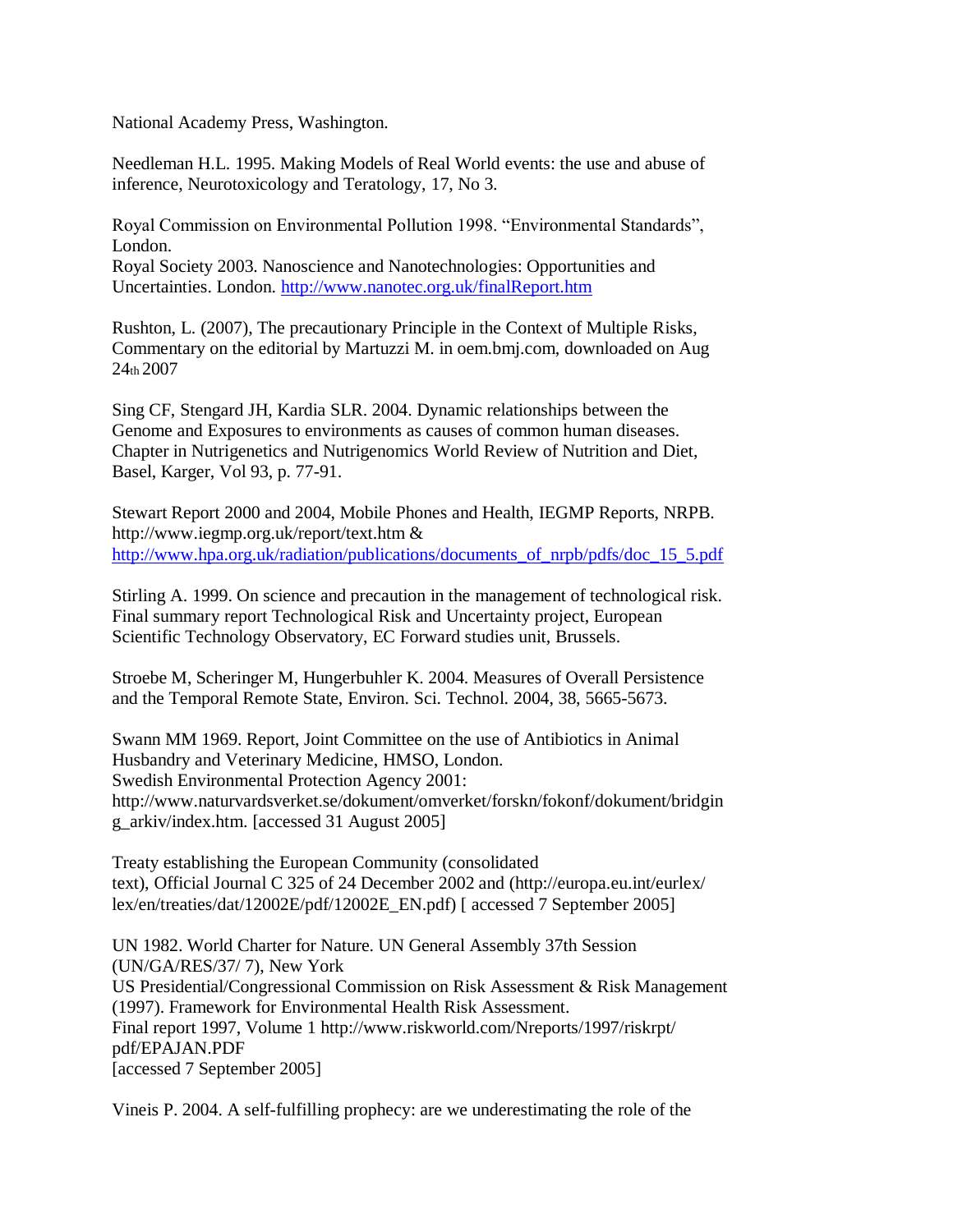environment in gene-environment interaction research? International Journal of Epidemiology 2004;33:945-946.

WHO, 2004a. Declaration of Fourth Ministerial Conference on Environment and Health, Budapest, Hungary, 23–25 June 2004. Available: http://www.euro.who.int/document/e83335.pdf [accessed 03 January 2007]

WHO, 2004 b. Dealing with uncertainty – how can the precautionary principle help protect he future of our children? Working paper for the Fourth Ministerial Conference on Environment and Health, Budapest, Hungary, 23–25 June 2004. Available: http://www.euro.who.int/document/hms/edoc11.pdf [accessed 05 January 2007]

WHO 2002. Global Assessment of the State-of-the-Science of Endocrine Disruptors, World Health Organization, Geneva. [http://www.who.int/ipcs/publications/new\\_issues/endocrine\\_disruptors/en/print.html](http://www.who.int/ipcs/publications/new_issues/endocrine_disruptors/en/print.html)

Wilsdon J and Willis R. 2004 See-through Science – why public engagement needs to move upstream, Demos. London.

Wynne, B. et al., "Science and Governance: Taking European Knowledge Society Abelson, PH. 1989. Effects of electric and magnetic fields. Science 245: 241.

Ahlbom A Day N Feychting M Roman E Skinner J Docterty J Linet M McBride M Michaelis J Olsen JH Tynes T and Verkasalo PK 2000. A pooled analysis of magnetic fields and childhood leukaemia. Br J Cancer 83: 692-698.

California Air Resources Board 2005. Appendix III, Part B-Health Effects. Proposed identification of environmental tobacco smoke as a toxic air contaminant.

Carpenter DO and Ahlbom A 1988. Power lines and cancer: Public health and policy implications. Forum Appl Res Pub Policy, Winter, 96-101.

Charles LE Loomis D Shy CM Newman B Millikan R Nylander-French LA Couper D 2003. Electromagnetic fields, polychlorinated biphenyls and prostate cancer mortality in electric utility workers. Am J Epidemiol 157: 683-691.

Erren TC 2001. A meta-analysis of epidemiologic studies of electric and magnetic fields and breast cancer in women and men. Bioelectromagnetics Supplement 5: S105-S119.

Feychting M, Jonsson F, Pedersen NL and Ahlbom A 2003. Occupational magnetic field exposure and neurodegenerative disease. Epidemiology 14: 413-419.

Foliart DE Pollock BH Mezei G Iriye R Silva JM Epi KL Kheifets L Lind MP Kavet R 2006. Magnetic field exposure and long-term survival among children with leukemia. British Journal of Cancer 94 161-164.

Goedert M and Spillantini MG 2006. A century of Alzheimer"s Disease. Science 314: 777-784.

Green L 1999. Childhood leukemia and EMF. Cancer Causes Control 10: 233-243.

Greenland S 1987. Quantitative methods in the review of epidemiological literature.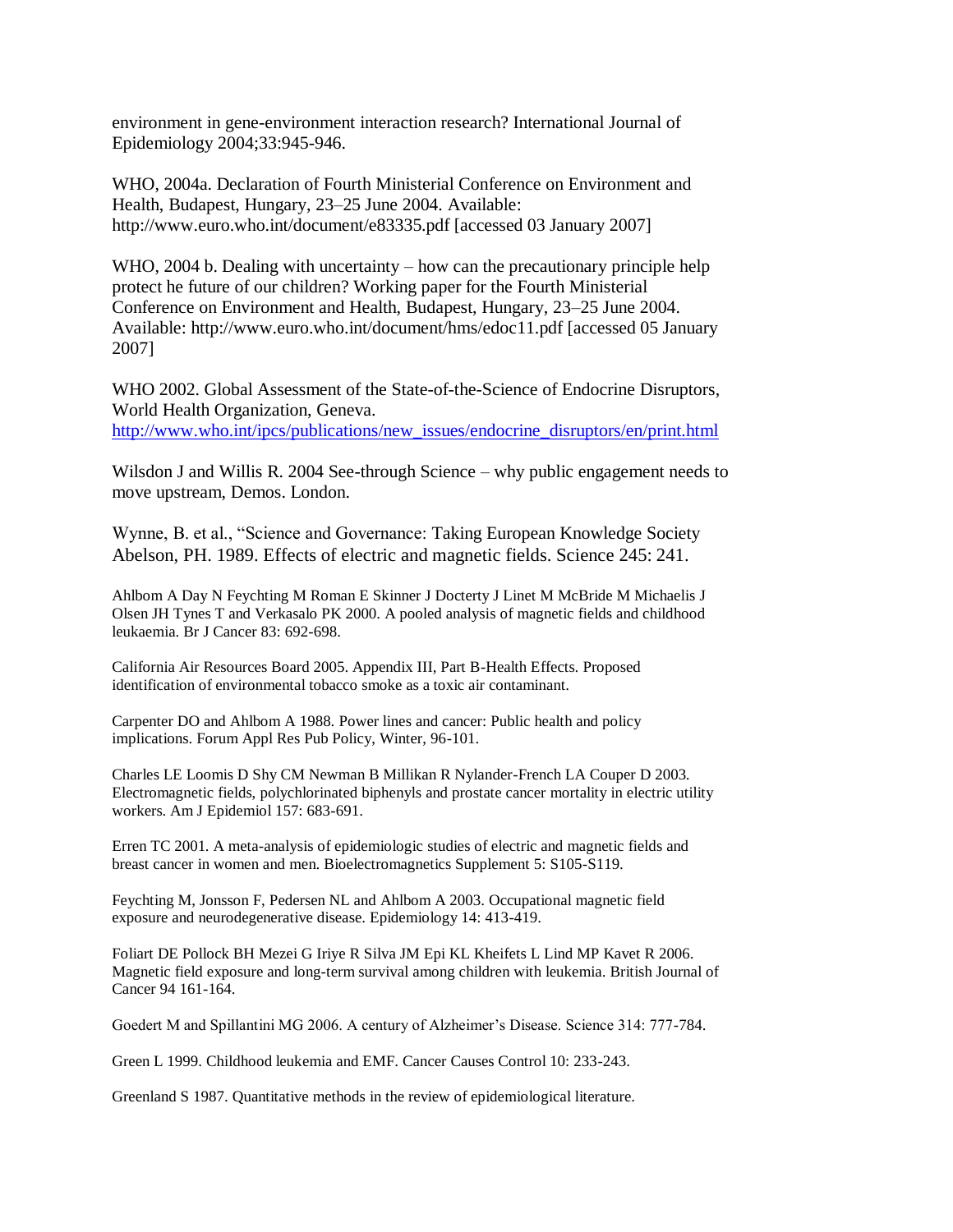Epidemiologic Reviews 9:1-30.

Greenland S Sheppard AR Kaune WT Poole C, Kelsh MA and the Chilhood leukemia-EMF study group 2000. A pooled analysis of magnetic fields, wire codes, and childhood leukemia. Epidemiology 11: 624-634.

Ha M Im H Le M Kim HJ Kim BC Gimm YM and Pack JK 2007. Radio-frequency radiation exposure from AM radio transmitters and childhood leukemia and brain cancer. Am J Epidemiol 166: 270-279.

Hakansson N, Gustavsson P, Johansen C and Floderus B 2003. Neurodegenerative diseases in welders and other workers exposed to high levels of magnetic fields. Epidemiology 14: 420-426.

Hardell L Carlberg M Söderqvist F Hansson Mild K Morgan 2007. Long-term use of cellular phones and brain tumours: increased risk associated with use for > 10 years. *Occup Environ Med*; doi:10.1136/oem.2006.029751.

Hill, AB. 1971. Principles of Medical Statistics Chapter XXIV. Statistical Evidence and Inference, Oxford University Press, Oxford University, Oxford, UK, p. 309-323.

IARC (International Agency for Research on Cancer) 2002. Monographs on the evaluation of carcinogenic risks to humans: Volume 80. Non-ionizing radiation, Part 1: Static and extremely low frequency (ELF) electric and magnetic fields. Lyon, France: IARC Press. Jarosinska D Gee D. 2007. Children"s environmental health and the precautionary principle. Int J Hyg. Environ Health. doi:10.1016/j.ijheh.2007.07.017.

Juutilanen J Kumlin T Naarala J. 2006 Do extremely low frequency magnetic fields enhance the effects of environmental carcinogens? A meta-analysis of experimental studies. Ing J Radiat Biol 82: 1-12.

Kamel F Umbach DM Munsat TL Shefner JM Hu H Sandler DP 2002. Lead exposure and amyotrophic lateral sclerosis. Epidemiology 13: 311-319.

Kan P Simonsen SE Lyon JL Kestle JRW 2007. Cellular phone use and brain tumor: a metaanalysis. J. Neurooncol DOI 10.1007/s11060-007-9432-1.

Kheifets Afifi AA Buffler PA Zhang ZW 1995. Occupational electric and magnetic field exposure and brain cancer: a meta-analysis. JOEM 37:12. 1327-1341.

Kheifets L 2001. Electric and magnetic field exposure and brain cancer: a review. Bioelectromagneetics Supplemnt 5:S120-S131,

Kheifets L Shimkhada R 2005a. Childhood Leukemia and EMF: Review of the Epidemiologic Evidence. Bioelectromagnetics Supplement 7: S51-S59.

Kheifets L Sahl JD Shimkhada R Repacholi MH 2005b. Developing policy in the face of scientific uncertainty: Imterpreting  $0.3$  or  $0.4 \mu T$  cutpoints from EMF epidemiology studies. J Risk Anal 25: 927-935.

Kheifets Afifi AA and Shimkhada R 2006. Public health impact of extremely low-frequency electromagnetic fields. Environ Health Perspect 114: 1532-1537.

Lai H and Singh NP 2004. Magnetic-field-induced DNA strand breaks in brain cells of the rat. Environ Health Perspect 112: 687-694.

Lahkola A Tokola K, Auvinen A 2006. Meta-analysis of mobile phone use and intracranial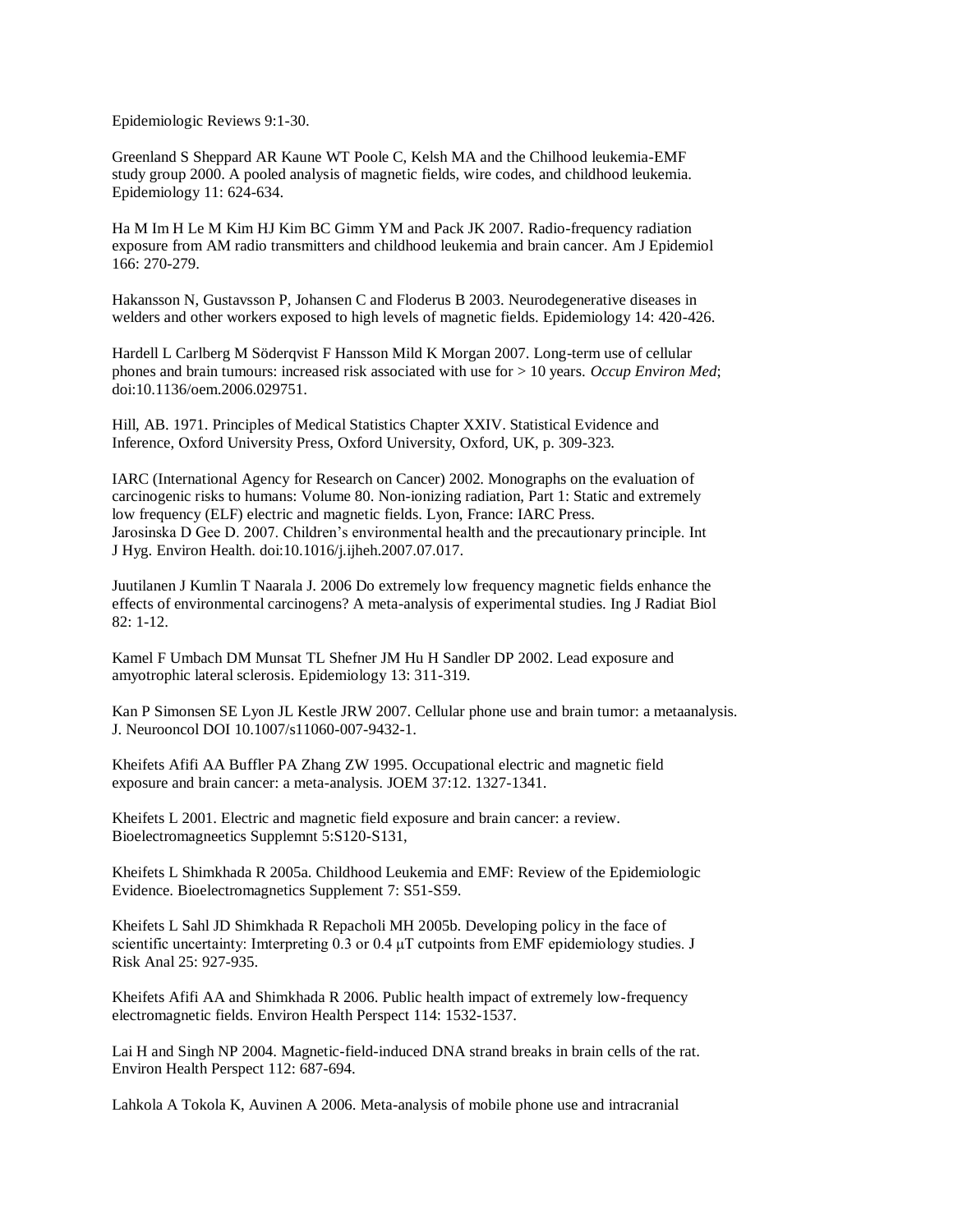tumors. *Scand J Work Environ Health* 32(3):171-177.

Land Salzburg - Landessanitätsdirektion – Umweltmedizin - Federal State of Salzburg - Public Health Department - Environmental Health Unit, International Conference on Cell Tower Siting, Salzburg Resolution, Salzburg, Austria, June 2000.

Lichtenstein P Holm NV Verkasalo PK Iliadou A Kaprio J Koskenvuo M Pukkala E Skytthe A and Hemminki K 2000. Environmental and heritable factors in the causation of cancer: Analyses of cohorts of twins from Sweden, Denmark and Finland. N Engl J Med 343: 78-85.

Lowenthal RM Tuck DM and Bray IC 2007. Residential exposure to electric power transmission lines and risk of lymphoproliferative and myeloproliferative disorders: a case-control study. Int Med J doi:10.1111/j.1445-5994.2007.01389.x

McCann J Kavet R and Rafferty CN 1999. Testing electromagnetic fields for potential carcinogenic activity: A critical review of animal models. Environ Health Perspect 105 (Suppl 81-103.

Milham S Ossiander EM 2001. Historical evidence that residential electrification caused the emergence of the childhood leukemia peak. Medical Hypoth 56: 290–29

Qio C Fratiglioni , Karp A Winblad B Bellander T 2004. Occupational exposure to electromagnetic fields and risk of Alzheimer"s Disease. Epidemiology 15: 687-694.

Reif JS Lower KS Oglivie GK 1995. Residential exposure to magnetic fields and risk of canine lymphona. Am J Epidemiol 141: 352-359.

Repacholi MH, Basten A, Gebski V, Noonan D, Finnie J and Harris AW (1997) Lymphomas in Eμ-*Pim*1 transgenic mice exposed to pulsed 900 MHz electromagnetic fields. Rad Res 147: 631- 640.

Rothman KJ Greenland S. 1998. Modern Epidemiology, 2nd ed. Philadelphia: Lippincott-Raven. Savitz DA Checkoway H Loomis DP 1998. Magnetic field exposure and neurodegenerative disease mortality among electric utility workers. Epidemiology 9: 398-404.

Savitz DA Wachtel H Barnes FA 1988. Case-control study of childhood cancer and exposure to 60-Hz magnetic fields. Am J Epidemiol 128: 21-38.

European Commission, Health and Consumer Protection, 2007. Scientific Committee on SCENIHR Report on Emerging and Newly Identified Health Risks – Possible Effects of Electromagnetic Fields (EMF) on Human Health.

Shcherbatykh I Carpenter DO 2007. The role of metals in the etiology of Alzheimer"s Disease. J Alzheimer"s Dis 11: 191-205.

Svendsen AL Weihkopf T Kaatsch P Schuz J 2007. Exposure to magnetic fields and survival after diagnosis of childhood leukemia: a German cohort study. Cancer Epidemiol Biomarkers Prev 16(6) 1167-1171.

Tynes T Klaeboe L Haldorsen T 2003. Residential and occupational exposure to 50 Hz magnetic fields and malignant melanoma: a population based study. Occup Enviro Med 60: 343-347. US Department of Health and Human Services (US DHHS, 2004). The health consequences of smoking: cancer. A report of the Surgeon General. US DHHS Public Health Service, Office on Smoking and Health, U Government Printing Office, Washington DC, 17-24. US Department of Health and Human Services (US DHHS) 2006. The Health Consequences of Involuntary Exposure to Tobacco Smoke: A Report of the Surgeon General